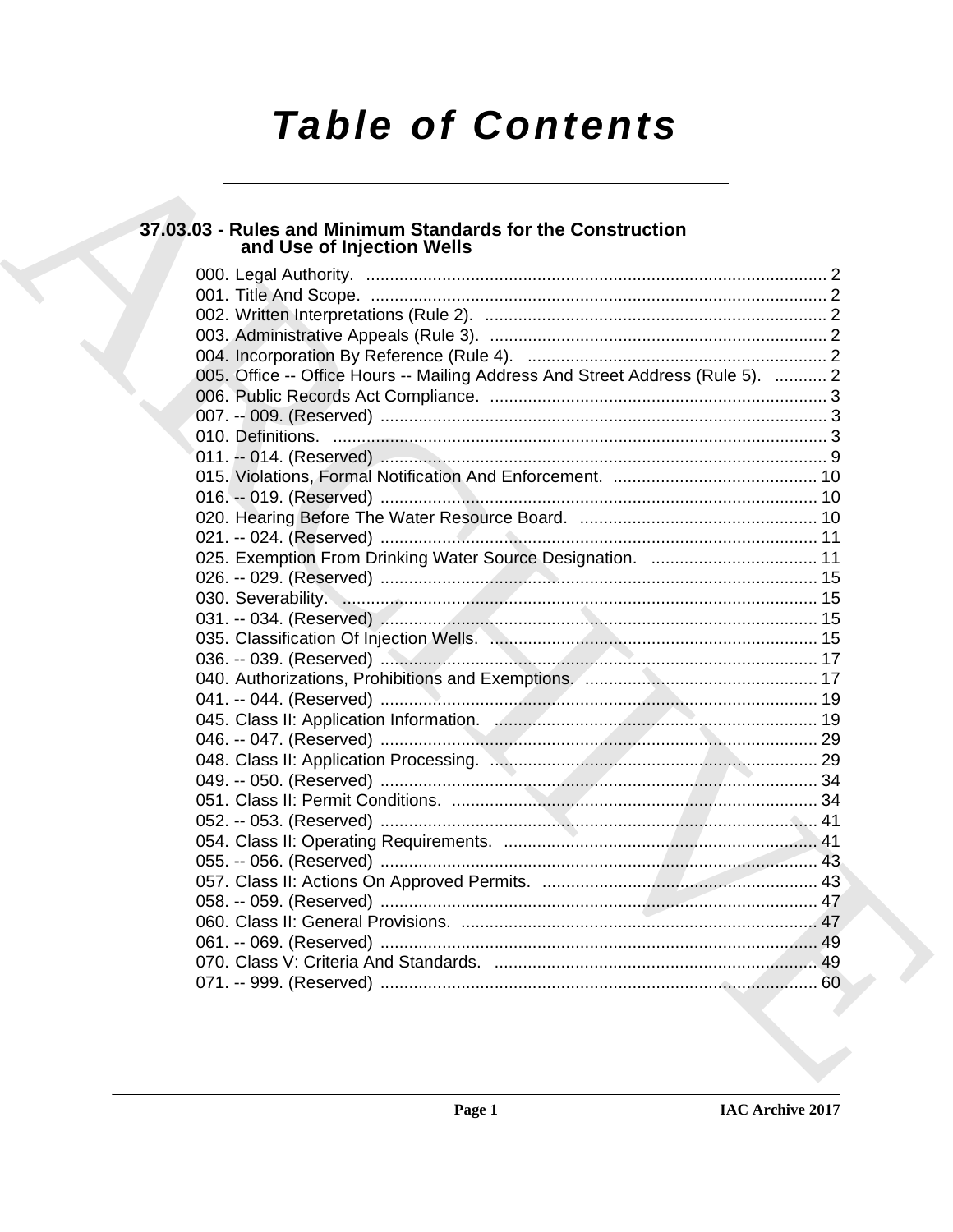#### **IDAPA 37 TITLE 03 CHAPTER 03**

### **37.03.03 - RULES AND MINIMUM STANDARDS FOR THE CONSTRUCTION AND USE OF INJECTION WELLS**

#### <span id="page-1-1"></span><span id="page-1-0"></span>**000. LEGAL AUTHORITY.**

This Chapter is adopted under the legal authority of Sections 42-3913, 42-3914, and 42-3915, Idaho Code. (5-3-03)

### <span id="page-1-7"></span><span id="page-1-2"></span>**001. TITLE AND SCOPE.**

<span id="page-1-10"></span><span id="page-1-9"></span>**01. Title**. These rules will be cited as IDAPA 37.03.03 "Rules and Minimum Standards for the tion and Use of Injection Wells." (5-3-03) Construction and Use of Injection Wells."

**37.03.03 - RULES AND MINIMUM STANDORF FOR CONSTRUCTION**<br> **ARCHIVE CONSTRUCTION**<br> **ARCHIVE CONSTRUCTION**<br> **ARCHIVE CONSTRUCTION**<br> **ARCHIVE CONSTRUCTION**<br> **ARCHIVE CONSTRUCTION**<br> **ARCHIVE CONSTRUCTION**<br> **ARCHIVE CONSTRUCTS 02. Scope**. These rules and minimum standards are for construction and use of injection wells in the state of Idaho. Upon promulgation, these rules apply to all injection wells (see Rule Subsection 035.01). The construction and use of Class I, III, IV, or VI injection wells are prohibited by these rules. Class IV wells are also prohibited by federal law. These rules and minimum standards for construction and use of injection wells shall apply to all injection wells in the state of Idaho, except in Indian lands. All injection wells shall be permitted and constructed in accordance with the "Well Construction Standards Rules" found in IDAPA 37.03.09 which are authorized under Section 42-238, Idaho Code. (4-4-13)

<span id="page-1-8"></span>**03. Rule Coverage**. In the event that a portion of these rules is less stringent than the minimum requirements for injection wells as established by Federal regulations, the correlative Federal requirement will be used to regulate the injection well. (4-4-13)

<span id="page-1-11"></span>**04. Variance of Methods**. The Director may approve the use of a different testing method or technology if it is no less protective of human health and the environment, will not allow the migration of injected fluids into a USDW, meets the intent of the rule and yields information or data consistent with the original method or technology required. A request for review by the Director must be submitted in writing by the applicant, permit holder, or operator and be included with all pertinent information necessary for the Director to evaluate the proposed testing method or technology. testing method or technology.

#### <span id="page-1-3"></span>**002. WRITTEN INTERPRETATIONS (RULE 2).**

Written interpretations of these rules, if any, in the form of explanatory comments accompanying the notice of proposed rulemaking, the review of comments submitted in the adoption of these rules, and any declaratory rulings issued subsequent to adoption of these rules are available from the Idaho Department of Water Resources, P.O. Box 83720, Boise, Idaho 83720-0098. (5-3-03)

<span id="page-1-4"></span>**003. ADMINISTRATIVE APPEALS (RULE 3).**

Challenges to these rules may be filed pursuant to Title 67, Chapter 52, Idaho Code, or actions taken under these rules may be appealed pursuant to Title 42. Chapter 39, or Section 42-1701A, Idaho Code. (5-3-03) may be appealed pursuant to Title 42, Chapter 39, or Section 42-1701A, Idaho Code.

### <span id="page-1-5"></span>**004. INCORPORATION BY REFERENCE (RULE 4).**

**01. Incorporated Document**. IDAPA 37.03.03 adopts and incorporates by reference those ground water quality standards found in Section 200 of IDAPA 58.01.11, "Ground Water Quality Rule," of the Department of Environmental Quality. (5-3-03) Environmental Quality.

**02. Document Availability**. Copies of the incorporated document may be found at the central office of the Idaho Department of Water Resources, 322 East Front Street, Boise, Idaho, 83720-0098 or online through the department or state websites. (5-3-03) department or state websites.

### <span id="page-1-6"></span>**005. OFFICE -- OFFICE HOURS -- MAILING ADDRESS AND STREET ADDRESS (RULE 5).**

**Office Hours**. Office hours are 8 a.m. to 5 p.m., Mountain Time, Monday through Friday, except ed by the state of Idaho. (5-3-03) holidays designated by the state of Idaho.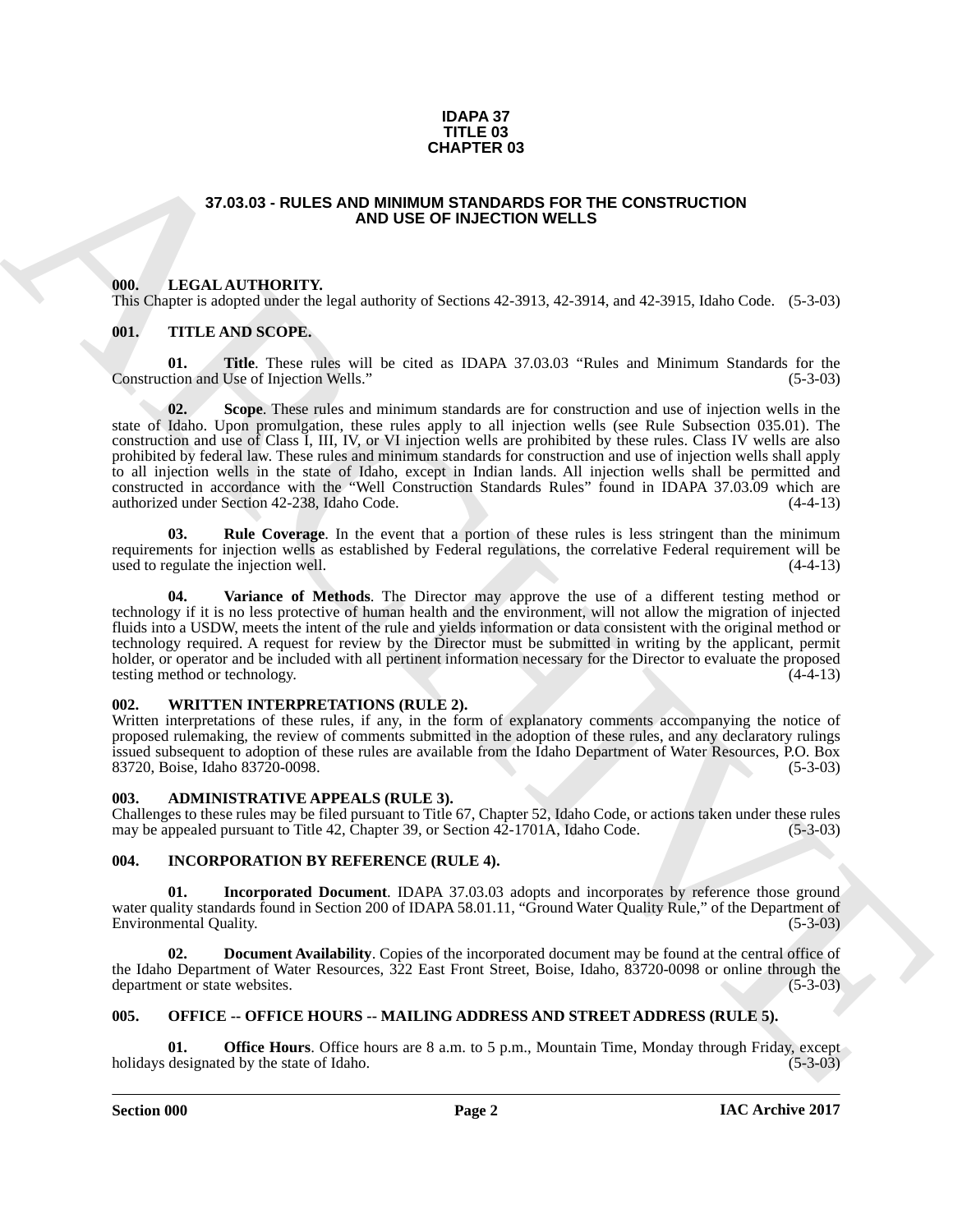**02. Mailing Address**. The mailing address for the central office is Idaho Department of Water Resources, 322 East Front Street, Boise, Idaho, 8320-0098. (Mailing addresses are subject to change.) (5-3-03)

**03. Street Address**. The central office of the Idaho Department of Water Resources is located at 322 East Front Street, Boise, Idaho, 83720-0098. (Street addresses are subject to change.) (5-3-03)

### <span id="page-2-15"></span><span id="page-2-0"></span>**006. PUBLIC RECORDS ACT COMPLIANCE.**

Any records associated with these rules are subject to the provisions of the Idaho Public Records Act, Title 74, Chapter 1, Idaho Code. Unless provided otherwise by statute, all records associated with these rules are open for inspection including the name and address of any applicant or permittee and information pertaining to the existence, absence, or level of contaminants in drinking water. (4-4-13)

<span id="page-2-1"></span>**007. -- 009. (RESERVED)**

#### <span id="page-2-2"></span>**010. DEFINITIONS.**

<span id="page-2-5"></span><span id="page-2-3"></span>**01. Abandonment**. See "permanent decommission. (4-4-13)

<span id="page-2-7"></span><span id="page-2-6"></span><span id="page-2-4"></span>**02. Abandoned Well**. See "permanent decommission". (4-4-13)

**03. Agricultural Runoff Waste**. Excess surface water from agricultural fields generated during any agricultural operation, including runoff of irrigation tail water, as well as natural drainage resulting from precipitation, snowmelt, and floodwaters, and is identical to the statutory phrase "irrigation waste water" found in Idaho Code 42-3902. (4-4-13)

**04.** Applicant. Any owner or operator submitting an application for permit to construct, modify or an injection well to the Director of the Department of Water Resources. (7-1-93) maintain an injection well to the Director of the Department of Water Resources.

<span id="page-2-8"></span>**05. Application**. The standard Department forms for applying for a permit, including any additions, or modifications to the forms. (4-4-13) revisions or modifications to the forms.

<span id="page-2-9"></span>**06. Aquifer**. Any formation that will yield water to a well in sufficient quantities to make production of water from the formation reasonable for a beneficial use, except when the water in such formation results solely from fluids deposited through an injection well. (5-3-03) fluids deposited through an injection well.

<span id="page-2-11"></span><span id="page-2-10"></span>**07. Area of Review**. The area surrounding an injection well described according to the criteria set forth ction 045.07 of these rules. (4-4-13) in Subsection 045.07 of these rules.

**Department of Niese Resources**<br>
Variation Addiness The mainting and the construction & the or friedrich Weight<br>
Nonconce The Transformation The mainting and the term countries in the biastic Department of Niese Construct **08. Beneficial Use**. One (1) or more of the recognized beneficial uses of water including but not limited to, domestic, municipal, irrigation, hydropower generation, industrial, commercial, recreation, aquifer recharge and storage, stockwatering and fish propagation uses, as well as other uses which provide a benefit to the user of the water as determined by the Director. Industrial use as used for purposes of these rules includes, but is not limited to, manufacturing, mining and processing uses of water. (5-3-03)

<span id="page-2-12"></span>**Best Management Practice (BMP).** A practice or combination of practices that are more effective than other techniques at preventing or reducing contamination of ground water and surface water by injection well  $\omega$  operation.  $(4-4-13)$ 

<span id="page-2-13"></span>**10. Casing**. A pipe or tubing of appropriate material, of varying diameter and weight, lowered into a borehole during or after drilling in order to support the sides of the hole and thus prevent the walls from caving, to prevent loss of drilling mudfluid into porous ground, or to prevent water, gas, or other fluid from entering or leaving the hole.  $(4-4-13)$ 

<span id="page-2-14"></span>**11. Cementing**. The operation whereby a cement slurry is pumped into a drilled hole and/or forced integration. (4-4-13) behind the casing.

**Section 006 Page 3**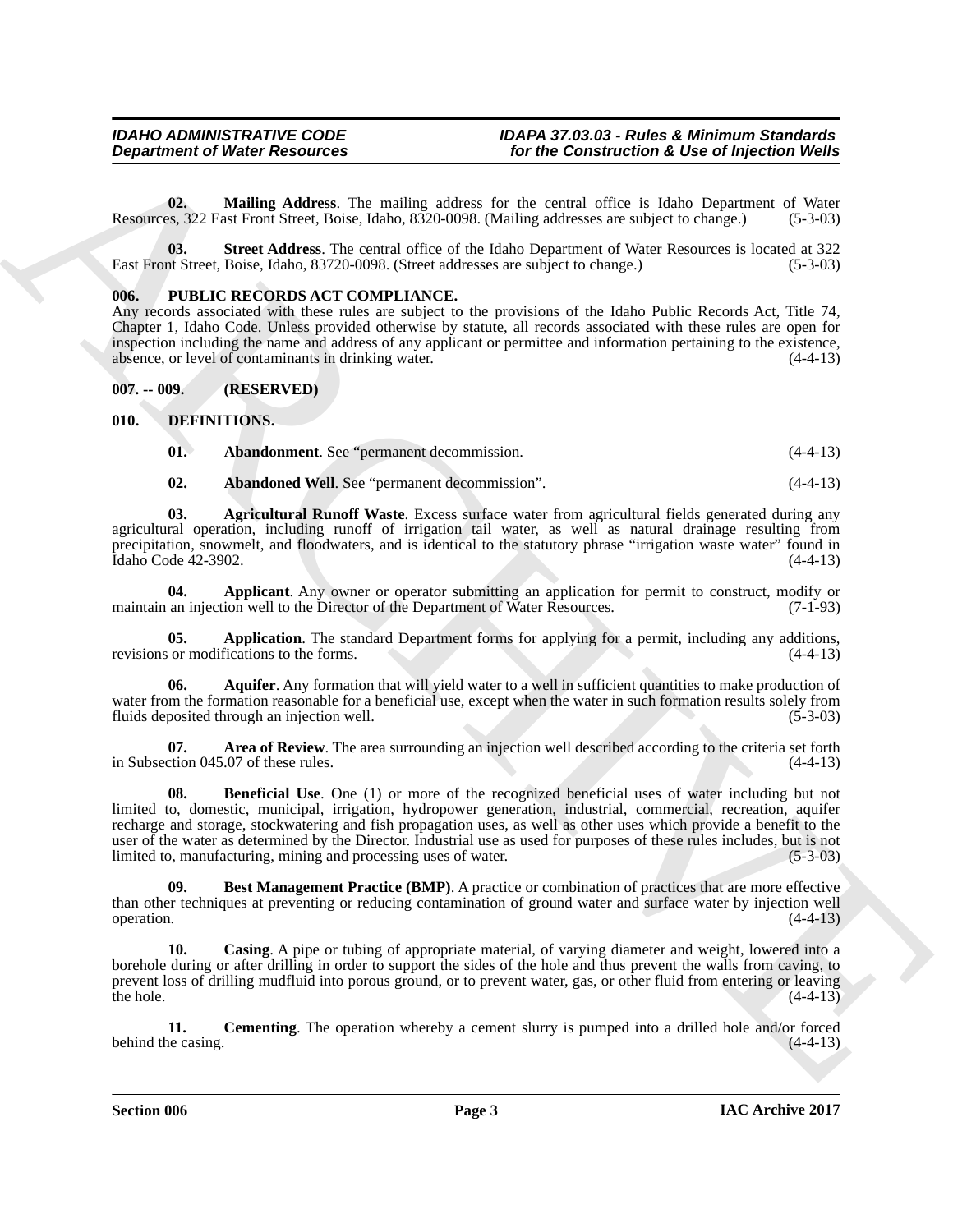<span id="page-3-0"></span>**12. Cesspool**. An injection well that receives sanitary waste without benefit of a treatment system or t device such as a septic tank. Cesspools sometimes have open bottom and/or perforated sides. (4-4-13) treatment device such as a septic tank. Cesspools sometimes have open bottom and/or perforated sides.

<span id="page-3-1"></span>**13. Coliform Bacteria**. All of the aerobic and facultative anaerobic, gram-negative, non-spore forming, rod-shaped bacteria that either ferment lactose broth with gas formation within forty-eight (48) hours at thirty-five degrees Celsius (35C), or produce a dark colony with a metallic sheen within twenty-four (24) hours on an Endo-type medium containing lactose. (7-1-93) Endo-type medium containing lactose.

<span id="page-3-2"></span>**14. Confining Bed**. A body of impermeable or distinctly less permeable material stratigraphically adjacent to one (1) or more aquifers.  $(4-4-13)$ 

**15.** Confining Zone. A geological formation, group of formations, or part of a formation that is of limiting fluid movement above an injection zone. (4-4-13) capable of limiting fluid movement above an injection zone.

<span id="page-3-4"></span><span id="page-3-3"></span>**16. Construct**. To create a new injection well or to convert any structure into an injection well.

(7-1-93)

<span id="page-3-6"></span><span id="page-3-5"></span>**17. Contaminant**. Any physical, chemical, biological, or radiological substance or matter. (4-4-13)

**18. Contamination**. The introduction into the natural ground water of any physical, chemical, d, or radioactive material that may: (4-4-13) biological, or radioactive material that may:

**a.** Cause a violation of Idaho Ground Water Quality Standards found in IDAPA 58.01.11 "Ground uality Rule" or the federal drinking water quality standards, whichever is more stringent; or  $(4-4-13)$ Water Quality Rule" or the federal drinking water quality standards, whichever is more stringent; or

**b.** Adversely affect the health of the public; or (4-4-13)

**c.** Adversely affect a designated or beneficial use of the State's ground water. Contamination includes the introduction of heated or cooled water into the subsurface that will alter the ground water temperature and render<br>the local ground water less suitable for beneficial use. (4-4-13) the local ground water less suitable for beneficial use.

<span id="page-3-8"></span><span id="page-3-7"></span>**19.** Conventional Mine. An open pit or underground excavation for the production of minerals.

(4-4-13)

**20. Decommission**. To remove a well from operation such that injection through the well is not See "permanent decommission" and "unauthorized decommission". (4-4-13) possible. See "permanent decommission" and "unauthorized decommission".

<span id="page-3-11"></span><span id="page-3-9"></span>**21. DEQ**. The Idaho Department of Environmental Quality. (5-3-03)

**22. Deep Injection Well**. An injection well which is more than eighteen (18) feet in vertical depth nd surface. (4-4-13) below land surface.

<span id="page-3-12"></span><span id="page-3-10"></span>

| 23. | <b>Department.</b> The Idaho Department of Water Resources.               |  | $(7-1-93)$ |
|-----|---------------------------------------------------------------------------|--|------------|
| 24. | <b>Director.</b> The Director of the Idaho Department of Water Resources. |  | $(7-1-93)$ |

<span id="page-3-14"></span><span id="page-3-13"></span>**25. Disposal Well**. A well used for the disposal of waste into a subsurface stratum. (4-4-13)

**Department of Neurolean Construction and the section with Construction's Alternative Construction (Alternative Construction Construction Construction Construction (Alternative Construction Construction Construction (Alte 26. Draft Permit**. A prepared document indicating the Director's tentative decision to issue or deny, modify, revoke and reissue, terminate, or reissue a "permit." Permit conditions, compliance schedules, and monitoring requirements are typically included in a "draft permit". A notice of intent to terminate a permit, and a notice of intent to deny a permit are types of "draft permits." A denial of a request for modification, revocation and reissuance, or termination is not a "draft permit." (4-4-13) reissuance, or termination is not a "draft permit."

<span id="page-3-15"></span>**27. Drilling Fluid**. Any number of liquid or gaseous fluids and mixtures of fluids and solids (such as solid suspensions, mixtures and emulsions of liquids, gases, and solids) used in operations to drill boreholes into the earth.  $\epsilon$  earth. (4-4-13)

**Section 010 Page 4**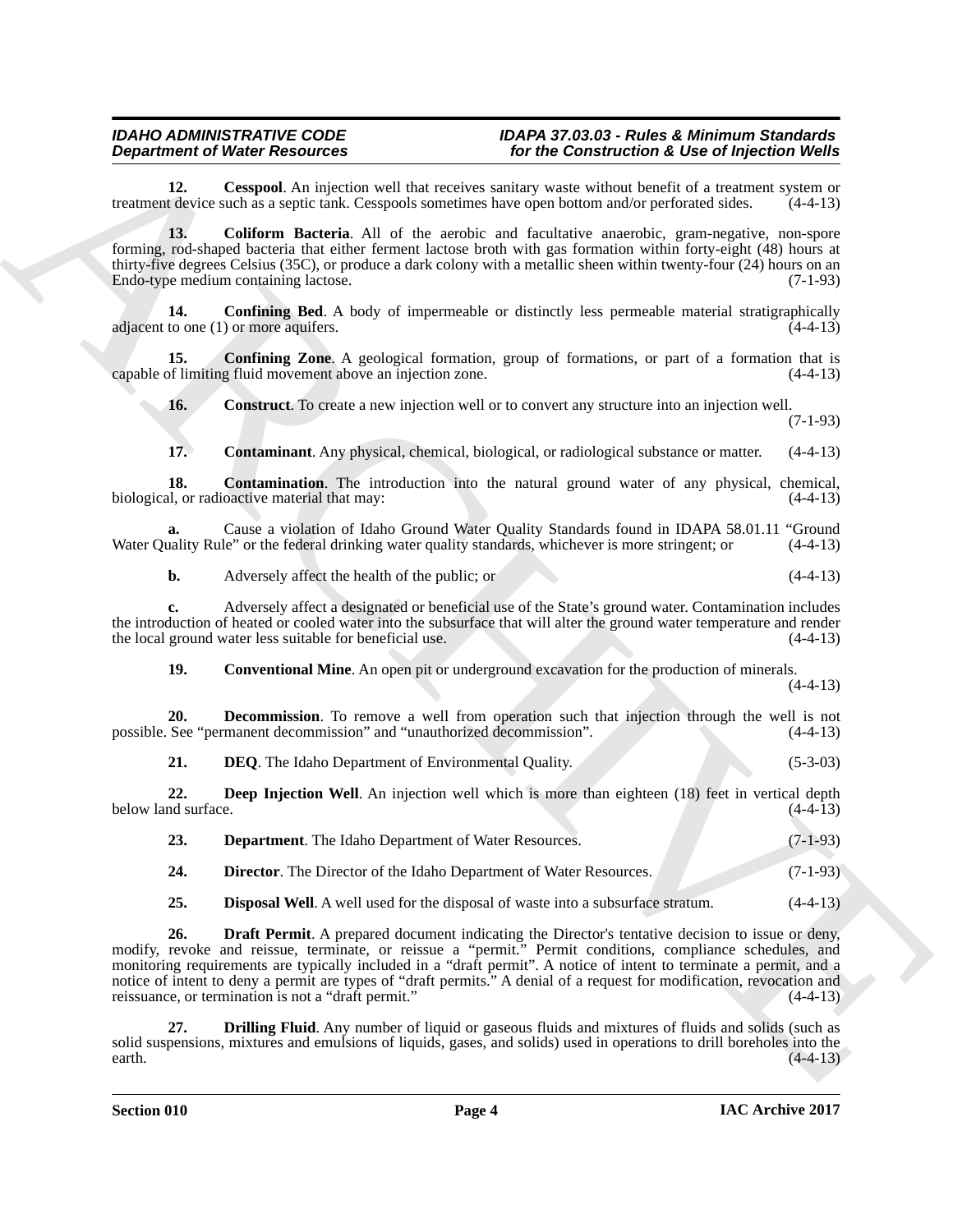**28. Drywell**. An injection well completed above the water table so that its bottom and sides are dry except when receiving fluids. (5-3-03) typically dry except when receiving fluids.

<span id="page-4-1"></span><span id="page-4-0"></span>**29. Emergency Permit**. A UIC "permit" issued in accordance with Subsection 045.09 of these rules.

 $(4-4-13)$ 

<span id="page-4-3"></span><span id="page-4-2"></span>**30. EPA**. The United States Environmental Protection Agency. (5-3-03)

**Department of Weiter Resources For the Construction's Live of hyperical Weiler**<br>
20. **Department of Weiter Section 2nd**<br>
29. **Depression Periodic Section 2nd**<br>
29. **Depression Periodic Section 2nd Completed above the w 31. Endangerment**. Injection of any fluid which exceeds Idaho ground water quality standards, or federal drinking water quality standards, whichever is more stringent, that may result in the presence of any contaminant in ground water which supplies or can reasonably be expected to supply any public or non-public water system, and if the presence of such contaminant may result in such a system not complying with any ground water quality standard or may otherwise adversely affect the health of persons or result in a violation of ground water quality standards that would adversely affect beneficial uses. (4-4-13)

**32. Exempted Aquifer**. An "aquifer" or its portion that meets the criteria in the definition of "underground source of drinking water" but which has been exempted according to the procedures in Section 025 of these rules and been recategorized as "other" according to the procedures in IDAPA 58.01.11 "Ground Water Quality  $Rule"$ .  $(4-4-13)$ 

<span id="page-4-6"></span><span id="page-4-5"></span><span id="page-4-4"></span>**33. Existing Injection Well**. An "injection well" other than a "new injection well." (4-4-13)

**34. Experimental Technology**. A technology which has not been proven feasible under the conditions in which it is being tested. (4-4-13)

**35. Facility or Activity**. Any UIC "injection well," or another facility or activity that is subject to n under the UIC program.  $(4-4-13)$ regulation under the UIC program.

<span id="page-4-10"></span><span id="page-4-9"></span><span id="page-4-8"></span><span id="page-4-7"></span>**36. Fault**. A surface or zone of rock fracture along which there has been displacement. (4-4-13)

**37.** Flow Rate. The volume per time unit given to the flow of gases or other fluid substance which from an orifice, pump, turbine or passes along a conduit or channel.  $(4-4-13)$ emerges from an orifice, pump, turbine or passes along a conduit or channel.

**38.** Fluid. Any material or substance which flows or moves, whether in a semisolid, liquid, sludge, or any other form or state. (7-1-93) gaseous or any other form or state.

<span id="page-4-11"></span>**39. Formation**. A body of consolidated or unconsolidated rock characterized by a degree of lithologic homogeneity which is prevailingly, but not necessarily, tabular and is mappable on the earth's surface or traceable in the subsurface. (4-4-13) the subsurface.

<span id="page-4-12"></span>**40. Formation Fluid**. Fluid present in a "formation" under natural conditions as opposed to introduced fluids.  $(4-4-13)$ 

<span id="page-4-13"></span>**41.** Generator. Any person, by site location, whose act or process produces hazardous waste identified in 40 CFR part 261. (4-4-13) or listed in 40 CFR part 261.

<span id="page-4-14"></span>42. Ground Water. Any water that occurs beneath the surface of the earth in a saturated formation of rock or soil. (5-3-03) rock or soil.  $(5-3-03)$ 

<span id="page-4-15"></span>**43. Ground Water Quality Standards**. Standards found in IDAPA 58.01.11, "Ground Water Quality Rule," Section 200.  $(5-3-03)$ 

**44. Hazardous Waste**. Any substance defined by IDAPA 58.01.05, "Rules and Standards for Hazardous Waste,".

<span id="page-4-17"></span><span id="page-4-16"></span>**45. Indian Lands**. "Indian Country" as defined in 18 U.S.C. 1151. That section defines Indian Country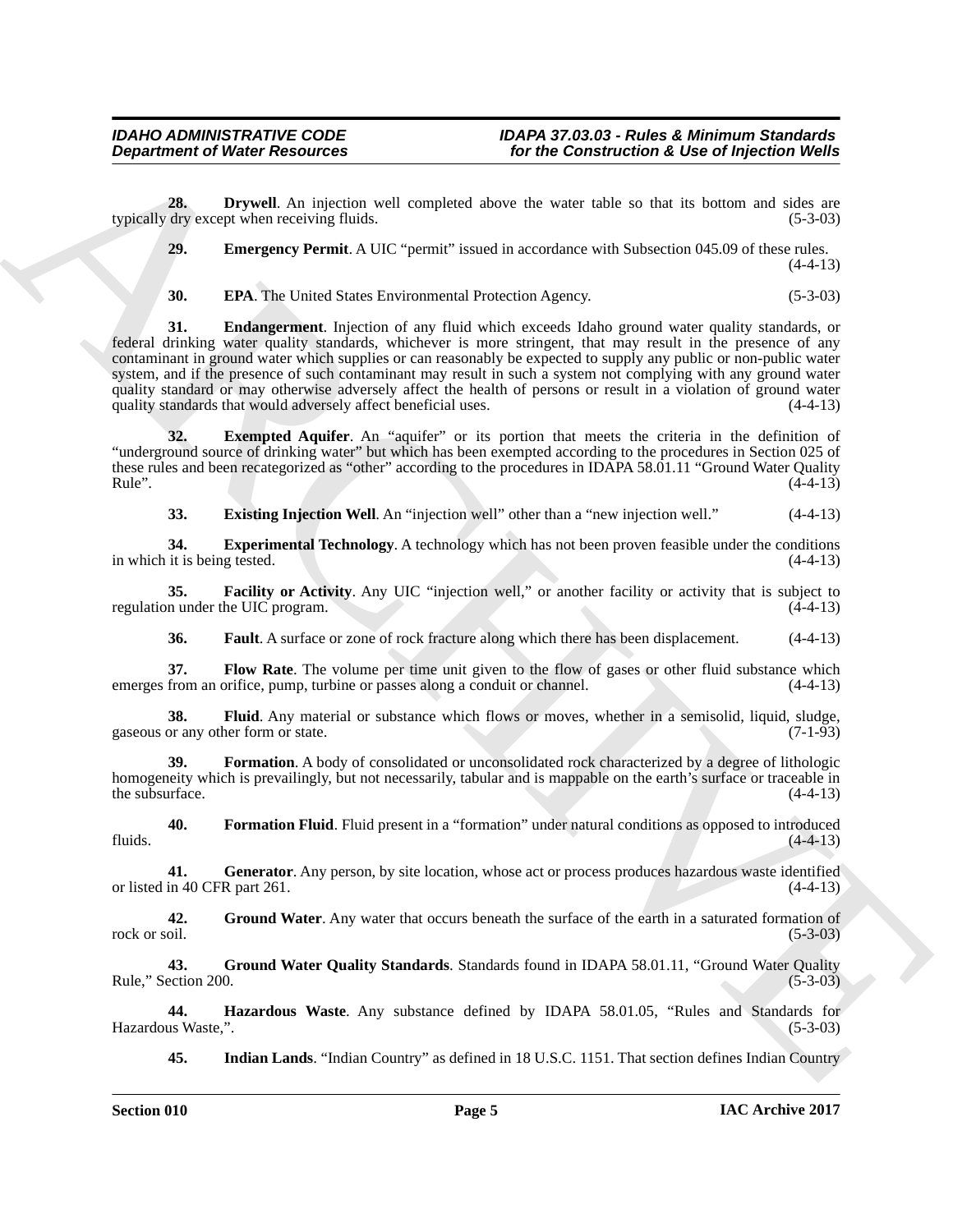as:  $(4-4-13)$ 

**a.** All land within the limits of any Indian reservation under the jurisdiction of the United States government, notwithstanding the issuance of any patent, and, including rights-of-way running through the reservation; (4-4-13)

**b.** All dependent Indian communities within the borders of the United States whether within the original or subsequently acquired territory thereof, and whether within or without the limits of a State; and (4-4-13)

<span id="page-5-1"></span>All Indian allotments, the Indian titles to which have not been extinguished, including rights-of-<br>ugh the same. (4-4-13) way running through the same.

**Department of Niese Research 2.** The Construction & Use of Injection Niese of Niese Construction & Use of Injection Niese Research 2. The Construction and the Construction of AL Units Sure of Niese Section 2. The Constru **46. Individual Subsurface Sewage Disposal System**. For the purpose of these rules, any standard or alternative disposal system which injects sanitary waste from single family residential septic systems, or nonresidential septic systems which are used solely for the disposal of sanitary waste and have the capacity to serve fewer than twenty  $(20)$  people a day.  $(4-4-13)$ 

<span id="page-5-0"></span>**47. Improved Sinkhole**. A naturally occurring karst depression or other natural crevice found in volcanic terrain and other geologic settings which have been modified by man for the purpose of directing and emplacing fluids into the subsurface.

**48.** Injection. The subsurface emplacement of fluids through an injection well, but excludes the following:  $(4-4-13)$ following: (4-4-13)

<span id="page-5-2"></span>**a.** The underground injection of natural gas for purposes of storage;  $(4-4-13)$ 

**b.** The underground injection of fluids or propping agents, other than diesel fuels, pursuant to c fracturing operations related to oil, gas, or geothermal activities.  $(4-4-13)$ hydraulic fracturing operations related to oil, gas, or geothermal activities.

**49.** Injection Well. Any feature that is operated to allow injection which also meets at least one (1) of wing criteria:  $(4-4-13)$ the following criteria:

<span id="page-5-3"></span>

|  |  | A bored, or driven shaft whose depth is greater than the largest surface dimension; | $(4-4-13)$ |
|--|--|-------------------------------------------------------------------------------------|------------|
|--|--|-------------------------------------------------------------------------------------|------------|

**b.** A dug hole whose depth is greater than the largest surface dimension; (4-4-13)

|  | An improved sinkhole: or |  |  |  |  |  | $(4-4-13)$ |
|--|--------------------------|--|--|--|--|--|------------|
|--|--------------------------|--|--|--|--|--|------------|

**d.** A subsurface fluid distribution system. (4-4-13)

**e.** Provided however, that "injection well" does not mean or include any well used for oil, gas, or geothermal production activities, other than one into which diesel fuels are injected pursuant to hydraulic fracturing operations (4-11-15)

**50. Injection Zone**. A geological "formation", or those sections of a formation receiving fluids an "injection well." (4-4-13) through an "injection well."

<span id="page-5-6"></span><span id="page-5-5"></span><span id="page-5-4"></span>**51. IWRB**. Idaho Water Resource Board. (5-3-03)

**52. Large Capacity Cesspools**. Any cesspool used by a multiple dwelling, community or regional system for the disposal of sanitary wastes (for example: a duplex or an apartment building) or any cesspool used by or intended to be used by twenty (20) or more people per day (for example: a rest stop, campground, restaurant or church).  $(5-3-03)$ 

<span id="page-5-7"></span>**53.** Large Capacity Septic System. Class V wells that are used to inject sanitary waste through a nk and do not meet the criteria of an individual subsurface sewage disposal system.  $(4-4-13)$ septic tank and do not meet the criteria of an individual subsurface sewage disposal system.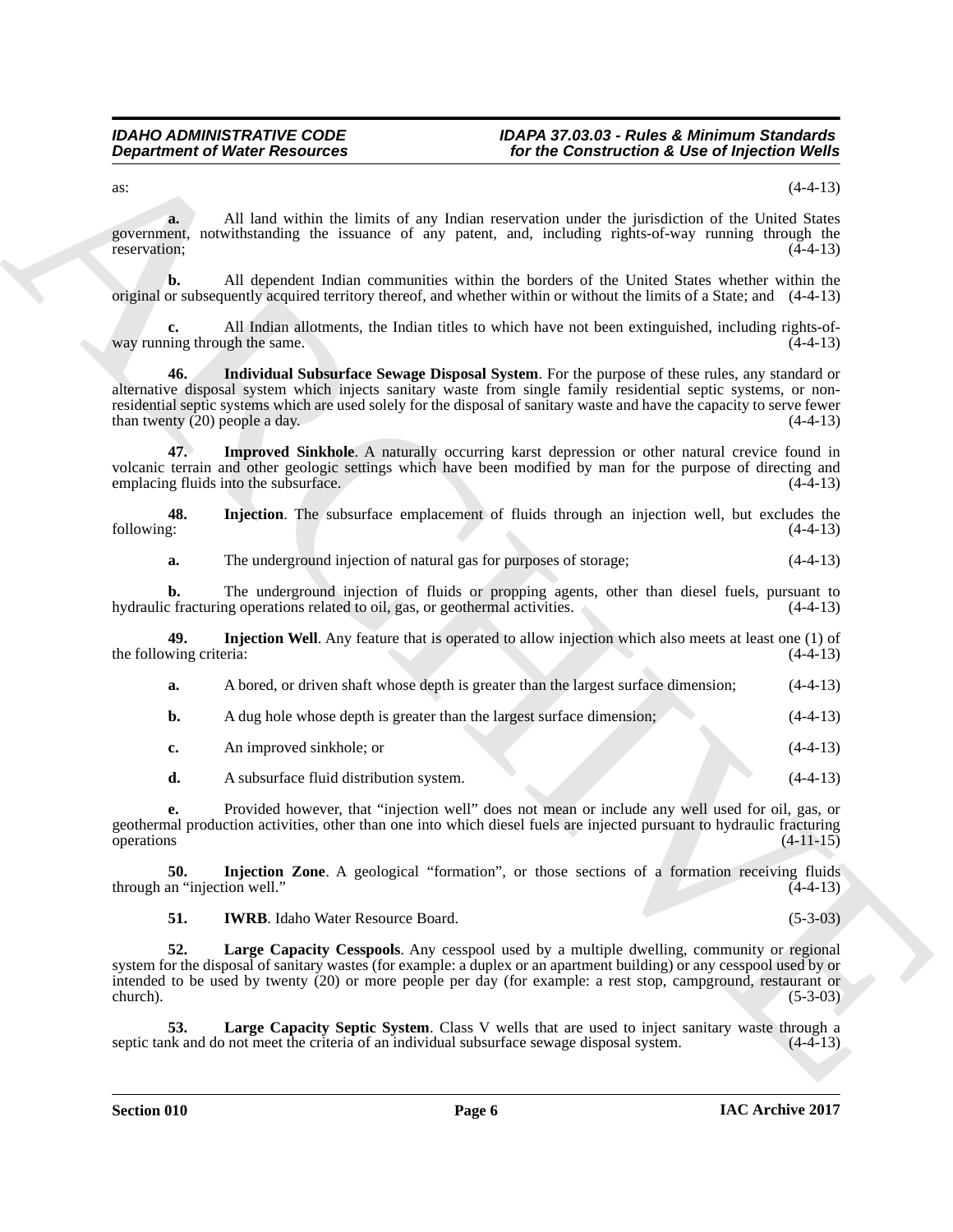<span id="page-6-1"></span><span id="page-6-0"></span>**54. Lithology**. The description of rocks on the basis of their physical and chemical characteristics. (4-4-13)

**55. Maintain**. To allow, either expressly or by implication, an injection well to exist in such condition as to accept or be able to accept fluids. Unless a well has been permanently decommissioned pursuant to the criteria contained in these rules it is considered to be capable of accepting fluids. (4-4-13)

<span id="page-6-2"></span>**56. Mechanical Integrity**. The condition or status of an injection well and its physical components as they relate to the flow of fluids inside or outside the injection well. A well is said to have mechanical integrity if there is no significant leak in the casing, tubing, or packer, and there is no significant fluid movement into a underground source of drinking water through vertical channels adjacent to the wellbore.  $(4-4-13)$ source of drinking water through vertical channels adjacent to the wellbore.

<span id="page-6-3"></span>**57. Modify**. To alter the construction of an injection well, but does not include cleaning or redrilling is which neither deepen nor increase the dimensions of the well. (7-1-93) operations which neither deepen nor increase the dimensions of the well.

<span id="page-6-4"></span>**58.** Motor Vehicle Waste Disposal Wells. Injection wells that receive or have received fluids from vehicle repair or maintenance activities, such as an auto body repair shop, automotive repair shop, new and used car dealership, specialty repair shop (transmission and muffler repair shop), or any facility that does any vehicular repair work.  $(5-3-03)$ 

<span id="page-6-5"></span>**59.** New Injection Well. An "injection well" which began to be used for injection after a UIC program tate applicable to the well is approved or prescribed. (4-4-13) for the State applicable to the well is approved or prescribed.

**60. Open-Loop Heat Pump Return Wells**. Injection wells that receive surface water or ground water that has been passed through a heat exchange system for cooling or heating purposes. (4-4-13)

<span id="page-6-8"></span><span id="page-6-7"></span><span id="page-6-6"></span>**61. Operate**. To allow fluids to enter an injection well by action or inaction of the operator. (7-1-93)

**62. Operator**. Any individual, group of individuals, partnership, company, corporation, municipality, county, state agency, taxing district, federal agency or other entity that operates or proposes to operate any injection well. (7-1-93) well. (7-1-93)

**63. Owner**. Any individual, group of individuals, partnership, company, corporation, municipality, county, state agency, taxing district, federal agency or other entity owning land on which any injection well exists or<br>(7-1-93) is proposed to be constructed.

<span id="page-6-12"></span><span id="page-6-11"></span><span id="page-6-10"></span><span id="page-6-9"></span>**64. Packer**. A device lowered into a well to produce a fluid-tight seal. (4-4-13)

**65. Perched Aquifer**. Ground water separated from an underlying main body of ground water by an ed zone. (7-1-93) unsaturated zone.

**Department of Niese Resources**<br> **Sociological C** *interargoine of twice construction is the state of this photon and characterized in the state of the state of the state of the state of the state of the state of the st* **66. Permanent Decommission**. The discontinuance of use of an injection well in a method approved by the Director such that the injection well no longer has the capacity to inject fluids and the upward or downward migration of fluid is prevented. This also includes the disposal and proper management of any soil, gravel, sludge, liquids, or other materials removed from or adjacent to the injection well in accordance with all applicable Federal, State, and local regulations and requirements. (4-4-13) State, and local regulations and requirements.

<span id="page-6-15"></span><span id="page-6-14"></span><span id="page-6-13"></span>**67. Permit**. An authorization, license, or equivalent control document issued by the Department.

 $(4-4-13)$ 

**68. Person**. Any individual, association, partnership, firm, joint stock company, trust, political subdivision, public or private corporation, state or federal governmental department, agency or instrumentality, or any other legal entity which is recognized by law. (4-4-13)

**69.** Plugging. The act or process of stopping the flow of water, oil or, gas, or other fluids into or out of on through a borehole or well penetrating that formation.  $(4-4-13)$ a formation through a borehole or well penetrating that formation.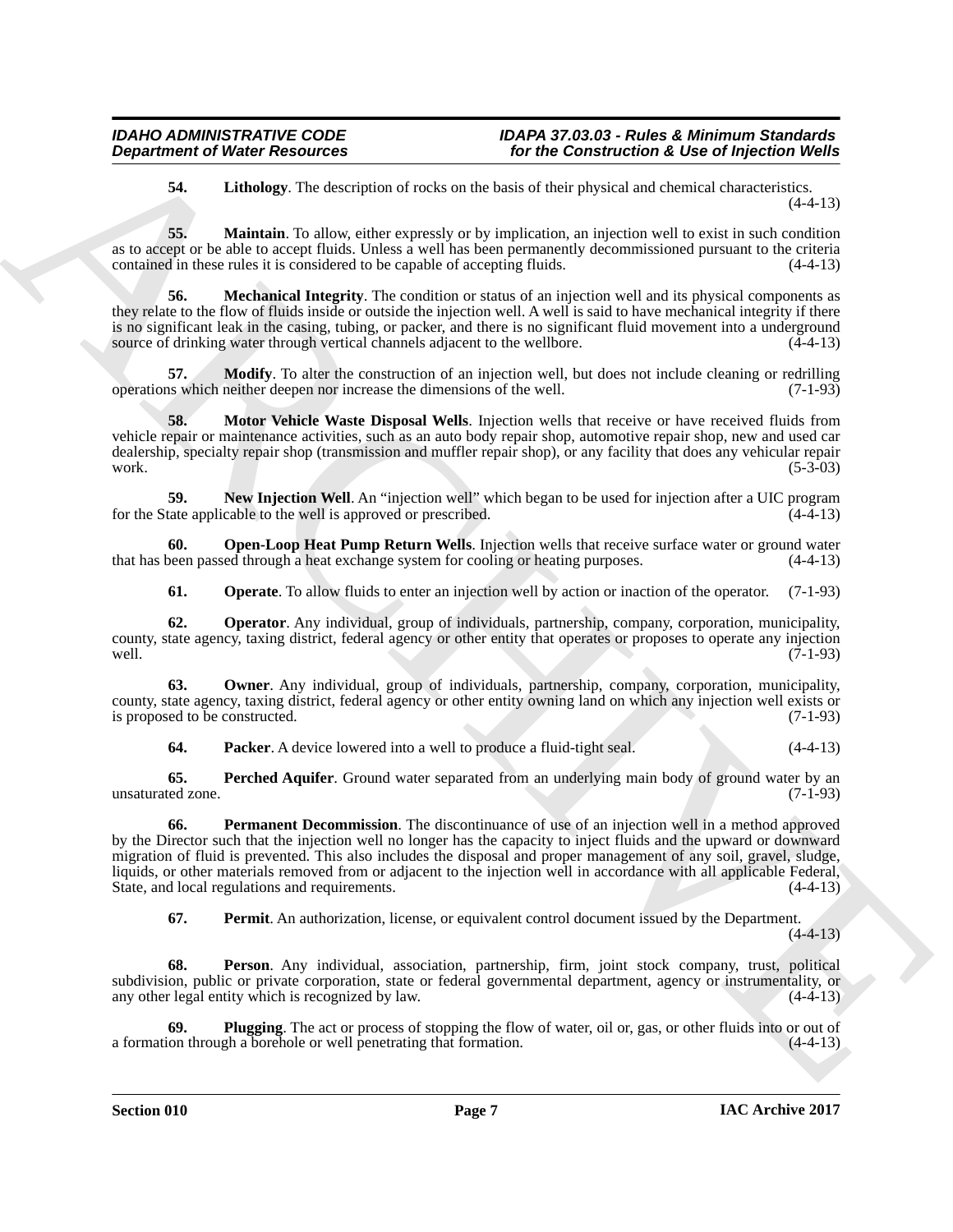**Department Offerior Procedures** Constraints, the construction of the Construction Constraints Construction Construction Construction Construction Construction Construction Construction Construction Construction Construct **70. Plugging Record**. A systematic listing of permanent or temporary decommissioning of water, oil, gas, test, exploration and waste injection wells, and may contain a well log, description of amounts and types of plugging material used, the method employed for plugging, a description of formations which are sealed and a graphic log of the well showing formation location, formation thickness, and location of plugging structures.(4-4-13)

<span id="page-7-1"></span><span id="page-7-0"></span>**71. Point of Beneficial Use**. The top or surface of a USDW, directly below an injection well, where water is available for a beneficial use.

<span id="page-7-2"></span>**72. Point of Diversion for Beneficial Use**. A location such as a producing well or spring where ground water is taken under control and diverted for a beneficial use. (7-1-93)

**73. Point of Injection**. The last accessible sampling point prior to waste being released into the subsurface environment through an injection well. For example, the point of injection for a Class V septic system might be the distribution box. For a drywell, it is likely to be the well bore itself. (4-4-13)

<span id="page-7-4"></span><span id="page-7-3"></span>**74. Pressure**. The total load or force per unit area acting on a surface.  $(4-4-13)$ 

<span id="page-7-7"></span><span id="page-7-6"></span><span id="page-7-5"></span>**75. Project**. A group of wells in a single operation. (4-4-13)

**76. Radioactive Material**. Any material, solid, liquid or gas which emits radiation spontaneously.<br>ive geologic materials occurring in their natural state are not included. (7-1-93) Radioactive geologic materials occurring in their natural state are not included.

**77. Radioactive Waste**. Any fluid which contains radioactive material in concentrations which exceed those established for discharges to water in an unrestricted area by 10 CFR 20.1302.(b)(2)(i) and Table 2 in Appendix  $B \text{ of } 10 \text{ CFR } 20.$  (5-3-03)

<span id="page-7-8"></span>**78.** RCRA. The Solid Waste Disposal Act as amended by the Resource Conservation and Recovery Act of 1976. (4-4-13) Act of 1976.  $(4-4-13)$ 

<span id="page-7-9"></span>**79. Remediation Project**. Use of an injection well for the removal, treatment or isolation of a contaminant from ground water through actions or the removal or treatment of a contaminant in ground water as approved by the Director. (4-4-13)  $(4-4-13)$ 

<span id="page-7-10"></span>**80. Residential (Domestic) Activities**. Human activities that generate liquid or solid waste in any public, private, industrial, commercial, municipal, or other facility.

<span id="page-7-11"></span>**Sanitary Waste**. Any fluid generated through residential (domestic) activities, such as food preparation, cleaning and personal hygiene. This term does not include industrial, municipal, commercial, or other non-residential process fluids. (4-4-13)

<span id="page-7-12"></span>**82.** Schedule of Compliance. A schedule of remedial measures including an enforceable sequence of actions or operations leading to compliance with the standards. (7-1-93)

<span id="page-7-13"></span>**83.** Septic System. An injection well that is used to inject sanitary waste below the surface. A septic stypically comprised of a septic tank and subsurface fluid distribution system or disposal system.  $(5-3-03)$ system is typically comprised of a septic tank and subsurface fluid distribution system or disposal system.

<span id="page-7-14"></span>**84.** Shallow Injection Well. An injection well which is less than or equal to eighteen (18) feet in vertical depth below land surface. (7-1-93)

**Site**. The land or water area where any "facility or activity" is physically located or conducted, it land used in connection with the facility or activity. (4-4-13) including adjacent land used in connection with the facility or activity.

<span id="page-7-17"></span><span id="page-7-16"></span><span id="page-7-15"></span>**86. State**. The state of Idaho. (7-1-93)

**87. Stratum (plural strata)**. A single sedimentary bed or layer, regardless of thickness, that consists of the same kind of rock material. (4-4-13) generally the same kind of rock material.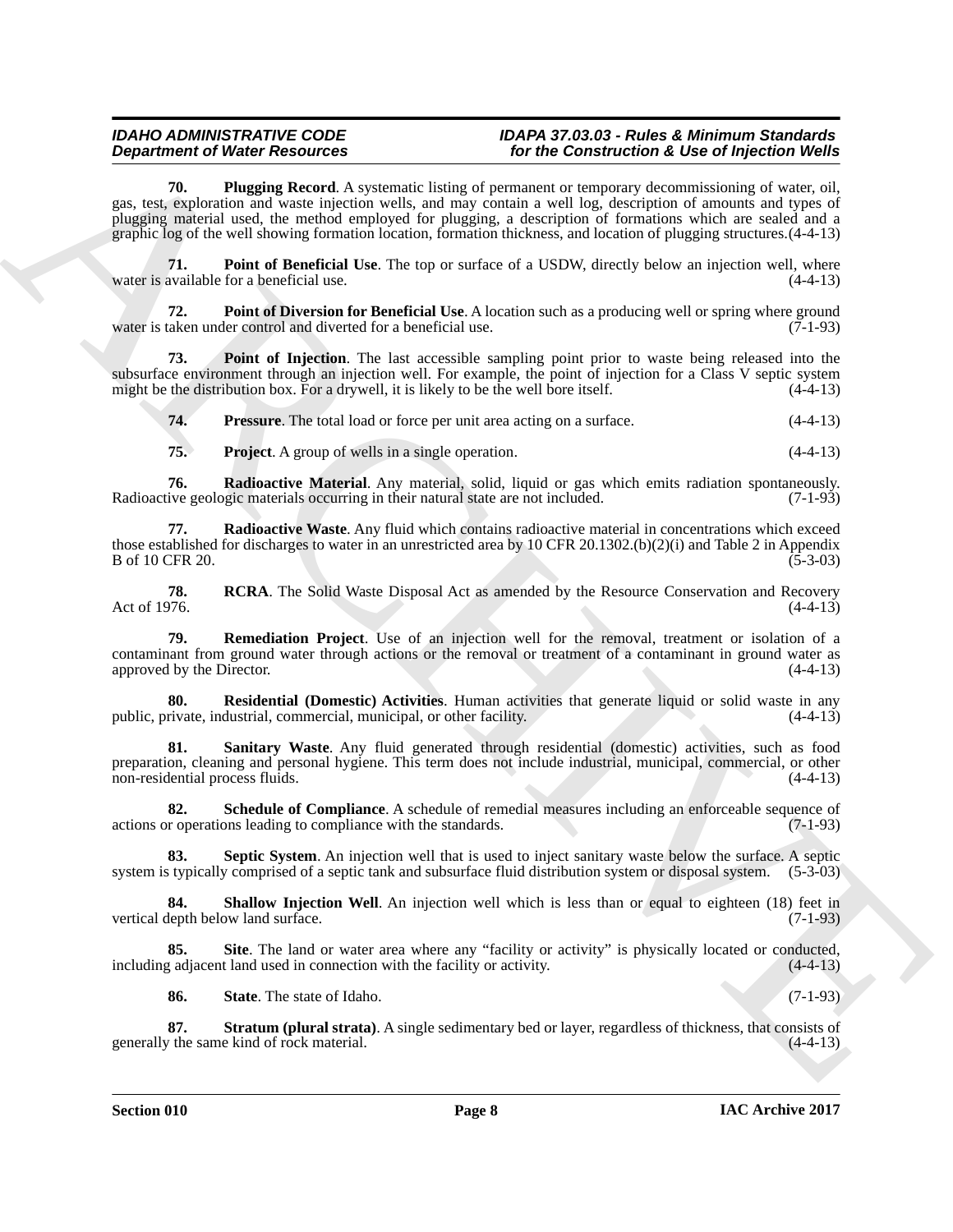<span id="page-8-8"></span><span id="page-8-7"></span><span id="page-8-6"></span><span id="page-8-5"></span><span id="page-8-4"></span><span id="page-8-3"></span><span id="page-8-2"></span><span id="page-8-1"></span>

|                             | <b>Department of Water Resources</b>                                                                                                                                                                                                                                                                                                                                                                           | for the Construction & Use of Injection Wells |
|-----------------------------|----------------------------------------------------------------------------------------------------------------------------------------------------------------------------------------------------------------------------------------------------------------------------------------------------------------------------------------------------------------------------------------------------------------|-----------------------------------------------|
| 88.<br>the land surface.    | <b>Subsidence</b> . The lowering of the natural land surface in response to: Earth movements; lowering of<br>fluid pressure; removal of underlying supporting material by mining or solution of solids, either artificially or from<br>natural causes; compaction due to wetting (Hydrocompaction); oxidation of organic matter in soils; or added load on                                                     | $(4-4-13)$                                    |
| 89.                         | Subsurface Fluid Distribution System. An assemblage of perforated pipes, drain tiles, or other<br>similar mechanisms intended to distribute fluids below the surface of the ground.                                                                                                                                                                                                                            | $(4-4-13)$                                    |
| 90.<br>conductor pipe.      | <b>Surface Casing.</b> The largest diameter permanent pipe string set and sealed following setting of the                                                                                                                                                                                                                                                                                                      | $(4-4-13)$                                    |
| 91.                         | Total Dissolved Solids. The total dissolved (filterable) solids as determined by the use of the<br>method specified in 40 CFR part 136.                                                                                                                                                                                                                                                                        | $(4-4-13)$                                    |
| 92.                         | <b>Transferor</b> . The owner or operator transferring ownership and/or operational control of the well.                                                                                                                                                                                                                                                                                                       | $(4-4-13)$                                    |
| 93.                         | UIC. The Underground Injection Control program under Part C of the Safe Drinking Water Act,<br>including an "approved State program."                                                                                                                                                                                                                                                                          | $(4-4-13)$                                    |
| 94.                         | Unauthorized Decommission. The decommissioning of any injection well that has not received<br>the approval of the Department prior to decommissioning, or was not decommissioned in a method approved by the<br>Director. These wells may have to be properly decommissioned when discovered by the Director to ensure that the<br>well prevents commingling of aquifers or is no longer capable of injection. | $(4-4-13)$                                    |
| 95.                         | Underground Injection. See "injection.                                                                                                                                                                                                                                                                                                                                                                         | $(4-4-13)$                                    |
| 96.                         | Underground Source of Drinking Water (USDW). An aquifer or its portion:                                                                                                                                                                                                                                                                                                                                        | $(4-4-13)$                                    |
| a.                          | Which:                                                                                                                                                                                                                                                                                                                                                                                                         | $(4-4-13)$                                    |
| i.                          | Supplies any public water system; or                                                                                                                                                                                                                                                                                                                                                                           | $(4-4-13)$                                    |
| ii.                         | Contains a sufficient quantity of ground water to supply a public water system; or                                                                                                                                                                                                                                                                                                                             | $(4-4-13)$                                    |
| (1)                         | Currently supplies drinking water for human consumption; or                                                                                                                                                                                                                                                                                                                                                    | $(4-4-13)$                                    |
| (2)                         | Contains fewer than ten thousand (10,000) mg/l total dissolved solids; and                                                                                                                                                                                                                                                                                                                                     | $(4-4-13)$                                    |
| b.                          | Which is not an exempted aquifer.                                                                                                                                                                                                                                                                                                                                                                              | $(4-4-13)$                                    |
| 97.                         | <b>Unreasonable Contamination.</b> Endangerment of a USDW or the health of persons or other<br>beneficial uses by injection. See "endangerment."                                                                                                                                                                                                                                                               | $(4-4-13)$                                    |
| 98.                         | <b>USDW.</b> Underground Source of Drinking Water.                                                                                                                                                                                                                                                                                                                                                             | $(4-4-13)$                                    |
| 99.                         | Water Quality Standards. Refers to those standards found in Idaho Department of Environmental<br>Quality Rules, IDAPA 58.01.02, "Water Quality Standards" and IDAPA 58.01.11, "Ground Water Quality Rule."                                                                                                                                                                                                     | $(5-3-03)$                                    |
|                             |                                                                                                                                                                                                                                                                                                                                                                                                                | $(5-3-03)$                                    |
| <b>100.</b>                 | Well. For the purposes of these rules, "well" means "injection well."                                                                                                                                                                                                                                                                                                                                          |                                               |
| 101.<br>of water in a well. | Well Monitoring. The measurement, by on-site instruments or laboratory methods, of the quality                                                                                                                                                                                                                                                                                                                 | $(4-4-13)$                                    |

### <span id="page-8-14"></span><span id="page-8-13"></span><span id="page-8-12"></span><span id="page-8-11"></span><span id="page-8-10"></span><span id="page-8-9"></span><span id="page-8-0"></span>**011. -- 014. (RESERVED)**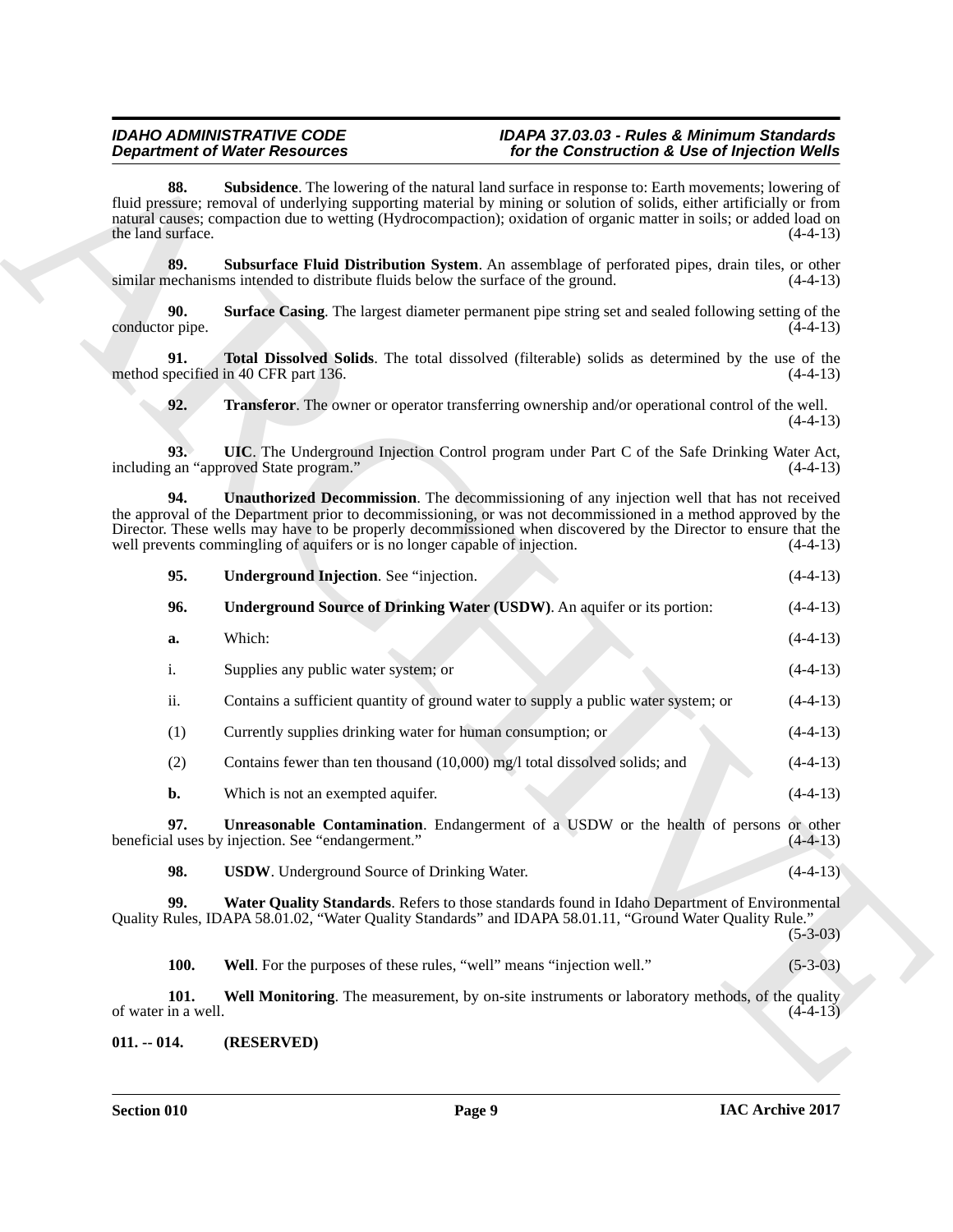### <span id="page-9-0"></span>**015. VIOLATIONS, FORMAL NOTIFICATION AND ENFORCEMENT.**

<span id="page-9-11"></span><span id="page-9-7"></span>

| <b>Violations.</b> It shall be a violation of these rules for any owner or operator to: | $(7-1-93)$ |
|-----------------------------------------------------------------------------------------|------------|
|                                                                                         |            |

- **a.** Fail to comply with a permit or authorization, or terms or conditions thereof; (5-3-03)
- **b.** Fail to comply with applicable standards for water quality; (7-1-93)

**c.** Fail to comply with any permit application notification or filing requirement; (7-1-93)

**d.** Knowingly make any false statement, representation or certification in any application, report, to or record filed pursuant to these rules, or terms and conditions of an issued permit; (7-1-93) document or record filed pursuant to these rules, or terms and conditions of an issued permit;

**e.** Falsify, tamper with or knowingly render inaccurate any monitoring device or method required to be maintained or utilized by the terms and conditions of an issued permit; (7-1-93)

**f.** Fail to respond to any formal notification of a violation when a response is required; or (5-3-03)

<span id="page-9-10"></span><span id="page-9-8"></span>**g.** Decommission a well in an unauthorized manner. (4-4-13)

**02. Additional**. It shall be a violation of these rules for any person to construct, operate, maintain, convert, plug, decommission or conduct any other activity in a manner which results or may result in the unauthorized injection of a hazardous waste or of a radioactive waste by an injection well.  $(4-4-13)$ unauthorized injection of a hazardous waste or of a radioactive waste by an injection well.

**03. Formal Notification**. Formal notification of violations may be communicated to the owner or operator with a letter, a notice of violation, a compliance or enforcement order or other appropriate means. (7-1-93)

<span id="page-9-9"></span>**04. Enforcement**. Violation of any of the provisions of the Injection Well Act (Chapter 39, Title 42, Idaho Code) or of any rule, regulation, standard or criteria pertaining to the Injection Well Act may result in the Director initiating an enforcement action as provided under Chapters 17 and 39, Title 42, Idaho Code. (4-4-13)

#### <span id="page-9-1"></span>**016. -- 019. (RESERVED)**

### <span id="page-9-3"></span><span id="page-9-2"></span>**020. HEARING BEFORE THE WATER RESOURCE BOARD.**

<span id="page-9-5"></span><span id="page-9-4"></span>**01. General**. All hearings before the Idaho Water Resource Board shall be conducted in accordance with Chapter 52, Title 67, Idaho Code, at a place convenient to the owner and/or operator. For purposes of such hearings, the Idaho Water Resource Board or its designated hearing officer shall have power to administer oaths, examine witnesses, and issue in the name of the said Board subpoenas requiring testimony of witnesses and the production of evidence relevant to any matter in the hearing. Judicial review of the final determination by the Idaho Water Resource Board may be secured by the owner by filing a petition for review as prescribed by Chapter 52, Title 67, Idaho Code, in the District Court of the county where the injection well is situated or proposed to be located. The petition for review shall be served upon the Chairman of the Idaho Water Resource Board and upon the Attorney General.  $(7-1-93)$ 

**Department of Niese Resources.** To the Construction's & Use of hyperical Weiley<br>
US. VOLATIONS JOURNAL NOTIFICATION ASSOCIATED (1) The Construction of the space of the construction<br>
The Vision of the space of the constru **02. Hearings on Conditional Permits, Disapproved Applications, or Petitions for Exemption**. Any owner or operator aggrieved by the approval or disapproval of an application, or by conditions imposed upon a permit, or any person aggrieved by the Director's decision on a petition for exemption under Section 025 of these rules, shall be afforded an opportunity for a hearing before the Idaho Water Resource Board or its designated hearing officer. Written notice of such grievance shall be transmitted to the Director within thirty (30) days after receipt of notice of such approval, disapproval or conditional approval. Such hearing shall be held for the purpose of determining whether the permit shall be issued, whether the conditions imposed in a permit are reasonable, whether a change in circumstances warrants a change in conditions imposed in a valid permit, or whether the Director's decision on a petition for exemption should not be changed. (4-4-13) decision on a petition for exemption should not be changed.

<span id="page-9-6"></span>**03. Hearings on Permit Cancellations**. When the Director has reason to believe the operation of an injection well for which a permit has been issued is interfering with the right of the public to withdraw water for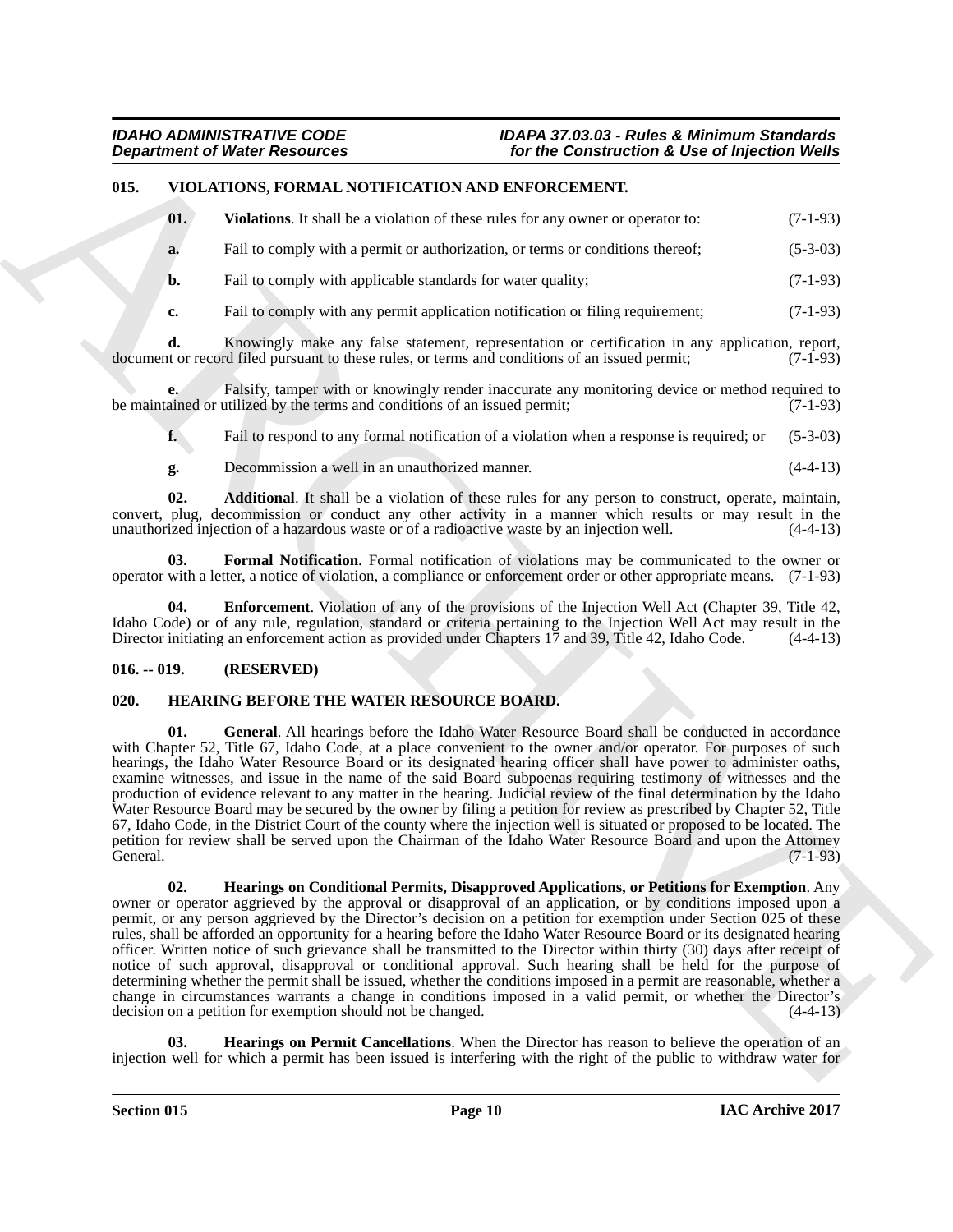beneficial uses, or is causing unreasonable contamination of a drinking or other ground water source as provided for in Title 42, Chapter 39, Idaho Code, the permit may be canceled by the Director. Prior to the cancellation of such permit there shall be a hearing before the Water Resource Board for the purpose of determining whether or not the permit should be canceled. At such hearing, the Director shall be the complaining party. At least thirty (30) days prior to the hearing, a notice, which shall be in accordance with Chapter 52, Title 67, Idaho Code, shall be sent by certified mail to the owner or operator whose permit is proposed to be canceled. The Board shall affirm, modify, or reject the<br>Director's decision and make its decision in the form of an order to the Director Director's decision and make its decision in the form of an order to the Director.

### <span id="page-10-0"></span>**021. -- 024. (RESERVED)**

### <span id="page-10-2"></span><span id="page-10-1"></span>**025. EXEMPTION FROM DRINKING WATER SOURCE DESIGNATION.**

<span id="page-10-3"></span>**01. General**. Most aquifers in Idaho are likely to fit within the definition of "underground source of drinking water." Some portions of these aquifers, however, may be isolated or contain water of such quality that they will not be utilized as drinking water sources. Other deep ground water systems may contain water of such poor quality that they will not be used for drinking water. Under the authorities of section 1805, Title 42, Idaho Code, the Director may determine "the most effective means by which these water resources may be applied for the benefit of the people of this state." As such, these aquifers, portions of aquifers and deep ground water systems may be employed in the best interests of Idaho as disposal sites for certain contaminants, as authorized for disposal under these rules. However, injection must be consistent with the requirements of the Ground Water Quality Act of 1989 and the Idaho Ground Water Quality Plan. (4-4-13)

<span id="page-10-4"></span>**02. Petition Process for Aquifer Exemptions**. The Department or any other person or entity may petition to exempt an aquifer from the designation as a drinking water source. The Department and the Idaho Department of Environmental Quality have jurisdictional responsibilities for processing a petition for aquifer exemption. Once the Department has processed and approved the aquifer exemption, and the Idaho Department of Environmental Quality has processed and approved the aquifer re-categorization, the U.S. Environmental Protection Agency must also approve the exemption for the process to be considered complete. The applicant must submit information to the Department and to the Idaho Department of Environmental Quality and may do so at the same time so each agency's process occurs concurrently. The petition process is broken down into the following general steps:  $(4-4-13)$ 

**Dependent of West Resources** of the **Fig.** Construction of the Construction's 4 Secondary Construction's Construction's Construction's Construction's Construction's Construction's Construction's Construction's Constructi **a.** The petition for aquifer exemption shall be submitted to the Department and must contain the general information found in Subsection 025.05 and the pertinent specific information found in Subsection 025.06 of these rules. To be considered for exemption by the Department, an aquifer must meet the criteria set forth in Subsection 025.04 of these rules. Once the petition has been reviewed by the Department, the applicant and the Idaho Department of Environmental Quality will be notified as to whether or not the aquifer meets the criteria for exemption. If the aquifer does not meet the criteria, the petition will be denied and the applicant will be informed of the reasons for the denial. If the aquifer meets the criteria for exemption, the Department will review the information submitted and determine if the geologic and hydrogeologic characteristics will allow for the proposed injection activities while preventing degradation to adjacent USDW's. If the geologic and hydrogeologic characteristics are not conducive to preventing degradation to adjacent USDW's, the petition will be denied and the applicant and IDEQ will be informed of the reason for denial, thereby terminating the process for both agencies. If the Department intends to approve a petition for exemption, an opportunity for public input will be provided. If, after the public input period, the Department does not intend to approve the petition, the Department will deny the petition and inform the applicant and IDEQ of the reasons for denial, thereby terminating the process for both agencies. If, after the public input period, the Department intends to approve the petition, the Department will hold approval of the exemption pending the outcome of IDEQ's aquifer re-categorization process. If the aquifer re-categorization process fails, the Department will deny the petition for exemption.

**b.** The petition for aquifer re-categorization shall be submitted to the Idaho Department of Environmental Quality and must contain the information found in the petition process of IDAPA 58.01.11 "Ground Water Quality Rule". The Idaho Department of Environmental Quality will determine if the information submitted is sufficient enough to be submitted to their Environmental Quality Board for review. If the information submitted is not sufficient, IDEQ will deny the petition and inform the applicant and the Department of the reasons for denial, thereby terminating the process for both agencies. If the information submitted is sufficient but the Environmental Quality Board does not approve the petition and does not instruct staff to initiate negotiated rulemaking, IDEQ will deny the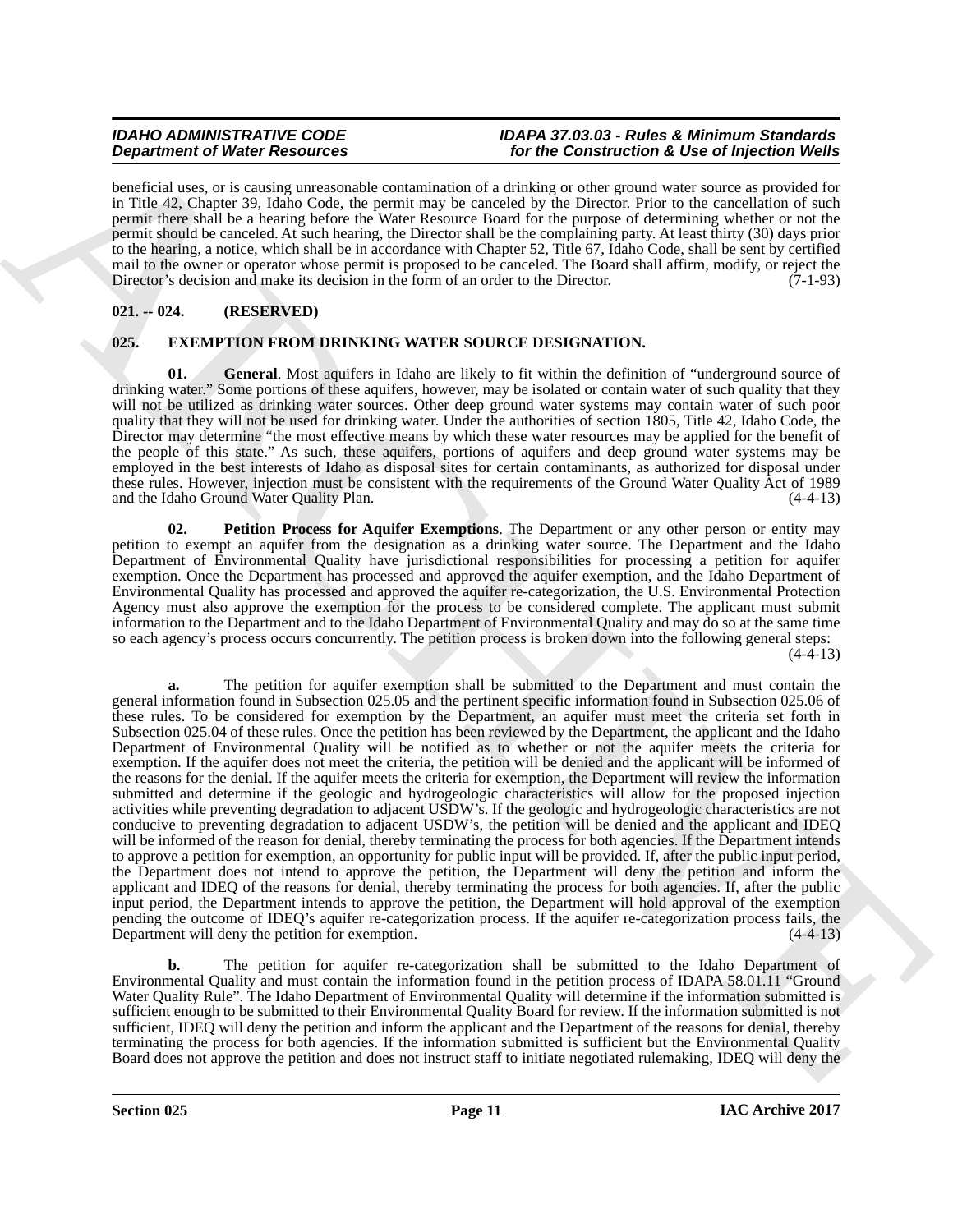petition and inform the applicant and the Department of the reason for denial, thereby terminating the process for both agencies. If the Environmental Quality Board approves the petition, IDEQ staff will initiate the negotiated rulemaking process with opportunity for public input. rulemaking process with opportunity for public input.

**Dependent of Water Resources** on the Pyramox of the resources in the Construction's *Lies of Water China China China China China China China China China China China China China China China China China China China China C* **c.** Upon a successful aquifer re-categorization by IDEQ and an issuance of an intent to approve the exemption by the Department, the Department will submit its approval recommendation to the U.S. EPA, which will include information regarding the successful aquifer re-categorization, a description of the aquifer to be exempted as per section 025.03 of these rules, and information submitted by the applicant for review and final approval. Upon U.S. EPA approval, the Department will notify the applicant and IDEQ of the approved aquifer exemption. (4-4-13)

### <span id="page-11-1"></span>**03. Identification of Underground Sources of Drinking Water and Exempted Aquifers**. (4-4-13)

**a.** The Director may identify (by narrative description, illustrations, maps, or other means) and shall protect as underground sources of drinking water, all aquifers and parts of aquifers which meet the definition of "underground source of drinking water" in Section 010 of these rules, except to the extent there is an applicable aquifer exemption under Paragraph 025.03.b. of this rule. If an aquifer has not been specifically identified by the Director, it is an underground source of drinking water if it meets the definition in Section 010 of these rules.

(4-4-13)

**b.** The Director may identify (by narrative description, illustrations, maps, or other means) and describe in geographic and/or geometric terms (such as vertical and lateral limits and gradient) which are clear and definite, all aquifers or parts thereof which the Director proposes to designate as exempted aquifers using the criteria in Subsection 025.04 of these rules. (4-4-13)

**c.** Subsequent to program approval or promulgation, the Director may, after notice and opportunity for a public hearing, identify additional exempted aquifers. For approved State programs exemption of aquifers identified: (4-4-13)

i. Under Paragraph 025.04.b. shall be treated as a program revision under Section 40 CFR 145.32; (4-4-13)

ii. Under Paragraph 025.04.c. shall become final if the Director submits the exemption in writing to the U.S. Environmental Protection Agency and the U.S. Environmental Protection Agency has not disapproved the designation within the timeframe set forth in 40 CFR 144.7.b.3. Any disapproval by the U.S. Environmental Protection Agency shall state the reasons and shall constitute final Agency action for purposes of judicial review.

 $(4-4-13)$ 

**04. Criteria for Exempted Aquifers**. An aquifer or a portion thereof which meets the criteria for an "underground source of drinking water" in Section 010 may be determined under Subsection 025.03 of these rules to be an "exempted aquifer" for Class II wells if it meets the criteria in Paragraphs 025.04.a. through 025.04.c. of these  $r = (4-4-13)$ 

<span id="page-11-0"></span>**a.** It does not currently serve as a source of drinking water; and  $(4-4-13)$ 

**b.** It cannot now and will not in the future serve as a source of drinking water because:  $(4-4-13)$ 

i. It is mineral, hydrocarbon or geothermal energy producing, or can be demonstrated by a permit applicant as part of a permit application for a Class II operation to contain minerals or hydrocarbons that considering their quantity and location are expected to be commercially producible.  $(4-4-13)$ their quantity and location are expected to be commercially producible.

ii. It is situated at a depth or location which makes recovery of water for drinking water purposes economically or technologically impractical; (4-4-13)

iii. It is so contaminated that it would be economically or technologically impractical to render that water fit for human consumption; or

**c.** The total dissolved solids content of the ground water is more than three thousand (3,000) and less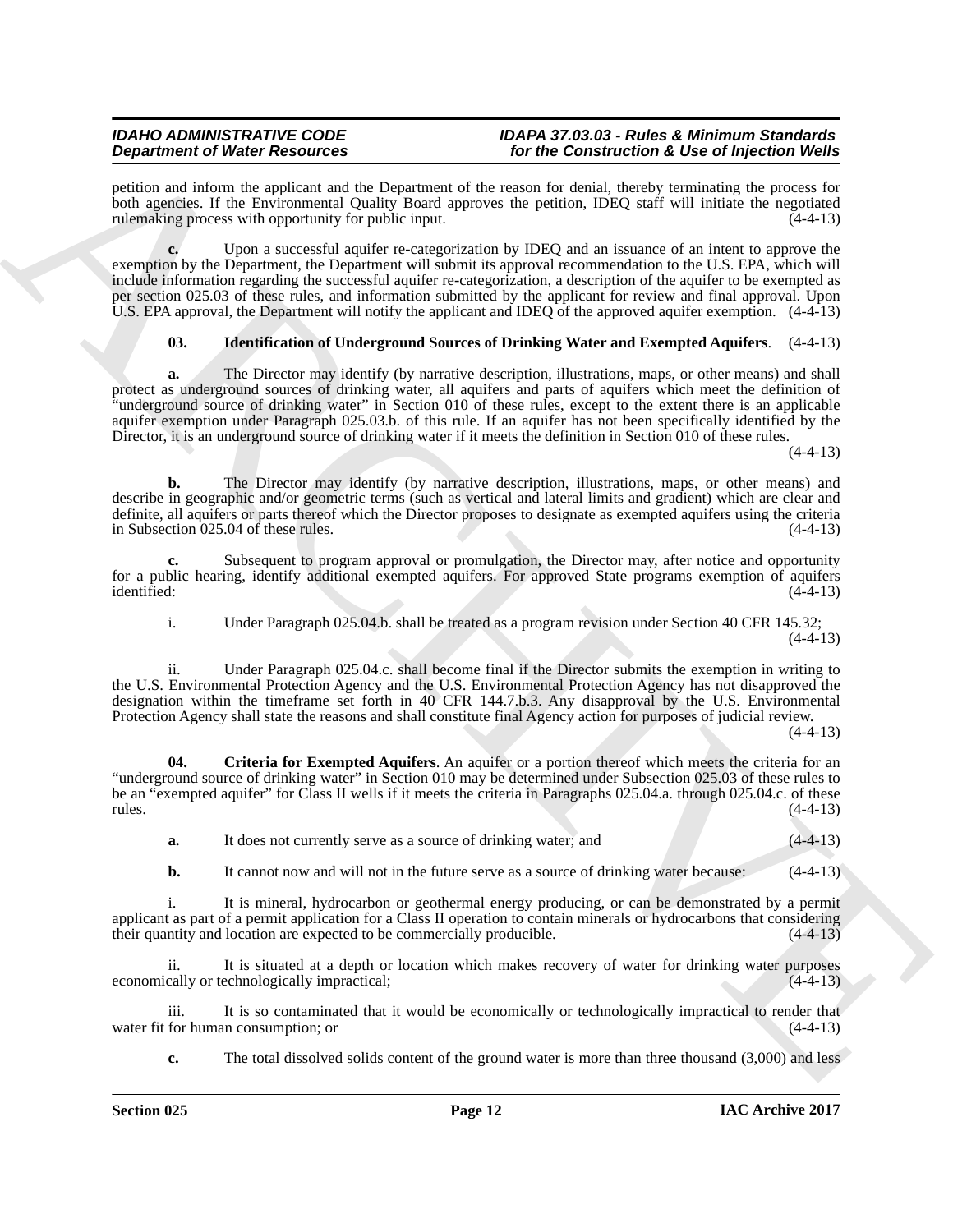than ten thousand (10,000) mg/l and it is not reasonably expected to supply a public water system. (4-4-13)

<span id="page-12-0"></span>**05. General Information to be Submitted with a Petition for Exemption**. Applicants requesting exemptions must provide the following general information:  $(4-4-13)$ 

**a.** A map of the proposed exempted area in a format acceptable to the director. The map must show the boundaries of the area to be exempted, the topography, and other natural surface features and surface water locations. Any map which precisely delineates the proposed exempted area is acceptable. (4-4-13)

| b.   | A written description of the proposed exempted aquifer including:      | $(4-4-13)$ |
|------|------------------------------------------------------------------------|------------|
| i.   | Name of formation of aquifer.                                          | $(4-4-13)$ |
| ii.  | Subsurface depth or elevation of zone.                                 | $(4-4-13)$ |
| iii. | Vertical confinement from other underground sources of drinking water. | $(4-4-13)$ |
| iv.  | Thickness of proposed exempted aquifer.                                | $(4-4-13)$ |
| V.   | Area of exemption (e.g., acres, square miles, etc.).                   | $(4-4-13)$ |
| vi.  | A water quality analysis of the horizon to be exempted.                | $(4-4-13)$ |

**Department of Weiler Resources**<br>
Samuel Motion School and the solution of the Construction's Like of hyperical Worlds<br>
Samuel Convention Resources and the Samuel Motion School and the solution of the Samuel Motion School **c.** In addition to the above descriptive information concerning the aquifer, all exemption requests must demonstrate that the aquifer "... does not currently serve as a source of drinking water." as per Paragraph 025.04.a. of these rules. To demonstrate this, the applicant must survey the proposed exempted area to identify any water supply wells which tap the proposed exempted aquifer. The area to be surveyed should cover the exempted zone and a buffer zone outside the exempted area. The buffer zone should extend a minimum of a one-quarter (1/4) mile from the boundary of the exempted area. Any water supply wells located should be identified on the map showing the proposed exempted area. If no water supply wells would be affected by the exemption, the request should state that a survey was conducted and no water supply wells are located which tap the aquifer to be exempted within the proposed area. If the exemption pertains to only a portion of an aquifer, a demonstration must be made that the waste will remain in the exempted portion. Such a demonstration should consider among other factors, the pressure in the injection zone, the waste volume, injected waste characteristics (i.e., specific gravity, persistence, etc.) in the life of the facility. The model described in Subparagraph 045.07.a.ii. of these rules or a comparable aquifer model acceptable to the Director shall be used in this demonstration.

### <span id="page-12-1"></span>**06. Specific Information to be Submitted with a Petition for Exemption**. (4-4-13)

**a.** The following information shall be submitted with a petition for exemption for an aquifer meeting the criteria in Subparagraph 025.04.b.i. of these rules. If the proposed exemption is to allow a Class II enhanced oil recovery well operation to continue, the fact that it has a history of hydrocarbon or mineral production will be sufficient proof that this standard is met. Many times it may be necessary to slightly expand an existing well field to recover minerals or hydrocarbons. In this case, the applicant must show only that the exemption request is for expanding the previously exempted aquifer and state his reasons for believing that there are commercially producible quantities of minerals within the expanded area.  $(4-4-13)$ quantities of minerals within the expanded area.

i. For Class II wells, a demonstration of commercial producibility shall be made as follows: (4-4-13)

(1) For a Class II well to be used for enhanced oil recovery processes in a field or project containing aquifers from which hydrocarbons were previously produced, commercial producibility shall be presumed by the Director upon a demonstration by the applicant of historical production having occurred in the project area or field.  $(4-4-13)$ 

(2) For Class II wells not located in a field or project containing aquifers from which hydrocarbons were previously produced, information such as logs, core data, formation description, formation depth, formation thickness and formation parameters such as permeability and porosity shall be considered by the Director, to the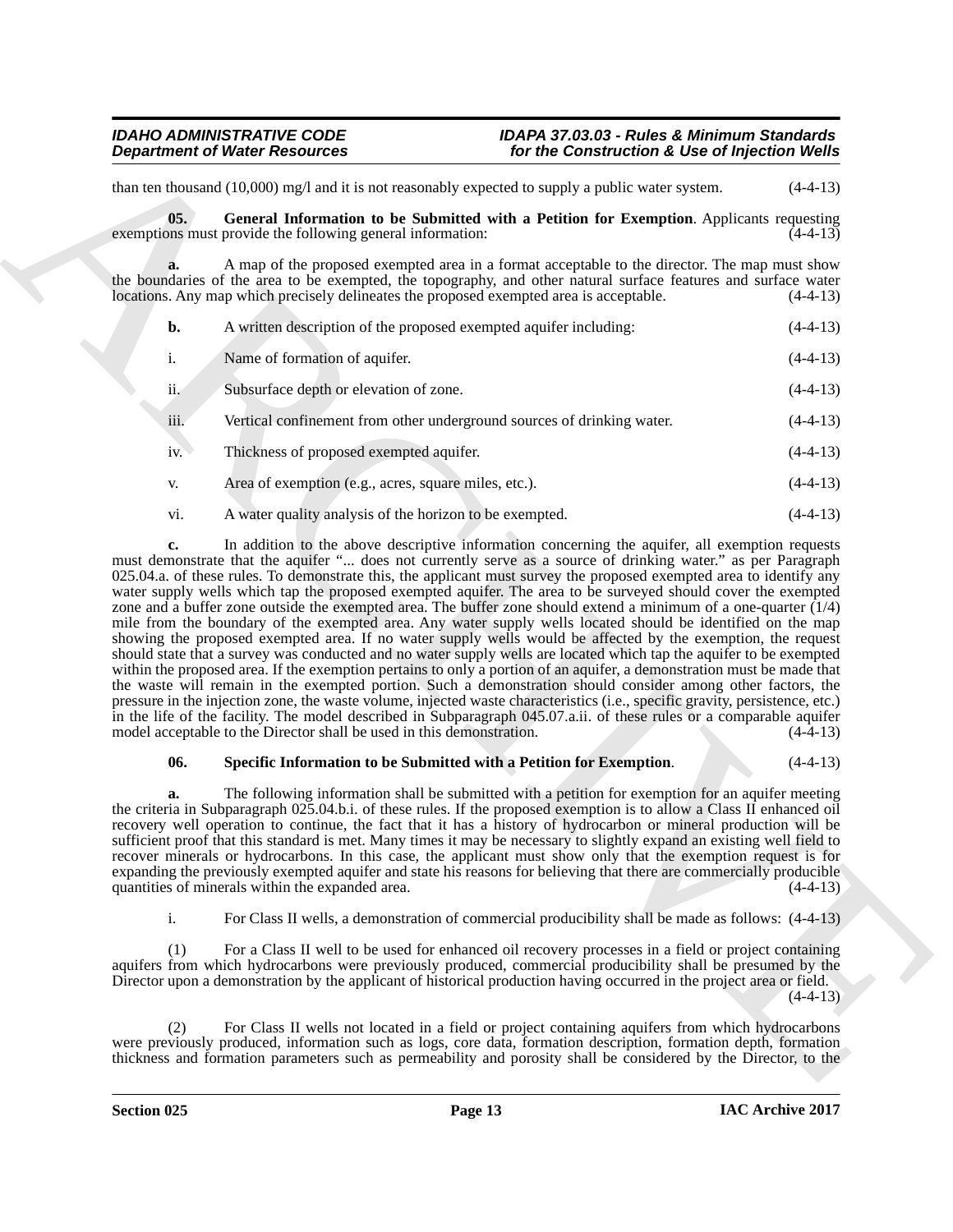**Department of Water Research 2011** For the Commutation's Live of hyperical Water<br>
count sock interaction is considered to the state of the state state and the respective of the H<sub>2</sub><br>
gross in the matter of the state of t ii. Exemptions relating to any new Class II wells which will be injecting into a producing or previously produced horizon should include the following types of information: (4-4-13) (1) Production history of the well if it is a former production well which is being converted. (4-4-13) (2) Description of any drill stem tests run on the horizon in question. This should include information on the amount of oil and water produced during the test. (3) Production history of other wells in the vicinity which produce from the horizon in question. (4-4-13) (4) Description of the project, if it is an enhanced recovery operation including the number of wells and their location. (4-4-13) **b.** The following information shall be submitted with a petition for exemption for an aquifer meeting the criteria in Subparagraph 025.04.b.ii. of these rules. Consideration of an aquifer exemption request under this provision would depend on the availability of alternative supplies, the adequacy of alternatives to meet present and future needs, and a demonstration that there are major costs for treatment and or development associated with the use of the aquifer. The economic evaluation, submitted by the applicant, should consider the above factors, and these that follow: (4-4-13)  $f_{0}$  follow:  $(4-4-13)$ i. Distance from the proposed exempted aquifer to public water supplies. (4-4-13) ii. Current sources of water supply for potential users of the proposed exempted aquifer. (4-4-13) iii. Availability and quality of alternative water supply sources. (4-4-13) iv. Analysis of future water supply needs within the general area. (4-4-13) v. Depth of proposed exempted aquifer. (4-4-13) vi. Quality of the water in the proposed exempted aquifer. (4-4-13) vii. Costs to develop the proposed exempted aquifer as a water supply source including any treatment costs and costs to develop alternative water supplies. This should include costs for well construction, transportation, and water treatment for each source. (4-4-13) **c.** The following information shall be submitted with a petition for exemption for an aquifer meeting the criteria in Subparagraph 025.04.b.iii. of these rules. Economic considerations will factor into the Director's decision on aquifer exemption requests under this section. Unlike the previous section, the economics involved are controlled by the cost of technology to render water fit for human consumption. Treatment methods can usually be found to render water potable. However, costs of that treatment may often be prohibitive either in absolute terms or compared to the cost to develop alternative water supplies. The Directors evaluation of aquifer exemption requests under this section will consider the following information submitted by the applicant:  $(4-4-13)$ under this section will consider the following information submitted by the applicant: i. Concentrations and types of contaminants in the aquifer. (4-4-13) ii. Source of contamination. (4-4-13)

extent such information is available. (4-4-13)

iii. Whether contamination source has been abated. (4-4-13) iv. Extent of contaminated area. (4-4-13) v. Probability that the contaminant plume will pass the through proposed exempted area. (4-4-13)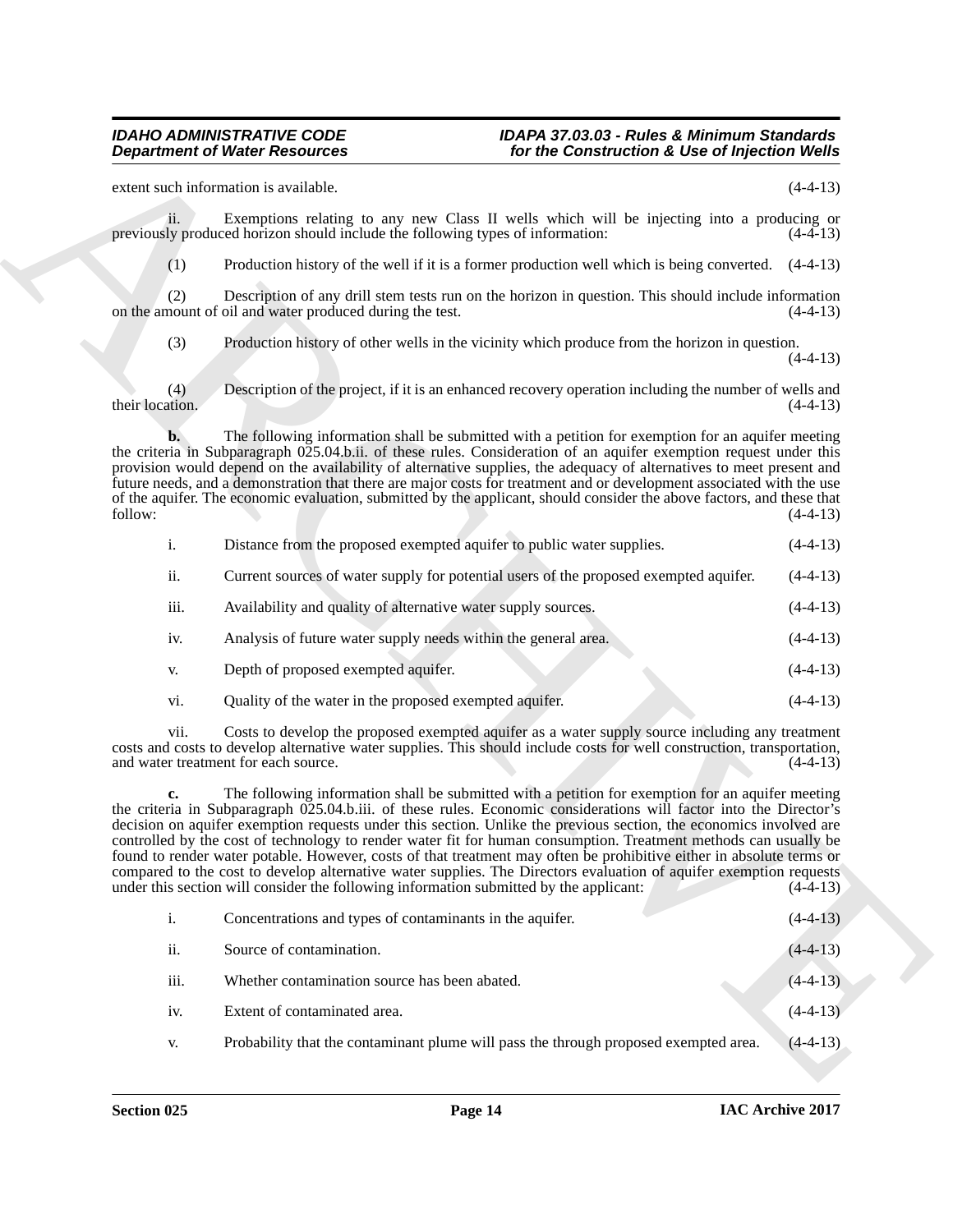| V1.   | Ability of treatment to remove contaminants from ground water. | $(4-4-13)$ |
|-------|----------------------------------------------------------------|------------|
| vii.  | Chemical content of proposed injected fluids.                  | $(4-4-13)$ |
| viii. | Current water supply in the area.                              | $(4-4-13)$ |
| 1X.   | Alternative water supplies.                                    | $(4-4-13)$ |

Costs to develop current and probable future water supplies, cost to develop water supply from proposed exempted aquifer. This should include well construction costs, transportation costs, water treatment costs,  $e^{4-4-13}$ 

xi. Projections on future use of the proposed aquifer. (4-4-13)

**Department of Weiler, the strategies and the construction is the of the Construction is the of the Construction in the Construction is the strategies of the EUS) will consider a measure of proposal and the energy in the d.** The following information shall be submitted with a petition for exemption for an aquifer meeting the criteria in Paragraph 025.04.c. of these rules. An application under this provision must include information about the quality and availability of water from the aquifer proposed for exemption. Also, the exemption request must analyze the potential for public water supply use of the aquifer. This may include: a description of current sources of public water supply in the area, a discussion of the adequacy of current water supply sources to supply future needs, population projections, economy, future technology, and a discussion of other available water supply sources within the area.  $(4-4-13)$ 

### <span id="page-14-0"></span>**026. -- 029. (RESERVED)**

#### <span id="page-14-5"></span><span id="page-14-1"></span>**030. SEVERABILITY.**

The provisions of these rules are severable. If any provisions or the application of such provisions to any person or circumstance is declared invalid for any reason, such declaration shall not affect the validity or remaining portions of these rules. (7-1-93)

#### <span id="page-14-2"></span>**031. -- 034. (RESERVED)**

### <span id="page-14-4"></span><span id="page-14-3"></span>**035. CLASSIFICATION OF INJECTION WELLS.**

**01. Classification of Injection Wells**. For the purposes of these rules, injection wells are classified as  $f_{\text{0}}(7-1-93)$  (7-1-93)

**a.** Class I: (4-4-13)

i. Wells used by generators of hazardous waste or owners or operators of hazardous waste management facilities to inject hazardous waste beneath the lowermost formation containing, within one-quarter (1/ 4) mile of the well bore, an underground source of drinking water. (4-4-13)

ii. Other industrial and municipal disposal wells which inject fluids beneath the lowermost formation containing, within one-quarter (1/4) mile of the well bore, an underground source of drinking water. (4-4-13)

iii. Radioactive waste disposal wells which inject fluids below the lowermost formation containing an underground source of drinking water within one-quarter  $(1/4)$  mile of the well bore.  $(4-4-13)$ 

**b.** Class II. Wells used to inject fluids: (4-4-13)

i. Which are brought to the surface in connection with natural gas storage operations, or conventional oil or natural gas production and may be commingled with waste waters from gas plants, dehydration stations, or compressor stations which are an integral part of production operations, unless those waters are classified as a hazardous waste at the time of injection. (4-4-13)

ii. For enhanced recovery of oil or natural gas; and (4-4-13)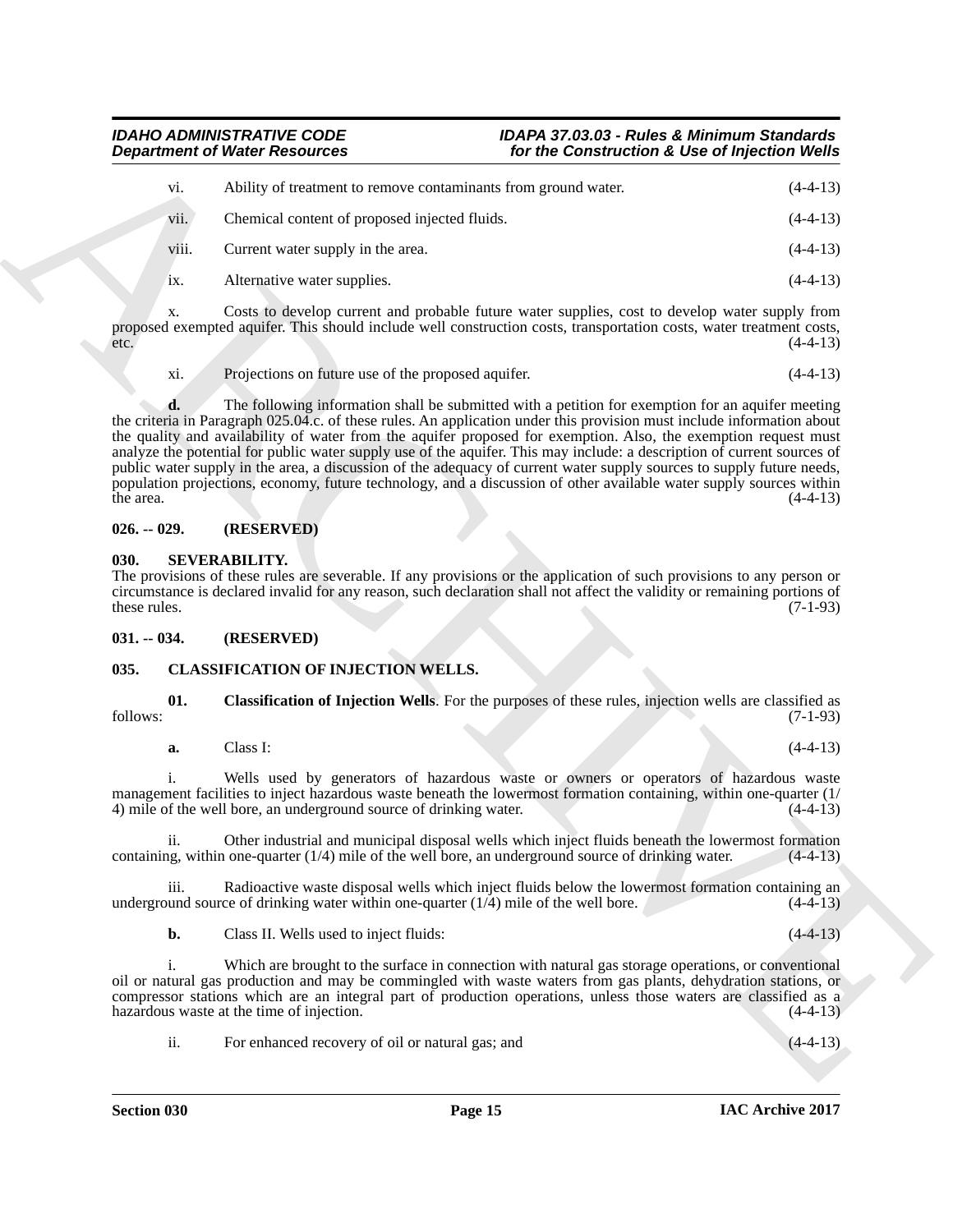| $\cdots$<br>111. | For storage of hydrocarbons which are liquid at standard temperature and pressure. | $(4-4-13)$ |
|------------------|------------------------------------------------------------------------------------|------------|
| $c_{\cdot}$      | Class III. Wells used to inject fluids for extraction of minerals including:       | $(4-4-13)$ |
|                  | Mining of sulfur by the Frasch process;                                            | $(4-4-13)$ |

| - 111. | Solution mining of salts or potash. | $(4-4-13)$ |
|--------|-------------------------------------|------------|
|        |                                     |            |

| d. | Class IV: |  | $(4-4-13)$ |
|----|-----------|--|------------|
|----|-----------|--|------------|

<span id="page-15-0"></span>

|  | Class V -- All injection wells not included in Classes I, II, III, IV, or VI. |  |  | $(4-4-13)$ |
|--|-------------------------------------------------------------------------------|--|--|------------|
|--|-------------------------------------------------------------------------------|--|--|------------|

| <b>Department of Water Resources</b>    |                                                                                                                                                                                                                                                                                                                                                                                                                                                                                                                                                                                                                                                                                                                                                                               | for the Construction & Use of Injection Wells |                          |
|-----------------------------------------|-------------------------------------------------------------------------------------------------------------------------------------------------------------------------------------------------------------------------------------------------------------------------------------------------------------------------------------------------------------------------------------------------------------------------------------------------------------------------------------------------------------------------------------------------------------------------------------------------------------------------------------------------------------------------------------------------------------------------------------------------------------------------------|-----------------------------------------------|--------------------------|
| iii.                                    | For storage of hydrocarbons which are liquid at standard temperature and pressure.                                                                                                                                                                                                                                                                                                                                                                                                                                                                                                                                                                                                                                                                                            |                                               | $(4-4-13)$               |
| c.                                      | Class III. Wells used to inject fluids for extraction of minerals including:                                                                                                                                                                                                                                                                                                                                                                                                                                                                                                                                                                                                                                                                                                  |                                               | $(4-4-13)$               |
| $\mathbf{i}$ .                          | Mining of sulfur by the Frasch process;                                                                                                                                                                                                                                                                                                                                                                                                                                                                                                                                                                                                                                                                                                                                       |                                               | $(4-4-13)$               |
| ii.<br>leaching is included in Class V. | In situ production of uranium or other metals; this category includes only in-situ production from<br>ore bodies which have not been conventionally mined. Solution mining of conventional mines such as stopes                                                                                                                                                                                                                                                                                                                                                                                                                                                                                                                                                               |                                               | $(4-4-13)$               |
| iii.                                    | Solution mining of salts or potash.                                                                                                                                                                                                                                                                                                                                                                                                                                                                                                                                                                                                                                                                                                                                           |                                               | $(4-4-13)$               |
| d.                                      | Class IV:                                                                                                                                                                                                                                                                                                                                                                                                                                                                                                                                                                                                                                                                                                                                                                     |                                               | $(4-4-13)$               |
| ii.                                     | Wells used by generators of hazardous waste or of radioactive waste, by owners or operators of<br>hazardous waste management facilities, or by owners or operators of radioactive waste disposal sites to dispose of<br>hazardous waste or radioactive waste into a formation which within one-quarter $(1/4)$ mile of the well contains an<br>underground source of drinking water.<br>Wells used by generators of hazardous waste or of radioactive waste, by owners or operators of<br>hazardous waste management facilities, or by owners or operators of radioactive waste disposal sites to dispose of<br>hazardous waste or radioactive waste above a formation which within one-quarter $(1/4)$ mile of the well contains an<br>underground source of drinking water. |                                               | $(4-4-13)$<br>$(4-4-13)$ |
| iii.                                    | Wells used by generators of hazardous waste or owners or operators of hazardous waste<br>management facilities to dispose of hazardous waste, which cannot be classified under Subparagraphs 035.01.a.i. or<br>035.01.d.i. or 035.01.d.ii. of this rule (e.g., wells used to dispose of hazardous waste into or above a formation which<br>contains an aquifer which has been exempted pursuant to Section 025 of these rules).                                                                                                                                                                                                                                                                                                                                               |                                               | $(4-4-13)$               |
| е.                                      | Class V -- All injection wells not included in Classes I, II, III, IV, or VI.                                                                                                                                                                                                                                                                                                                                                                                                                                                                                                                                                                                                                                                                                                 |                                               | $(4-4-13)$               |
| f.                                      | Class VI.                                                                                                                                                                                                                                                                                                                                                                                                                                                                                                                                                                                                                                                                                                                                                                     |                                               | $(4-4-13)$               |
|                                         | Wells that are not experimental in nature that are used for geologic sequestration of carbon dioxide<br>beneath the lowermost formation containing a USDW; or                                                                                                                                                                                                                                                                                                                                                                                                                                                                                                                                                                                                                 |                                               | $(4-4-13)$               |
| ii.                                     | Wells used for geologic sequestration of carbon dioxide that have been granted a waiver of the<br>injection depth requirements pursuant to requirements at 40 CFR Section 146.95; or                                                                                                                                                                                                                                                                                                                                                                                                                                                                                                                                                                                          |                                               | $(4-4-13)$               |
| iii.<br>025 of these rules.             | Wells used for geologic sequestration of carbon dioxide that have received an expansion to the areal<br>extent of an existing Class II enhanced oil recovery or enhanced gas recovery aquifer exemption pursuant to Section                                                                                                                                                                                                                                                                                                                                                                                                                                                                                                                                                   |                                               | $(4-4-13)$               |
| 02.                                     | <b>Subclassification.</b> Class V wells are subclassified as follows:                                                                                                                                                                                                                                                                                                                                                                                                                                                                                                                                                                                                                                                                                                         |                                               | $(7-1-93)$               |
| a.                                      | 5A5-Electric Power Generation.                                                                                                                                                                                                                                                                                                                                                                                                                                                                                                                                                                                                                                                                                                                                                |                                               | $(7-1-93)$               |
|                                         | 5A6-Geothermal Heat.                                                                                                                                                                                                                                                                                                                                                                                                                                                                                                                                                                                                                                                                                                                                                          |                                               | $(7-1-93)$               |
| b.                                      |                                                                                                                                                                                                                                                                                                                                                                                                                                                                                                                                                                                                                                                                                                                                                                               |                                               | $(7-1-93)$               |
| $\mathbf{c}$                            | 5A7-Heat Pump Return.                                                                                                                                                                                                                                                                                                                                                                                                                                                                                                                                                                                                                                                                                                                                                         |                                               |                          |
| d.                                      | 5A8-Aquaculture Return Flow.                                                                                                                                                                                                                                                                                                                                                                                                                                                                                                                                                                                                                                                                                                                                                  |                                               | $(7-1-93)$               |
| <b>e.</b>                               | 5A19-Cooling Water Return.                                                                                                                                                                                                                                                                                                                                                                                                                                                                                                                                                                                                                                                                                                                                                    |                                               | $(7-1-93)$               |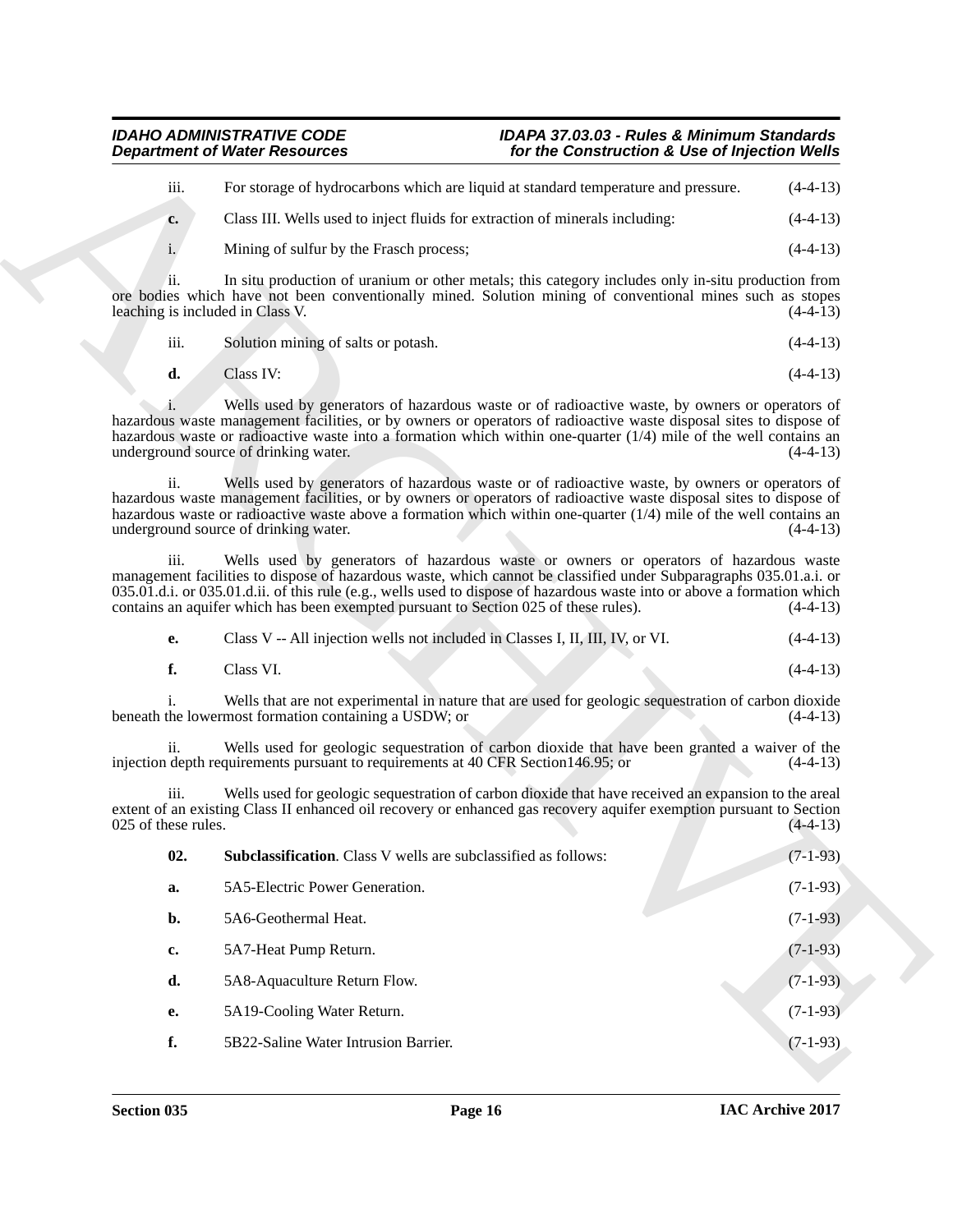|               | <b>Department of Water Resources</b>                                                                    | for the Construction & Use of Injection Wells                                                    |            |
|---------------|---------------------------------------------------------------------------------------------------------|--------------------------------------------------------------------------------------------------|------------|
| g.            | 5D2-Storm Runoff.                                                                                       |                                                                                                  | $(7-1-93)$ |
| h.            | 5D3-Improved Sinkholes.                                                                                 |                                                                                                  | $(7-1-93)$ |
| i.            | 5D4-Industrial Storm Runoff.                                                                            |                                                                                                  | $(7-1-93)$ |
| j.            | 5F1-Agricultural Runoff Waste.                                                                          |                                                                                                  | $(7-1-93)$ |
| k.            | 5G30-Special Drainage Water.                                                                            |                                                                                                  | $(7-1-93)$ |
| l.            | 5N24 <sup>1</sup> -Radioactive Waste Disposal.                                                          |                                                                                                  | $(4-4-13)$ |
| m.            | 5R21-Aquifer Recharge.                                                                                  |                                                                                                  | $(7-1-93)$ |
| n.            | 5S23-Subsidence Control.                                                                                |                                                                                                  | $(7-1-93)$ |
| $\mathbf{0}$  | 5W9-Untreated Sewage.                                                                                   |                                                                                                  | $(7-1-93)$ |
| p.            | 5W10-Cesspools.                                                                                         |                                                                                                  | $(7-1-93)$ |
| q.            | 5W11-Septic Systems (General).                                                                          |                                                                                                  | $(7-1-93)$ |
| r.            | 5W12-Waste Water Treatment Plant Effluent.                                                              |                                                                                                  | $(4-4-13)$ |
| $S_{\bullet}$ | 5W20-Industrial Process Water.                                                                          |                                                                                                  | $(7-1-93)$ |
| t.            | 5W31-Septic Systems (Well Disposal).                                                                    |                                                                                                  | $(7-1-93)$ |
| u.            | 5W32-Septic System (Drainfield).                                                                        |                                                                                                  | $(7-1-93)$ |
| V.            | 5X13-Mine Tailings Backfill.                                                                            |                                                                                                  | $(7-1-93)$ |
| W.            | 5X14-Solution Mining.                                                                                   |                                                                                                  | $(7-1-93)$ |
| X.            | 5X15-In-Situ Fossil Fuel Recovery.                                                                      |                                                                                                  | $(7-1-93)$ |
| <b>y.</b>     | 5X16-Spent Brine Return Flow.                                                                           |                                                                                                  | $(7-1-93)$ |
| z.            | 5X25-Experimental Technology.                                                                           |                                                                                                  | $(7-1-93)$ |
| aa.           | 5X26-Aquifer Remediation.                                                                               |                                                                                                  | $(7-1-93)$ |
| bb.           | 5X27-Other Wells.                                                                                       |                                                                                                  | $(7-1-93)$ |
| cc.           | 5X28 <sup>1</sup> -Motor Vehicle Waste Disposal Wells.                                                  |                                                                                                  | $(4-4-13)$ |
| dd.           | 5X29-Abandoned Water Wells.                                                                             |                                                                                                  | $(5-3-03)$ |
|               | <sup>1</sup> The construction and operation of wells in these subclasses is currently illegal in Idaho. |                                                                                                  |            |
| $036. - 039.$ | (RESERVED)                                                                                              |                                                                                                  |            |
| 040.          | AUTHORIZATIONS, PROHIBITIONS AND EXEMPTIONS.                                                            |                                                                                                  |            |
| 01.           | as approved by the Director in accordance with these rules.                                             | Authorizations. Construction and use of Class V deep injection wells may be authorized by permit | $(4-4-13)$ |

### <span id="page-16-0"></span>**036. -- 039. (RESERVED)**

### <span id="page-16-3"></span><span id="page-16-2"></span><span id="page-16-1"></span>**040. AUTHORIZATIONS, PROHIBITIONS AND EXEMPTIONS.**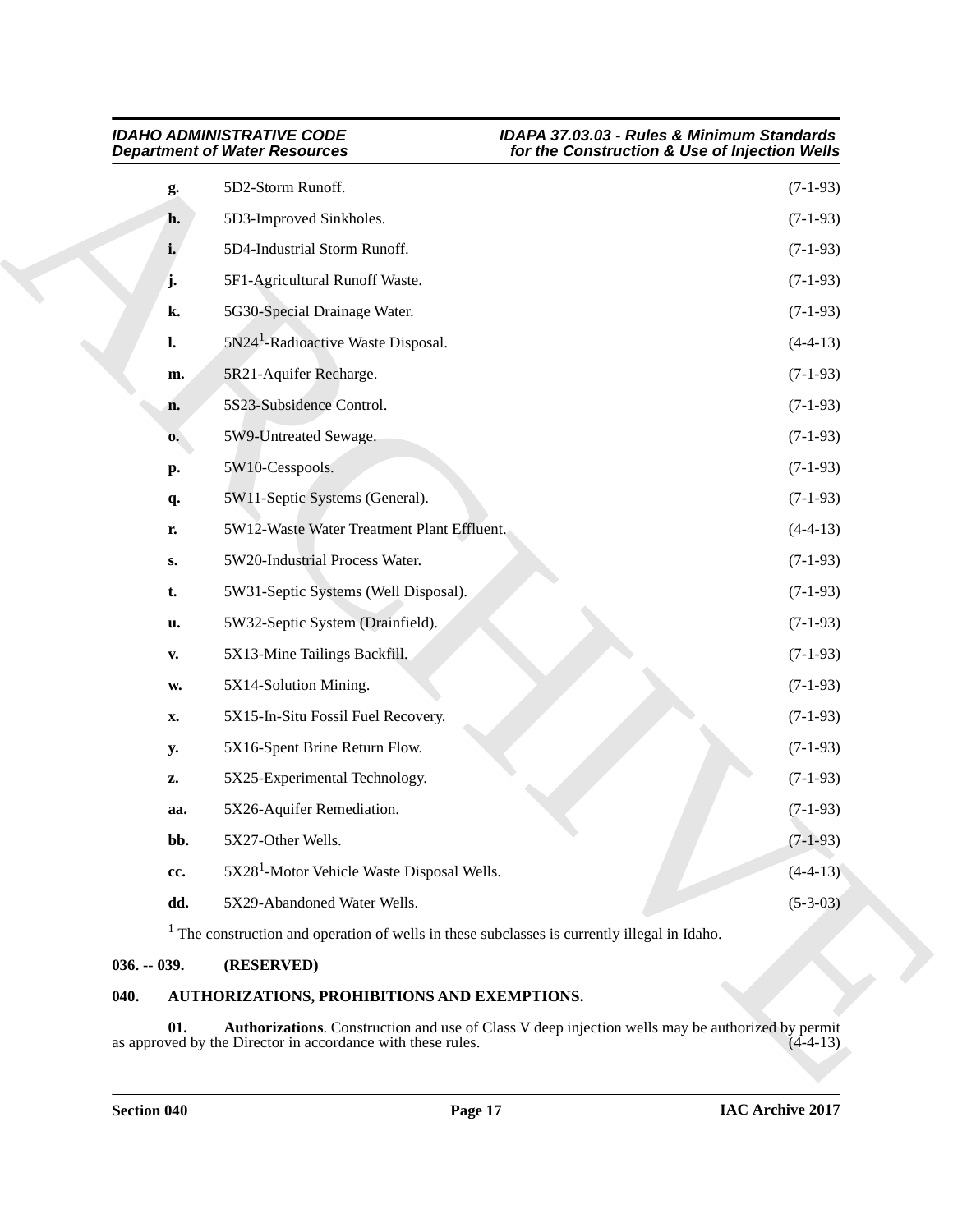### <span id="page-17-0"></span>**02. Prohibitions**. (4-4-13)

**a.** These rules prohibit the permitting, construction, or use of any Class I, III IV, or VI injection well.  $(4-4-13)$ 

**b.** Any underground injection through a class II injection well, except as authorized by permit issued under the UIC program, is prohibited. The construction or use of any class II injection well required to have a permit is prohibited until the permit has been issued. (4-4-13)

No owner or operator shall construct, operate, maintain, convert, plug, abandon, or conduct any other injection activity in a manner that allows or causes the movement of fluid containing any contaminant into underground sources of drinking water, if the presence of that contaminant may cause a violation of any primary or secondary drinking water regulation, under IDAPA 58.01.11, "Ground Water Quality Rule," Section 200 or may otherwise adversely affect the health of persons. The applicant for a permit shall have the burden of showing that the requirements of Paragraph 040.02.c. are met. (4-4-13)

**Department of Weiter Research 1998** To the Constitution's Like of hyperical Weiler<br>
16. The distribution of the construction of the Construction's Like of hyperical Weiler<br>
16. The construction of the construction of the **d.** For Class II wells, if any water quality monitoring of an underground source of drinking water indicates the movement of any contaminant into the underground source of drinking water, or degradation of the ground water quality is detected and deemed significant by the Department, except as authorized under these rules, the Director shall prescribe such additional requirements for construction, corrective action, operation, monitoring, or reporting (including closure of the injection well) as are necessary to prevent such movement. In the case of wells authorized by permit, these additional requirements shall be imposed by modifying the permit in accordance with Subsection 057.02, or the permit may be terminated under Subsection 057.03 if cause exists, or appropriate enforcement action may be taken if the permit has been violated. (4-4-13)

**e.** Notwithstanding any other provision of this section, the Director may take emergency action upon receipt of information that a contaminant which is present in or likely to enter a public water system or underground source of drinking water may present an imminent and substantial endangerment to the health of persons. (4-4-13)

**f.** Construction of large capacity cesspools, motor vehicle waste disposal wells, radioactive waste disposal wells, and untreated sewage disposal wells is prohibited. Construction and use of other Class V shallow injection wells are authorized by these rules without permit provided that: (4-4-13)

i. Required inventory information is submitted to the Director pursuant to Subsection 070.01 of this  $rule.$  (4-4-13)

ii. Use of the shallow injection well shall not result in unreasonable contamination of a USDW or cause a violation of surface or ground water quality standards that would affect a beneficial use. (4-4-13)

**g.** Class IV injection wells used to inject contaminated ground water that has been treated and is being reinjected into the same formation from which it was drawn are not prohibited by these rules if such injection is approved by EPA, or a State, pursuant to provisions for cleanup of releases under the Comprehensive Environmental Response, Compensation, and Liability Act of 1980 (CERCLA), 42 U.S.C. 9601–9657, or pursuant to requirements and provisions under the Resource Conservation and Recovery Act (RCRA), 42 U.S.C. 6901 through 6987. (4-4-13)

**h.** All large capacity cesspools must be properly decommissioned by January 1, 2005. A cease and desist order may be issued to the owner or the operator when a large capacity cesspool is found to be a threat to the ground water resources as described in Paragraph 070.01.c. (4-4-13)

**i.** All motor vehicle waste disposal wells must be properly decommissioned by January 1, 2005. A cease and desist order may be issued to the owner or the operator when a motor vehicle waste disposal well is found to be a threat to the ground water resources as described in Paragraph 070.01.c. (4-4-13)

**j.** The Construction, operation or maintenance of any non-experimental Class V geologic ation well is prohibited. (4-4-13) sequestration well is prohibited.

**k.** Owners or operators of shallow injection wells are prohibited from injecting into the well upon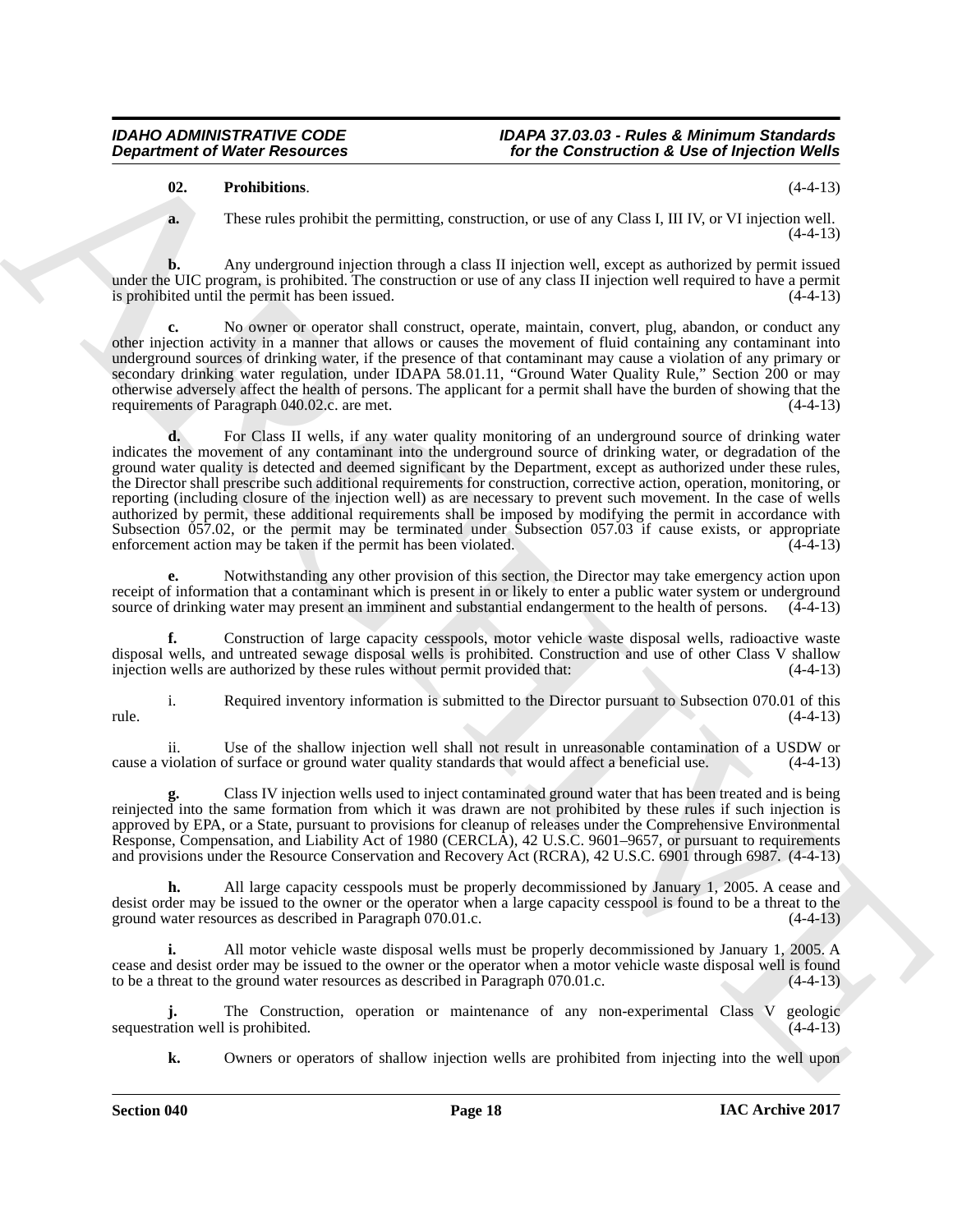failure to submit inventory information in a timely manner pursuant to Paragraph 070.01.a. of these rules. (4-4-13)

### <span id="page-18-2"></span>**03. Exemptions**. (4-4-13)

**a.** The UIC inventory and fee requirements of these rules do not apply to individual subsurface sewage disposal system wells. These systems are, however, subject to the permitting and fee requirements of IDAPA 58.01.03 "Individual/Subsurface Sewage Disposal Rules," Title 39, Chapter 1 and Title 39, Chapter 36, Idaho Code.  $(4-4-13)$ 

**b.** State or local government entities are exempt from the permit requirements of these rules for wells associated with highway and street construction and maintenance projects, but shall submit shallow injection well inventory information for said wells and shall comply with all other requirements of these rules. (4-4-13)

**c.** Mine tailings backfill (5X13) wells are authorized by rule as part of mining operations. They are therefore exempt from the ground water quality standards and permitting requirements of these rules provided that their use is limited to the injection of mine tailings only. The use of any 5X13 well(s) shall not result in water quality standards at points of diversion for beneficial use being exceeded or otherwise affect a beneficial use. Should water quality standards be exceeded or beneficial uses be affected, the Director may order the wells to be put under the permit requirements of these rules, or the wells may be required to be remediated or closed. As a condition of their use, the Director may require the construction and sampling of monitoring wells by the owner/operator. 5X13 wells are subject to the inventory requirements of Subsection 070.01. (4-4-13)

### <span id="page-18-0"></span>**041. -- 044. (RESERVED)**

### <span id="page-18-1"></span>**045. CLASS II: APPLICATION INFORMATION.**

<span id="page-18-4"></span><span id="page-18-3"></span>

| 01. | <b>Application For A Permit.</b> |  | $(4-4-13)$ |
|-----|----------------------------------|--|------------|
|     | Application.                     |  | $(4-4-13)$ |

i. Any person who requires a permit shall complete, sign, and submit to the Director an application for each permit required under this section.  $(4-4-13)$ 

ii. The Director shall not begin the processing of a permit until the applicant has fully complied with the application requirements for that permit found in Subsection 045.02 of these rules and the signature and certification requirements found in Subsection 045.03 of these rules. (4-4-13) certification requirements found in Subsection 045.03 of these rules.

**b.** The Director shall review for administrative completeness every application for permit to operate an injection well. The Director shall notify the applicant whether the application is administratively complete within ten (10) business days of its receipt. If the application is administratively incomplete, the Director shall list the information necessary to make the application administratively complete and submit this with the notification. The purpose of this review is to determine if the applicant has submitted all of the appropriate forms and information necessary to perform a review for completeness in section 045.01.c. There will be no technical analysis of the details contained in the permit application as part of this review. (4-4-13)

**Department of Niese Research 1998**<br>
However, the theoretical contribution is the contribution of the contribution is the of the contribution of the state of the state of the state of the state of the state of the state o **c.** The Director shall review for completeness every application for permit. Each application for permit submitted for a new UIC injection well should be reviewed for completeness by the Director within 60 days. of its receipt. Each application for permit submitted for an existing injection well should be reviewed for completeness within 60 days of receipt. Upon completing the review, the Director shall notify the applicant in writing whether the application is complete. If the application is incomplete, the Director shall list the information necessary to make the application complete. When the application is for an existing UIC injection well the Director shall specify in the notice of deficiency a date for submitting the necessary information. The Director shall notify the applicant that the application is complete upon receiving this information. After the application is completed, the Director may request additional information from an applicant but only when necessary to clarify, modify, or supplement previously submitted material. Requests for such additional information will not render an application incomplete. (4-4-13)  $incomplete.$  (4-4-13)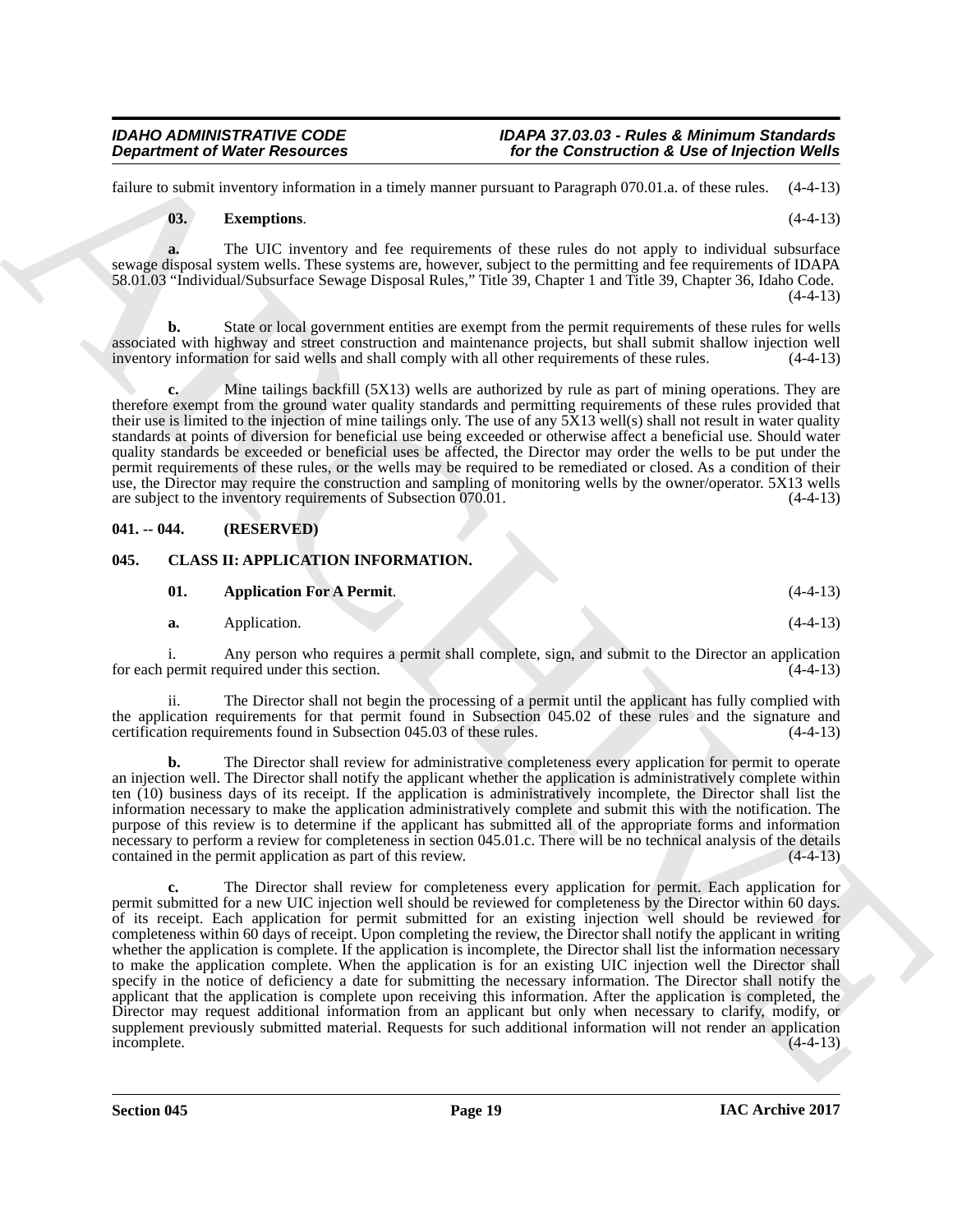**d.** If an applicant fails or refuses to correct deficiencies in the application, the permit may be denied and appropriate enforcement actions may be taken under the applicable statutory provision IDWR housekeeping as determined by the Director. (4-4-13) determined by the Director.

**e.** If the Director decides that a site visit is necessary for any reason in conjunction with the processing of an application, he or she shall notify the applicant and a date shall be scheduled. (4-4-13)

**f.** The effective date of an application is the date on which the Director notifies the applicant that the application is complete as provided in Paragraph 045.01.c. of this rule. (4-4-13)

**g.** For each application for a new UIC injection well the Director shall, no later than the effective date of the application, prepare and mail to the applicant a project decision schedule. The schedule shall specify target dates by which the Director intends to: (4-4-13) dates by which the Director intends to:

| Prepare a draft permit; | $(4-4-13)$ |
|-------------------------|------------|
|                         |            |

| $\cdot$ .<br>11. | Give public notice: |  | $(4-4-13)$ |  |
|------------------|---------------------|--|------------|--|
|------------------|---------------------|--|------------|--|

iii. Complete the public comment period, including any public hearing; and (4-4-13)

iv. Issue a final permit. (4-4-13)

### <span id="page-19-0"></span>**02. Application For A Permit; Authorization By Permit**. (4-4-13)

**a.** Permit application. All injection activities including construction of an injection well are prohibited until the owner or operator is authorized by permit. Procedures for applications, issuance and administration of emergency permits are found exclusively in Subsection 045.09. (4-4-13) emergency permits are found exclusively in Subsection 045.09.

**b.** When a facility or activity is owned by one person but is operated by another person, it is the operator's duty to obtain a permit. (4-4-13)

**c.** Time to apply. Any person who performs or proposes an underground injection for which a permit is or will be required shall submit an application to the Director in accordance with the UIC program. For new injection wells, the application shall be submitted within a reasonable time before construction is expected to begin.  $(4-4-13)$ 

**Department of Water Resources** control for the Construction's Lie of Proposition Construction ( $\frac{1}{2}$  the Construction Construction ( $\frac{1}{2}$  the Construction Construction Construction ( $\frac{1}{2}$  the Construction Con **d.** Completeness. The Director shall not issue a permit before receiving a complete application for a permit except for emergency permits. An application for a permit is complete when the Director receives an application form with all of the information requirements listed in Paragraph 045.02.e., and Subsections 045.03 through 045.08, and Subsection 045.10 and any supplemental information which are completed to his satisfaction. The completeness of any application for a permit shall be judged independently of the status of any other permit application or permit for the same facility or activity. (4-4-13) application or permit for the same facility or activity.

**e.** Information requirements. All applicants for Class II permits shall provide the following ion to the Director, using the application form provided by the Director.  $(4-4-13)$ information to the Director, using the application form provided by the Director.

i. Name, mailing address, and location of the facility for which the application is submitted.

 $(4-4-13)$ 

ii. Permit processing fee. (4-4-13)

iii. Up to four (4) SIC codes which best reflect the principal products or services provided by the facility.  $(4-4-13)$ 

iv. The operator's name, address, telephone number, ownership status, and status as Federal, State, private, public, or other entity. (4-4-13)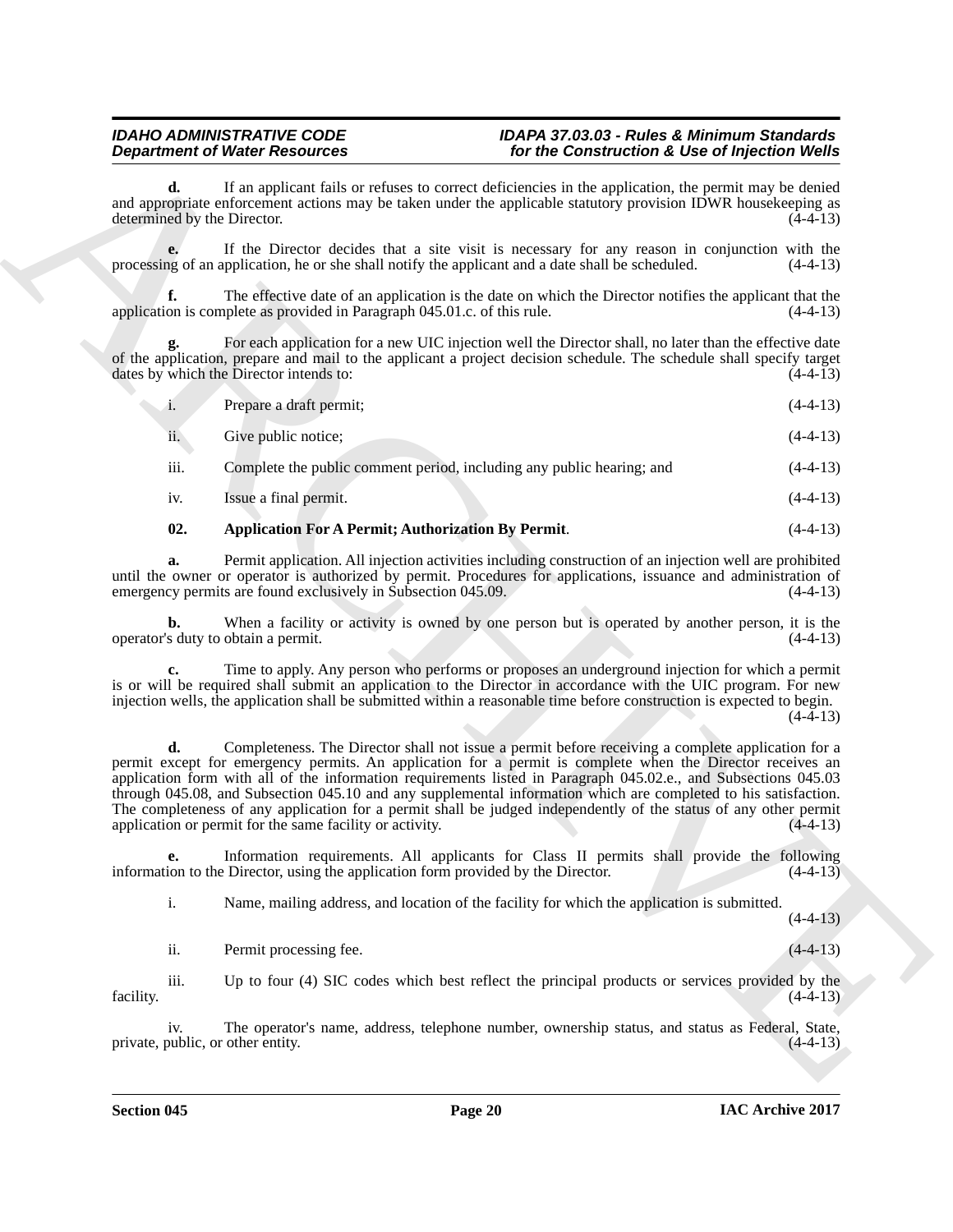v. Whether the facility is located on Indian lands. (4-4-13)

vi. Documentation that the applicant has the right to conduct operations at the proposed site. (4-4-13)

**Department of Weier Resources**<br>
Yor the Construction & Use of tripetation Weight<br>
Yor the Construction & Use of tripetation Weight<br>
Yor the Construction & the Construction & the Construction & the Construction<br>
York Theo vii. A topographic map (or other map if a topographic map is unavailable) extending one (1) mile beyond the property boundaries of the source depicting the facility and each of its intake and discharge structures; each of its hazardous waste treatment, storage, or disposal facilities; each well where fluids from the facility are injected underground; and those wells, springs, and other surface water bodies, and drinking water wells listed in public records or otherwise known to the applicant within a quarter mile of the facility property boundary, or within the area of review, whichever is greater. (4-4-13)

### viii. A brief description of the nature of the injection activity. (4-4-13)

ix. The applicant shall identify and submit on a list with the permit application the names and addresses of all owners of record of land within one-quarter (1/4) mile of the facility boundary. The applicant shall also submit an affidavit certifying that all owners of record of land within one-quarter  $(1/4)$  mile of the facility boundary have been notified in writing of the proposed injection well. A copy of this notice shall be submitted with the affidavit. This requirement may be waived by the Director where the site is located in a populous area and the Director determines that the requirement would be impracticable. (4-4-13)

x. A determination of the regional ground water flow direction and gradient in the USDW(s) above<br>(4-4-13) the injection zone.

xi. A plugging and abandonment plan that meets the requirements of Subsection 054.03 of these rules and is acceptable to the Director. (4-4-13)

**f.** Recordkeeping. Applicants shall keep records of all data used to complete permit applications and any supplemental information submitted under Subsection 045.02 for a period of at least three (3) years from the date the application is signed.  $(4-4-13)$ 

<span id="page-20-0"></span>**03. Signatories to Permit Applications and Reports**. (4-4-13)

**a.** Applications. All permit applications, except those submitted for Class II wells (see Paragraph 045.03.b. of this rule), shall be signed as follows: (4-4-13)

i. For a corporation: by a responsible corporate officer. For the purpose of this section, a responsible corporate officer means;

A president, secretary, treasurer, or vice president of the corporation in charge of a principal business function, or any other person who performs similar policy- or decision making functions for the corporation, or  $(4-4-13)$ 

The manager of one (1) or more manufacturing, production, or operating facilities employing more than two hundred fifty (250) persons or having gross annual sales or expenditures exceeding twenty-five (\$25) million (in second-quarter 1980 dollars), if authority to sign documents has been assigned or delegated to the manager in accordance with corporate procedures.

Note: The Department does not require specific assignments or delegations of authority to responsible corporate officers identified in Subparagraph 045.03.a.i.(1). The Agency will presume that these responsible corporate officers have the requisite authority to sign permit applications unless the corporation has notified the Director to the contrary. Corporate procedures governing authority to sign permit applications may provide for assignment or delegation to applicable corporate positions under Subparagraph 045.03.a.i.(2) rather than to specific  $i$  individuals.  $(4-4-13)$ 

ii. For a partnership or sole proprietorship: by a general partner or the proprietor, respectively; or

 $(4-4-13)$ 

**Section 045 Page 21**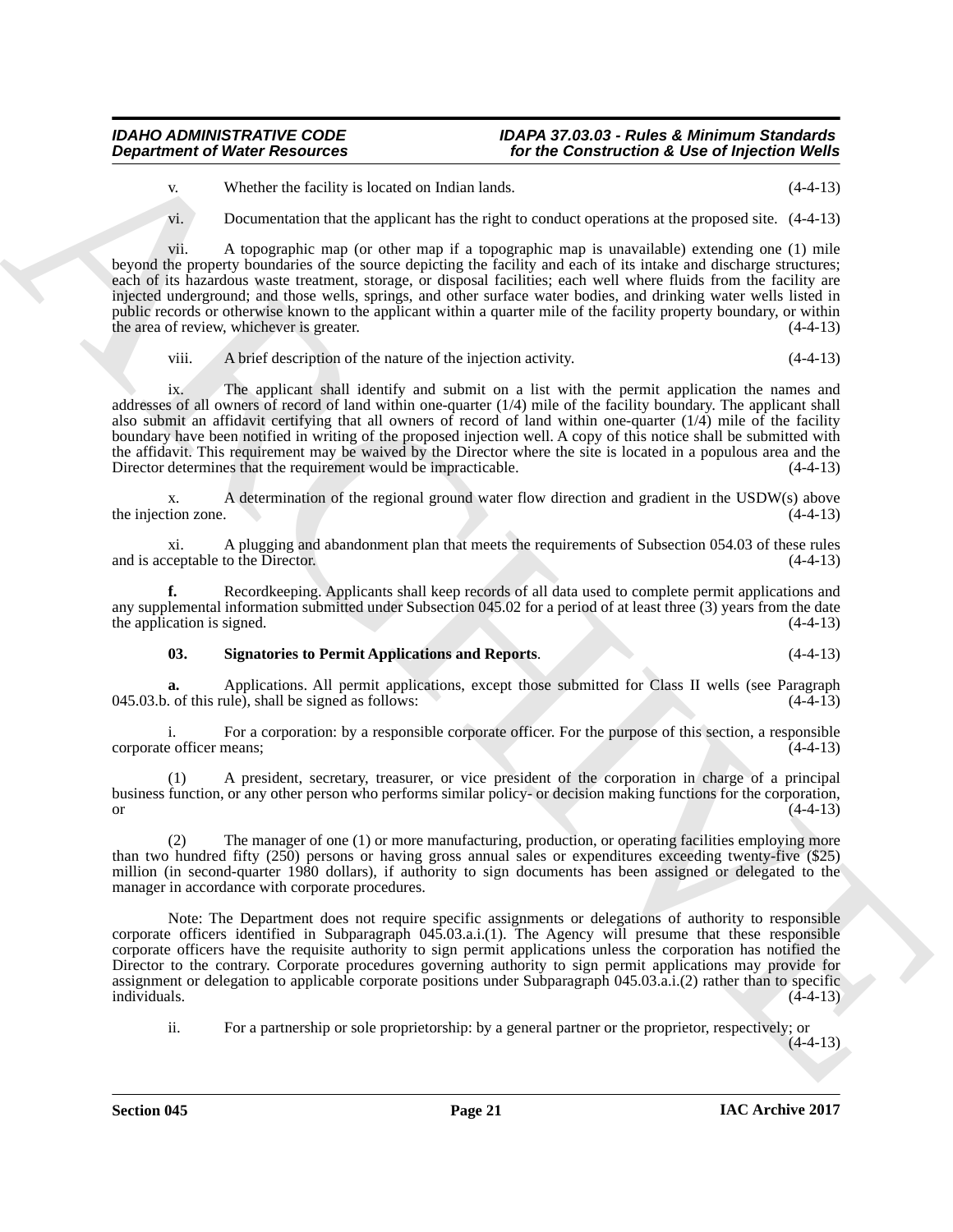iii. For a municipality, State, Federal, or other public agency: by either a principal executive officer or ranking elected official. For purposes of this section, a principal executive officer of a Federal agency includes:  $(4-4-13)$ 

(1) The chief executive officer of the agency, or (4-4-13)

(2) A senior executive officer having responsibility for the overall operations of a principal geographic unit of the agency.  $(4-4-13)$ 

**b.** Reports. All reports required by permits, other information requested by the Director, and all permit applications submitted for Class II wells under Subsection 045.02 shall be signed by a person described in Paragraph  $045.03$ .a. of this rule, or by a duly authorized representative of that person. A person is a duly authorized representative only if: representative only if:

i. The authorization is made in writing by a person described in Paragraph 045.03.a. of this rule;

(4-4-13)

ii. The authorization specifies either an individual or a position having responsibility for the overall operation of the regulated facility or activity, such as the position of plant manager, operator of a well or a well field, superintendent, or position of equivalent responsibility. ( $\hat{A}$  duly authorized representative may thus be either a named individual or any individual occupying a named position); and  $(4-4-13)$ individual or any individual occupying a named position); and

iii. The written authorization is submitted to the Director. (4-4-13)

**c.** Changes to authorization. If an authorization under Paragraph 045.03.b. of this rule is no longer accurate because a different individual or position has responsibility for the overall operation of the facility, a new authorization satisfying the requirements of Paragraph 045.03.b. of this rule must be submitted to the Director prior to or together with any reports, information, or applications to be signed by an authorized representative. (4-4-13)

**d.** Certification. Any person signing a document under Paragraph 045.03.a. or 045.03.b. of this rule shall make the following certification:

I certify under penalty of law that this document and all attachments were prepared under my direction or supervision in accordance with a system designed to assure that qualified personnel properly gather and evaluate the information submitted. Based on my inquiry of the person or persons who manage the system, or those persons directly responsible for gathering the information, the information submitted is, to the best of my knowledge and belief, true, accurate, and complete. I am aware that there are significant penalties for submitting false information, including the possibility of fine and imprisonment for knowing violations. (4-4-13)

### <span id="page-21-0"></span>**04. Bonding**. (4-4-13)

**Department of New Heading State.** New Health of the Construction's 4 Life of New Health State Transmission in the Construction's Construction's Construction's Construction's Construction in the Construction of the Constr **a.** Individual Bond. The Director shall require, as a condition of every Class II injection well permit, that every person who engages in the construction, modification, testing, or operation of a well provide evidence of good and sufficient security in the form of a bond, letter of credit, or other surety acceptable to the Director that ensures that the applicant perform the duties required by this chapter and properly decommission any well covered by such permit. Good and sufficient security for each injection well shall be an amount of ten thousand dollars (\$10,000) plus one dollar (\$1) per foot of depth. The bond shall be conditioned upon the performance of the owner's or operator's duty to comply with the rules of the Water Resource Board, with respect to the drilling, maintaining, operating, and plugging of each well. The bond shall remain in force and effect until the plugging and decommissioning of said well is approved by the Director or the security is released by the Director. Well decommissioning shall include reclamation of the well site so that the site is left in a stable, non-eroding condition with no impact to any ground water or surface water sources of the State. The Director may impose additional bonding on an owner or operator given sufficient reason, such as non-compliance, unusual conditions, or other circumstances that suggest a particular well has potential risk or liability in excess of that normally expected.  $(4-4-13)$ 

<span id="page-21-1"></span>**05. Information to Be Considered By The Director**. This section sets forth the information which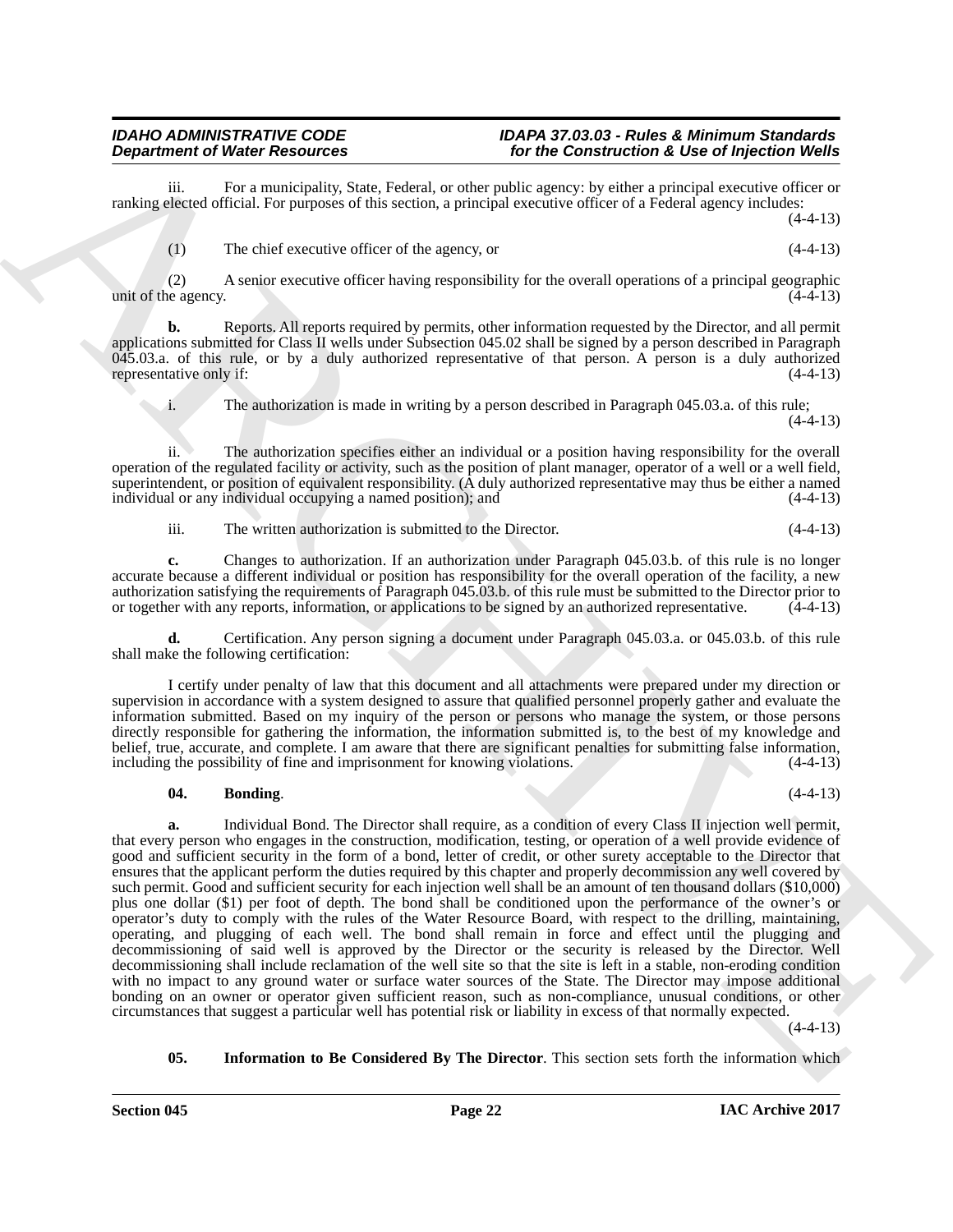must be considered by the Director in authorizing Class II wells. Certain maps, cross-sections, tabulations of wells within the area of review, and other data may be included in the application by reference provided they are current, readily available to the Director (for example, in the permitting agency's files) and sufficiently identified to be retrieved. All the information in this section is to be submitted to the Director. (4-4-13)

**a.** Prior to the issuance of a permit for the construction or conversion of a new Class II well the t shall submit the following: (4-4-13) applicant shall submit the following:

i. Information required in Subsection 045.02; (4-4-13)

ii. A map showing the injection well or project area for which a permit is sought and the applicable area of review. Within the area of review, the map must show the number or name and location of all existing producing wells, injection wells, decommissioned wells, dry holes, and water wells. The map must also show surface bodies of waters, mines (surface and subsurface), quarries and other pertinent surface features including residences and roads, and faults if known or suspected. Only information of public record and pertinent information known to the applicant is required to be included on this map. This requirement does not apply to existing Class II wells. This requirement does not apply to permit renewals; and (4-4-13) requirement does not apply to permit renewals; and

**Dependent of Water Research on Landscape Construction Construction & Social Properties Construction & Construction Construction & Construction Construction Construction Construction Construction Construction Construction** iii. A tabulation of data reasonably available from public records or otherwise known to the applicant on all wells within the area of review included on the map required under Subparagraph 045.05.a.ii. of this rule which penetrate the proposed injection zone or, in the case of Class II wells operating over the fracture pressure of the injection formation, all known wells within the area of review which penetrate formations affected by the increase in pressure. Such data shall include a description of each well's type, construction, date drilled, location, depth, record of plugging and complete, and any additional information the Director may require. In cases where the information would be repetitive and the wells are of similar age, type, and construction the Director may elect to only require data<br>on a representative number of wells. on a representative number of wells.

| 1V. | Proposed operating data: | $(4-4-13)$ |
|-----|--------------------------|------------|
|     |                          |            |

- (1) Average and maximum daily rate and volume of fluids to be injected. (4-4-13)
- (2) Average and maximum injection pressure; and (4-4-13)
- (3) Source and an appropriate analysis of the chemical and physical characteristics of the injection fluid.  $(4-4-13)$

v. Appropriate geological data on the injection zone and confining zone including lithologic description, geological name, thickness and depth; (4-4-13)

vi. Geologic name and depth to bottom of all underground sources of drinking water which may be affected by the injection; (4-4-13)

vii. Schematic or other appropriate drawings of the surface and subsurface construction details of the well to show compliance with Subsection  $045.06$  of these rules;

viii. In the case of new injection wells the corrective action proposed to be taken by the applicant under the National Pollutant Discharge Elimination System in Title 40 Code of Federal Regulations 122.44; (4-4-13)

ix. A certificate that the applicant has assured through a performance bond or other appropriate means, and it is express accessary to close plug or abandon the well; the resources necessary to close plug or abandon the well;

x. Proposed formation testing program to obtain the information required by Paragraph 045.06.e., unless such information is already available; (4-4-13)

xi. Proposed stimulation program; (4-4-13)

xii. Proposed injection procedure; (4-4-13)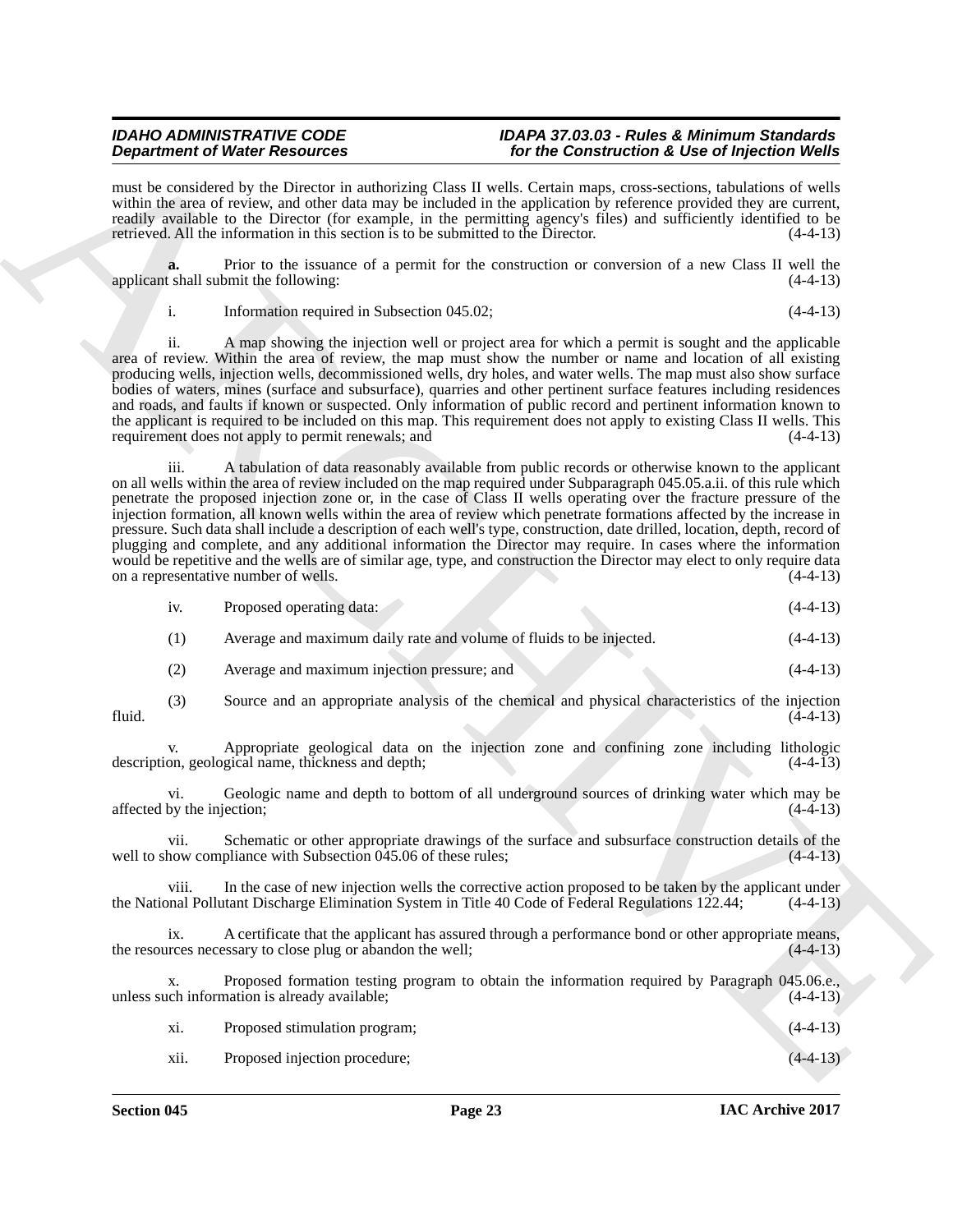**Department of Nicher Resolution:** The the Commutation's Like of hyperical Worlds<br>
Archives a simple transformation of the state of the state of the state of the state of the state of the state of the state of the state o xiii. Proposed contingency plans, if any, to cope with well failures so as to prevent migration of contaminating fluids into an underground source of drinking water; xiv. Plans for meeting the monitoring requirements of Paragraph 054.01.b. (4-4-13) **b.** Prior to operating a Class II well the owner/operator must submit the following information:  $(4-4-13)$ i. All available logging and testing program data on the well; (4-4-13) ii. A demonstration of mechanical integrity pursuant to Subsection 054.02; (4-4-13) iii. The anticipated maximum pressure and flow rate at which the permittee will operate. (4-4-13) iv. The information specified in Paragraph 045.06.e. of these rules; (4-4-13) v. The actual injection procedure; and (4-4-13) vi. For new wells the status of corrective action on defective wells in the area of review. (4-4-13) **c.** Prior to the plugging and abandonment of a Class II well the owner/operator must provide the g information:  $(4-4-13)$ following information: i. The type, and number of plugs to be used; (4-4-13) ii. The placement of each plug including the elevation of top and bottom; (4-4-13) iii. The type, grade, and quantity of cement to be used; (4-4-13) iv. The method of placement of the plugs; and (4-4-13) v. The procedures to meet the requirements of Subsection 054.03 of these rules. (4-4-13) **06. Construction Requirements**. (4-4-13)

**a.** All new Class II wells shall be sited in such a fashion that they inject into a formation which is separated from any USDW by a confining zone that is free of open faults or fractures within the area of review.  $(4-4-13)$ 

<span id="page-23-0"></span>

| b. | Requirements. |  | $(4-4-13)$ |
|----|---------------|--|------------|
|    |               |  |            |

i. All Class II injection wells shall be cased and cemented to prevent movement of fluids into or between underground sources of drinking water. The casing and cement used in the construction of each newly drilled well shall be designed for the life expectancy of the well. In determining and specifying casing and cementing requirements, the following factors shall be considered:  $(4-4-13)$ requirements, the following factors shall be considered:

| (1) | Depth to the injection zone;                          |  | $(4-4-13)$ |
|-----|-------------------------------------------------------|--|------------|
| (2) | Depth to the bottom of all USDWs; and                 |  | $(4-4-13)$ |
| (3) | Estimated maximum and average injection pressures;    |  | $(4-4-13)$ |
| ii. | In addition the Director may consider information on: |  | $(4-4-13)$ |
| (1) | Nature of formation fluids;                           |  | $(4-4-13)$ |
|     |                                                       |  |            |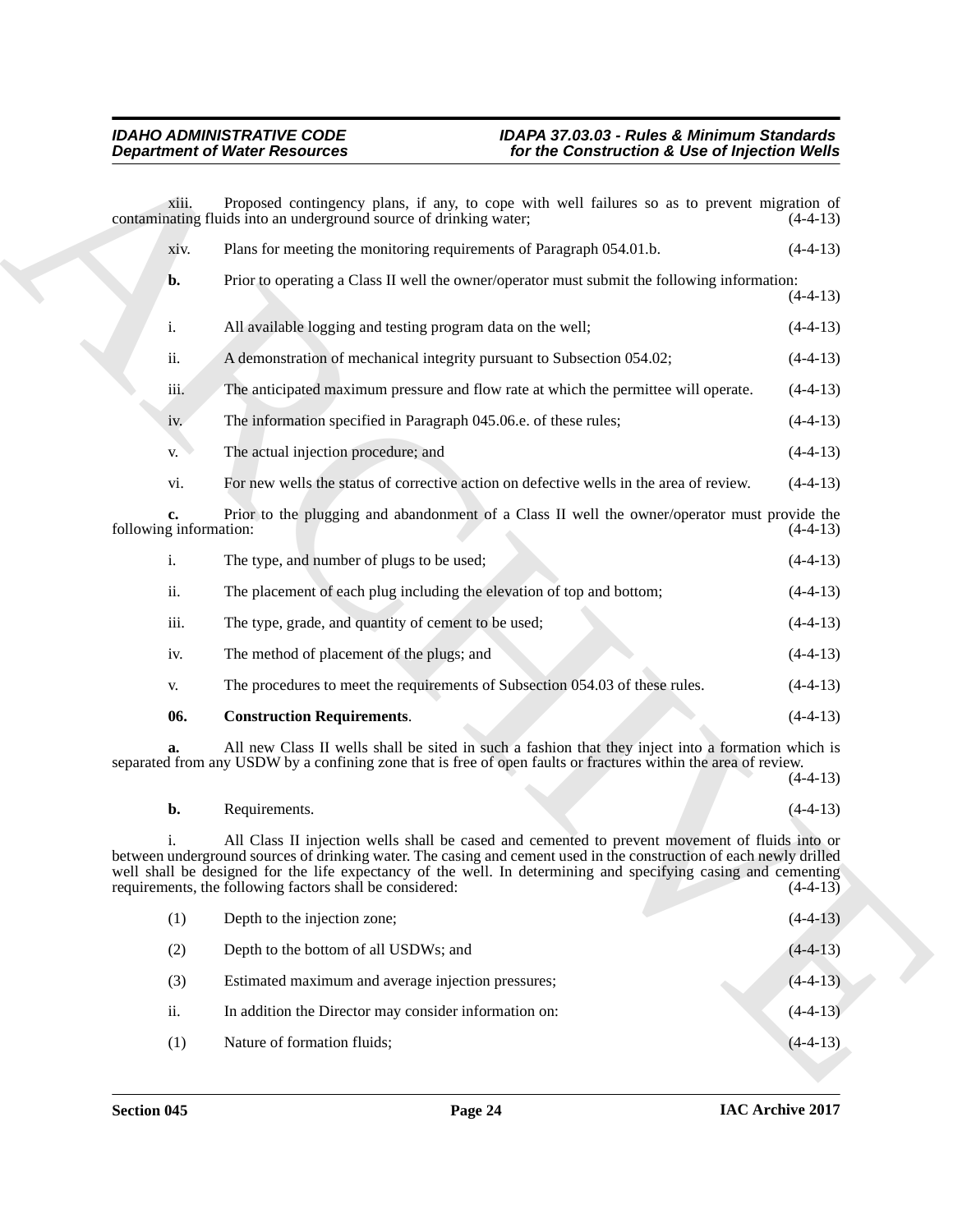| (2) | Lithology of injection and confining zones;              | $(4-4-13)$ |
|-----|----------------------------------------------------------|------------|
| (3) | External pressure, internal pressure, and axial loading; | $(4-4-13)$ |
| (4) | Hole size:                                               | $(4-4-13)$ |
| (5) | Size and grade of all casing strings; and                | $(4-4-13)$ |
| (6) | Class of cement.                                         | $(4-4-13)$ |

| <b>Department of Water Resources</b> |                                                                                            | for the Construction & Use of Injection Wells                                                                                                                                                                                                                                                                                                                                                                                                                             |            |
|--------------------------------------|--------------------------------------------------------------------------------------------|---------------------------------------------------------------------------------------------------------------------------------------------------------------------------------------------------------------------------------------------------------------------------------------------------------------------------------------------------------------------------------------------------------------------------------------------------------------------------|------------|
| (2)                                  | Lithology of injection and confining zones;                                                |                                                                                                                                                                                                                                                                                                                                                                                                                                                                           | $(4-4-13)$ |
| (3)                                  | External pressure, internal pressure, and axial loading;                                   |                                                                                                                                                                                                                                                                                                                                                                                                                                                                           | $(4-4-13)$ |
| (4)                                  | Hole size;                                                                                 |                                                                                                                                                                                                                                                                                                                                                                                                                                                                           | $(4-4-13)$ |
| (5)                                  | Size and grade of all casing strings; and                                                  |                                                                                                                                                                                                                                                                                                                                                                                                                                                                           | $(4-4-13)$ |
| (6)                                  | Class of cement.                                                                           |                                                                                                                                                                                                                                                                                                                                                                                                                                                                           | $(4-4-13)$ |
| c.                                   | Class II wells located in existing fields if:                                              | The requirements in Paragraph 045.06.b. of this rule need not apply to existing or newly converted                                                                                                                                                                                                                                                                                                                                                                        | $(4-4-13)$ |
|                                      | those wells are in compliance with those controls; and                                     | Regulatory controls for casing and cementing existed for those wells at the time of drilling and                                                                                                                                                                                                                                                                                                                                                                          | $(4-4-13)$ |
|                                      | water so as to create a significant risk to the health of persons.                         | Well injection will not result in the movement of fluids into an underground source of drinking                                                                                                                                                                                                                                                                                                                                                                           | $(4-4-13)$ |
| d.<br>include:                       |                                                                                            | Appropriate logs and other tests shall be conducted during the drilling and construction of new<br>Class II wells. A descriptive report interpreting the results of that portion of those logs and tests which specifically<br>relate to $(1)$ an USDW and the confining zone adjacent to it, and $(2)$ the injection and adjacent formations shall be<br>prepared by a knowledgeable log analyst and submitted to the director. At a minimum, these logs and tests shall | $(4-4-13)$ |
|                                      | avenues for fluid movement in the form of diverging holes are not created during drilling. | Deviation checks on all holes constructed by first drilling a pilot hole and then enlarging the pilot<br>hole, by reaming or another method. Such checks shall be at sufficiently frequent intervals to assure that vertical                                                                                                                                                                                                                                              | $(4-4-13)$ |
| ii.                                  | shall be considered by the Director in setting logging and testing requirements:           | Such other logs and tests as may be needed after taking into account the availability of similar data<br>in the area of the drilling site, the construction plan, and the need for additional information that may arise from time<br>to time as the construction of the well progresses. In determining which logs and tests shall be required the following                                                                                                             | $(4-4-13)$ |
| (1)                                  | lithology has not been determined:                                                         | For surface casing intended to protect underground sources of drinking water in areas where the                                                                                                                                                                                                                                                                                                                                                                           | $(4-4-13)$ |
| (a)                                  | Electric and caliper logs before casing is installed; and                                  |                                                                                                                                                                                                                                                                                                                                                                                                                                                                           | $(4-4-13)$ |
| (b)                                  |                                                                                            | A cement bond, temperature, or density log after the casing is set and cemented.                                                                                                                                                                                                                                                                                                                                                                                          | $(4-4-13)$ |
| (2)                                  | For intermediate and long strings of casing intended to facilitate injection:              |                                                                                                                                                                                                                                                                                                                                                                                                                                                                           | $(4-4-13)$ |
| (a)                                  | Electric porosity and gamma ray logs before the casing is installed;                       |                                                                                                                                                                                                                                                                                                                                                                                                                                                                           | $(4-4-13)$ |
| (b)                                  | Fracture finder logs; and                                                                  |                                                                                                                                                                                                                                                                                                                                                                                                                                                                           | $(4-4-13)$ |
| (c)                                  |                                                                                            | A cement bond, temperature, or density log after the casing is set and cemented.                                                                                                                                                                                                                                                                                                                                                                                          | $(4-4-13)$ |
| е.                                   | calculated for new Class II wells or projects:                                             | At a minimum, the following information concerning the injection formation shall be determined or                                                                                                                                                                                                                                                                                                                                                                         | $(4-4-13)$ |
| $\mathbf{i}$ .                       | Fluid pressure;                                                                            |                                                                                                                                                                                                                                                                                                                                                                                                                                                                           | $(4-4-13)$ |
|                                      | Estimated fracture pressure;                                                               |                                                                                                                                                                                                                                                                                                                                                                                                                                                                           | $(4-4-13)$ |
| ii.                                  |                                                                                            |                                                                                                                                                                                                                                                                                                                                                                                                                                                                           |            |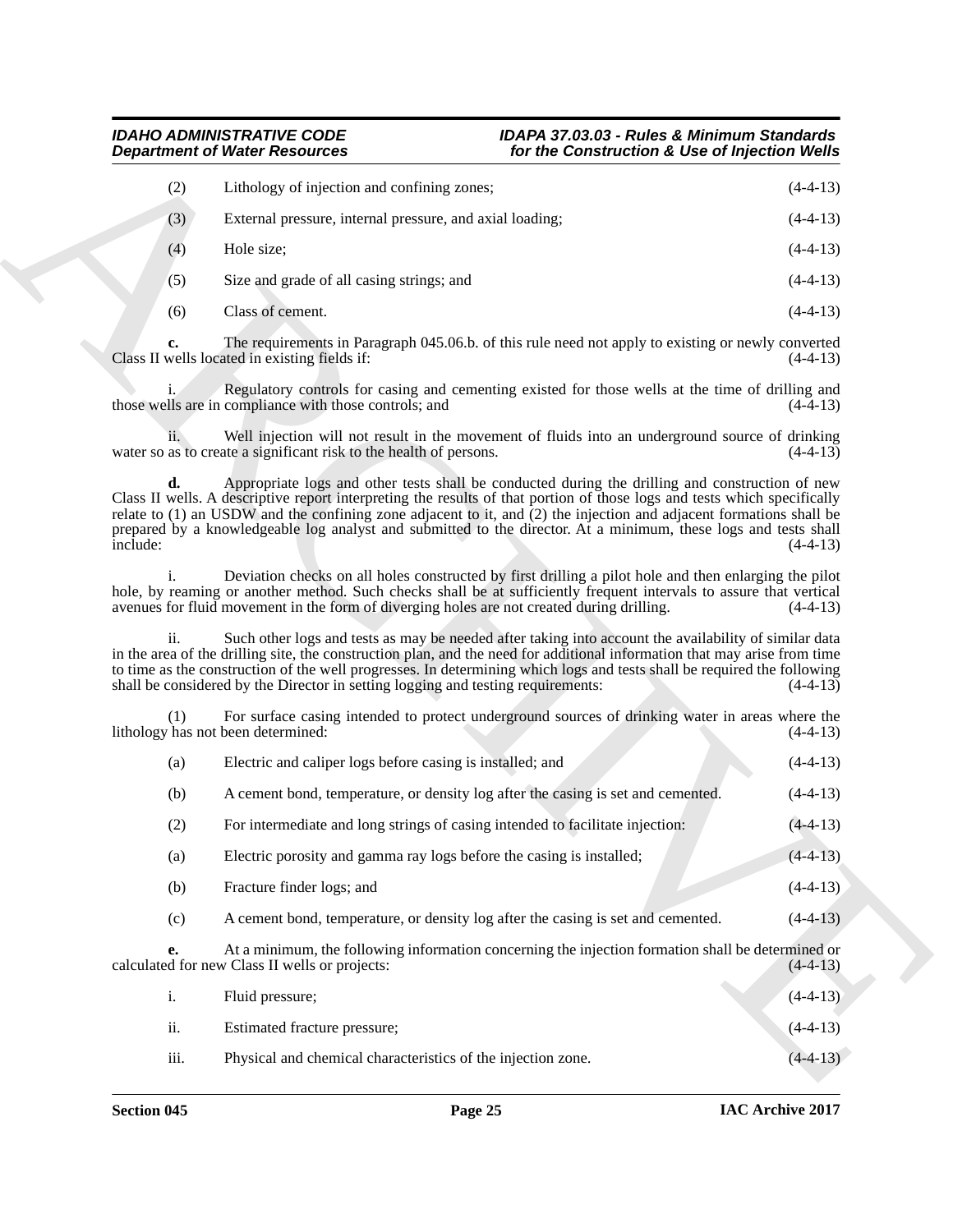**Department of Water Research 2.** For the Construction's & Use of Injection Water<br>
but the Construction's content through the construction will be easily represent the distribution of the construction and a bit distributi **07.** Area of Review. The area of review for each injection well or each field, project or area of the State shall be determined according to either Paragraph 045.07.a. or 045.07.b. of this rule. The Director may solicit input from the owners or operators of injection wells within the State as to which method is most appropriate for each geographic area or field. (4-4-13)

<span id="page-25-0"></span>

| Zone of endangering influence. | $(4-4-13)$ |
|--------------------------------|------------|
|                                |            |

i. The zone of endangering influence shall be: (4-4-13)

(1) That area the radius of which is the lateral distance in which the pressures in the injection zone may emigration of the injection and/or formation fluid into an underground source of drinking water.  $(4-4-13)$ cause the migration of the injection and/or formation fluid into an underground source of drinking water.

Computation of the zone of endangering influence may be based upon the parameters listed below and should be calculated for an injection time period equal to the expected life of the injection well or pattern. The following modified equation illustrates one form which the mathematical model may take.

$$
r = [(2.25KHt) / (S10^{x})]^{0.5}
$$

where:

 $x = (4\pi KH)(h_w-h_{bo} * S_p G_b) / (2.3Q)$ 

- =
- $r =$  Radius of endangering influence from injection well (length)
- $K = Hy$ draulic conductivity of the injection zone (length/time)
- H = Thickness of the injection zone (length)
- $T =$  Time of injection (time)
- S = Storage coefficient (dimensionless)
- Q = Injection rate (volume/time)

Observed original hydrostatic head of injection zone (length)

 $h_{\mathsf{bo}}$ = measured from the base of the lowermost underground source of drinking water

Hydrostatic head of underground source of drinking water

 $h_{w}$  = (length) measured from the base of the lowest underground source of drinking water

 $S_pG_p$  = Specific gravity of fluid in the injection zone (dimensionless)

 $\pi$  = 3.142 (dimensionless)

The above equation is based on the following assumptions:

(1)The injection zone is homogenous and isotropic;

(2)The injection zone has infinite area extent;

(3)The injection well penetrates the entire thickness of the injection zone;

(4)The well diameter is infinitesimal compared to "r" when injection time is longer than a few minutes; and

(5)The emplacement of fluid into the injection zone creates instantaneous increase in pressure.

 $(4-4-13)$ 

**b.** Fixed radius.  $(4-4-13)$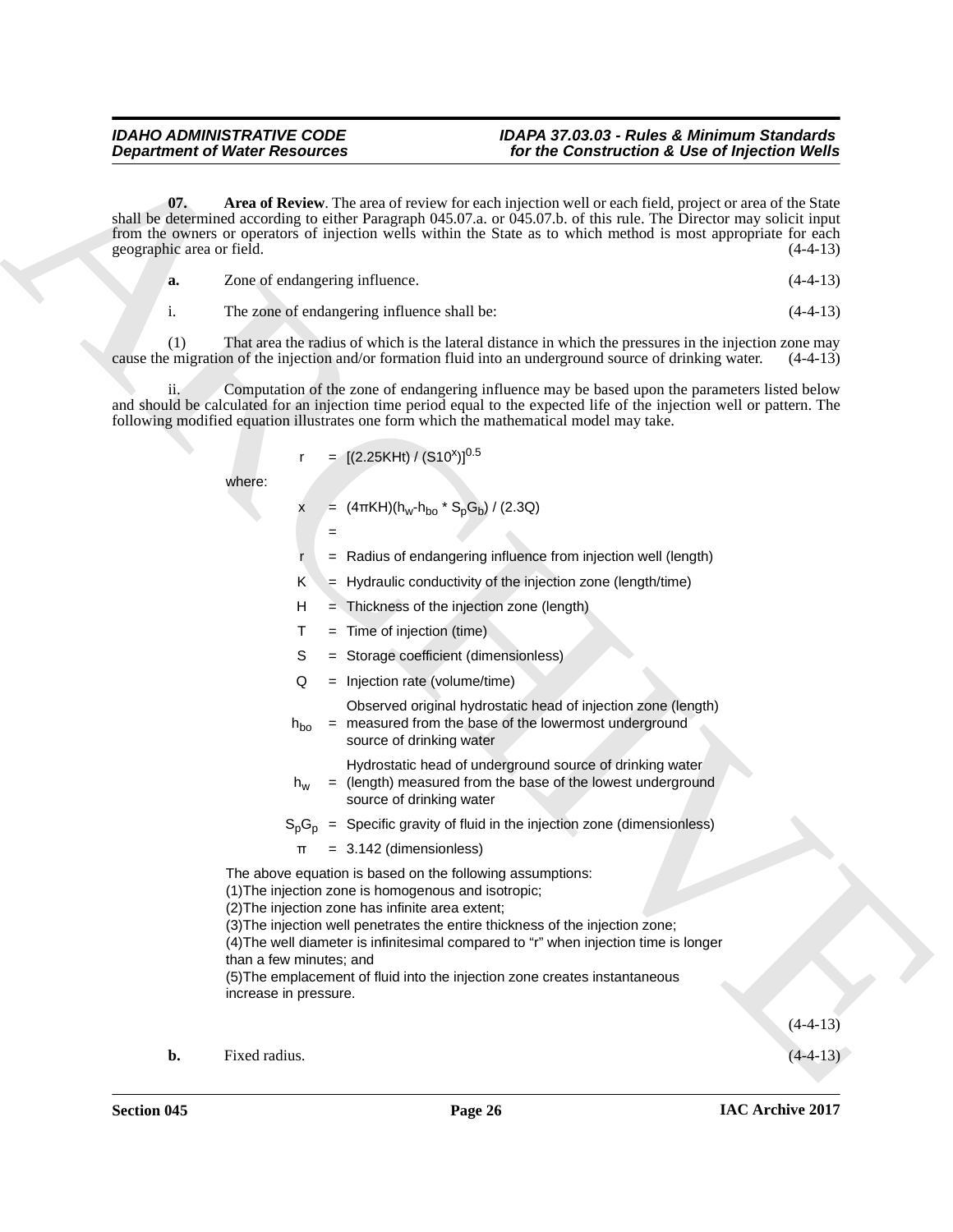#### <span id="page-26-0"></span>**08. Corrective Action**. (4-4-13)

| <b>Department of Water Resources</b> |                                                                         | for the Construction & Use of Injection Wells                                                                                                                                                                                                                                                                                                                                                                                                                                                                                                                                                                                                                                                                                                                                                                                                                                                                                                                                                                                                                                          |            |
|--------------------------------------|-------------------------------------------------------------------------|----------------------------------------------------------------------------------------------------------------------------------------------------------------------------------------------------------------------------------------------------------------------------------------------------------------------------------------------------------------------------------------------------------------------------------------------------------------------------------------------------------------------------------------------------------------------------------------------------------------------------------------------------------------------------------------------------------------------------------------------------------------------------------------------------------------------------------------------------------------------------------------------------------------------------------------------------------------------------------------------------------------------------------------------------------------------------------------|------------|
| $1 -$                                |                                                                         | A fixed radius around the well of not less than one-fourth $(1/4)$ mile may be used.                                                                                                                                                                                                                                                                                                                                                                                                                                                                                                                                                                                                                                                                                                                                                                                                                                                                                                                                                                                                   | $(4-4-13)$ |
| ii.<br>practices in the area.        |                                                                         | In determining the fixed radius, the following factors shall be taken into consideration: Chemistry<br>of injected and formation fluids; hydrogeology; population and ground-water use and dependence; and historical                                                                                                                                                                                                                                                                                                                                                                                                                                                                                                                                                                                                                                                                                                                                                                                                                                                                  | $(4-4-13)$ |
| c.                                   | the model results yield a small radius that is unrealistic.             | If the area of review is determined by a mathematical model pursuant to Paragraph 045.07.a. of this<br>rule, the permissible radius is the result of such calculation even if it is less than one-fourth $(1/4)$ mile. In these<br>instances, the Director has the discretion to review the area of review analysis and impose the fixed radius method if                                                                                                                                                                                                                                                                                                                                                                                                                                                                                                                                                                                                                                                                                                                              | $(4-4-13)$ |
| 08.                                  | <b>Corrective Action.</b>                                               |                                                                                                                                                                                                                                                                                                                                                                                                                                                                                                                                                                                                                                                                                                                                                                                                                                                                                                                                                                                                                                                                                        | $(4-4-13)$ |
| a.                                   | permit under Paragraph 045.08.b. of this rule, or deny the application. | Coverage. Applicants for Class II injection well permits shall identify the location of all known<br>wells within the injection well's area of review which penetrate the injection zone, or in the case of Class II wells<br>operating over the fracture pressure of the injection formation, all known wells within the area of review penetrating<br>formations affected by the increase in pressure. For such wells which are improperly sealed, completed, or<br>decommissioned, the applicant shall also submit a plan consisting of such steps or modifications as are necessary to<br>prevent movement of fluid into underground sources of drinking water ("corrective action"). Where the plan is<br>adequate, the Director shall incorporate it into the permit as a condition. Where the Director's review of an<br>application indicates that the permittee's plan is inadequate (based on the factors in Paragraph 045.08.c. of this rule),<br>the Director shall require the applicant to revise the plan, prescribe a plan for corrective action as a condition of the | $(4-4-13)$ |
| b.                                   | Requirements.                                                           |                                                                                                                                                                                                                                                                                                                                                                                                                                                                                                                                                                                                                                                                                                                                                                                                                                                                                                                                                                                                                                                                                        | $(4-4-13)$ |
|                                      | required corrective action has been taken.                              | New injection wells. No owner or operator of a new injection well may begin injection until all                                                                                                                                                                                                                                                                                                                                                                                                                                                                                                                                                                                                                                                                                                                                                                                                                                                                                                                                                                                        | $(4-4-13)$ |
| ii.                                  | until all other required corrective action has been taken.              | Injection pressure limitation. The Director may require as a permit condition that injection pressure<br>be so limited that pressure in the injection zone does not exceed hydrostatic pressure at the site of any improperly<br>completed or decommissioned well within the area of review. This pressure limitation shall satisfy the corrective<br>action requirement. Alternatively, such injection pressure limitation can be part of a compliance schedule and last                                                                                                                                                                                                                                                                                                                                                                                                                                                                                                                                                                                                              | $(4-4-13)$ |
|                                      | and factors shall be considered by the Director:                        | In determining the adequacy of corrective action proposed by the applicant and in determining the<br>additional steps needed to prevent fluid movement into underground sources of drinking water, the following criteria                                                                                                                                                                                                                                                                                                                                                                                                                                                                                                                                                                                                                                                                                                                                                                                                                                                              | $(4-4-13)$ |
| i.                                   | Nature and volume of injected fluid;                                    |                                                                                                                                                                                                                                                                                                                                                                                                                                                                                                                                                                                                                                                                                                                                                                                                                                                                                                                                                                                                                                                                                        | $(4-4-13)$ |
| ii.                                  | Nature of native fluids or by-products of injection;                    |                                                                                                                                                                                                                                                                                                                                                                                                                                                                                                                                                                                                                                                                                                                                                                                                                                                                                                                                                                                                                                                                                        | $(4-4-13)$ |
| iii.                                 | Potentially affected population;                                        |                                                                                                                                                                                                                                                                                                                                                                                                                                                                                                                                                                                                                                                                                                                                                                                                                                                                                                                                                                                                                                                                                        | $(4-4-13)$ |
| iv.                                  | Geology;                                                                |                                                                                                                                                                                                                                                                                                                                                                                                                                                                                                                                                                                                                                                                                                                                                                                                                                                                                                                                                                                                                                                                                        | $(4-4-13)$ |
| V.                                   | Hydrology;                                                              |                                                                                                                                                                                                                                                                                                                                                                                                                                                                                                                                                                                                                                                                                                                                                                                                                                                                                                                                                                                                                                                                                        | $(4-4-13)$ |
| vi.                                  | History of the injection operation;                                     |                                                                                                                                                                                                                                                                                                                                                                                                                                                                                                                                                                                                                                                                                                                                                                                                                                                                                                                                                                                                                                                                                        | $(4-4-13)$ |
| vii.                                 | Completion and plugging records;                                        |                                                                                                                                                                                                                                                                                                                                                                                                                                                                                                                                                                                                                                                                                                                                                                                                                                                                                                                                                                                                                                                                                        | $(4-4-13)$ |
| viii.                                |                                                                         | Decommissioning procedures in effect at the time the well was decommissioned; and                                                                                                                                                                                                                                                                                                                                                                                                                                                                                                                                                                                                                                                                                                                                                                                                                                                                                                                                                                                                      | $(4-4-13)$ |
|                                      |                                                                         |                                                                                                                                                                                                                                                                                                                                                                                                                                                                                                                                                                                                                                                                                                                                                                                                                                                                                                                                                                                                                                                                                        | $(4-4-13)$ |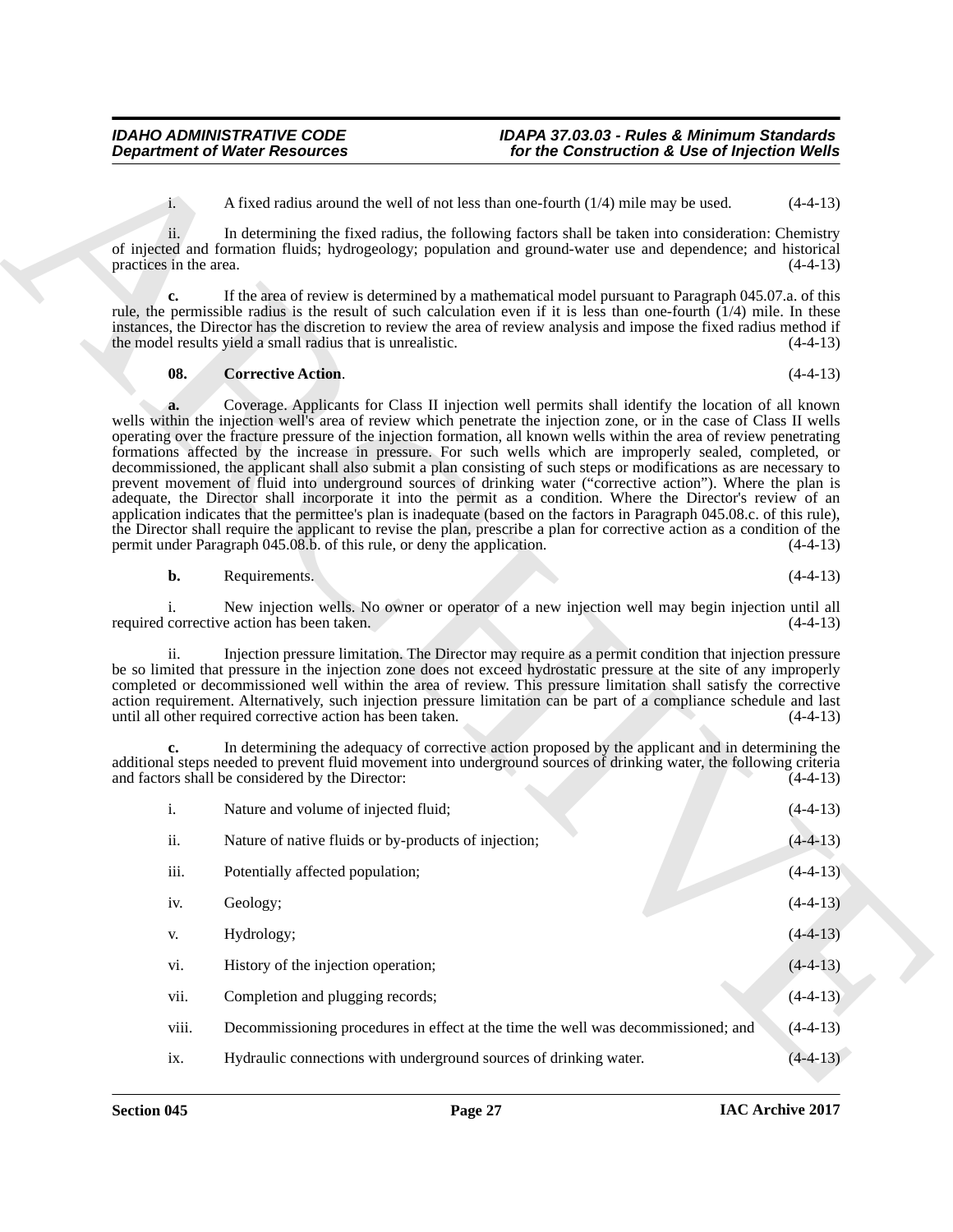## <span id="page-27-0"></span>**09. Emergency Permits**. (4-4-13)

**a.** Coverage. Notwithstanding any other provision of this section, the Director may temporarily permit a specific underground injection if:  $(4-4-13)$ 

i. An imminent and substantial endangerment to the health of persons will result unless a temporary<br>cv permit is granted: or (4-4-13) emergency permit is granted; or

ii. A substantial and irretrievable loss of oil or gas resources will occur unless a temporary emergency granted to a Class II well; and (4-4-13) permit is granted to a Class II well; and

(1) Timely application for a permit could not practicably have been made; and (4-4-13)

(2) The injection will not result in the movement of fluids into underground sources of drinking water; or  $(4-4-13)$ 

iii. A substantial delay in production of oil or gas resources will occur unless a temporary emergency permit is granted to a new Class II well and the temporary authorization will not result in the movement of fluids into an underground source of drinking water; and (4-4-13)

| (1) | Timely application for a permit could not practically have been made. | $(4-4-13)$ |
|-----|-----------------------------------------------------------------------|------------|
|     |                                                                       |            |
|     |                                                                       |            |
|     |                                                                       |            |

| b. | Requirements for issuance. |  |  | $(4-4-13)$ |
|----|----------------------------|--|--|------------|
|----|----------------------------|--|--|------------|

i. Any temporary permit under Subparagraph 045.09.a.i. of this rule shall be for no longer term than required to prevent the hazard.

ii. Any temporary permit under Subparagraph 045.09.a.ii. of this rule shall be for no longer than 90 days, except that if a permit application has been submitted prior to the expiration of the 90-day period, the Director may extend the temporary permit until final action on the application. (4-4-13) may extend the temporary permit until final action on the application.

Any temporary permit under Subparagraph 045.09.a.iii. of this rule shall be issued only after a complete permit application has been submitted and shall be effective until final action on the application. (4-4-13)

iv. Notice of any temporary permit under Subsection 045.09 shall be published in accordance with on 048.04 within ten (10) days of the issuance of the permit. (4-4-13) Subsection 048.04 within ten  $(10)$  days of the issuance of the permit.

The temporary permit under this section may be either oral or written. If oral, it must be followed endar days by a written temporary emergency permit. (4-4-13) within five  $(5)$  calendar days by a written temporary emergency permit.

vi. The Director shall condition the temporary permit in any manner he or she determines is necessary to ensure that the injection will not result in the movement of fluids into an underground source of drinking water.

 $(4-4-13)$ 

### <span id="page-27-1"></span>**10. Request for Variance**. (4-4-13)

**a.** When injection does not occur into, through or above an underground source of drinking water, the Director may consider a well or project with a request for variance from the requirements for area of review, operation, monitoring, and reporting than required in these rules to the extent that the reduction in requirements will not result in an increased risk of movement of fluids into an underground source of drinking water.

**Department of Niester Researches For the Communication & Use of hyperical World**<br> **(a) Exercises Consistential** and the present of the second distribution of the second distribution of the second distribution of th **b.** When injection occurs through or above an underground source of drinking water, but the radius of endangering influence when computed under Paragraph 045.07.a. is smaller or equal to the radius of the well, the Director may authorize a well or project with less stringent requirements for operation, monitoring, and reporting than required in these rules to the extent that the reduction in requirements will not result in an increased risk of movement of fluids into an underground source of drinking water. (4-4-13) movement of fluids into an underground source of drinking water.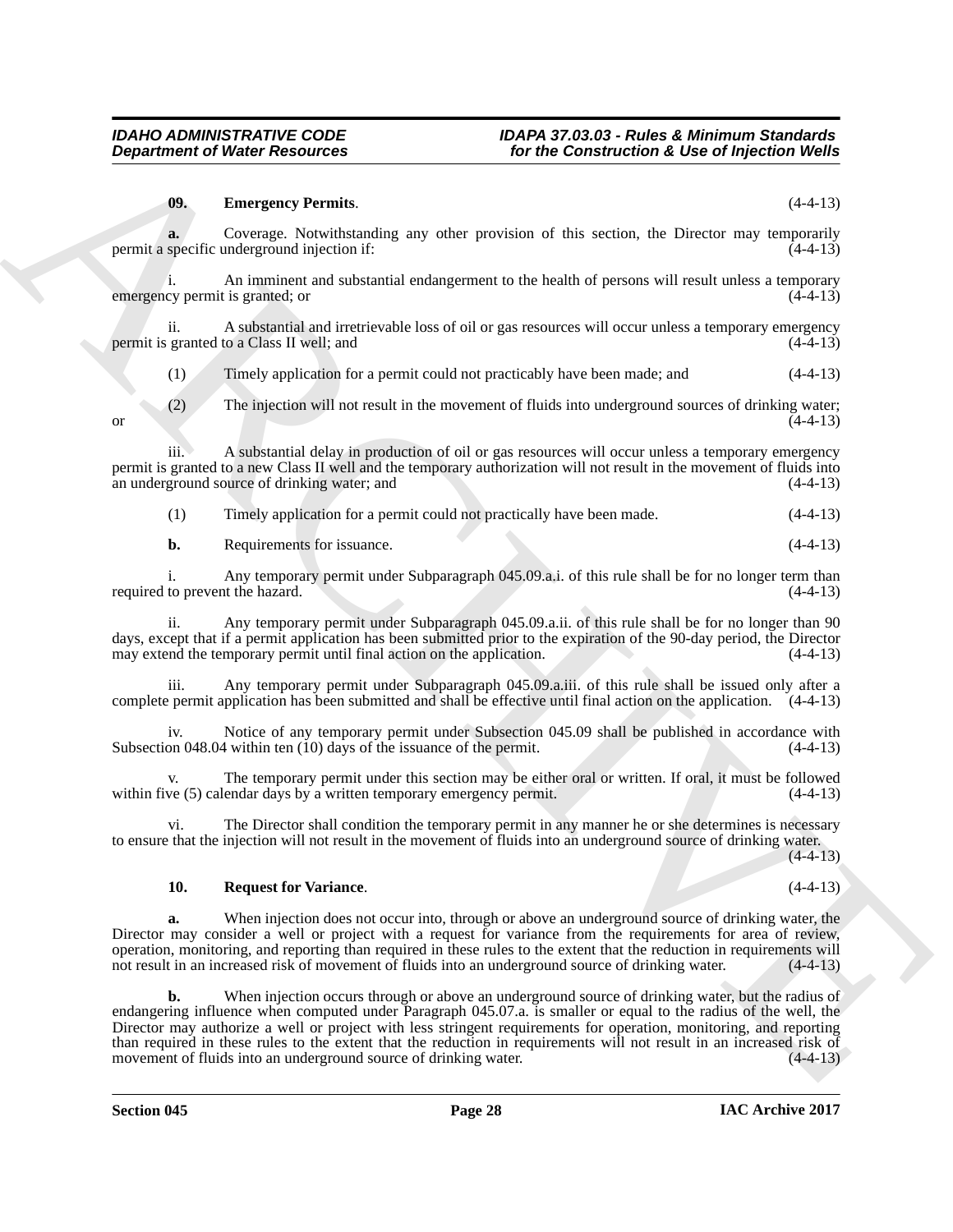**c.** When reducing requirements under Paragraph 045.10.a. or 045.10.b. of this rule, the Director shall a fact sheet under Subsection 048.02 explaining the reasons for the action. (44.4.13) prepare a fact sheet under Subsection 048.02 explaining the reasons for the action.

<span id="page-28-2"></span>**11. Contingency Plan**. The applicant shall submit a contingency plan(s) which describes how the fluids, that were intended to be injected, will be disposed of in the case that this injection well being applied for is unusable for injection under these rules at some point during its operating life. (4-4-13) unusable for injection under these rules at some point during its operating life.

### <span id="page-28-0"></span>**046. -- 047. (RESERVED)**

### <span id="page-28-1"></span>**048. CLASS II: APPLICATION PROCESSING.**

#### <span id="page-28-4"></span><span id="page-28-3"></span>**01. Draft Permits**. (4-4-13)

**a.** Once an application is complete, the Director shall tentatively decide whether to prepare a draft to deny the application. (4-4-13) permit or to deny the application.

**Department of Noter Resources** for the Commutation's & Use of highests which properties and the commutation's continued by the Commutation's Expertise (ALT)<br>
property that several the second transform of the commutation **b.** If the Director tentatively decides to deny the permit application, he or she shall issue a notice of intent to deny. A notice of intent to deny the permit application is a type of draft permit which follows the same procedures as any draft permit prepared under this section. See Paragraph 048.01.d. The applicant may request to meet with the Director, or a designated representative, to review application deficiencies and be given the opportunity to correct the deficiencies prior to initiating the public notice found in Subsection 048.04. If the Director's final decision (Subsection 048.07) is that the tentative decision to deny the permit application was incorrect, he or she shall withdraw the notice of intent to deny and proceed to prepare a draft permit under Paragraph 048.01.c. of this rule.

 $(4-4-13)$ 

**c.** If the Director decides to prepare a draft permit, he or she shall prepare a draft permit that contains wing information:  $(4-4-13)$ the following information:

| $\mathbf{1}$ . | All conditions under Subsection 051.01;                  | $(4-4-13)$ |
|----------------|----------------------------------------------------------|------------|
| ii.            | All compliance schedules under Subsection 051.03;        | $(4-4-13)$ |
| iii.           | All monitoring requirements under Subsection 051.04; and | $(4-4-13)$ |
| iv.            | Permit conditions under Subsection 051.02:               | $(4-4-13)$ |

**d.** All draft permits prepared under this section shall be accompanied by a fact sheet (Subsection 048.02), and shall be based on the administrative record (Subsection 048.03), publicly noticed (Subsection 048.04) and made available for public comment (Subsection 048.05). The Director shall give notice of opportunity for a public hearing (Subsection 048.05), issue a final decision (Subsection 048.07) and respond to comments (Subsection 048.08).  $048.08$ ). (4-4-13)

#### <span id="page-28-5"></span>**02. Fact Sheet**. (4-4-13)

**a.** A fact sheet shall be prepared for every draft permit. The fact sheet shall briefly set forth the principal facts and the significant factual, legal, methodological and policy questions considered in preparing the draft permit. The Director shall send this fact sheet to the applicant and, on request, to any other person. (4-4-13)

- **b.** The fact sheet shall include, when applicable: (4-4-13)
- i. A brief description of the type of facility or activity which is the subject of the draft permit; (4-4-13)
- ii. The type and quantity of wastes, fluids, or pollutants which are proposed to be injected; (4-4-13)
- iii. A brief summary of the basis for the draft permit conditions including references to applicable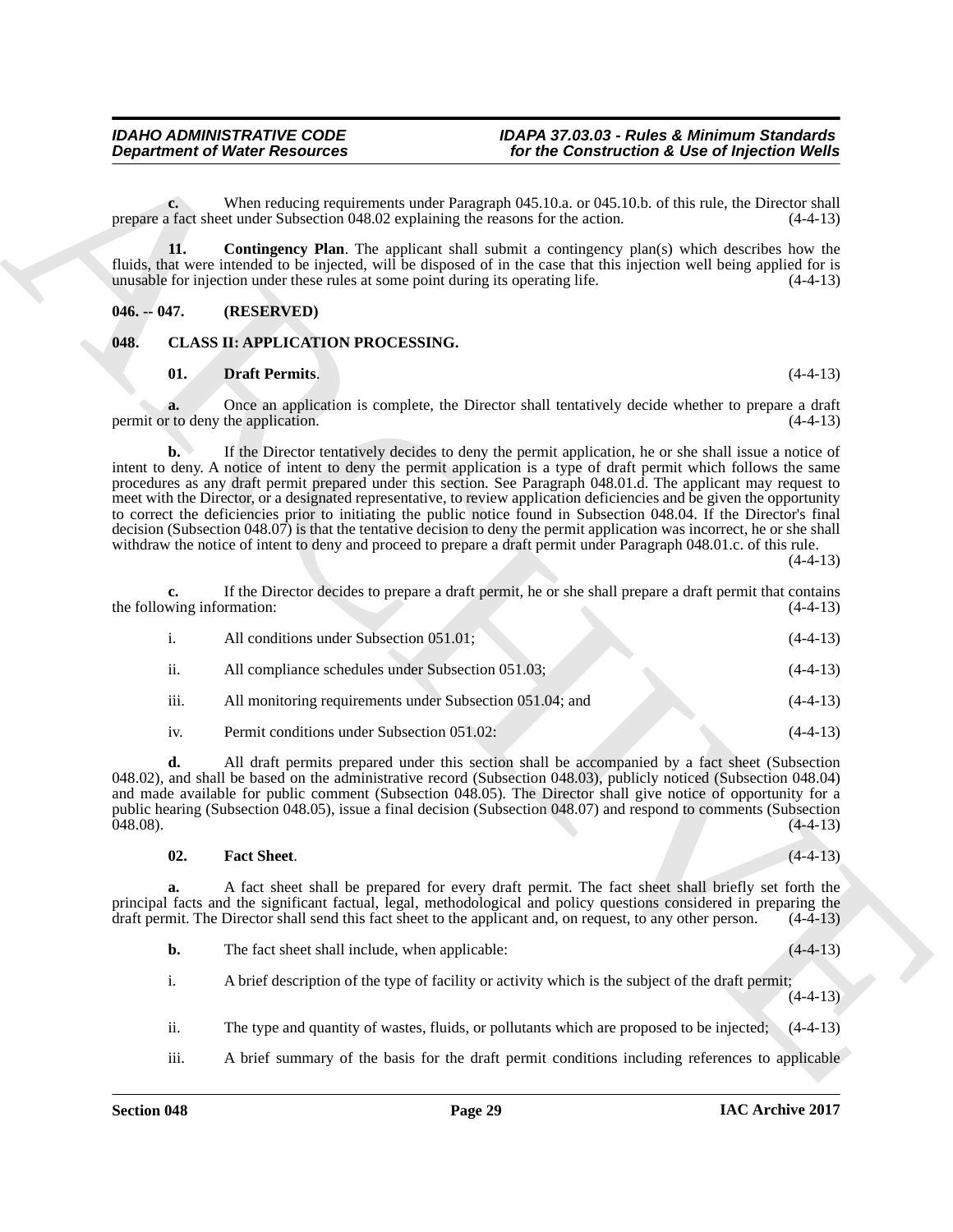#### <span id="page-29-1"></span><span id="page-29-0"></span>*IDAHO ADMINISTRATIVE CODE IDAPA 37.03.03 - Rules & Minimum Standards Department of Water Resources for the Construction & Use of Injection Wells*

|                            | <b>Department of Water Resources</b>                                                                                                                                                                                                                                                                                                                  | for the Construction & Use of Injection Wells |            |
|----------------------------|-------------------------------------------------------------------------------------------------------------------------------------------------------------------------------------------------------------------------------------------------------------------------------------------------------------------------------------------------------|-----------------------------------------------|------------|
|                            | statutory or regulatory provisions and appropriate supporting references to the administrative record;                                                                                                                                                                                                                                                |                                               | $(4-4-13)$ |
| iv.<br>justified;          | Reasons why any requested variances or alternatives to required standards do or do not appear                                                                                                                                                                                                                                                         |                                               | $(4-4-13)$ |
| V.                         | A description of the procedures for reaching a final decision on the draft permit including:                                                                                                                                                                                                                                                          |                                               | $(4-4-13)$ |
| (1)                        | The beginning and ending dates of the comment period under Subsection 048.04 and the address<br>where comments will be received;                                                                                                                                                                                                                      |                                               | $(4-4-13)$ |
| (2)                        | Procedures for requesting a hearing and the nature of that hearing; and                                                                                                                                                                                                                                                                               |                                               | $(4-4-13)$ |
| (3)                        | Any other procedures by which the public may participate in the final decision.                                                                                                                                                                                                                                                                       |                                               | $(4-4-13)$ |
| vi.                        | Name and telephone number of a person to contact for additional information.                                                                                                                                                                                                                                                                          |                                               | $(4-4-13)$ |
| 03.                        | <b>Administrative Record for Draft Permits.</b>                                                                                                                                                                                                                                                                                                       |                                               | $(4-4-13)$ |
| a.                         | The provisions of a draft permit prepared under Subsection 048.01 shall be based on the<br>administrative record defined in Subsection 048.03.                                                                                                                                                                                                        |                                               | $(4-4-13)$ |
| b.                         | For preparing a draft permit under Subsection 048.01, the record shall consist of:                                                                                                                                                                                                                                                                    |                                               | $(4-4-13)$ |
| i.                         | The application, if required, and any supporting data furnished by the applicant;                                                                                                                                                                                                                                                                     |                                               | $(4-4-13)$ |
| ii.                        | The draft permit or notice of intent to deny the application or to terminate the permit;                                                                                                                                                                                                                                                              |                                               | $(4-4-13)$ |
| iii.                       | A fact sheet (Subsection 048.02);                                                                                                                                                                                                                                                                                                                     |                                               | $(4-4-13)$ |
| iv.                        | All documents cited in the statement of basis or fact sheet; and                                                                                                                                                                                                                                                                                      |                                               | $(4-4-13)$ |
| V.                         | Other documents contained in the supporting file for the draft permit.                                                                                                                                                                                                                                                                                |                                               | $(4-4-13)$ |
| c.<br>fact sheet.          | Material readily available at the Department or published material that is generally available, and<br>that is included in the administrative record under Paragraphs 048.03.b. and 048.03.c. of this rule, need not be<br>physically included with the rest of the record as long as it is specifically referred to in the statement of basis or the |                                               | $(4-4-13)$ |
| d.<br>these rules.         | This section applies to all draft permits when public notice was given after the effective date of                                                                                                                                                                                                                                                    |                                               | $(4-4-13)$ |
| 04.                        | Public Notice of Permit Actions and Public Comment Period.                                                                                                                                                                                                                                                                                            |                                               | $(4-4-13)$ |
| a.                         | Scope.                                                                                                                                                                                                                                                                                                                                                |                                               | $(4-4-13)$ |
| i.                         | The Director shall give public notice that the following actions have occurred:                                                                                                                                                                                                                                                                       |                                               | $(4-4-13)$ |
| (1)                        | A permit application has been tentatively denied under Paragraph 048.01.b.;                                                                                                                                                                                                                                                                           |                                               | $(4-4-13)$ |
| (2)                        | A draft permit has been prepared under Paragraph 048.01.c.;                                                                                                                                                                                                                                                                                           |                                               | $(4-4-13)$ |
| (3)                        | A hearing has been scheduled under Subsection 048.06; or                                                                                                                                                                                                                                                                                              |                                               | $(4-4-13)$ |
| (4)<br>003 of these rules. | An appeal has been granted in accordance with the requirements of the statutes listed in Section                                                                                                                                                                                                                                                      |                                               | $(4-4-13)$ |
|                            |                                                                                                                                                                                                                                                                                                                                                       |                                               |            |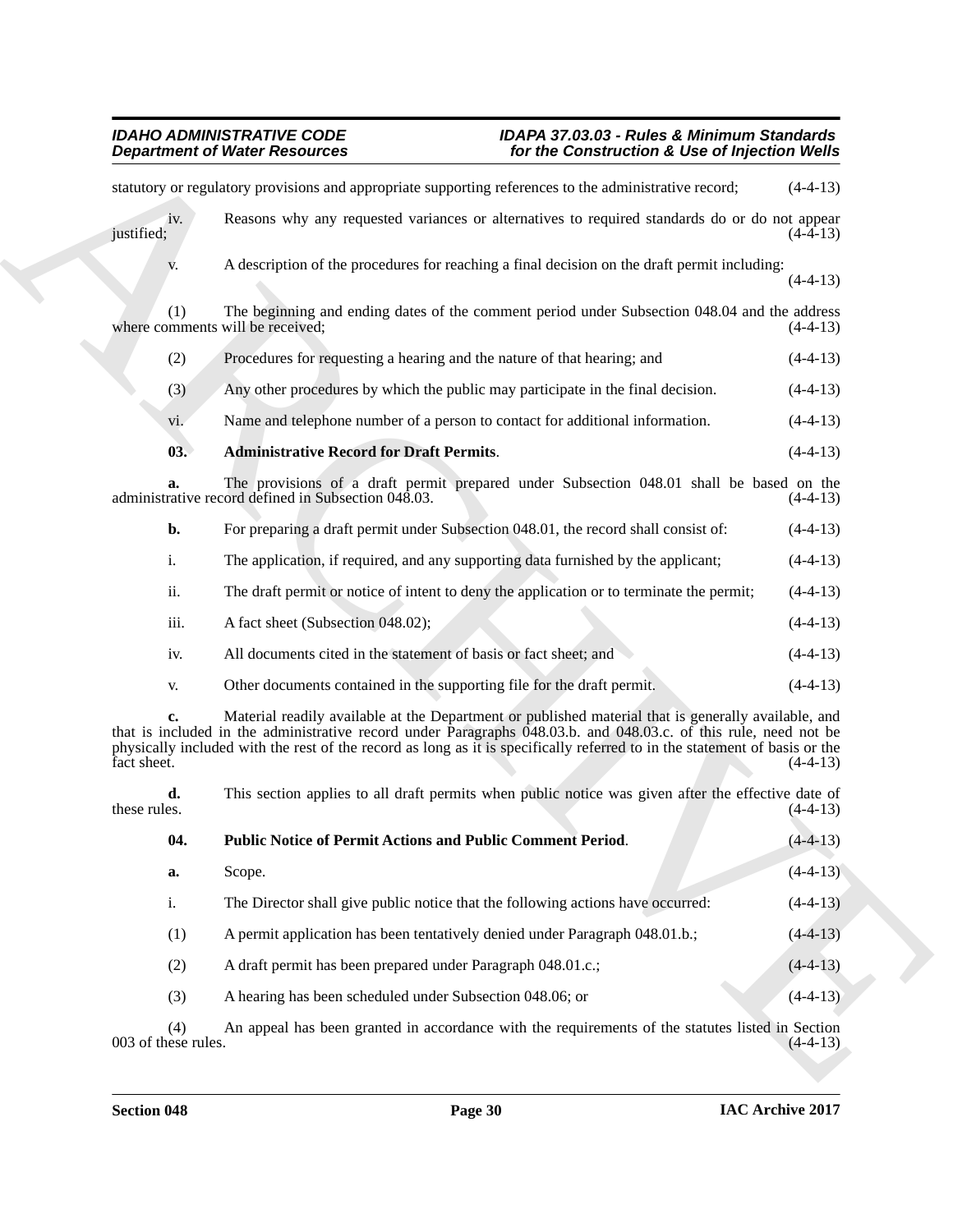ii. No public notice is required when a request for permit modification, revocation and reissuance, or termination is denied under Paragraph 057.01.b. Written notice of that denial shall be given to the requester and to the permittee. (4-4-13)  $permittee.$  (4-4-13)

iii. Public notices may describe more than one (1) permit or permit actions. (4-4-13)

**b.** Timing. (4-4-13)

**Department of Weise Research entry and the Construction & the Construction Construction Construction Construction Construction Construction Construction Construction Construction Construction Construction Construction Co** i. Public notice of the preparation of a draft permit (including a notice of intent to deny a permit application) required under Paragraph 048.04.a. of this rule shall allow at least thirty (30) days for public comment. Commenters may request additional time to comply with the requirements of Subsection  $060.01$  and must demonstrate the need for such time. demonstrate the need for such time.

Public notice of a public hearing shall be given at least thirty (30) days before the hearing. (Public notice of the hearing may be given at the same time as public notice of the draft permit and the two (2) notices may be combined.) (4-4-13) combined.) (4-4-13)

**c.** Methods. Public notice of activities described in Subparagraph 048.04.a.i. of this rule shall be given by the following methods: (4-4-13)

i. By mailing a copy of a notice to the following persons (any person otherwise entitled to receive notice under Paragraph 048.04.c. may waive his or her rights to receive notice for any classes and categories of permits); (4-4-13) permits);  $(4-4-13)$ 

(1) The applicant; (4-4-13)

(2) Any other agency which the Director knows has issued or is required to issue a permit for the same facility or activity;

| Persons on a mailing list developed by: | $(4-4-13)$ |  |
|-----------------------------------------|------------|--|
|                                         |            |  |

(a) Including those who request in writing to be on the list; (4-4-13)

(b) Soliciting persons for "area lists" from participants in past permit proceedings in that area; and (4-4-13)

(c) Notifying the public of the opportunity to be put on the mailing list through periodic publication in the public press and in such publications as Regional and State funded newsletters, environmental bulletins, or State  $\lambda$ law journals. (4-4-13)

(4) Other Agencies; (4-4-13)

(a) To any unit of local government having jurisdiction over the area where the facility is proposed to be located; and

(b) To each State agency having any authority under State law with respect to the construction or operation of such facility. (4-4-13)

(5) Owners or operators of oil or gas wells that are in the same reservoir or field as the proposed well.  $(4-4-13)$ 

ii. By placing a legal notice in a newspaper of general circulation in the county in which the well is  $\lvert \text{located} \rvert$  and  $\lvert \text{4-4-13} \rvert$ 

iii. Any other method reasonably calculated to give actual notice of the action in question to the persons potentially affected by it, including press releases or legal notice in a newspaper of general circulation in the county in which the well is located, or any other forum or medium to elicit public participation.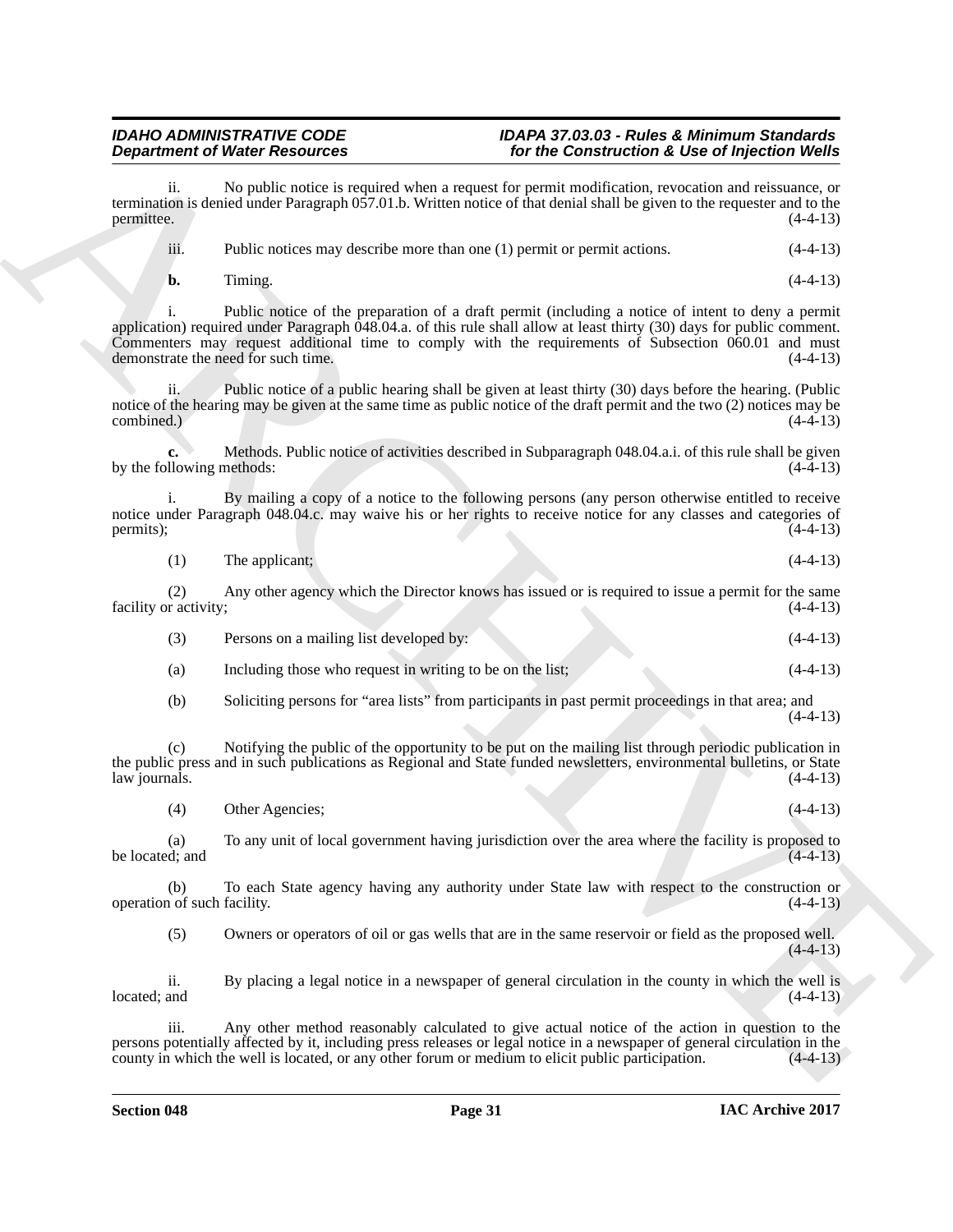**d.** Contents: (4-4-13)

i. All public notices. All public notices issued under this part shall contain the following minimum information:  $(4-4-13)$ 

(1) Name and address of the office processing the permit action for which notice is being given;  $(4-4-13)$ 

(2) Name and address of the permittee or permit applicant and, if different, of the facility or activity regulated by the permit;  $(4-4-13)$ 

(3) A brief description of the business conducted at the facility or activity described in the permit application or the draft permit; (4-4-13)

(4) Name, address and telephone number of a person from whom interested persons may obtain further information, including copies of the draft permit or draft general permit, as the case may be, statement of basis or fact sheet, and the application; and

A brief description of the comment procedures required by Subsections 048.05 and 048.06 and the time and place of any hearing that will be held, including a statement of procedures to request a hearing and other procedures by which the public may participate in the final permit decision.  $(4-4-13)$ procedures by which the public may participate in the final permit decision.

The location of the administrative record required by Subsection 048.03, the times at which the record will be open for public inspection, and a statement that all data submitted by the applicant is available as part of the administrative record.  $(4-4-13)$ 

(7) Any additional information considered necessary or proper. (4-4-13)

ii. Public notices for hearings. In addition to the general public notice described in Subparagraph 048.04.d.i. of this rule, the public notice of a hearing under Subsection 048.06 shall contain the following information:  $(4-4-13)$ 

| Reference to the date of previous public notices relating to the permit; |  | $(4-4-13)$ |
|--------------------------------------------------------------------------|--|------------|
|                                                                          |  |            |

(2) Date, time, and place of the hearing; (4-4-13)

(3) A brief description of the nature and purpose of the hearing, including the applicable rules and procedures. (4-4-13)

<span id="page-31-0"></span>**e.** In addition to the general public notice described in Subparagraph 048.04.d.i. of this rule, all persons identified in Subparagraphs 048.04.c.i.(1), 048.04.c.i.(2), 048.04.c.i.(3), and 048.04.c.i.(4) of this rule shall be mailed a copy of the fact sheet or statement of basis, the permit application and the draft permit. (4-4-13)

**Department of Worker Research 6.**<br>
Correlation of the domination of the construction is the of the construction in the original of Worker Construction in the construction of the specifical original (1). Nearest address o **05. Public Comments and Requests For Public Hearings**. During the public comment period provided under Subsection 048.04, any interested person may submit written comments on the draft permit and may request a public hearing, if no hearing has already been scheduled. A request for a public hearing shall be in writing and shall state the nature of the issues proposed to be raised in the hearing. All comments shall be considered in making the final decision and shall be answered as provided in Subsection 048.08. (4-4-13)

### <span id="page-31-1"></span>**06. Public Hearings**. (4-4-13)

**a.** Basis and notice. The Director may conduct a fact finding hearing or investigative hearing in accordance with section 42-3907, Idaho Code. (4-4-13)

The Director shall hold a public hearing whenever he or she finds, on the basis of requests, a of public interest in a draft permit(s);  $(4-4-13)$ significant degree of public interest in a draft permit $(s)$ ;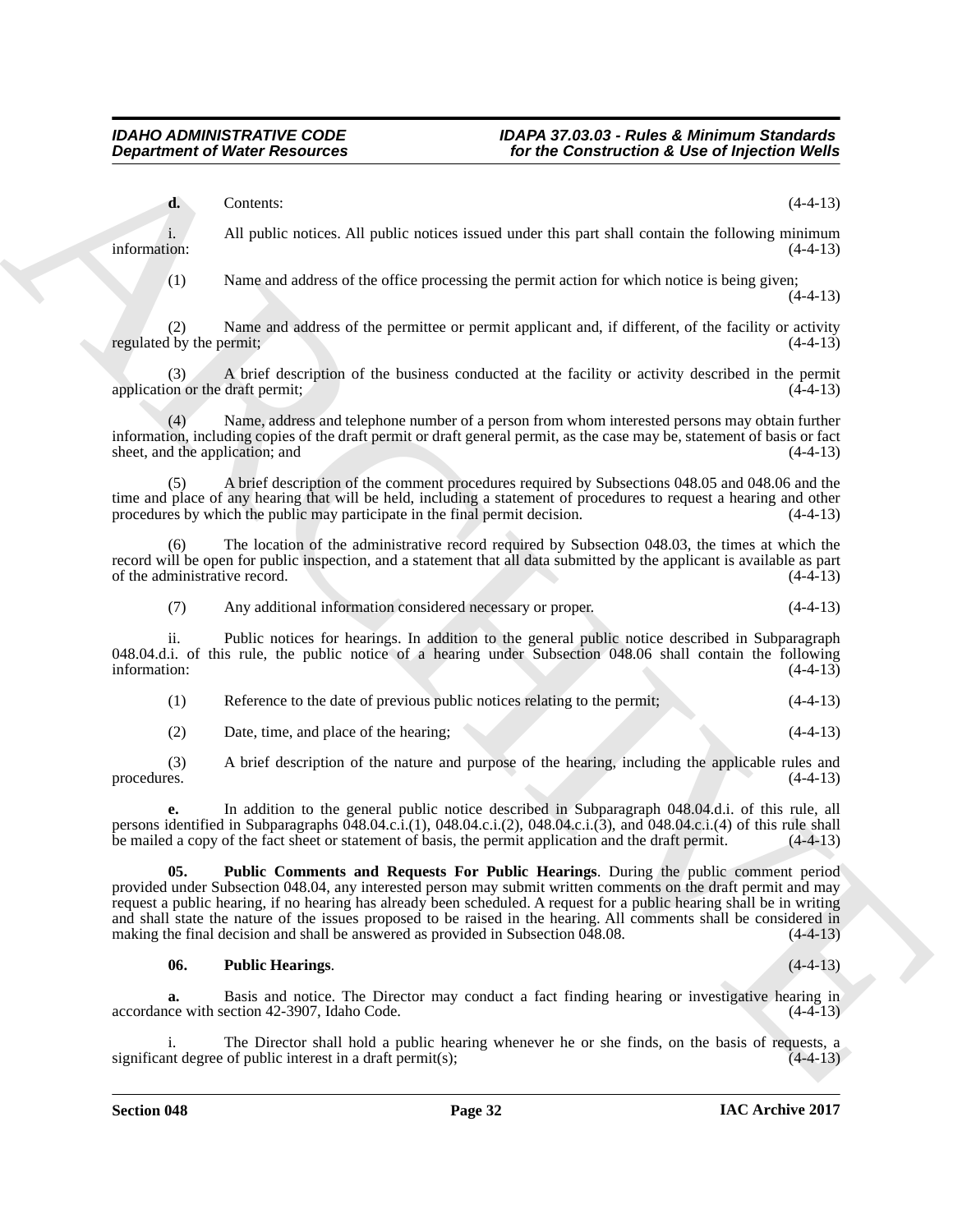ii. The Director may also hold a public hearing at his or her discretion, whenever, for instance, such a might clarify one (1) or more issues involved in the permit decision; (4-4-13) hearing might clarify one  $(1)$  or more issues involved in the permit decision;

iii. Public notice of the hearing shall be given as specified in Subsection 048.04. (4-4-13)

**b.** Any person may submit oral or written statements and data concerning the draft permit. Reasonable limits may be set upon the time allowed for oral statements, and the submission of statements in writing may be required. The public comment period under Subsection 048.04 shall automatically be extended to the close of any public hearing under this section. The hearing officer may also extend the comment period by so stating at the hearing. hearing. (4-4-13)

### <span id="page-32-1"></span>**07. Issuance and Effective Date Of Permit**. (4-4-13)

**Department of Niese Research Comparison Comparison Comparison Comparison Comparison Comparison Comparison Compa<br>
To the Comparison Comparison Comparison Comparison Comparison Comparison Comparison Comparison Comparison C a.** After the close of the public comment period under Subsection 048.04 on a draft permit, the Director shall issue a final permit decision. The Director shall notify the applicant and each person who has submitted written comments or requested notice of the final permit decision. This notice shall include reference to the procedures for appealing a decision. For the purposes of this section, a final permit decision means a final decision to issue, deny, modify, revoke and reissue, or terminate a permit. (4-4-13)

**b.** A final permit decision shall become effective immediately after the service of notice of the unless: (4-4-13) decision unless:

| A later effective date is specified in the decision; or | $(4-4-13)$ |
|---------------------------------------------------------|------------|
|                                                         |            |

<span id="page-32-2"></span>ii. An Administrative Appeal is initiated in accordance with Section 003 of these rules. (4-4-13)

| 08. | <b>Response to Comments.</b> |  | $(4-4-13)$ |
|-----|------------------------------|--|------------|
|-----|------------------------------|--|------------|

**a.** At the time that any final permit decision is issued under Subsection 048.07, the Director shall issue se to comments that will be made available to the public upon request. This response shall:  $(4-4-13)$ a response to comments that will be made available to the public upon request. This response shall:

i. Specify which provisions, if any, of the draft permit have been changed in the final permit decision, and the reasons for the change; and (4-4-13)

ii. Briefly describe and respond to all significant comments on the draft permit raised during the public comment period, or during any hearing.

**b.** Any documents cited in the response to comments shall be included in the administrative record for the final permit decision as defined in Subsection 048.09. If new points are raised or new material supplied during the public comment period, the Department may document its response to those matters by adding new materials to the administrative record. (4-4-13)

### <span id="page-32-0"></span>**09. Administrative Record for Final Permit**. (4-4-13)

**a.** The Director shall base final permit decisions under Subsection 048.07 on the administrative record n this section. (4-4-13) defined in this section.

**b.** The administrative record for any final permit shall consist of the administrative record for the draft permit and: permit and:  $(4-4-13)$ 

i. All comments received during the public comment period provided under Subsection 048.04;  $(4-4-13)$ 

ii. Any written materials submitted at such a hearing; (4-4-13)

iii. The response to comments required by Subsection 048.08 and any new material placed in the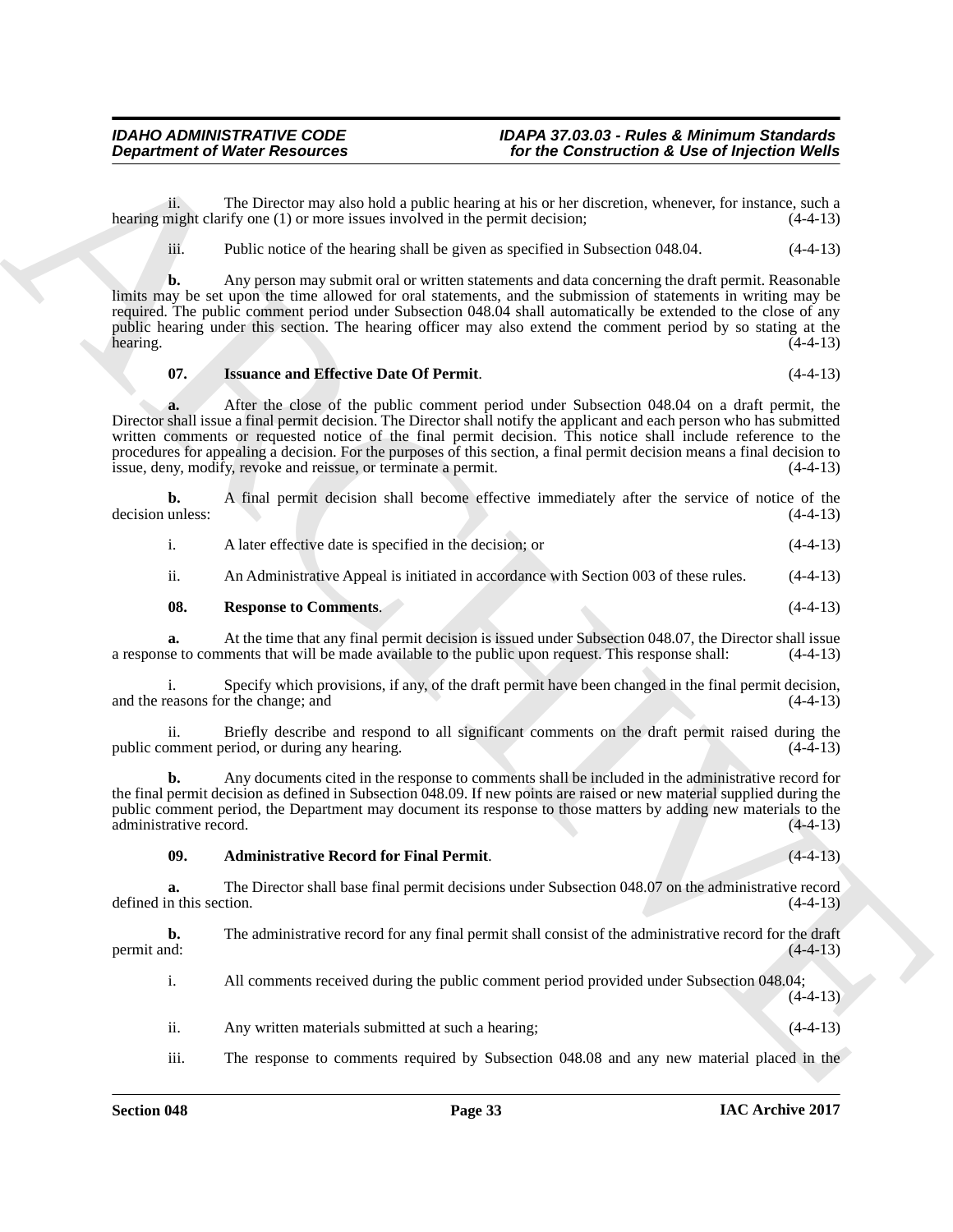| record under that section: |                                                                      | $(4-4-13)$ |
|----------------------------|----------------------------------------------------------------------|------------|
| iv.                        | Other documents contained in the supporting file for the permit; and | $(4-4-13)$ |

#### <span id="page-33-3"></span><span id="page-33-2"></span>**10. Duration of Permits**. (4-4-13)

|                                    | <b>Department of Water Resources</b>                                                               | for the Construction & Use of Injection Wells                                                                                                                                                                                                                                                                                                     |            |
|------------------------------------|----------------------------------------------------------------------------------------------------|---------------------------------------------------------------------------------------------------------------------------------------------------------------------------------------------------------------------------------------------------------------------------------------------------------------------------------------------------|------------|
| record under that section;         |                                                                                                    |                                                                                                                                                                                                                                                                                                                                                   | $(4-4-13)$ |
| iv.                                | Other documents contained in the supporting file for the permit; and                               |                                                                                                                                                                                                                                                                                                                                                   | $(4-4-13)$ |
| V.                                 | The final permit.                                                                                  |                                                                                                                                                                                                                                                                                                                                                   | $(4-4-13)$ |
| Vi.<br>Section 003 of these rules. |                                                                                                    | Recordings of any contested case hearing initiated under the Administrative Appeals process as per                                                                                                                                                                                                                                                | $(4-4-13)$ |
| c.<br>the final permit is issued.  |                                                                                                    | The additional documents required under Paragraph 048.09.b. of this rule should be added to the<br>record as soon as possible after their receipt or publication by the Agency. The record shall be complete on the date                                                                                                                          | $(4-4-13)$ |
| d.                                 | requirements of Subsection 048.03.                                                                 | This section applies to permits when the draft permit was subject to the administrative record                                                                                                                                                                                                                                                    | $(4-4-13)$ |
|                                    | specifically referred to in the statement of basis or fact sheet or in the response to comments.   | Material readily available at the Department, or published materials which are generally available<br>and which are included in the administrative record under the standards of this section or of Subsection 048.08<br>("Response to comments"), need not be physically included in the same file as the rest of the record as long as it is    | $(4-4-13)$ |
| 10.                                | <b>Duration of Permits.</b>                                                                        |                                                                                                                                                                                                                                                                                                                                                   | $(4-4-13)$ |
| a.<br>057.02, 057.03, or 057.04.   |                                                                                                    | UIC permits for Class II wells shall be issued for a period up to the operating life of the facility. The<br>Director shall review each issued Class II well UIC permit at least once every five (5) years to determine whether it<br>should be modified, revoked and reissued, terminated or a minor modification made as provided in Subsection | $(4-4-13)$ |
| b.                                 | modification beyond the maximum duration specified in this section.                                | Except as provided in Subsection 057.05, the term of a permit shall not be extended by                                                                                                                                                                                                                                                            | $(4-4-13)$ |
| c.                                 | section and the reason(s) for this determination will be added to the back file for this facility. | The Director may issue any permit for a duration that is less than the full allowable term under this                                                                                                                                                                                                                                             | $(4-4-13)$ |
| 11.                                | these rules, the Director shall base these priorities upon consideration of the following factors: | Criteria for Establishing Permitting Priorities. In determining priorities for setting times for<br>owners or operators to submit applications for authorization to inject under the procedures of Subsection 045.02 of                                                                                                                           | $(4-4-13)$ |
| a.                                 |                                                                                                    | Injection wells known or suspected to be contaminating underground sources of drinking water;                                                                                                                                                                                                                                                     | $(4-4-13)$ |
| b.                                 | Likelihood of contamination of underground sources of drinking water;                              |                                                                                                                                                                                                                                                                                                                                                   | $(4-4-13)$ |
| c.                                 | Potentially affected population;                                                                   |                                                                                                                                                                                                                                                                                                                                                   | $(4-4-13)$ |
| d.                                 | Injection wells violating existing State requirements;                                             |                                                                                                                                                                                                                                                                                                                                                   | $(4-4-13)$ |
| e.                                 |                                                                                                    | Coordination with the issuance of permits required by other State or Federal permit programs;                                                                                                                                                                                                                                                     | $(4-4-13)$ |
| f.                                 | Age and depth of the injection well; and                                                           |                                                                                                                                                                                                                                                                                                                                                   | $(4-4-13)$ |
| g.                                 | Expiration dates of existing State permits, if any.                                                |                                                                                                                                                                                                                                                                                                                                                   | $(4-4-13)$ |
| $049. - 050.$                      | (RESERVED)                                                                                         |                                                                                                                                                                                                                                                                                                                                                   |            |
| 051.                               | <b>CLASS II: PERMIT CONDITIONS.</b>                                                                |                                                                                                                                                                                                                                                                                                                                                   |            |

### <span id="page-33-4"></span><span id="page-33-1"></span><span id="page-33-0"></span>**051. CLASS II: PERMIT CONDITIONS.**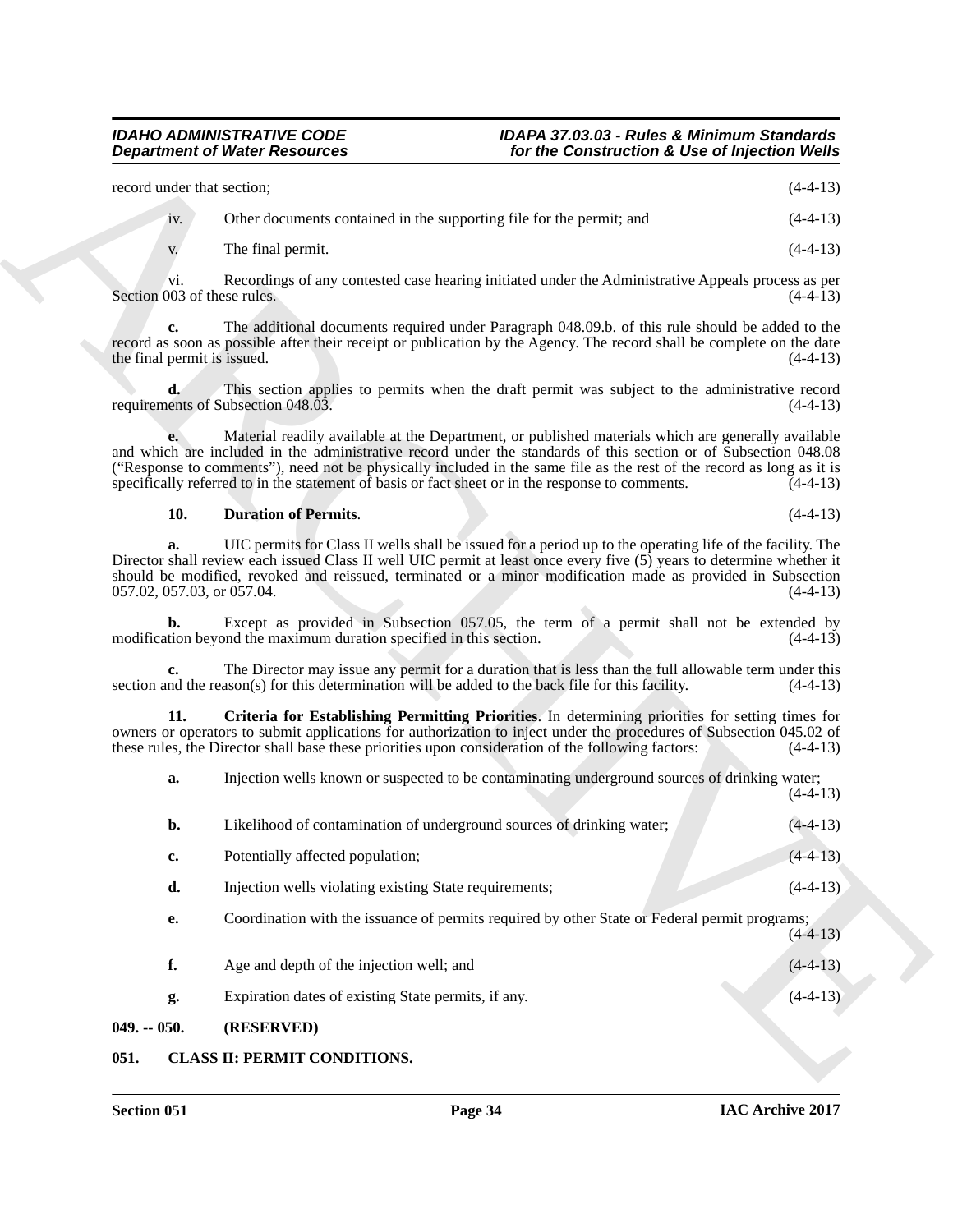<span id="page-34-0"></span>**01. Conditions Applicable to All Permits**. The following conditions apply to all UIC permits. All conditions applicable to all permits shall be incorporated into the permits either expressly or by reference. If incorporated by reference, a specific citation to these regulations must be given in the permit. (4-4-13)

**a.** Duty to comply. The permittee must comply with all conditions of this permit. Any permit noncompliance constitutes a violation of these rules and is grounds for enforcement action; for permit termination, revocation and reissuance, or modification; or for denial of a permit renewal application; except that the permittee need not comply with the provisions of this permit to the extent and for the duration such noncompliance is authorized in an emergency permit under Subsection 045.09. (4-4-13)

**b.** Duty to reapply. If the permittee wishes to continue an activity regulated by this permit after the n date of this permit, the permittee must apply for and obtain a new permit. expiration date of this permit, the permittee must apply for and obtain a new permit.

**c.** Need to halt or reduce activity not a defense. It shall not be a defense for a permittee in an enforcement action that it would have been necessary to halt or reduce the permitted activity in order to maintain compliance with the conditions of this permit. compliance with the conditions of this permit.

Duty to mitigate. The permittee shall take all reasonable steps to minimize or correct any adverse ironment resulting from noncompliance with this permit. (4-4-13) impact on the environment resulting from noncompliance with this permit.

**Department of Niese Research 16 NEW Construction & Use of hyperical Weiler<br>
United States (Constitute All Permission Constitute All Permission States (Constitute All Permission All Permission States (Construction States e.** Proper operation and maintenance. The permittee shall at all times properly operate and maintain all facilities and systems of treatment and control (and related appurtenances) which are installed or used by the permittee to achieve compliance with the conditions of this permit. Proper operation and maintenance includes effective performance, adequate funding, adequate operator staffing and training, and adequate laboratory and process controls, including appropriate quality assurance procedures. This provision requires the operation of backup or auxiliary facilities or similar systems only when necessary to achieve compliance with the conditions of the permit.  $(4-4-13)$ 

**f.** Permit actions. This permit may be modified, revoked and reissued, or terminated for cause. The filing of a request by the permittee for a permit modification, revocation and reissuance, or termination, or a notification of planned changes or anticipated noncompliance, does not stay any permit condition. (4-4-13)

**g.** Property rights. This permit does not convey any property rights of any sort, or any exclusive privilege.  $(4-4-13)$ privilege. (4-4-13)

**h.** Duty to provide information. The permittee shall furnish to the Director, within a time specified, any information which the Director may request to determine whether cause exists for modifying, revoking and reissuing, or terminating this permit, or to determine compliance with this permit. The permittee shall also furnish to the Director, upon request, copies of records required to be kept by this permit. (4-4-13) the Director, upon request, copies of records required to be kept by this permit.

**i.** Inspection and entry. The permittee shall allow the Director, or an authorized representative, upon the presentation of credentials and other documents as may be required by law, to: (4-4-13)

i. Enter upon the permittee's premises where a regulated facility or activity is located or conducted, or cords must be kept under the conditions of this permit; (4-4-13) where records must be kept under the conditions of this permit;

ii. Have access to and copy, at reasonable times, any records that must be kept under the conditions of this permit; (4-4-13) this permit;  $(4-4-13)$ 

iii. Inspect at reasonable times any facilities, equipment (including monitoring and control equipment), practices, or operations regulated or required under this permit; and (4-4-13)

iv. Sample or monitor at reasonable times, for the purposes of assuring permit compliance, any es or parameters at any location. (4-4-13) substances or parameters at any location.

**j.** Monitoring and records. (4-4-13)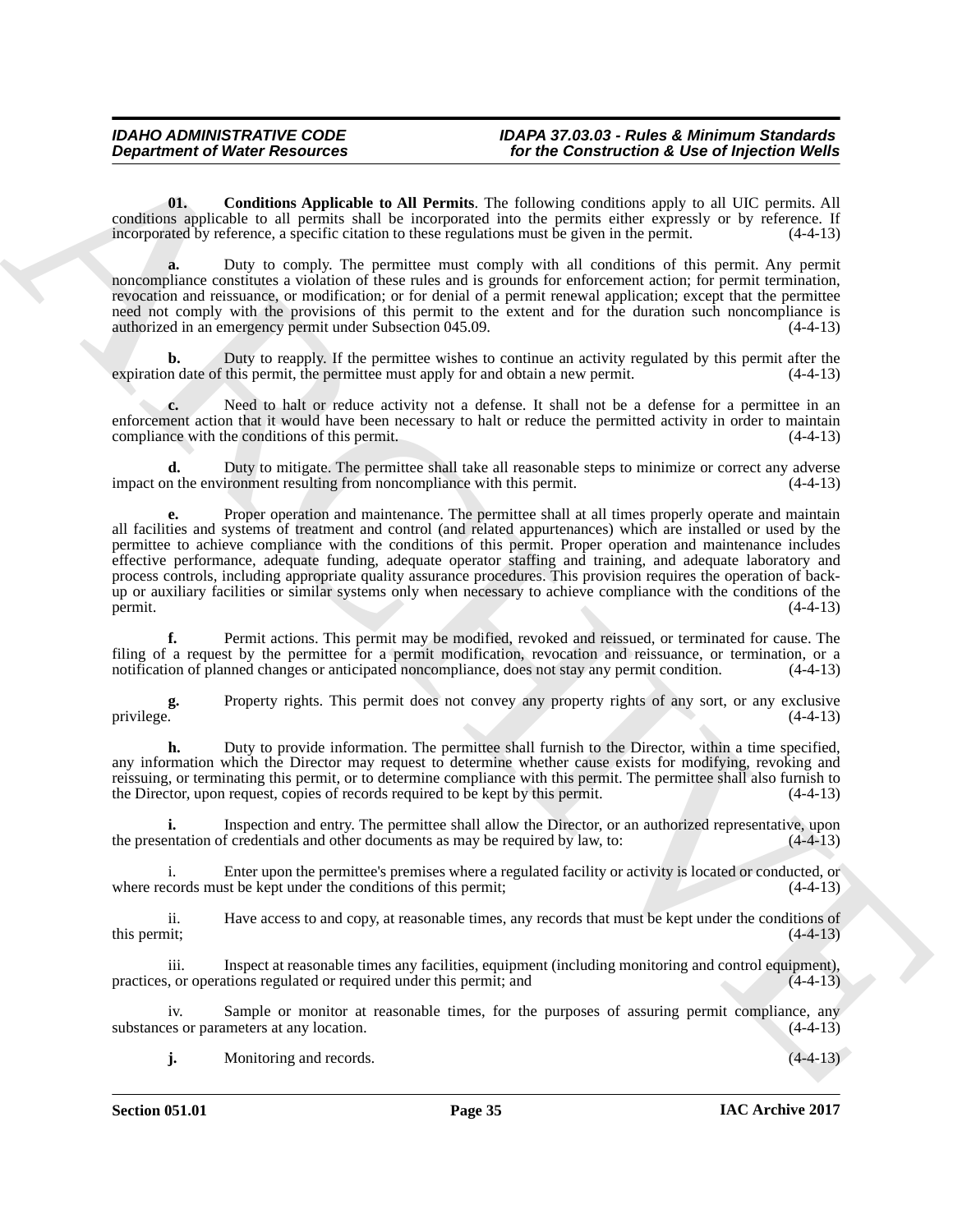|                     | <b>Department of Water Resources</b>                                                 | for the Construction & Use of Injection Wells                                                                                                                                                                                                                                                                                                                                                                                                                                     |            |
|---------------------|--------------------------------------------------------------------------------------|-----------------------------------------------------------------------------------------------------------------------------------------------------------------------------------------------------------------------------------------------------------------------------------------------------------------------------------------------------------------------------------------------------------------------------------------------------------------------------------|------------|
| monitored activity. |                                                                                      | Samples and measurements taken for the purpose of monitoring shall be representative of the                                                                                                                                                                                                                                                                                                                                                                                       | $(4-4-13)$ |
| ii.                 |                                                                                      | The permittee shall retain records of all monitoring information, including the following: (4-4-13)                                                                                                                                                                                                                                                                                                                                                                               |            |
| (1)                 | application. This period may be extended by request of the Director at any time; and | Calibration and maintenance records and all original strip chart recordings for continuous<br>monitoring instrumentation, copies of all reports required by this permit, and records of all data used to complete the<br>application for this permit, for a period of at least three (3) years from the date of the sample, measurement, report, or                                                                                                                               | $(4-4-13)$ |
| (2)                 | obtains written approval from the Director to discard the records.                   | The nature and composition of all injected fluids until three (3) years after the completion of any<br>plugging and abandonment procedures specified under Subparagraph 051.02.a.v. The Director may require the owner<br>or operator to deliver the records to the Director at the conclusion of the retention period. The owner or operator shall<br>continue to retain the records after the three (3) year retention period unless he delivers the records to the Director or | $(4-4-13)$ |
| iii.                | Records of monitoring information shall include:                                     |                                                                                                                                                                                                                                                                                                                                                                                                                                                                                   | $(4-4-13)$ |
| (1)                 | The date, exact place, and time of sampling or measurements;                         |                                                                                                                                                                                                                                                                                                                                                                                                                                                                                   | $(4-4-13)$ |
| (2)                 | The individual(s) who performed the sampling or measurements;                        |                                                                                                                                                                                                                                                                                                                                                                                                                                                                                   | $(4-4-13)$ |
| (3)                 | The date(s) analyses were performed;                                                 |                                                                                                                                                                                                                                                                                                                                                                                                                                                                                   | $(4-4-13)$ |
| (4)                 | The individual(s) who performed the analyses;                                        |                                                                                                                                                                                                                                                                                                                                                                                                                                                                                   | $(4-4-13)$ |
| (5)                 | The analytical techniques or methods used; and                                       |                                                                                                                                                                                                                                                                                                                                                                                                                                                                                   | $(4-4-13)$ |
| (6)                 | The results of such analyses.                                                        |                                                                                                                                                                                                                                                                                                                                                                                                                                                                                   | $(4-4-13)$ |
| k.                  | signed and certified. (See Subsection 045.03)                                        | Signatory requirement. All applications, reports, or information submitted to the Director shall be                                                                                                                                                                                                                                                                                                                                                                               | $(4-4-13)$ |
| l.                  | Reporting requirements:                                                              |                                                                                                                                                                                                                                                                                                                                                                                                                                                                                   | $(4-4-13)$ |
|                     | physical alterations or additions to the permitted facility.                         | Planned changes. The permittee shall give notice to the Director as soon as possible of any planned                                                                                                                                                                                                                                                                                                                                                                               | $(4-4-13)$ |
| ii.                 |                                                                                      | Anticipated noncompliance. The permittee shall give advance notice to the Director of any planned<br>changes in the permitted facility or activity which may result in noncompliance with permit requirements. (4-4-13)                                                                                                                                                                                                                                                           |            |
| iii.                | revocation and reissuance is mandatory.)                                             | Transfers. This permit is not transferable to any person except after notice to the Director. The<br>Director may require modification or revocation and reissuance of the permit to change the name of the permittee and<br>incorporate such other requirements as may be necessary. (See Subsection 057.06; in some cases, modification or                                                                                                                                      | $(4-4-13)$ |
| iv.<br>permit.      |                                                                                      | Monitoring reports. Monitoring results shall be reported at the intervals specified elsewhere in this                                                                                                                                                                                                                                                                                                                                                                             | $(4-4-13)$ |
| V.                  | days following each schedule date.                                                   | Compliance schedules. Reports of compliance or noncompliance with, or any progress reports on,<br>interim and final requirements contained in any compliance schedule of this permit shall be submitted no later than 30                                                                                                                                                                                                                                                          | $(4-4-13)$ |
| vi.                 |                                                                                      | Twenty-four (24) hour reporting. Any information shall be provided orally within twenty-four<br>hours (24) from the time the permittee becomes aware of the circumstances. A written submission shall also be<br>provided within five (5) days of the time the permittee becomes aware of the circumstances. The written submission                                                                                                                                               |            |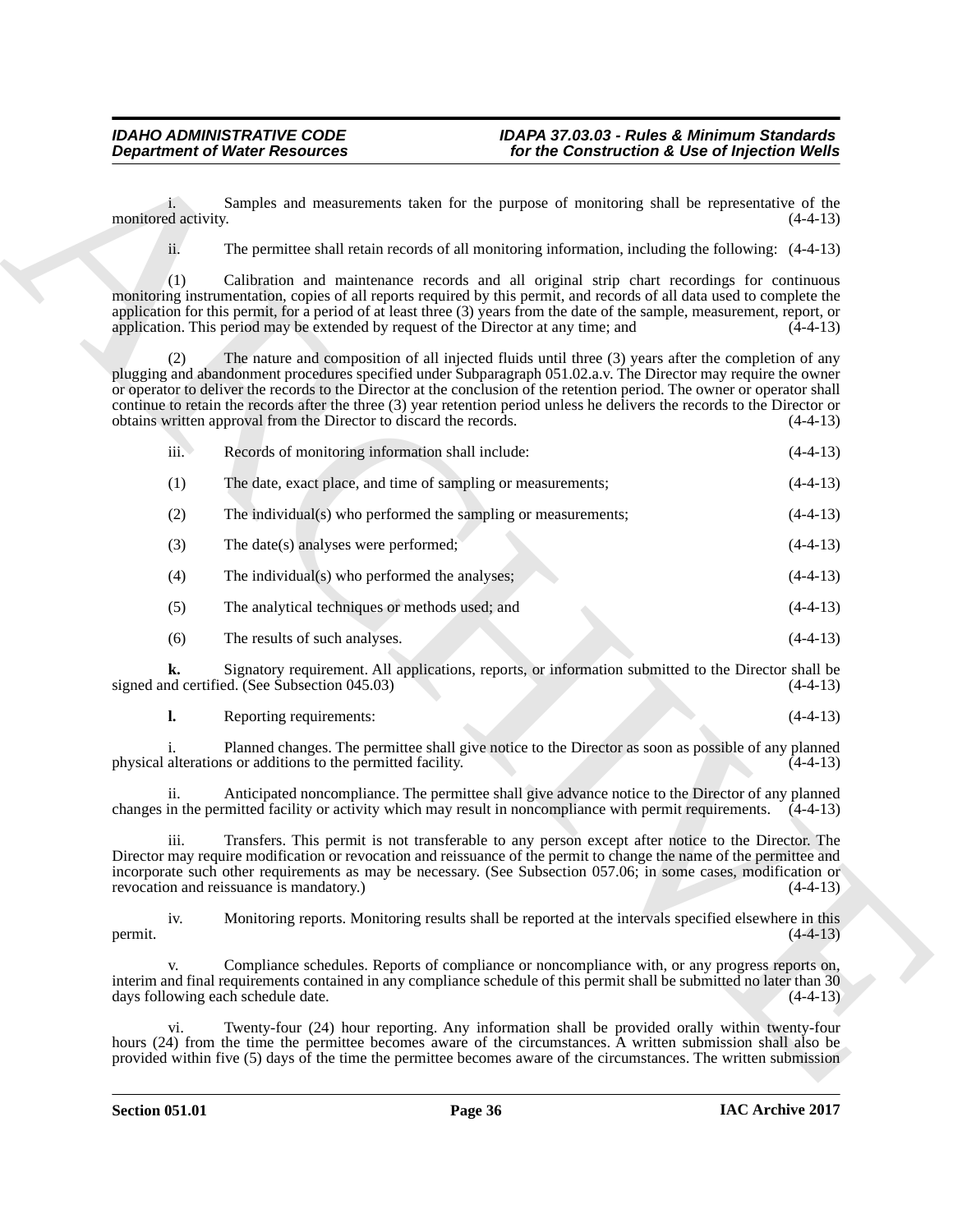shall contain a description of the noncompliance and its cause, the period of noncompliance, including exact dates and times, and if the noncompliance has not been corrected, the anticipated time it is expected to continue; and steps taken or planned to reduce, eliminate, and prevent reoccurrence of the noncompliance. The permittee shall report any noncompliance which may endanger health or the environment, including:  $(4-4-13)$ 

(1) Any monitoring or other information which indicates that any contaminant may cause an ment to a USDW; or  $(4-4-13)$ endangerment to a USDW; or

(2) Any noncompliance with a permit condition or malfunction of the injection system which may cause fluid migration into or between USDWs. (4-4-13)

vii. Other noncompliance. The permittee shall report all instances of noncompliance not reported under Subparagraphs 051.01.l.i., 051.01.l.iv., 051.01.l.v., and 051.01.l.vi. of this rule, at the time monitoring reports are submitted. The reports shall contain the information listed in Subparagraph 051.01.l.vi. of this rule. (4-4-13)

viii. Other information. Where the permittee becomes aware that it failed to submit any relevant facts in a permit application, or submitted incorrect information in a permit application or in any report to the Director, it shall promptly submit such facts or information. (4-4-13) promptly submit such facts or information.

**m.** Requirements prior to commencing injection. A new injection well may not commence injection struction is complete, and (4-4-13) until construction is complete, and

i. The permittee has submitted notice of completion of construction to the Director; and (4-4-13)

ii. Review. (4-4-13)

(1) The Director has inspected or otherwise reviewed the new injection well and finds it is in  $\alpha$  (4-4-13) (4-4-13) compliance with the conditions of the permit; or

(2) The permittee has not received notice from the Director of his or her intent to inspect or otherwise review the new injection well within thirteen (13) days of the date of the notice in Subparagraph 051.01.m.i. of this rule, in which case prior inspection or review is waived and the permittee may commence injection. The Director shall include in his notice a reasonable time period in which he shall inspect the well. (4-4-13)

**n.** The permittee shall notify the Director at such times as the permit requires before conversion or issioning the well. (4-4-13) decommissioning the well.

**Dependent of New Hermannia consistent of New Growthein School Consistent of New York Consistent of New York Consistent of New York Consistent of New York Consistent of New York Consistent of New York Consistent of New Yo o.** A Class II permit shall include conditions which meet the applicable requirements of Subsection 054.03 to ensure that plugging and abandonment of the well will not allow the movement of fluids into or between USDWs. Where the plan meets the requirements of Subsection 054.03, the Director shall incorporate the plan into the permit as a permit condition. Where the Director's review of an application indicates that the permittee's plan is inadequate, the Director may require the applicant to revise the plan, prescribe conditions meeting the requirements of Paragraph 051.01.o., or deny the permit. For purposes of this paragraph, temporary or intermittent cessation of injection operations is not decommissioning. (4-4-13) injection operations is not decommissioning.

**p.** Plugging and abandonment report. Within 60 days after plugging a well or at the time of the next quarterly report (whichever is less) the owner or operator shall submit a report to the Director. If the quarterly report is due less than fifteen (15) days before completion of plugging, then the report shall be submitted within 60 days. The report shall be certified as accurate by the person who performed the plugging operation. Such report shall consist of either: consist of either:

i. A statement that the well was plugged in accordance with the plan previously submitted to the Director: or (4-4-13) Director; or  $(4-4-13)$ 

ii. Where actual plugging differed from the plan previously submitted, an updated version of the plan on the form supplied by the Director, specifying the differences. (4-4-13)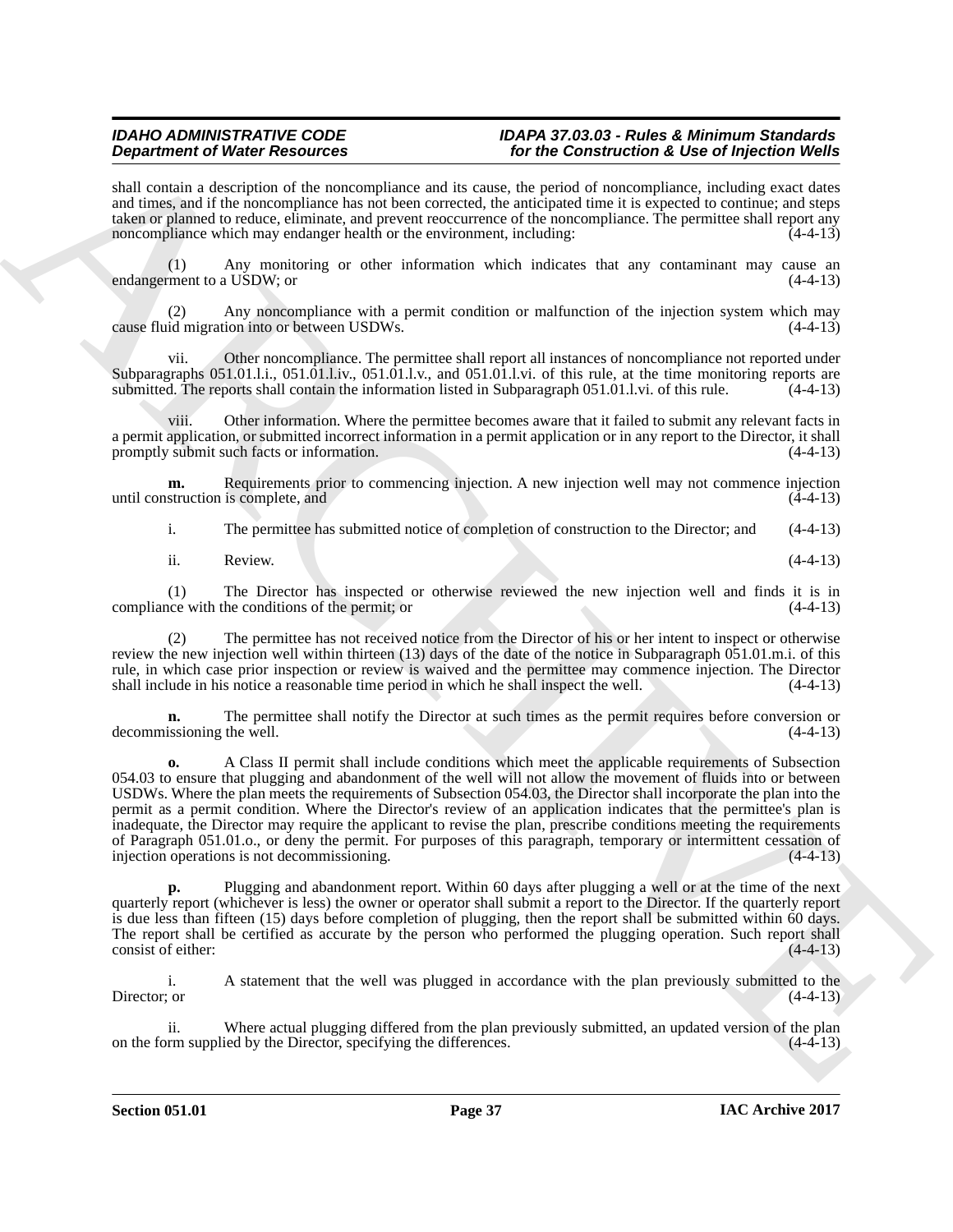**q.** Duty to establish and maintain mechanical integrity. (4-4-13)

i. The owner or operator of a Class II well permitted under this part shall establish mechanical integrity prior to commencing injection or on a schedule determined by the Director. Thereafter the owner or operator of Class II wells must maintain mechanical integrity as defined in Subsection 054.02 The Director may require by written notice that the owner or operator comply with a schedule describing when mechanical integrity demonstrations shall be made. The frequency for establishing mechanical integrity shall be at least once every five (5) years during the life of the injection well. (4-4-13)

**Department of Weier Resources**<br> **Sociological controlled and the state of the Construction & Use of the Granical controlled and the state of the state of the state of the state of the state of the state of the state of t** When the Director determines that a Class II well lacks mechanical integrity pursuant to Subsection 054.02 he/she shall give written notice of his/her determination to the owner or operator. Unless the Director requires immediate cessation, the owner or operator shall cease injection into the well within 48 hours of receipt of the Director's determination. The Director may allow plugging of the well pursuant to the requirements of Subsection 054.03 or require the permittee to perform such additional construction, operation, monitoring, reporting and corrective action as is necessary to prevent the movement of fluid into or between USDWs caused by the lack of mechanical integrity. The owner or operator may resume injection upon written notification from the Director that the owner or operator has demonstrated mechanical integrity pursuant to Subsection 054.02. (4-4-13) owner or operator has demonstrated mechanical integrity pursuant to Subsection 054.02.

iii. The Director may allow the owner or operator of a well which lacks mechanical integrity, as described by Paragraph 054.02.a., to continue or resume injection, if the owner or operator has made a satisfactory demonstration that there is no movement of fluid into or between USDWs. The resumption of injection under this rule can be authorized for up to one (1) year. The operator can request an additional one (1) year extension. A maximum of two (2) years is allowed under this rule. (4-4-13) maximum of two  $(2)$  years is allowed under this rule.

#### <span id="page-37-0"></span>**02. Establishing Permit Conditions**. (4-4-13)

**a.** In addition to conditions required in Subsection 051.01, the Director shall establish conditions, as required on a case-by-case basis under Subsection 048.10, and Paragraph 051.03.a., Subsection 051.04. Permits shall contain the following requirements, when applicable. (4-4-13) contain the following requirements, when applicable.

Construction requirements as set forth in Subsection 045.06. Existing wells shall achieve compliance with such requirements according to a compliance schedule established as a permit condition. The owner or operator of a proposed new injection well shall submit plans for testing, drilling, and construction as part of the permit application. No construction may commence until a permit has been issued containing construction requirements (see Paragraph 040.02.b.). New wells shall be in compliance with these requirements prior to commencing injection operations. Changes in construction plans during construction may be approved by the Director as minor modifications (Subsection 057.04). No such changes may be physically incorporated into construction of the well prior to approval of the modification by the Director. (4-4-13)

ii. Corrective action as set forth in Subsection 045.08. (4-4-13)

iii. Operation requirements; the permit shall establish any maximum injection volumes and/or pressures necessary to assure that fractures are not initiated in the confining zone, that injected fluids do not migrate into any underground source of drinking water, that formation fluids are not displaced into any underground source of drinking water, and to assure compliance with the Subsection 054.01 operating requirements.  $(4-4-13)$ drinking water, and to assure compliance with the Subsection 054.01 operating requirements.

Monitoring and reporting requirements as set forth in Subsection 054.01. The permittee shall be required to identify types of tests and methods used to generate the monitoring data. Monitoring of the nature of injected fluids shall comply with applicable analytical methods cited and described in table I of 40 CFR 136.3 or in appendix III of 40 CFR part 261 or in certain circumstances by other methods that have been approved by the Director.  $(4-4-13)$  $Director.$  (4-4-13)

v. After a cessation of operations of two (2) years the owner or operator shall plug and abandon the well in accordance with the plan unless he: (4-4-13)

(1) Provides notice to the Director; (4-4-13)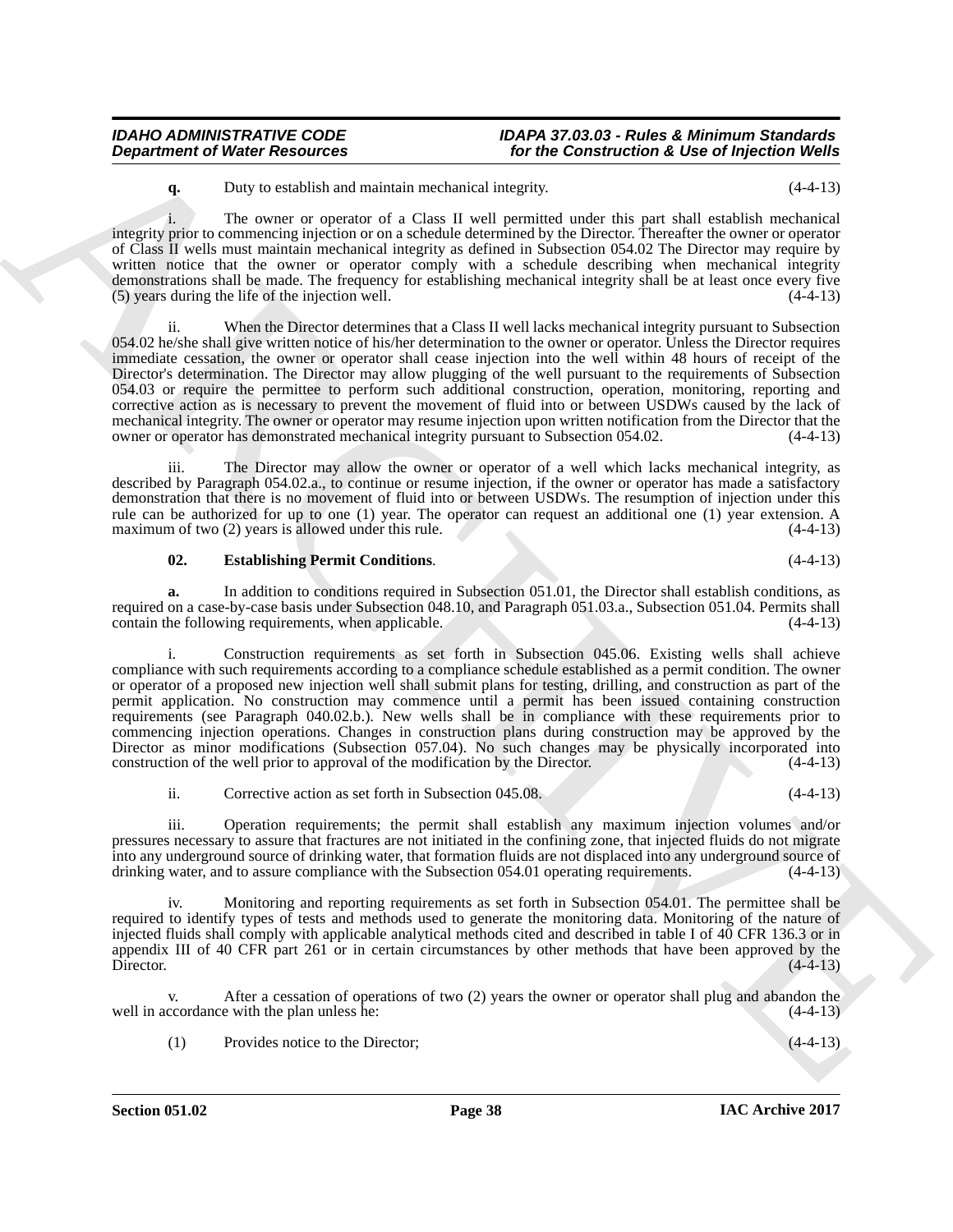Describes actions or procedures, satisfactory to the Director, that the owner or operator will take to ensure that the well will not endanger USDWs during the period of temporary inactivity. These actions and procedures shall include compliance with the technical requirements applicable to active injection wells unless waived by the Director.  $(4-4-13)$ 

vi. Financial responsibility. (4-4-13)

(1) The permittee, including the transferor of a permit, is required to demonstrate and maintain financial responsibility, as described in Subsection 045.04 of these rules, and resources to close, plug, and abandon the underground injection operation in a manner prescribed by the Director until: (4-4-13)

The well has been plugged and abandoned in accordance with an approved plugging and abandonment plan pursuant to Paragraph 051.01.o. and Subsection 054.03, and submitted a plugging and abandonment report pursuant to Paragraph 051.01.p.; or (4-4-13)

(b) The well has been converted in compliance with the requirements of Paragraph 051.01.n.; or (4-4-13)

The transferor of a permit has received notice from the Director that the owner or operator of the permit, the new permittee, has demonstrated financial responsibility for the well.  $(4-4-13)$ receiving transfer of the permit, the new permittee, has demonstrated financial responsibility for the well.

The permittee shall show evidence of such financial responsibility to the Director by the submission of a surety bond, or other adequate assurance, such as a financial statement or other materials acceptable to the Director as described in Subsection 045.04 of these rules. The Director may on a periodic basis require the holder of a lifetime permit to submit an estimate of the resources needed to plug and abandon the well revised to reflect inflation of such costs, and a revised demonstration of financial responsibility, if necessary. (4-4-13)

vii. Mechanical integrity. A permit for any Class II well or injection project which lacks mechanical integrity shall include a condition prohibiting injection operations until the permittee shows to the satisfaction of the Director under Subsection 054.02 that the well has mechanical integrity.

viii. Additional conditions. The Director shall impose on a case-by-case basis such additional conditions cessary to prevent the migration of fluids into underground sources of drinking water. (4-4-13) as are necessary to prevent the migration of fluids into underground sources of drinking water.

**Department of New Freedom's control in the Construction of the Construction Construction Construction Construction Construction Construction Construction Construction Construction Construction Construction Construction C** ix. If the collection and reporting of new or existing data to establish the background water quality of USDWs in the area of review has not been required, and subsequently performed, under any other permit regulating the injection well or project, the Director will require this data be collected and background water quality established as a permit condition to be satisfied prior to injecting fluids into the injection well. The Director will specify the sampling locations, potential need for the construction of new monitoring wells, sampling frequencies, sampling duration, and analytes to be sampled for. (4-4-13) duration, and analytes to be sampled for.

**b.** Other applicable requirements. (4-4-13)

i. In addition to conditions required in all permits the Director shall establish conditions in permits as required on a case-by-case basis, to provide for and assure compliance with all applicable requirements of these rules.  $(4-4-13)$ 

ii. An applicable requirement is a statutory or regulatory requirement which takes effect prior to final administrative disposition of the permit. An applicable requirement is also any requirement which takes effect prior to the modification or revocation and reissuance of a permit, to the extent allowed in Subsection 057.02. the modification or revocation and reissuance of a permit, to the extent allowed in Subsection 057.02.

New or reissued permits, and to the extent allowed under Subsection 057.02 modified or revoked and reissued permits, shall incorporate each of the applicable requirements referenced in Subsection 051.02.

(4-4-13)

**c.** Incorporation. All permit conditions shall be incorporated either expressly or by reference. If incorporated by reference, a specific citation to the applicable regulations or requirements must be given in the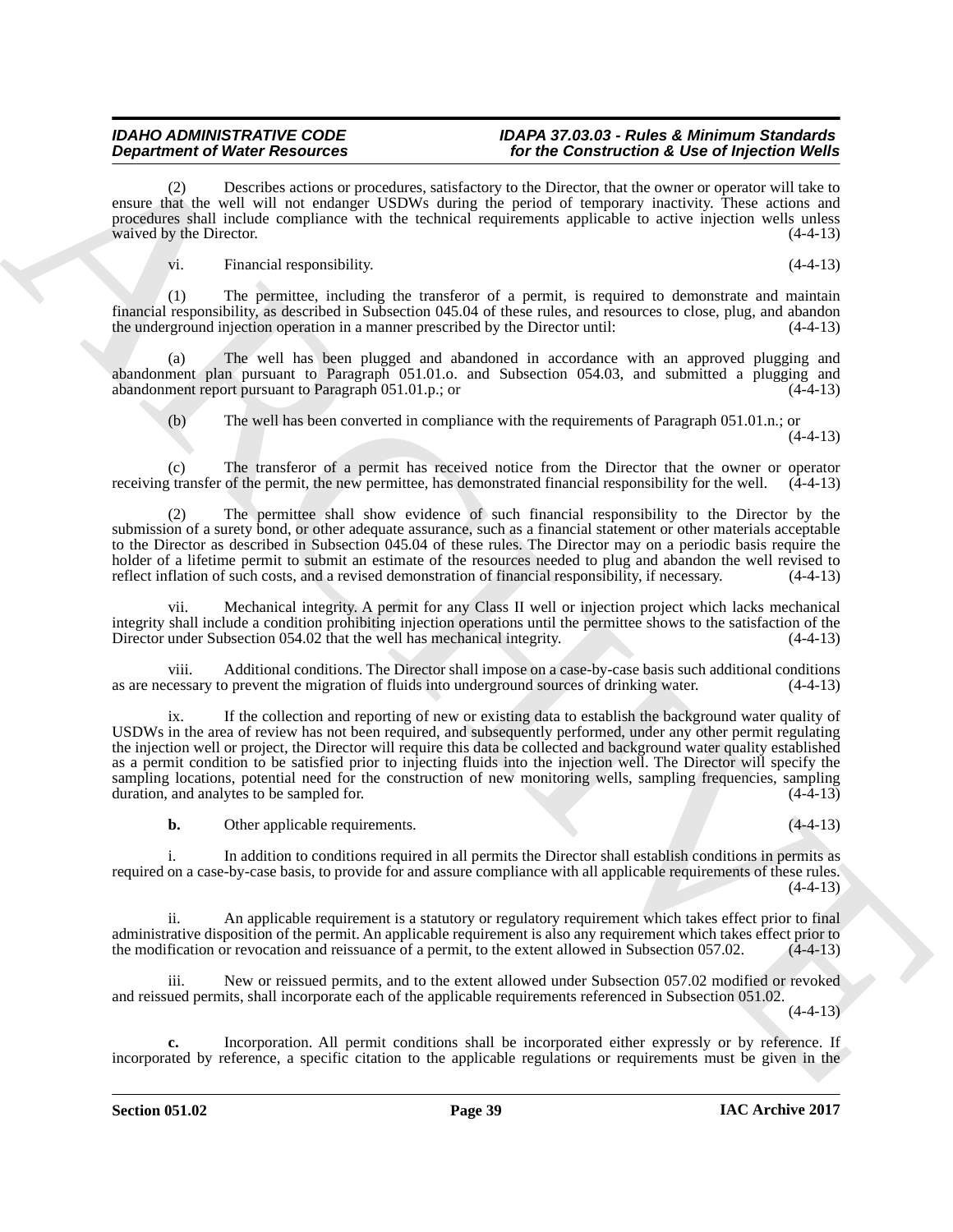permit.  $(4-4-13)$ 

### <span id="page-39-0"></span>**03. Schedule of Compliance**. (4-4-13)

**a.** General. The permit may, when appropriate, specify a schedule of compliance leading to the with these rules (4-4-13) compliance with these rules

i. Time for compliance. Any schedules of compliance shall require compliance as soon as possible, <br>case later than three (3) years after the effective date of the permit. (4-4-13) and in no case later than three  $(3)$  years after the effective date of the permit.

ii. Interim dates. Except as provided in Subparagraph 051.03.b.i.(2) of this rule, if a permit establishes a schedule of compliance which exceeds one (1) year from the date of permit issuance, the schedule shall set forth interim requirements and the dates for their achievement. (4-4-13) interim requirements and the dates for their achievement.

(1) The time between interim dates shall not exceed one (1) year. (4-4-13)

(2) If the time necessary for completion of any interim requirement is more than 1 year and is not readily divisible into stages for completion, the permit shall specify interim dates for the submission of reports of progress toward completion of the interim requirements and indicate a projected completion date.  $(4-4-13)$ 

iii. Reporting. The permit shall be written to require that if Subparagraph 051.03.a.i. of this rule is applicable, progress reports be submitted no later than thirty  $(30)$  days following each interim date and the final date of compliance.  $(4-4-13)$ of compliance.

**b.** Alternative schedules of compliance. A permit applicant or permittee may cease conducting regulated activities (by plugging and abandonment) rather than continue to operate and meet permit requirements as follows: (4-4-13)  $f_{\text{0}}(4-4-13)$  (4-4-13)

If the permittee decides to cease conducting regulated activities at a given time within the term of a already been issued:  $(4-4-13)$ permit which has already been issued:

(1) The permit may be modified to contain a new or additional schedule leading to timely cessation of activities; or (4-4-13)

(2) The permittee shall cease conducting permitted activities before noncompliance with any interim or final compliance schedule requirement already specified in the permit.

ii. If the decision to cease conducting regulated activities is made before issuance of a permit whose term will include the termination date, the permit shall contain a schedule leading to termination which will ensure timely compliance with applicable requirements. (4-4-13) timely compliance with applicable requirements.

iii. If the permittee is undecided whether to cease conducting regulated activities, the Director may issue or modify a permit to contain two (2) schedules as follows: (4-4-13)

(1) Both schedules shall contain an identical interim deadline requiring a final decision on whether to cease conducting regulated activities no later than a date which ensures sufficient time to comply with applicable requirements in a timely manner if the decision is to continue conducting regulated activities; (4-4-13)

(2) One schedule shall lead to timely compliance with applicable requirements; (4-4-13)

(3) The second schedule shall lead to cessation of regulated activities by a date which will ensure timely compliance with applicable requirements; (4-4-13)

**Department of Nieter Researches For the Construction's Like of hyperical Weiler**<br>
years and Constant Complete Complete Complete Complete Complete Complete Complete Complete Complete Complete<br>
complete Complete Complete (4) Each permit containing two (2) schedules shall include a requirement that after the permittee has made a final decision under Subparagraph 051.03.b.iii.(1) of this rule it shall follow the schedule leading to compliance if the decision is to continue conducting regulated activities, and follow the schedule leading to termination if the decision is to cease conducting regulated activities. (4-4-13) termination if the decision is to cease conducting regulated activities.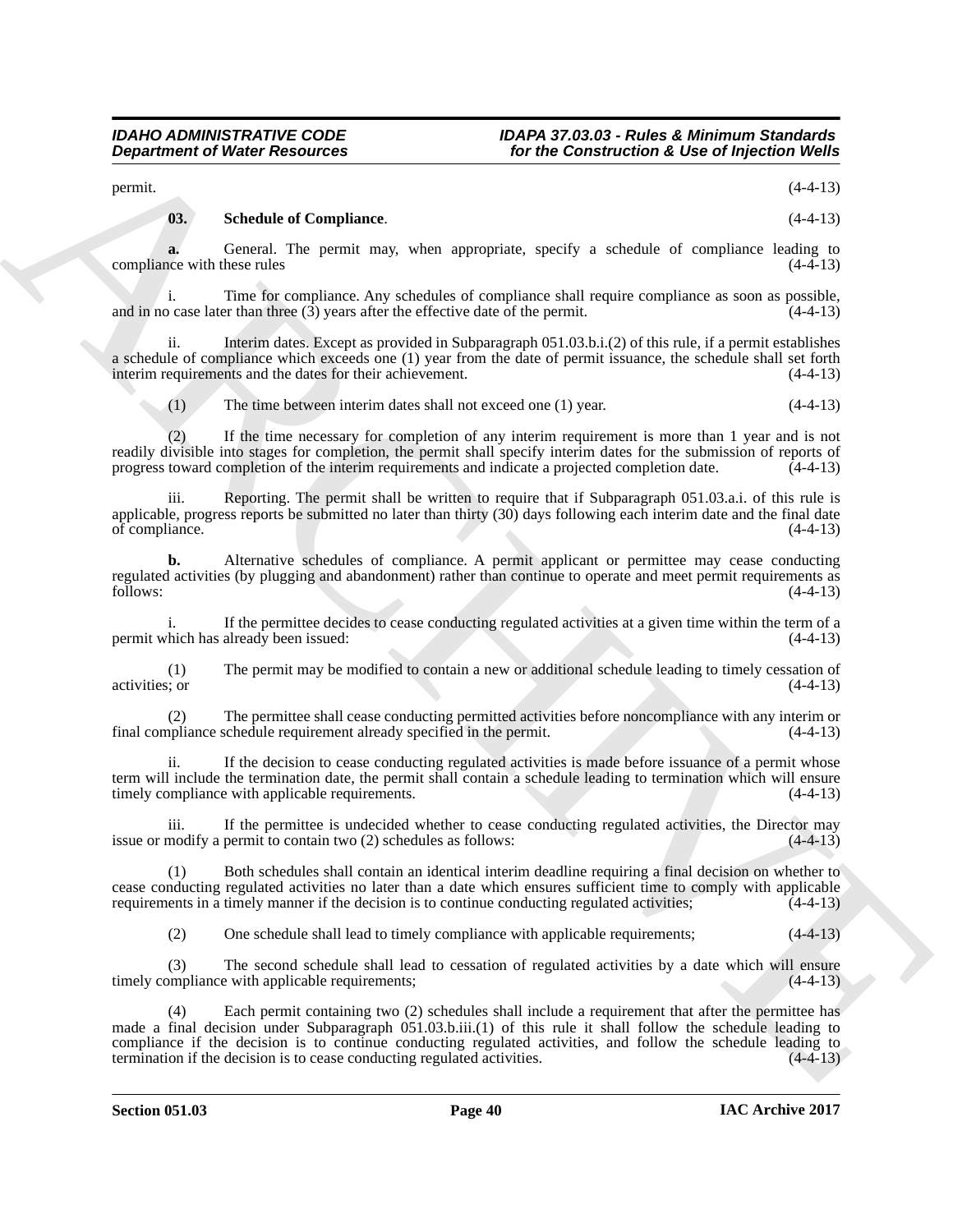iv. The applicant's or permittee's decision to cease conducting regulated activities shall be evidenced by a firm public commitment satisfactory to the Director, such as a resolution of the board of directors of a corporation.

<span id="page-40-4"></span>**04. Requirements for Recording and Reporting of Monitoring Results**. All permits shall specify:

 $(4-4-13)$ 

**a.** Requirements concerning the proper use, maintenance, and installation, when appropriate, of monitoring equipment or methods (including biological monitoring methods when appropriate);  $(4-4-13)$ 

**b.** Required monitoring including type, intervals, and frequency sufficient to yield data which are tative of the monitored activity including when appropriate, continuous monitoring:  $(4-4-13)$ representative of the monitored activity including when appropriate, continuous monitoring;

Applicable reporting requirements based upon the impact of the regulated activity and as specified 01.c. Reporting shall be no less frequent than specified in the above regulations. (4-4-13) in Paragraph 054.01.c. Reporting shall be no less frequent than specified in the above regulations.

### <span id="page-40-0"></span>**052. -- 053. (RESERVED)**

### <span id="page-40-1"></span>**054. CLASS II: OPERATING REQUIREMENTS.**

### <span id="page-40-3"></span><span id="page-40-2"></span>**01. Operating, Monitoring, and Reporting Requirements**. (4-4-13)

**a.** Operating requirements. Operating requirements shall, at a minimum, specify that:  $(4-4-13)$ 

**Department of Nicher Resources** for the Constituential & Use of hyperican Weile<br>  $w_{\mu} = \frac{1}{2}mv_{\mu}$ . The eightical sequences we promise the interact and the constitution of the based activistic shall be verifical and i. Injection pressure at the wellhead shall not exceed a maximum which shall be calculated so as to assure that the pressure during injection does not initiate new fractures or propagate existing fractures in the confining zone adjacent to the USDWs. In no case shall injection pressure cause the movement of injection or formation fluids into an underground source of drinking water. (4-4-13)

ii. Injection between the outermost casing protecting underground sources of drinking water and the eshall be prohibited. (4-4-13) well bore shall be prohibited.

**b.** Monitoring requirements. Monitoring requirements shall, at a minimum, include:  $(4-4-13)$ 

i. Monitoring of the nature of injected fluids at time intervals sufficiently frequent to yield data tative of their characteristics: (4-4-13) representative of their characteristics:

ii. Observation and recording of injection pressure, flow rate, and cumulative volume at reasonable no greater than thirty (30) days, or at the following frequencies, whichever is more stringent:  $(4-4-13)$ intervals no greater than thirty (30) days, or at the following frequencies, whichever is more stringent:

(1) Weekly for produced fluid disposal operations; (4-4-13)

(2) Monthly for enhanced recovery operations; (4-4-13)

(3) Daily during the injection of liquid hydrocarbons and injection for withdrawal of stored hydrocarbons; and (4-4-13)

(4) Daily during the injection phase of cyclic steam operations. And recording of one observation of injection pressure, flow rate and cumulative volume at reasonable intervals no greater than thirty (30) days. (4-4-13)

A demonstration of mechanical integrity pursuant to Subsection  $054.02$  at least once every five (5) years during the life of the injection well;  $(4-4-13)$ 

iv. Maintenance of the results of all monitoring until the next permit review (see Subparagraph (4-4-13)  $051.02.a.iv.$ ); and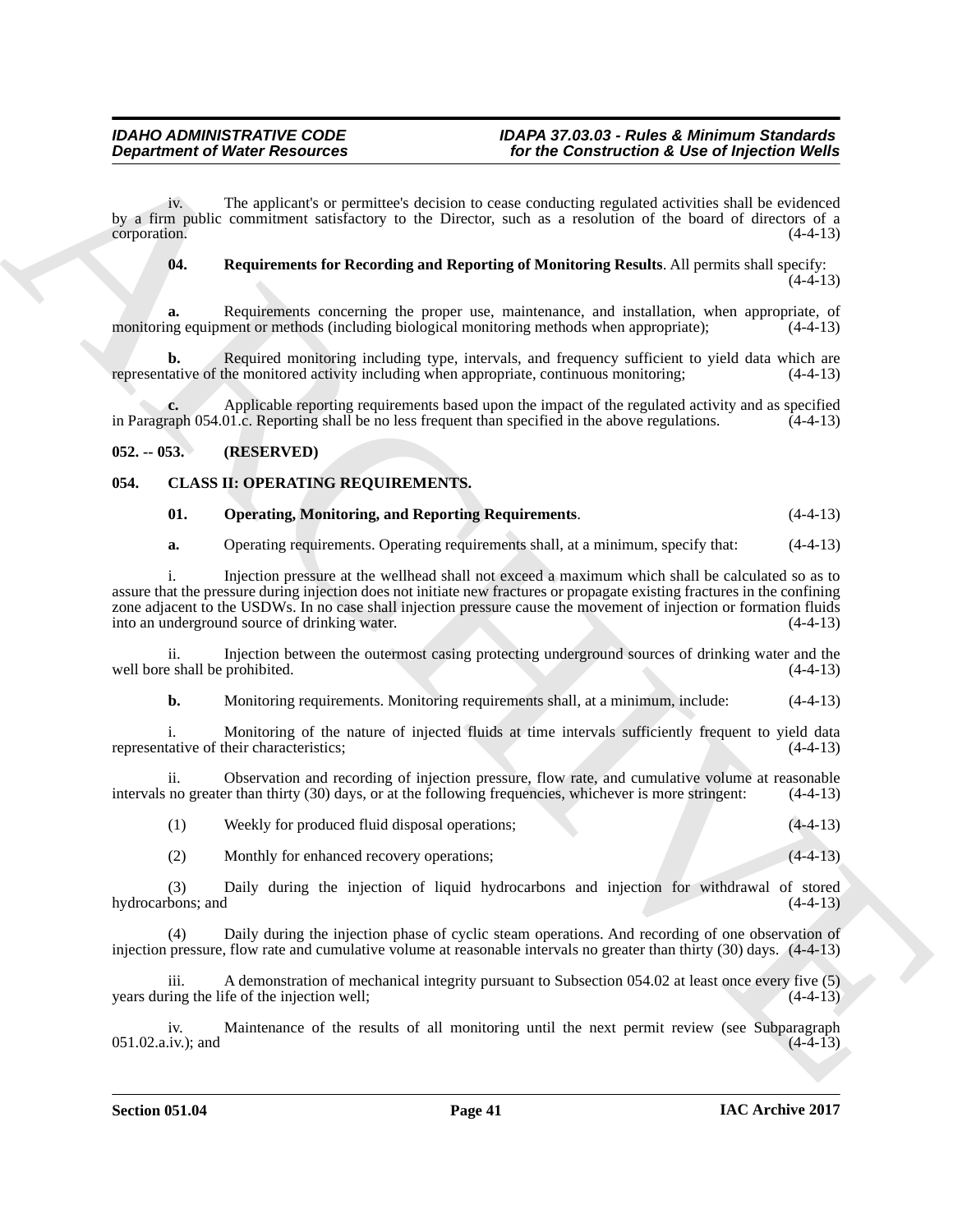**Department of Networks absorber to be absorber to be constructed a Line of the Construction A. So that the Construction Construction Construction Construction Construction Construction Construction Construction Construct** Hydrocarbon storage and enhanced recovery may be monitored on a field or project basis rather than on an individual well basis by manifold monitoring. Manifold monitoring may be used in cases of facilities consisting of more than one (1) injection well, operating with a common manifold. Separate monitoring systems for each well are not required provided the owner/operator demonstrates that manifold monitoring is comparable to individual well monitoring. (4-4-13)

**c.** Reporting requirements. (4-4-13)

i. Reporting requirements shall at a minimum include an annual report to the Director summarizing the results of monitoring required under Paragraph 054.01.b. of this rule. Such summary shall include monthly records of injected fluids, and any major changes in characteristics or sources of injected fluid. Previously submitted information may be included by reference.

Owners or operators of hydrocarbon storage and enhanced recovery projects may report on a field or project basis rather than an individual well basis where manifold monitoring is used. (4-4-13)

<span id="page-41-0"></span>

| 02.<br><b>Mechanical Integrity.</b> | $(4-4-13)$ |
|-------------------------------------|------------|
|-------------------------------------|------------|

**a.** An injection well has mechanical integrity if: (4-4-13)

i. There is no significant leak in the casing, tubing or packer; and (4-4-13)

ii. There is no significant fluid movement into an underground source of drinking water through channels adjacent to the injection well bore. (4-4-13) vertical channels adjacent to the injection well bore.

**b.** One (1) of the following methods must be used to evaluate the absence of significant leaks under graph 054.01.a.i. of this rule:  $(4-4-13)$ Subparagraph 054.01.a.i. of this rule:

i. Following an initial pressure test, monitoring of the tubing-casing annulus pressure with sufficient frequency to be representative, as determined by the Director, while maintaining an annulus pressure different from atmospheric pressure measured at the surface; or

ii. Pressure test with liquid or gas; (4-4-13)

(1) The casing must be tested at a surface pressure of one thousand five hundred (1,500) psig or at a surface pressure of point twenty-five (0.25) psi/foot multiplied by the true vertical depth of the packer, whichever is greater, but the casing may not be subjected to a hoop stress that will exceed seventy percent (70%) of the minimum yield strength of the casing. (4-4-13)

Criteria for a passing MIT are that the test pressure must show a stabilizing pressure trend, the test pressure may not decline more than ten percent (10%) from the actual test pressure, and the initial pressure is at or above the required test pressure. (4-4-13) above the required test pressure.

**c.** One (1) of the following methods must be used to determine the absence of significant fluid nt under Subparagraph 054.02.a.ii. of this rule: (4-4-13) movement under Subparagraph 054.02.a.ii. of this rule:

The results of a temperature or noise log, radioactive tracer survey, oxygen activation/water flow log, or equivalent log suite preapproved by the Director; or (4-4-13)

ii. Cementing records, cement bond log, ultrasonic imaging tool, or equivalent log preapproved by the demonstrating the presence of adequate cement to prevent such migration.  $(4-4-13)$ Director, demonstrating the presence of adequate cement to prevent such migration.

**d.** The Director may allow the use of a test to demonstrate mechanical integrity other than those listed in Paragraph 054.02.b. and Subparagraph 054.02.c.ii. of this rule if it will reliably demonstrate the mechanical integrity of wells for which its use is proposed. The method must have prior approval of the Director. (4-4-1 integrity of wells for which its use is proposed. The method must have prior approval of the Director.

**e.** In conducting and evaluating the tests enumerated in this section or others to be allowed by the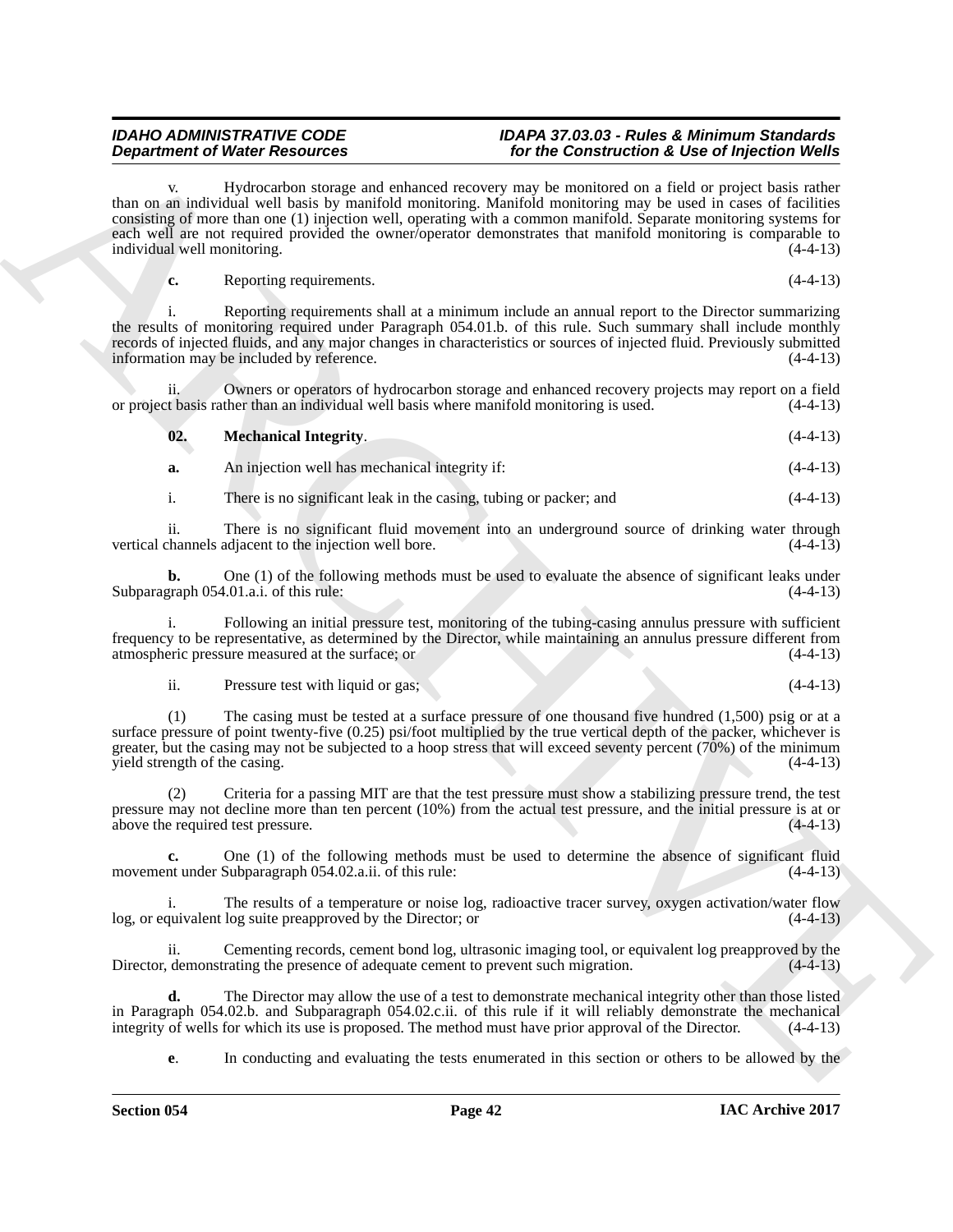### <span id="page-42-4"></span>**03. Plugging and Abandoning Class II Wells**. (4-4-13)

| <b>Department of Water Resources</b> |                                                                                  | for the Construction & Use of Injection Wells                                                                                                                                                                                                                                                                                                                                                                                                          |            |
|--------------------------------------|----------------------------------------------------------------------------------|--------------------------------------------------------------------------------------------------------------------------------------------------------------------------------------------------------------------------------------------------------------------------------------------------------------------------------------------------------------------------------------------------------------------------------------------------------|------------|
|                                      | and other test data submitted since the previous evaluation.                     | Director, the owner or operator and the Director shall apply methods and standards generally accepted in the industry.<br>When the owner or operator reports the results of mechanical integrity tests to the Director, he shall include a<br>description of the test(s) and the method(s) used. In making his/her evaluation, the Director shall review monitoring                                                                                    | $(4-4-13)$ |
| f.                                   | fluid into or between USDWs resulting from the injection activity.               | The Director may require additional or alternative tests if the results presented by the owner or<br>operator under Paragraph 054.02.e are not satisfactory to the Director to demonstrate that there is no movement of                                                                                                                                                                                                                                | $(4-4-13)$ |
|                                      |                                                                                  | The owner/operator must give the Director, or his designee, the opportunity to observe the<br>mechanical integrity test by notifying the Department at least five (5) business days prior to the initiation of the test.                                                                                                                                                                                                                               | $(4-4-13)$ |
| 03.                                  | <b>Plugging and Abandoning Class II Wells.</b>                                   |                                                                                                                                                                                                                                                                                                                                                                                                                                                        | $(4-4-13)$ |
|                                      |                                                                                  | Prior to permanently decommissioning Class II wells, the well shall be plugged with cement in a<br>manner which will not allow the movement of fluids either into or between underground sources of drinking water.                                                                                                                                                                                                                                    | $(4-4-13)$ |
| b.                                   | Placement of the cement plugs shall be accomplished by one (1) of the following: |                                                                                                                                                                                                                                                                                                                                                                                                                                                        | $(4-4-13)$ |
| $\mathbf{i}$ .                       | The Balance method;                                                              |                                                                                                                                                                                                                                                                                                                                                                                                                                                        | $(4-4-13)$ |
| ii.                                  | The Dump Bailer method;                                                          |                                                                                                                                                                                                                                                                                                                                                                                                                                                        | $(4-4-13)$ |
| iii.                                 | The Two-Plug method; or                                                          |                                                                                                                                                                                                                                                                                                                                                                                                                                                        | $(4-4-13)$ |
| iv.                                  | protection to underground sources of drinking water.                             | An alternative method approved by the Director, which will reliably provide a comparable level of                                                                                                                                                                                                                                                                                                                                                      | $(4-4-13)$ |
|                                      | by the Director, prior to the placement of the cement $plug(s)$ .                | The well to be decommissioned shall be in a state of static equilibrium with the mud weight<br>equalized top to bottom, either by circulating the mud in the well at least once or by a comparable method prescribed                                                                                                                                                                                                                                   | $(4-4-13)$ |
| $055. - 056.$                        | (RESERVED)                                                                       |                                                                                                                                                                                                                                                                                                                                                                                                                                                        |            |
| 057.                                 | <b>CLASS II: ACTIONS ON APPROVED PERMITS.</b>                                    |                                                                                                                                                                                                                                                                                                                                                                                                                                                        |            |
| 01.                                  | Modification, Revocation and Reissuance, or Termination of Permits.              |                                                                                                                                                                                                                                                                                                                                                                                                                                                        | $(4-4-13)$ |
| a.                                   | writing and shall contain facts or reasons supporting the request.               | Permits may be modified, revoked and reissued, or terminated either at the request of any interested<br>person (including the permittee) or upon the Director's initiative. However, permits may only be modified, revoked<br>and reissued, or terminated for the reasons specified in Subsections 057.02 and 057.03. All requests shall be in                                                                                                         | $(4-4-13)$ |
| b.                                   | termination are not subject to public notice, comment, or hearings.              | If the Director decides the request is not justified, he or she shall send the requester a brief written<br>response giving a reason for the decision. Denials of requests for modification, revocation and reissuance, or                                                                                                                                                                                                                             | $(4-4-13)$ |
| c.                                   | Modification.                                                                    |                                                                                                                                                                                                                                                                                                                                                                                                                                                        | $(4-4-13)$ |
| $\mathbf{i}$ .<br>application.       |                                                                                  | If the Director tentatively decides to modify or revoke and reissue a permit under Subsection<br>057.02, he shall prepare a draft permit under Subsection 048.01 incorporating the proposed changes. The Director<br>may request additional information and, in the case of a modified permit, may require the submission of an updated<br>application. In the case of revoked and reissued permits the Director shall require the submission of a new | $(4-4-13)$ |
|                                      |                                                                                  |                                                                                                                                                                                                                                                                                                                                                                                                                                                        |            |
|                                      |                                                                                  |                                                                                                                                                                                                                                                                                                                                                                                                                                                        |            |

#### <span id="page-42-0"></span>**055. -- 056. (RESERVED)**

### <span id="page-42-1"></span>**057. CLASS II: ACTIONS ON APPROVED PERMITS.**

#### <span id="page-42-3"></span><span id="page-42-2"></span>**01. Modification, Revocation and Reissuance, or Termination of Permits**. (4-4-13)

#### **c.** Modification. (4-4-13)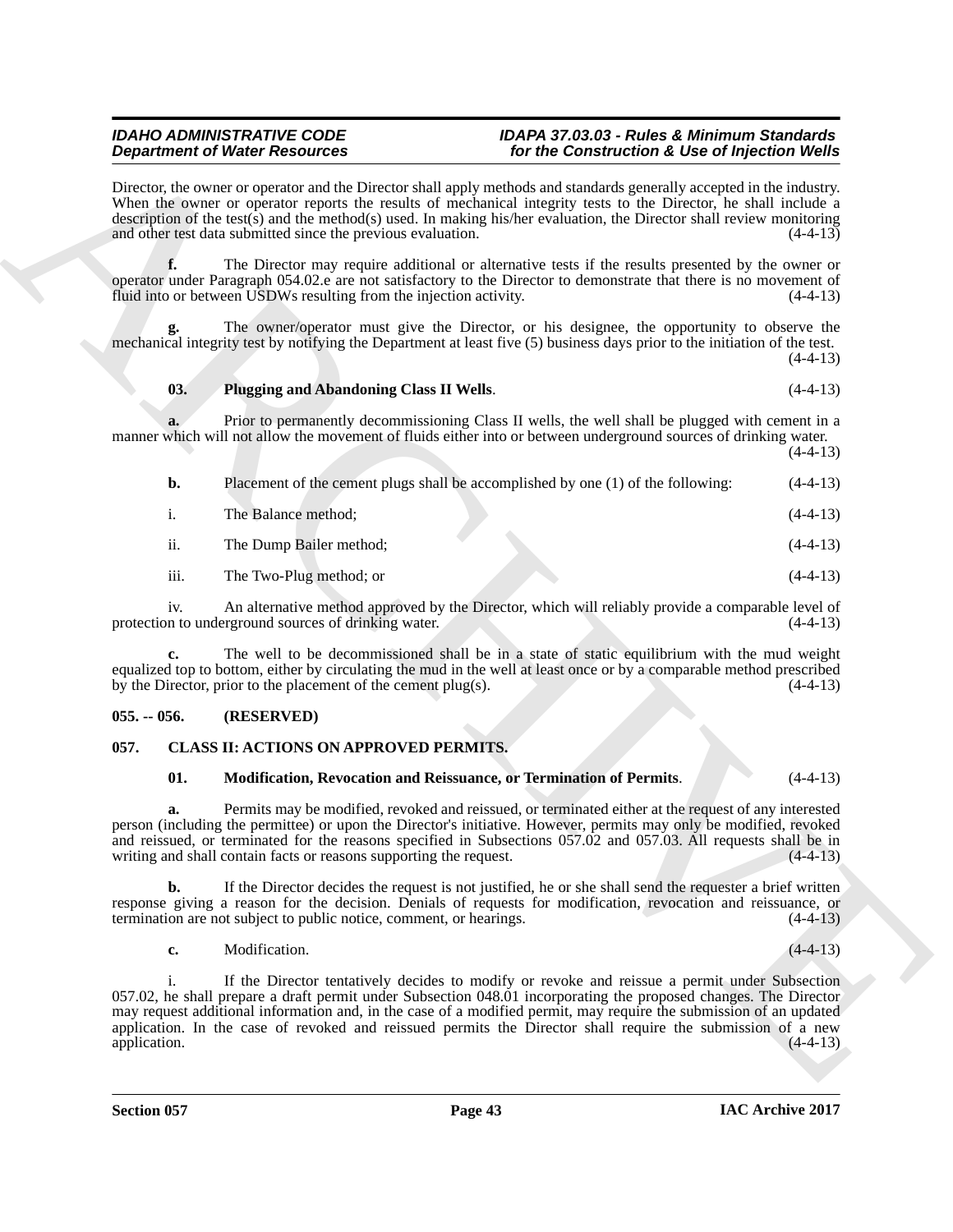ii. In a permit modification under this section, only those conditions to be modified shall be reopened when a new draft permit is prepared. All other aspects of the existing permit shall remain in effect for the duration of the unmodified permit. When a permit is revoked and reissued under this section, the entire permit is reopened just as if the permit had expired and was being reissued. During any revocation and reissuance proceeding the permittee shall comply with all conditions of the existing permit until a new final permit is reissued. (4-4-13)

iii. "Minor modifications" as defined in Subsection 057.04 are not subject to the requirements of this section.  $(4-4-13)$ 

**d.** Termination. If the Director tentatively decides to terminate a permit under Subsection 057.03, he or she shall issue a notice of intent to terminate. A notice of intent to terminate is a type of draft permit which follows the same procedures as any draft permit prepared under Subsection 048.01. (4-4-13) the same procedures as any draft permit prepared under Subsection 048.01.

<span id="page-43-0"></span>**e.** All draft permits (including notices of intent to terminate) prepared under this section shall be based on the administrative record as defined in Subsection 048.03. (4-4-13)

**Department of West Resources** of West Resources of West Construction & Maxman in the substitution of the substitution of the substitution of the substitution of the substitution of the substitution of the substitution of **02. Causes for Modification or Revocation and Reissuance of Permits**. When the Director receives any information (for example, inspects the facility, receives information submitted by the permittee as required in the permit (see Subsection 051.01), receives a request for modification or revocation and reissuance under Subsection 057.01, or conducts a review of the permit file) he or she may determine whether or not one (1) or more of the causes listed in Paragraphs 057.02.a. and 057.02.b. of this rule for modification or revocation and reissuance or both exist. If cause exists, the Director may modify or revoke and reissue the permit accordingly, subject to the limitations of Paragraph 057.02.c. of this section, and may request an updated application if necessary. When a permit is modified, only the conditions subject to modification are reopened. If a permit is revoked and reissued, the entire permit is reopened and subject to revision and the permit is reissued for a new term. See Subparagraph 057.01.c.ii. If cause does not exist under this section or Subsection 057.04, the Director shall not modify or revoke and reissue the permit. If a permit modification satisfies the criteria in Subsection 057.04 for "minor modifications" the permit may be modified without a draft permit or public review. Otherwise, a draft permit must be prepared. (4-4-13) modified without a draft permit or public review. Otherwise, a draft permit must be prepared.

**a.** Causes for modification. For Class II wells the following are causes for revocation and reissuance s modification. (4-4-13) as well as modification.

i. Alterations. There are material and substantial alterations or additions to the permitted facility or activity which occurred after permit issuance which justify the application of permit conditions that are different or absent in the existing permit.

ii. New regulations. The standards or regulations on which the permit was based have been changed by promulgation of new or amended standards or regulations or by judicial decision after the permit was issued.

 $(4-4-13)$ 

iii. Compliance schedules. The Director determines good cause exists for modification of a compliance schedule, such as an act of God, strike, flood, or materials shortage or other events over which the permittee has little or no control and for which there is no reasonably available remedy. See also Paragraph 057.04.c. (4-4-13)

**b.** Causes for modification or revocation and reissuance. The following are causes to modify or, vely, revoke and reissue a permit:  $(4-4-13)$ alternatively, revoke and reissue a permit:

i. Cause exists for termination under Subsection 057.03, and the Director determines that modification or revocation and reissuance is appropriate. (4-4-13)

ii. The Director has received notification (as required in the permit, see Paragraph 057.04.d.) of a proposed transfer of the permit. A permit also may be modified to reflect a transfer after the effective date of an automatic transfer (Paragraph 057.06.b.) but will not be revoked and reissued after the effective date of the transfer except upon the request of the new permittee.

A determination that the waste being injected is a hazardous waste as defined in Title 39, Chapter 4403 of the Idaho Code either because the definition has been revised, or because a previous determination has been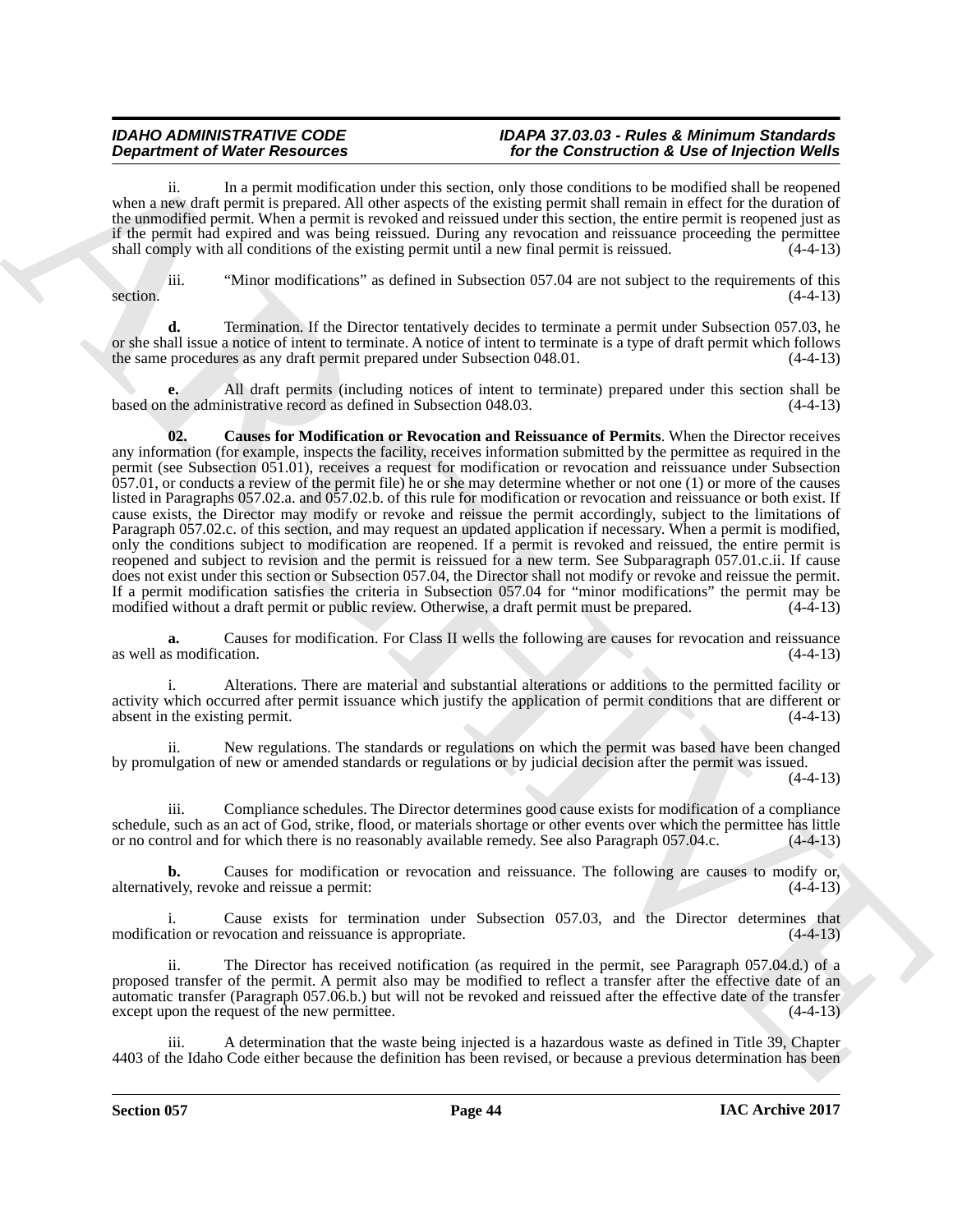changed.  $(4-4-13)$ 

**c.** Facility siting. Suitability of the facility location will not be considered at the time of permit modification or revocation and reissuance unless new information or standards indicate that a threat to human health or the environment exists which was unknown at the time of permit issuance. (4-4-13)

#### <span id="page-44-0"></span>**03. Causes For Termination of Permits**. (4-4-13)

**a.** The Director may terminate a permit during its term, or deny a permit renewal application for the following causes: (4-4-13)

i. Noncompliance by the permittee with any condition of the permit; (4-4-13)

ii. The permittee's failure in the application or during the permit issuance process to disclose fully all relevant facts, or the permittee's misrepresentation of any relevant facts at any time; or (4-4-13)

iii. A determination that the permitted activity endangers human health or the environment and can egulated to acceptable levels by permit modification or termination; (4-4-13) only be regulated to acceptable levels by permit modification or termination; (4-4-13)

**b.** The Director shall follow the applicable procedures in Subsection 020.03 and Subsection 057.01 in ng any permit under this section. (4-4-13) terminating any permit under this section.

**04. Minor Modifications of Permits**. Upon the consent of the permittee, the Director may modify a permit to make the corrections or allowances for changes in the permitted activity listed in this section. Any permit modification not processed as a minor modification under this section must be made for cause and with a draft permit<br>and public notice as required in Subsections 048.01 and 048.04. Minor modifications may only: (4-4-13) and public notice as required in Subsections 048.01 and 048.04. Minor modifications may only:

<span id="page-44-2"></span>**a.** Correct typographical errors; (4-4-13)

**b.** Require more frequent monitoring or reporting by the permittee;  $(4-4-13)$ 

**c.** Change an interim compliance date in a schedule of compliance, provided the new date is not more than 120 days after the date specified in the existing permit and does not interfere with attainment of the final compliance date requirement; or  $(4-4-13)$ 

**Department of Nieter Research Comparison Controller Comparison Controller Comparison Controller Comparison Comparison Comparison Comparison Comparison Comparison Comparison Comparison Comparison Comparison Comparison Com d.** Allow for a change in ownership or operational control of a facility where the Director determines that no other change in the permit is necessary, provided that a written agreement containing a specific date for transfer of permit responsibility, coverage, and liability between the current and new permittees has been submitted to the Director.  $(4-4-13)$ 

**e.** Change quantities or types of fluids injected, so long as they are within the capacity of the facility as permitted and, in the judgment of the Director, would not interfere with the operation of the facility or its ability to meet conditions described in the permit and would not change its classification. (4-4-13)

**f.** Change construction requirements approved by the Director pursuant to Subparagraph 051.02.a.i. (establishing UIC permit conditions), provided that any such alteration shall comply with the requirements of this Section and Subsection 045.06. (4-4-13)

**g.** Amend a plugging and abandonment plan which has been updated under Subparagraph 051.02.a.v.  $(4-4-13)$ 

#### <span id="page-44-1"></span>**05. Continuation of Expiring Permits**. (4-4-13)

- **a.** The conditions of an expired permit continue in force until the effective date of a new permit if:  $(4-4-13)$
- i. The permittee has submitted a timely application which is a complete application for a new permit;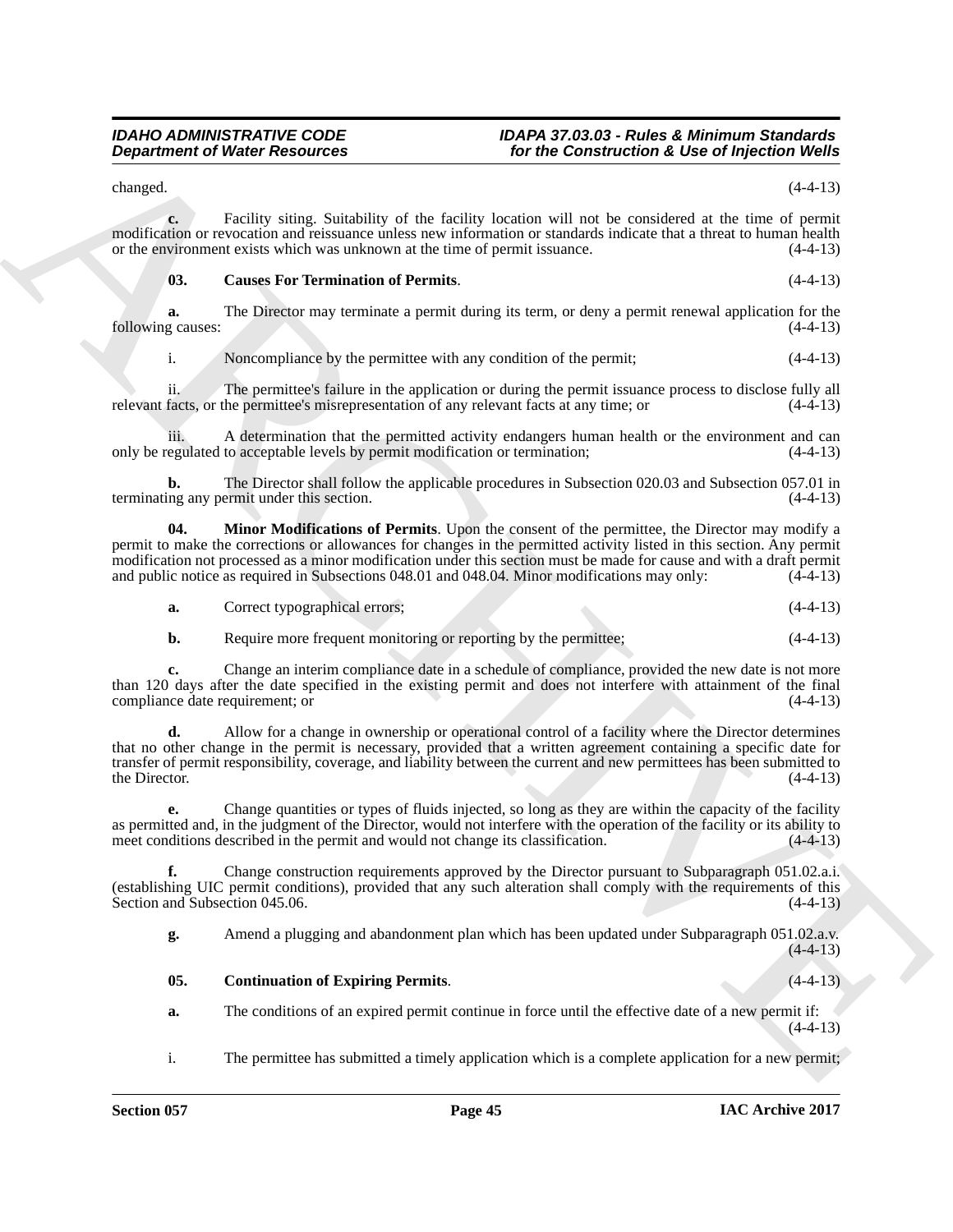and  $(4-4-13)$ 

ii. The permittee has submitted all supplemental information requested by the Director; and IDWR suggested revision.  $(4-4-13)$ 

iii. The Director, through no fault of the permittee does not issue a new permit with an effective date on or before the expiration date of the previous permit (for example, when issuance is impracticable due to time or resource constraints). (4-4-13)

**b.** Effect. Permits continued under this section remain fully effective and enforceable. (4-4-13)

**c.** Enforcement. When the permittee is not in compliance with the conditions of the expiring or permit the Director may choose to do any or all of the following: (4-4-13) expired permit the Director may choose to do any or all of the following:

i. Initiate enforcement action based upon the permit which has been continued; (4-4-13)

ii. Issue a notice of intent to deny the new permit. If the permit is denied, the owner or operator would then be required to cease the activities authorized by the continued permit or be subject to enforcement action for operating without a permit; (4-4-13)

| .<br>111. | Issue a new permit with appropriate conditions; or |  | $(4-4-13)$ |
|-----------|----------------------------------------------------|--|------------|
|           |                                                    |  |            |

iv. Take other actions authorized by these regulations. (4-4-13)

**Department of Niese Resources From the Construction & Use of hyperican Weights<br>
and the permission explores the substitute of the Construction & Use of hyperican Weights<br>
and the permission explores the substitute of the d.** State continuation. An EPA issued permit does not continue in force beyond its time expiration date under Federal law if at that time a State is the permitting authority. A State authorized to administer the UIC program may continue either EPA or State-issued permits until the effective date of the new permits, if State law allows. Otherwise, the facility or activity is operating without a permit from the time of expiration of the old permit to the effective date of the State-issued new permit. (4-4-13)

### <span id="page-45-1"></span>**06. Transfer of Permits**. (4-4-13)

**a.** Transfers by modification. Except as provided in Paragraph 057.06.b. of this rule, a permit may be transferred by the permittee to a new owner or operator only if the permit has been modified or revoked and reissued (under Subparagraph 057.02.b.ii.), or a minor modification made (under Paragraph 057.04.d.), to identify the new permittee. (4-4-13)

**b.** Automatic transfers. As an alternative to transfers under Paragraph 057.06.a. of this rule, any UIC permit for a well not injecting hazardous waste or injecting carbon dioxide for geologic sequestration may be automatically transferred to a new permittee if:

i. The current permittee notifies the Director at least 30 days in advance of the proposed transfer date referred to in Subparagraph 057.06.b.ii. of this rule; (4-4-13)

ii. The notice includes a written agreement between the existing and new permittees containing a specific date for transfer of permit responsibility, coverage, and liability between them, and the notice demonstrates that the financial responsibility requirements of Subparagraph 051.02.a.vi. will be met by the new permittee; and

 $(4-4-13)$ 

iii. The Director does not notify the existing permittee and the proposed new permittee of his or her intent to modify or revoke and reissue the permit. A modification under this paragraph may also be a minor modification under Subsection 057.04. If this notice is not received, the transfer is effective on the date specified in the agreement mentioned in Subparagraph 057.06.b.ii. of this rule. (4-4-13)

<span id="page-45-0"></span>**07. Records**. The Director may require, by written notice on a selective well-by-well basis, an owner or operator of an injection well to establish and maintain records, make reports, conduct monitoring, and provide other information as is deemed necessary to determine whether the owner or operator has acted or is acting in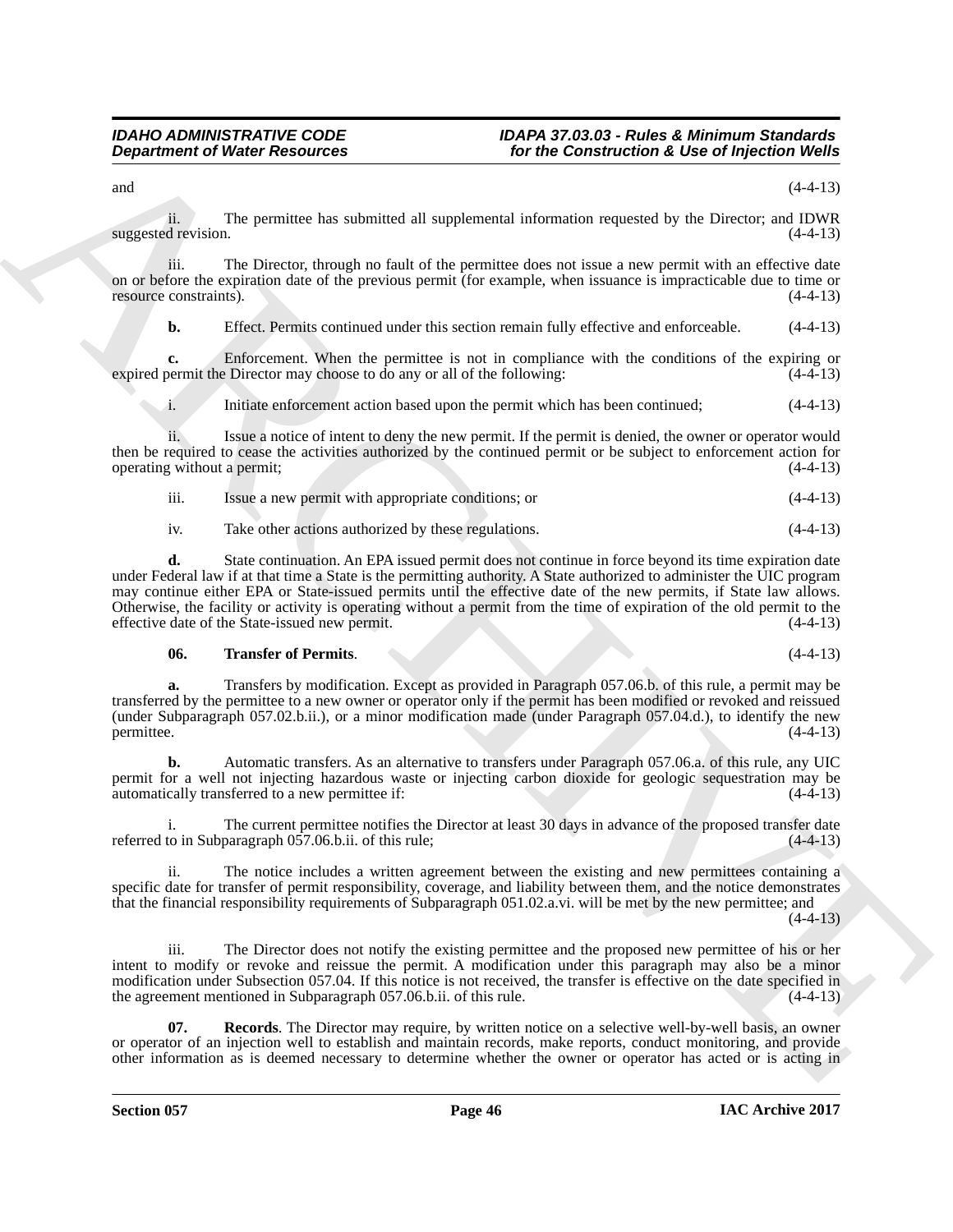compliance with these rules. (4-4-13)

### <span id="page-46-0"></span>**058. -- 059. (RESERVED)**

#### <span id="page-46-4"></span><span id="page-46-2"></span><span id="page-46-1"></span>**060. CLASS II: GENERAL PROVISIONS.**

**Department of Niese Resources For the Construction & Use of hydroxical velocity (+1-13)**<br>
consider a since  $x_1x_2x_3$  (see Figure 2). The Construction Burnel is the construction of the since  $\alpha$  is a construction but **01. Obligation to Raise Issues and Provide Information During The Public Comment Period**. All persons, including applicants, who believe any condition of a draft permit is inappropriate or that the Director's tentative decision to deny an application, terminate a permit, or prepare a draft permit is inappropriate, must raise all reasonably ascertainable issues and submit all reasonably available arguments supporting their position by the close of the public comment period (including any public hearing) under Subsection 048.04. Any supporting materials which are submitted shall be included in full and may not be incorporated by reference, unless they are already part of the administrative record in the same proceeding, or consist of State or Federal statutes and regulations, or other generally available reference materials. Commenters shall make supporting materials not already included in the administrative record available to the Department as directed by the Director. (A comment period longer than 30 days may be necessary to give commenters a reasonable opportunity to comply with the requirements of this section. Additional time shall be granted under Subsection 048.04 to the extent that a commenter who requests additional time demonstrates the need for such time.)  $(4-4-13)$ demonstrates the need for such time.)

<span id="page-46-5"></span>**02. Stays of Contested Permit Conditions**. (4-4-13)

$$
a. Stays.
$$
 (4-4-13)

i. If an Administrative Appeal of a permit under Section 003 of these rules is filed, the effect of the contested permit conditions shall be stayed and shall not be subject to judicial review pending final agency action. Uncontested permit conditions shall be stayed only until the date specified in Subparagraph 060.02.a.ii.(1) of this rule. If the permit involves a new injection well, the applicant shall be without a permit for the proposed new injection well pending final agency action. (4-4-13) injection well pending final agency action.

$$
ii. \tUncontested conditions. \t(4-4-13)
$$

(1) Uncontested conditions which are not severable from those contested shall be stayed together with the contested conditions. The Director shall identify the stayed provisions of permits for existing injection wells. All other provisions of the permit for the existing injection well become fully effective and enforceable 30 days after the date of the notification required in Subparagraph  $060.02$ .a.ii. $(2)$  of this rule.

The Director shall, as soon as possible after receiving a petition for review, notify the applicant and all other interested parties of the uncontested (and severable) conditions of the final permit that will become fully effective enforceable obligations of the permit as of the date specified in Subparagraph 060.02.a.ii.(1) of this rule. (4-4-13)

**b.** Any facility or activity holding an existing permit must: (4-4-13)

i. Comply with the conditions of that permit during any modification or revocation and reissuance ng under Subsection 057.01; and (4-4-13) proceeding under Subsection 057.01; and

ii. To the extent conditions of any new permit are stayed under Subsection 060.02, comply with the conditions of the existing permit which correspond to the stayed conditions, unless compliance with the existing conditions would be technologically incompatible with compliance with other conditions of the new permit which<br>have not been stayed. (4-4-13) have not been stayed.

#### <span id="page-46-3"></span>**03. Effect of A Permit**. (4-4-13)

**a.** The issuance of a permit does not convey any property rights of any sort, or any exclusive privilege.  $(4-4-13)$ privilege. (4-4-13)

**b.** The issuance of a permit does not authorize any injury to persons or property or invasion of other

*IDAHO ADMINISTRATIVE CODE IDAPA 37.03.03 - Rules & Minimum Standards For the Construction & Use of Injection Wells*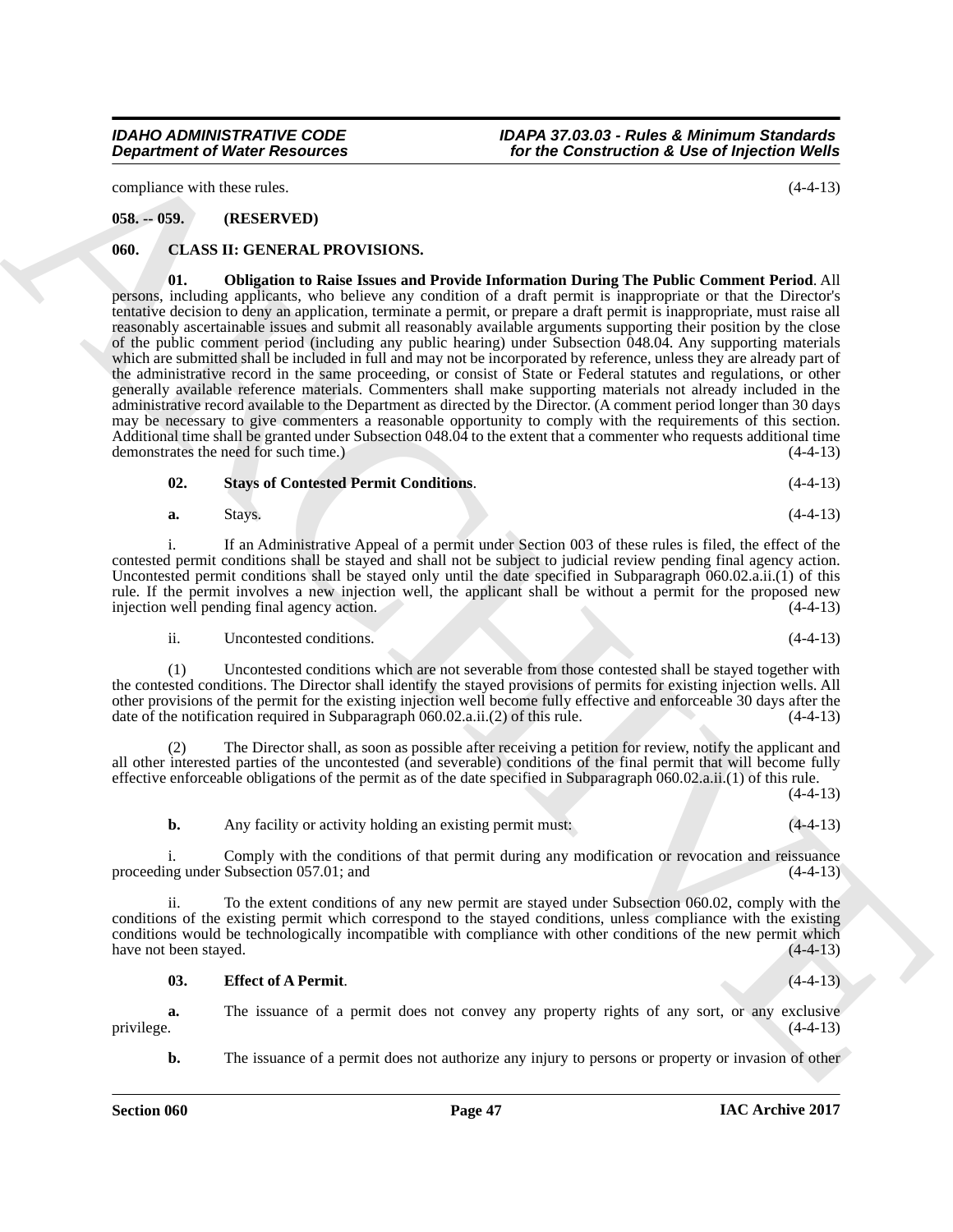private rights, or any infringement of State or local law or regulations. (4-4-13)

**04. Noncompliance and Program Reporting By The Director**. The Director shall prepare quarterly and annual reports as detailed below. The Director shall submit any reports required under this section to EPA.  $(4-4-13)$ 

<span id="page-47-0"></span>**a.** Quarterly reports. The Director shall submit quarterly narrative reports for facilities as follows:  $(4-4-13)$ 

i. Format. The report shall use the following format: (4-4-13)

(1) Provide an alphabetized list of permittees. When two (2) or more permittees have the same name, st permit number shall be entered first.  $(4-4-13)$ the lowest permit number shall be entered first.

(2) For each entry on the list, include the following information in the following order: (4-4-13)

(a) Name, location, and permit number of the noncomplying permittees. (4-4-13)

(b) A brief description and date of each instance of noncompliance for that permittee. Instances of noncompliance may include one (1) or more the kinds set forth in Subparagraph 060.04.a.ii. of this rule. When a permittee has noncompliance of more than one (1) kind, combine the information into a single entry for each such permittee. (4-4-13) permittee. (4-4-13)

(c) The date(s) and a brief description of the action(s) taken by the Director to ensure compliance. (4-4-13)

(d) Status of the instance(s) of noncompliance with the date of the review of the status or the date of resolution. (4-4-13)

(e) Any details which tend to explain or mitigate the instance(s) of noncompliance. (4-4-13)

ii. Instances of noncompliance to be reported. Any instances of noncompliance within the following categories shall be reported in successive reports until the noncompliance is reported as resolved. Once noncompliance is reported as resolved it need not appear in subsequent reports. (4-4-13)

**Department of Weise Resources**<br>
yields the state technique and the state and the state of the **Construction's Like of the Construction's Construction's**<br>
yields the state of the state of the state of the state of the sta (1) Failure to complete construction elements. When the permittee has failed to complete, by the date specified in the permit, an element of a compliance schedule involving either planning for construction or a construction step (for example, begin construction, attain operation level); and the permittee has not returned to compliance by accomplishing the required elements of the schedule within 30 days from the date a compliance schedule report is due under the permit. (4-4-13) schedule report is due under the permit.

(2) Modifications to schedules of compliance. When a schedule of compliance in the permit has been modified under Subsections 057.02 or 057.04 because of the permittee's noncompliance. (4-4-13)

(3) Failure to complete or provide compliance schedule or monitoring reports. When the permittee has failed to complete or provide a report required in a permit compliance schedule (for example, progress report or notice of noncompliance or compliance) or a monitoring report; and the permittee has not submitted the complete report within 30 days from the date it is due under the permit for compliance schedules, or from the date specified in the permit for monitoring reports.  $(4-4-13)$ the permit for monitoring reports.

(4) Deficient reports. When the required reports provided by the permittee are so deficient as to cause misunderstanding by the Director and thus impede the review of the status of compliance. (4-4-13)

(5) Noncompliance with other permit requirements. Noncompliance shall be reported in the following circumstances:

(a) Whenever the permittee has violated a permit requirement (other than reported under Subparagraph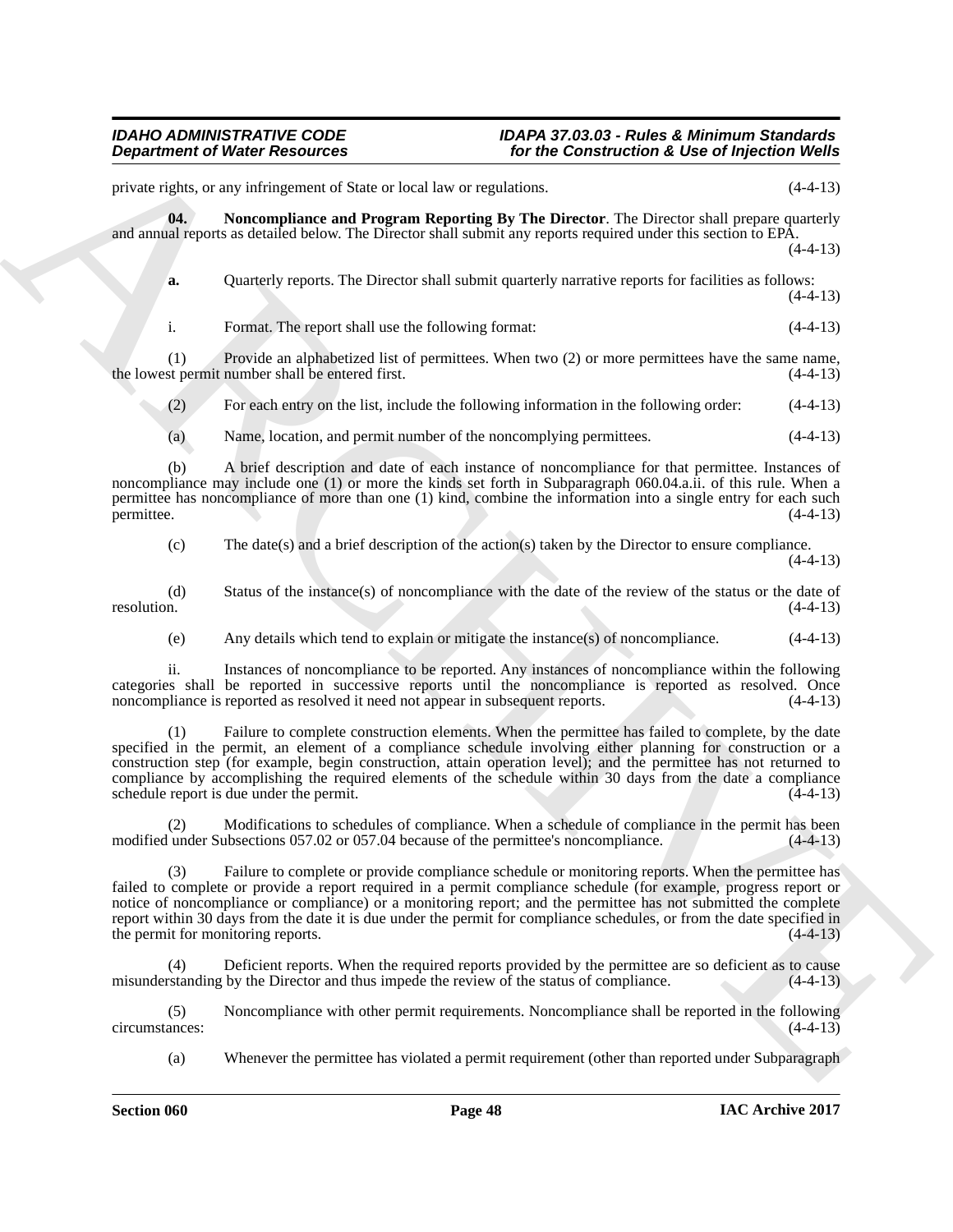$060.04$ .a.ii.(1) or  $060.04$ .a.ii.(2) of this rule), and has not returned to compliance within forty-five (45) days from the date reporting of noncompliance was due under the permit: or date reporting of noncompliance was due under the permit; or

(b) When the Director determines that a pattern of noncompliance exists for a facility permittee over the most recent four (4) consecutive reporting periods. This pattern includes any violation of the same requirement in two (2) consecutive reporting periods, and any violation of one (1) or more requirements in each of four (4) consecutive reporting periods; or

(c) When the Director determines significant permit noncompliance or other significant event has occurred, such as a migration of fluids into a USDW. (4-4-13)

All other. Statistical information shall be reported quarterly on all other instances of noncompliance bermit requirements not otherwise reported under Paragraph 060.04.a. of this rule. (4-4-13) by facilities with permit requirements not otherwise reported under Paragraph 060.04.a. of this rule.

$$
b. \qquad \text{Annual reports.} \tag{4-4-13}
$$

i. Annual noncompliance report. Statistical reports shall be submitted by the Director on UIC permittees indicating the total number reviewed, the number of noncomplying permittees, the number of enforcement actions, and number of permit modifications extending compliance deadlines. The statistical information shall be organized to follow the types of noncompliance listed in Paragraph 060.04.a. of this rule. (4-4-13)

- ii. In addition to the annual noncompliance report, the Director shall: (4-4-13)
- (1) Submit each year a program report to EPA (in a manner and form prescribed by EPA) consisting of:  $(4-4-13)$
- (a) A detailed description of the State's implementation of its program; (4-4-13)

(b) Suggested changes, if any to the program description which are necessary to reflect more accurately the State's progress in issuing permits;

- (c) An updated inventory of active underground injection operations in the State. (4-4-13)
- **c.** Schedule. (4-4-13)

i. For all quarterly reports. On the last working day of May, August, November, and February, the Director shall submit to EPA information concerning noncompliance with permit requirements by facilities in the State in accordance with the following schedule. (4-4-13)

ii. For all annual reports. The period for annual reports shall be for the calendar year ending December 31, with reports completed and available to the public no more than 60 days later. (4-4-13)

#### <span id="page-48-0"></span>**061. -- 069. (RESERVED)**

### <span id="page-48-1"></span>**070. CLASS V: CRITERIA AND STANDARDS.**

#### <span id="page-48-3"></span><span id="page-48-2"></span>**01. Class V Shallow Injection Well Requirements**. (4-4-13)

**Experiment of West Factures** Considerable and the transformation of the construction **K** Let of Procedure and the Construction of the Construction of the Construction of the Construction of the Construction of the Constr **a.** Authorization. As a condition of authorization, all owners or operators of shallow Class V injection wells, including improved sinkholes used for aquifer recharge, that dispose of nonhazardous and nonradioactive wastes are required to submit a Shallow Injection Well Inventory Form to the Department no later than thirty (30) days prior to commencement of construction for each new well or no later than thirty (30) days after the discovery of an existing injection well that has not previously been inventoried with the Department. Forms are available from any Department office or at the Department website at http://www.idwr.idaho.gov. State or local government entities shall submit the following inventory information for wells associated with highway and street construction and maintenance projects. (4-4-13) maintenance projects.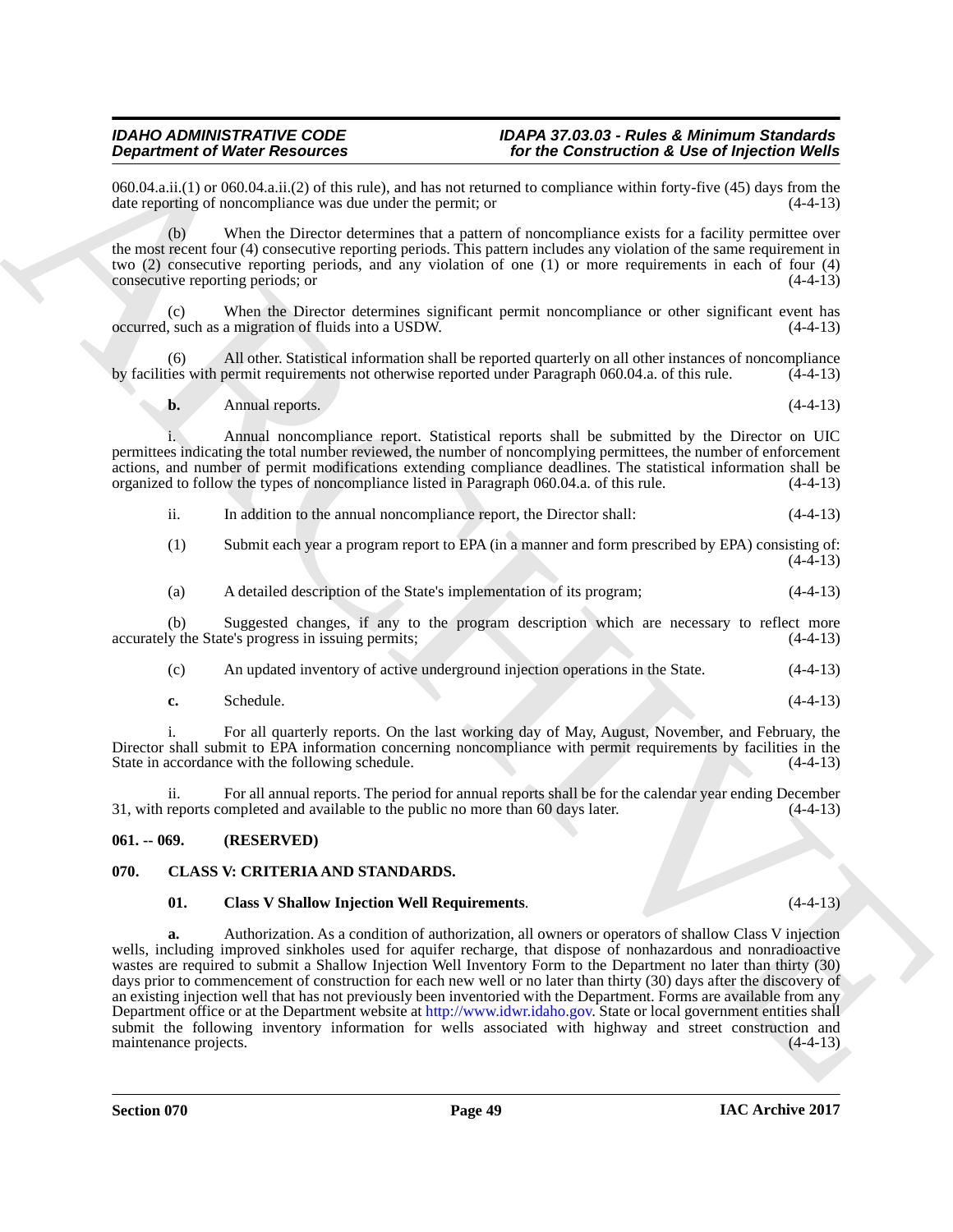|           | <b>Department of Water Resources</b>                                                                                                                                                                                                                                                                                                                                                                                                                                                                                                                                                                                                                                                                                          | for the Construction & Use of Injection Wells |            |
|-----------|-------------------------------------------------------------------------------------------------------------------------------------------------------------------------------------------------------------------------------------------------------------------------------------------------------------------------------------------------------------------------------------------------------------------------------------------------------------------------------------------------------------------------------------------------------------------------------------------------------------------------------------------------------------------------------------------------------------------------------|-----------------------------------------------|------------|
| i.        | Facility name and location; and                                                                                                                                                                                                                                                                                                                                                                                                                                                                                                                                                                                                                                                                                               |                                               | $(7-1-93)$ |
| ii.       | County in which the injection well(s) is (are) located; and                                                                                                                                                                                                                                                                                                                                                                                                                                                                                                                                                                                                                                                                   |                                               | $(7-1-93)$ |
| iii.      | Ownership of the well(s); and                                                                                                                                                                                                                                                                                                                                                                                                                                                                                                                                                                                                                                                                                                 |                                               | $(7-1-93)$ |
| iv.       | Name, address and phone number of legal contact; and                                                                                                                                                                                                                                                                                                                                                                                                                                                                                                                                                                                                                                                                          |                                               | $(7-1-93)$ |
| V.        | Type or function of the well $(s)$ ; and                                                                                                                                                                                                                                                                                                                                                                                                                                                                                                                                                                                                                                                                                      |                                               | $(7-1-93)$ |
| vi.       | Number of wells of each type; and                                                                                                                                                                                                                                                                                                                                                                                                                                                                                                                                                                                                                                                                                             |                                               | $(7-1-93)$ |
| vii.      | Operational status of the well(s).                                                                                                                                                                                                                                                                                                                                                                                                                                                                                                                                                                                                                                                                                            |                                               | $(7-1-93)$ |
| b.        | Inventory Fees. For shallow injection wells constructed after July 1, 1997, the Shallow Injection<br>Well Inventory Form shall be accompanied by a fee as specified in Section 42-3905, Idaho Code, payable to the<br>Department of Water Resources. State or local government entities are exempt from Shallow Injection Well Inventory<br>Form filing fees for wells associated with highway and street construction and maintenance, but shall comply with all<br>other requirements of these rules.                                                                                                                                                                                                                       |                                               | $(4-4-13)$ |
| c.        | Permit Requirements. If operation of a shallow Class V injection well is causing or may cause<br>unreasonable contamination of a USDW, or cause a violation of the ground water quality standards at a place of<br>beneficial use, the Director shall require immediate cessation of the injection activity. Where a Class V injection well<br>is owned or operated by an entity other than a state or local entity involved in highway and street construction and<br>maintenance, the Director may authorize continued operation of the well through a permit that specifies the terms and<br>conditions of acceptable operation.                                                                                           |                                               | $(4-4-13)$ |
| d.        | Permanent Decommission. Owners or operators of shallow injection wells shall notify the Director<br>not less than thirty (30) days prior to permanent decommissioning of any shallow injection well. Permanent<br>decommissioning shall be accomplished in accordance with procedures approved by the Director.                                                                                                                                                                                                                                                                                                                                                                                                               |                                               | $(4-4-13)$ |
| e.        | Inter-Agency Cooperation. The Department may seek the assistance of other government agencies,<br>including cities and counties, health districts, highway districts, and other departments of state government to<br>inventory, monitor and inspect shallow injection wells, where local assistance is needed to prevent deterioration of<br>ground water quality, and where injection well operation overlaps with water quality concerns of other agencies or<br>local governing entities. Assistance is to be negotiated through a memorandum of understanding between the<br>Department and the local entity, agency, or department, and is subject to the approval of the Director.                                     |                                               | $(5-3-03)$ |
| 02.       | <b>Class V Deep Injection Well Requirements.</b>                                                                                                                                                                                                                                                                                                                                                                                                                                                                                                                                                                                                                                                                              |                                               | $(4-4-13)$ |
| a.        | Application Requirements.                                                                                                                                                                                                                                                                                                                                                                                                                                                                                                                                                                                                                                                                                                     |                                               | $(4-4-13)$ |
| Director. | No person shall continue to maintain or use an unauthorized injection well after the effective date<br>given in Section 42-3903, Idaho Code, unless a permit therefor has been issued by the Director. No injection well<br>requiring a permit under Subsection 070.02 shall be constructed, modified or maintained after the effective date given<br>in Section 42-3903, Idaho Code, unless a permit therefor has been issued by the Director. No injection well requiring<br>a permit shall continue to be used after the expiration of the permit issued for such well unless another application for<br>permit therefor has been received by the Director. All applications for permit shall be on forms furnished by the |                                               | $(4-4-13)$ |
| ii.       | Each application for permit to construct, modify or maintain an injection well, as required by these<br>rules, shall be accompanied by a filing fee as specified in Section 42-3905, Idaho Code, payable to the Department of<br>Water Resources. For the purposes of these rules, all wells or groups of wells associated with a "Remediation Project"                                                                                                                                                                                                                                                                                                                                                                       |                                               |            |
|           | may be administered as one $(1)$ "well" at the discretion of the Director.                                                                                                                                                                                                                                                                                                                                                                                                                                                                                                                                                                                                                                                    |                                               | $(5-3-03)$ |

### <span id="page-49-5"></span><span id="page-49-4"></span><span id="page-49-3"></span><span id="page-49-2"></span><span id="page-49-1"></span><span id="page-49-0"></span>**02**. **Class V Deep Injection Well Requirements**. (4-4-13)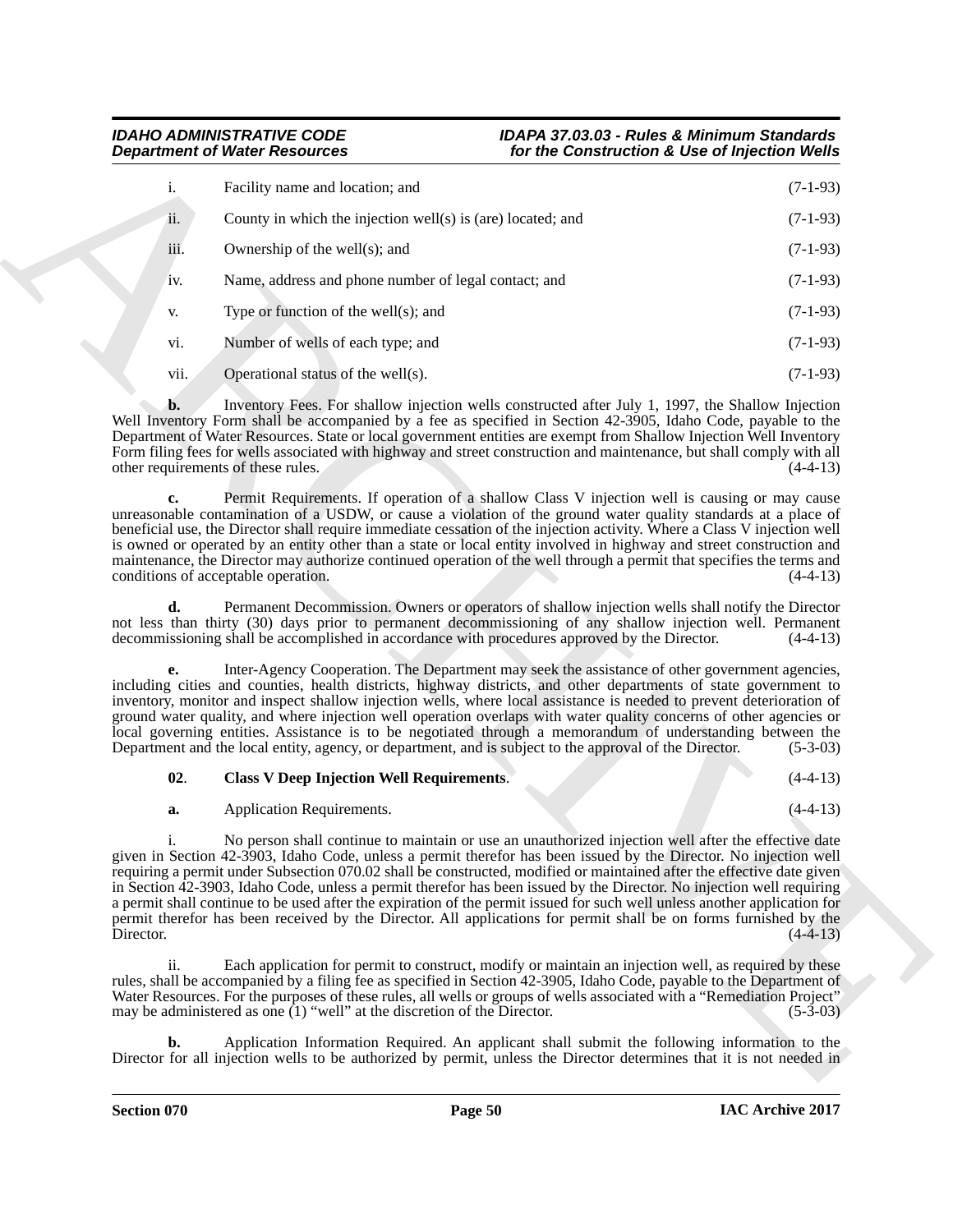#### <span id="page-50-0"></span>*IDAHO ADMINISTRATIVE CODE IDAPA 37.03.03 - Rules & Minimum Standards Department of Water Resources for the Construction & Use of Injection Wells*

|            | <b>Department of Water Resources</b>                            | for the Construction & Use of Injection Wells                                                      |            |
|------------|-----------------------------------------------------------------|----------------------------------------------------------------------------------------------------|------------|
|            | whole or in part, and issues a written waiver to the applicant: |                                                                                                    | $(5-3-03)$ |
|            | Facility name and location;<br>i.                               |                                                                                                    | $(7-1-93)$ |
|            | ii.<br>Name, address and phone number of the well operator;     |                                                                                                    | $(7-1-93)$ |
|            | iii.                                                            | Class, subclass and function of the injection well (see Section 035);                              | $(4-4-13)$ |
|            | iv.                                                             | Latitude/longitude or legal description of the well location to the nearest ten (10) acre tract;   | $(5-3-03)$ |
|            | Ownership of the well;<br>V.                                    |                                                                                                    | $(7-1-93)$ |
|            | County in which the injection well is located;<br>vi.           |                                                                                                    | $(7-1-93)$ |
|            | Construction information for the well;<br>vii.                  |                                                                                                    | $(7-1-93)$ |
|            | Quantity and general character of the injected fluids;<br>viii. |                                                                                                    | $(7-1-93)$ |
|            | Status of the well;<br>ix.                                      |                                                                                                    | $(4-4-13)$ |
| depicting: | Х.                                                              | A topographic map or aerial photograph extending one (1) mile beyond property boundaries,          | $(7-1-93)$ |
|            | (1)                                                             | Location of the injection well and associated facilities described in the application;             | $(7-1-93)$ |
|            | (2)<br>Locations of other injection wells;                      |                                                                                                    | $(7-1-93)$ |
|            | Approximate drainage area, if applicable;<br>(3)                |                                                                                                    | $(7-1-93)$ |
|            | (4)<br>Hazardous waste facilities, if applicable;               |                                                                                                    | $(7-1-93)$ |
|            | All wells used to withdraw drinking water;<br>(5)               |                                                                                                    | $(7-1-93)$ |
|            | (6)<br>All other wells, springs and surface waters.             |                                                                                                    | $(7-1-93)$ |
|            | Distance and direction to nearest domestic well;<br>xi.         |                                                                                                    | $(7-1-93)$ |
|            | Depth to ground water; and<br>xii.                              |                                                                                                    | $(5-3-03)$ |
|            | Alternative methods of waste disposal.<br>xiii.                 |                                                                                                    | $(7-1-93)$ |
|            | injection wells to assess potential effects of injection:       | Additional Information. The Director may require the following additional information for Class V  | $(5-3-03)$ |
| well:      | i.                                                              | A topographic map showing locations of the following within a two (2) mile radius of the injection | $(5-3-03)$ |
|            | All wells producing water;<br>(1)                               |                                                                                                    | $(7-1-93)$ |
|            | (2)<br>All exploratory and test wells;                          |                                                                                                    | $(7-1-93)$ |
|            | All other injection wells;<br>(3)                               |                                                                                                    | $(7-1-93)$ |
|            | (4)                                                             | Surface waters (including man-made impoundments, canals and ditches);                              | $(7-1-93)$ |
|            | Mines and quarries;<br>(5)                                      |                                                                                                    | $(7-1-93)$ |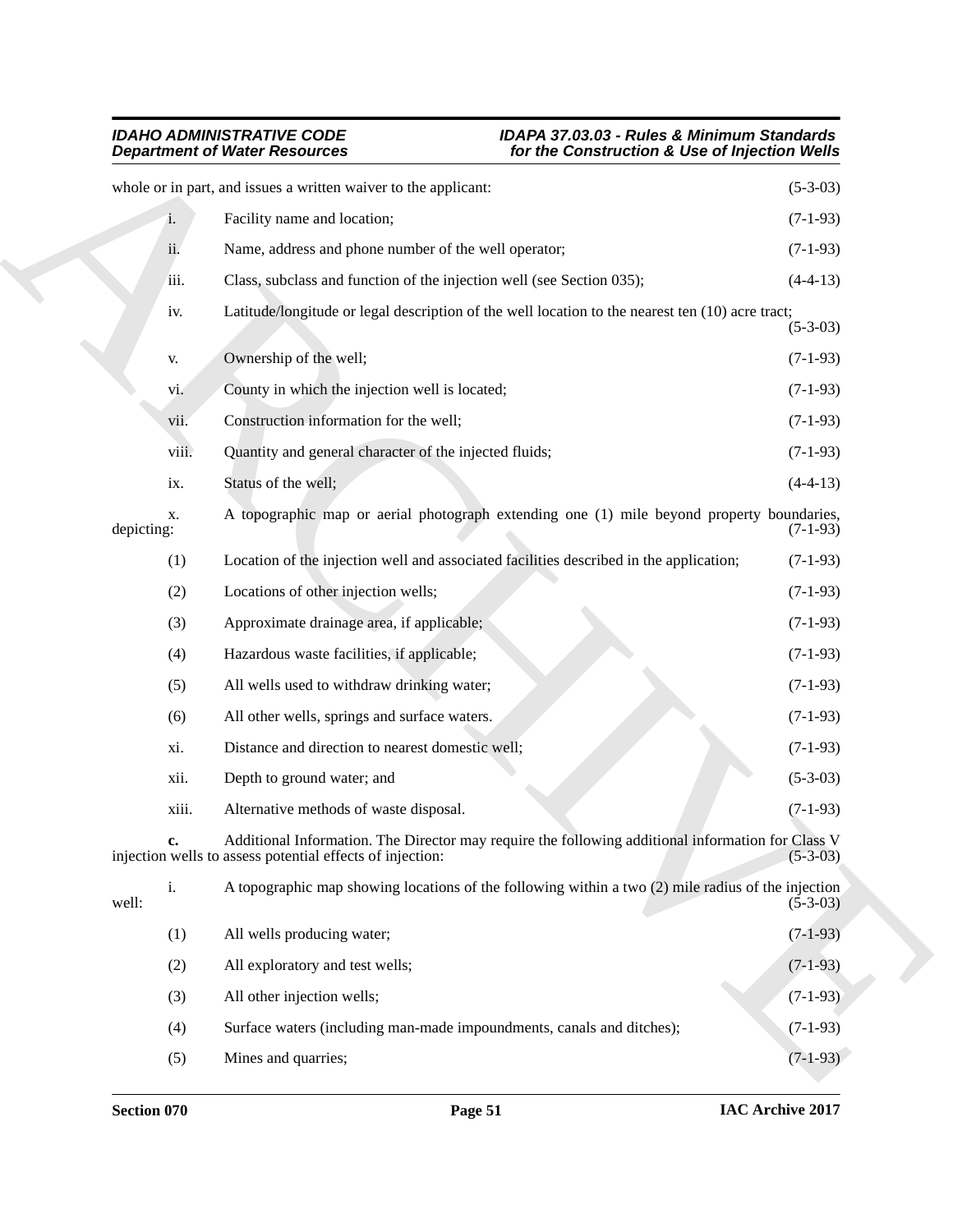<span id="page-51-0"></span>

| Residences;<br>(6)<br>Roads;<br>$(7-1-93)$<br>(7)<br>Bedrock outcrops; and<br>(8)<br>Faults and fractures.<br>(9)<br>ii.<br>Location and surface elevation of the injection well described in this permit;<br>(1)<br>(2)<br>Location and identification of all facilities within the property boundaries;<br>(3)<br>radius of the injection well;<br>(4)<br>and the direction of water movement: local geologic structures; regional geologic setting.<br>iii.<br>A comprehensive report of the following information:<br>(1)<br>operator; well identification (permit) number; size, weight, depth and cementing data for all strings of casing;<br>Description of the quality and quantity of fluids to be injected;<br>(2)<br>Geologic, hydrogeologic, and physical characteristics of the injection zone and confining beds;<br>(3)<br>Engineering data for the proposed injection well;<br>(4)<br>Proposed operating pressure;<br>(5)<br>A detailed evaluation of alternative disposal practices;<br>(6)<br>(7)<br>decommissioned; and<br>(8)<br>unacceptable fluids into underground sources of drinking waters.<br>iv.<br>or designing the injection well;<br>V.<br>means, to decommission the injection well in a manner approved by the Director.<br>d. | $(7-1-93)$                                                                                                                                                                                                                                                                                                                                                                                                                                                                                                                                                            |
|------------------------------------------------------------------------------------------------------------------------------------------------------------------------------------------------------------------------------------------------------------------------------------------------------------------------------------------------------------------------------------------------------------------------------------------------------------------------------------------------------------------------------------------------------------------------------------------------------------------------------------------------------------------------------------------------------------------------------------------------------------------------------------------------------------------------------------------------------------------------------------------------------------------------------------------------------------------------------------------------------------------------------------------------------------------------------------------------------------------------------------------------------------------------------------------------------------------------------------------------------------------|-----------------------------------------------------------------------------------------------------------------------------------------------------------------------------------------------------------------------------------------------------------------------------------------------------------------------------------------------------------------------------------------------------------------------------------------------------------------------------------------------------------------------------------------------------------------------|
|                                                                                                                                                                                                                                                                                                                                                                                                                                                                                                                                                                                                                                                                                                                                                                                                                                                                                                                                                                                                                                                                                                                                                                                                                                                                  |                                                                                                                                                                                                                                                                                                                                                                                                                                                                                                                                                                       |
|                                                                                                                                                                                                                                                                                                                                                                                                                                                                                                                                                                                                                                                                                                                                                                                                                                                                                                                                                                                                                                                                                                                                                                                                                                                                  |                                                                                                                                                                                                                                                                                                                                                                                                                                                                                                                                                                       |
|                                                                                                                                                                                                                                                                                                                                                                                                                                                                                                                                                                                                                                                                                                                                                                                                                                                                                                                                                                                                                                                                                                                                                                                                                                                                  | $(5-3-03)$                                                                                                                                                                                                                                                                                                                                                                                                                                                                                                                                                            |
|                                                                                                                                                                                                                                                                                                                                                                                                                                                                                                                                                                                                                                                                                                                                                                                                                                                                                                                                                                                                                                                                                                                                                                                                                                                                  | $(7-1-93)$                                                                                                                                                                                                                                                                                                                                                                                                                                                                                                                                                            |
|                                                                                                                                                                                                                                                                                                                                                                                                                                                                                                                                                                                                                                                                                                                                                                                                                                                                                                                                                                                                                                                                                                                                                                                                                                                                  | Additional maps or aerial photographs of suitable scale to accurately depict the following: (7-1-93)                                                                                                                                                                                                                                                                                                                                                                                                                                                                  |
|                                                                                                                                                                                                                                                                                                                                                                                                                                                                                                                                                                                                                                                                                                                                                                                                                                                                                                                                                                                                                                                                                                                                                                                                                                                                  | $(7-1-93)$                                                                                                                                                                                                                                                                                                                                                                                                                                                                                                                                                            |
|                                                                                                                                                                                                                                                                                                                                                                                                                                                                                                                                                                                                                                                                                                                                                                                                                                                                                                                                                                                                                                                                                                                                                                                                                                                                  | $(7-1-93)$                                                                                                                                                                                                                                                                                                                                                                                                                                                                                                                                                            |
|                                                                                                                                                                                                                                                                                                                                                                                                                                                                                                                                                                                                                                                                                                                                                                                                                                                                                                                                                                                                                                                                                                                                                                                                                                                                  | Locations of all wells penetrating the proposed injection zone or within a one-quarter $(1/4)$ mile<br>$(7-1-93)$                                                                                                                                                                                                                                                                                                                                                                                                                                                     |
|                                                                                                                                                                                                                                                                                                                                                                                                                                                                                                                                                                                                                                                                                                                                                                                                                                                                                                                                                                                                                                                                                                                                                                                                                                                                  | Maps and cross sections depicting all underground sources of drinking water to include vertical and<br>lateral limits within a one-quarter $(1/4)$ mile radius of the injection well, their position relative to the injection zone<br>$(7-1-93)$                                                                                                                                                                                                                                                                                                                     |
|                                                                                                                                                                                                                                                                                                                                                                                                                                                                                                                                                                                                                                                                                                                                                                                                                                                                                                                                                                                                                                                                                                                                                                                                                                                                  | $(7-1-93)$                                                                                                                                                                                                                                                                                                                                                                                                                                                                                                                                                            |
|                                                                                                                                                                                                                                                                                                                                                                                                                                                                                                                                                                                                                                                                                                                                                                                                                                                                                                                                                                                                                                                                                                                                                                                                                                                                  | A tabulation of all wells penetrating the proposed injection zone, listing owner, lease holder and<br>$(7-1-93)$                                                                                                                                                                                                                                                                                                                                                                                                                                                      |
|                                                                                                                                                                                                                                                                                                                                                                                                                                                                                                                                                                                                                                                                                                                                                                                                                                                                                                                                                                                                                                                                                                                                                                                                                                                                  | $(7-1-93)$                                                                                                                                                                                                                                                                                                                                                                                                                                                                                                                                                            |
|                                                                                                                                                                                                                                                                                                                                                                                                                                                                                                                                                                                                                                                                                                                                                                                                                                                                                                                                                                                                                                                                                                                                                                                                                                                                  | $(5-3-03)$                                                                                                                                                                                                                                                                                                                                                                                                                                                                                                                                                            |
|                                                                                                                                                                                                                                                                                                                                                                                                                                                                                                                                                                                                                                                                                                                                                                                                                                                                                                                                                                                                                                                                                                                                                                                                                                                                  | $(7-1-93)$                                                                                                                                                                                                                                                                                                                                                                                                                                                                                                                                                            |
|                                                                                                                                                                                                                                                                                                                                                                                                                                                                                                                                                                                                                                                                                                                                                                                                                                                                                                                                                                                                                                                                                                                                                                                                                                                                  | $(7-1-93)$                                                                                                                                                                                                                                                                                                                                                                                                                                                                                                                                                            |
|                                                                                                                                                                                                                                                                                                                                                                                                                                                                                                                                                                                                                                                                                                                                                                                                                                                                                                                                                                                                                                                                                                                                                                                                                                                                  | $(7-1-93)$                                                                                                                                                                                                                                                                                                                                                                                                                                                                                                                                                            |
|                                                                                                                                                                                                                                                                                                                                                                                                                                                                                                                                                                                                                                                                                                                                                                                                                                                                                                                                                                                                                                                                                                                                                                                                                                                                  | A plan of corrective action for wells penetrating the zone of injection, but not properly sealed or<br>$(4-4-13)$                                                                                                                                                                                                                                                                                                                                                                                                                                                     |
|                                                                                                                                                                                                                                                                                                                                                                                                                                                                                                                                                                                                                                                                                                                                                                                                                                                                                                                                                                                                                                                                                                                                                                                                                                                                  | Contingency plans to cope with all shut-ins or well failures to prevent the migration of<br>$(7-1-93)$                                                                                                                                                                                                                                                                                                                                                                                                                                                                |
|                                                                                                                                                                                                                                                                                                                                                                                                                                                                                                                                                                                                                                                                                                                                                                                                                                                                                                                                                                                                                                                                                                                                                                                                                                                                  | Name, address and phone number of person(s) or firm(s) supplying the technical information and/<br>$(7-1-93)$                                                                                                                                                                                                                                                                                                                                                                                                                                                         |
|                                                                                                                                                                                                                                                                                                                                                                                                                                                                                                                                                                                                                                                                                                                                                                                                                                                                                                                                                                                                                                                                                                                                                                                                                                                                  | Proof that the applicant is financially responsible, through a performance bond or other appropriate<br>$(4-4-13)$                                                                                                                                                                                                                                                                                                                                                                                                                                                    |
|                                                                                                                                                                                                                                                                                                                                                                                                                                                                                                                                                                                                                                                                                                                                                                                                                                                                                                                                                                                                                                                                                                                                                                                                                                                                  | Other Information. The Director may require of any applicant such additional information as may<br>be necessary to demonstrate that the proposed or existing injection well will not endanger a USDW. The Director will<br>not complete the processing of an application for which additional information has been requested until such time as<br>the additional information is supplied. The Director may return any incomplete application and will not process such<br>application until such time as the application is received in complete form.<br>$(4-4-13)$ |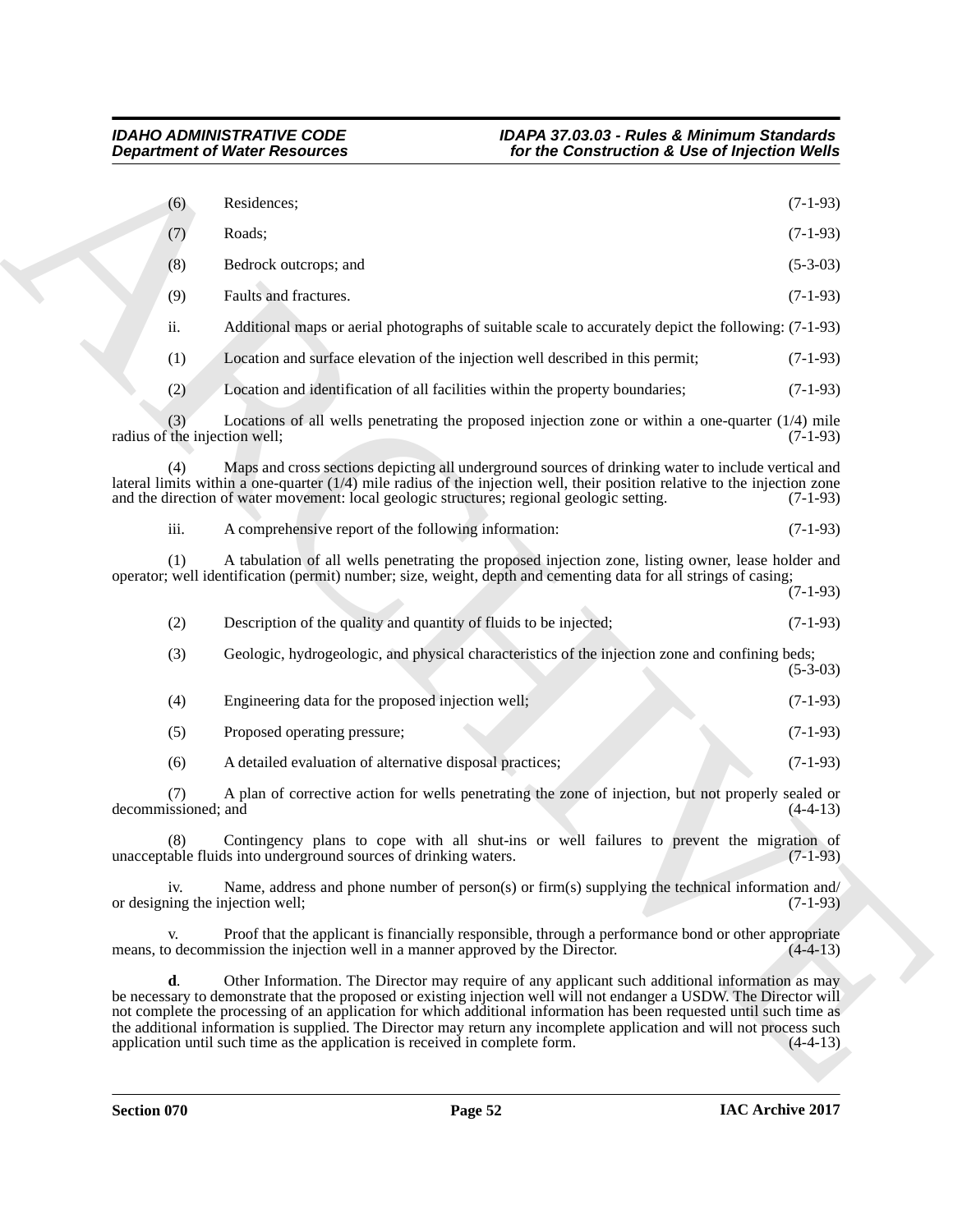### <span id="page-52-1"></span><span id="page-52-0"></span>**03. Application Processing**. (4-4-13)

**a.** Draft Permit. After all application information is received and evaluated, the Director will prepare a draft permit or denial, which will include the application for permit, permit conditions or reasons for denial, and any compliance schedules or monitoring requirements. In preparing the draft permit or denial, the Director shall consider the following factors: (4-4-13)

i. The availability of economic and practical alternative means of disposal; (7-1-93)

ii. The application of best management practices to the facilities and/or area draining into the well; (7-1-93)

iii. The availability of economical, practical means of treating or otherwise reducing the amount of contaminants in the injected fluids; (7-1-93)

iv. The quality of the receiving ground water, its category, its present and future beneficial uses or nected surface water; (7-1-93) interconnected surface water;

v. The location of the injection well with respect to drinking water supply wells; and (5-3-03)

<span id="page-52-4"></span>vi. Compliance with the IDAPA 58.01.11, "Ground Water Quality Rule." (5-3-03)

**Department of Niese Research 2011** (**or the Communities Construction & Use of Injection Worlds**<br> **ARCHIVENG PRODUCTS**<br>
ARCHIVENG PRODUCTS (**ARCHIVENG PRODUCTS**) (**ARCHIVENG PRODUCTS**) (**ARCHIVENG PRODUCTS**) (**ARCHIVENG P b.** Public Notice. The Director will provide public notice of any draft permit to construct, maintain or modify a Class V injection well by means of a legal notice in a newspaper of general circulation in the county in which the well is located. The Director may give additional notice as necessary to adequately inform the interested public and governmental agencies. There shall be a period of at least thirty (30) days following publication for any interested person to submit written comments and to request a fact-finding hearing. The hearing will be held by the Director if deemed necessary.

**c**. Review by the Directors of Other State Agencies. The Directors of other state agencies, as determined by the Director, shall be provided the opportunity to review and comment on draft permits. Comments shall be submitted to the Director within thirty (30) days of the public or legal notice. (7-1-93)

<span id="page-52-5"></span><span id="page-52-3"></span>**d.** Open-Loop Heat Pump Return Wells (Subclass 5A7). (4-4-13)

i. An open-loop heat pump return well greater than eighteen (18) feet in depth to be used solely for disposal of heat pump water at a rate not exceeding fifty (50) gpm does not require a draft permit and is not subject to a recurring permit cycle, however, registration of the well with the Department and submittal of a filing fee as specified in Section 42-3905, Idaho Code is required. The Director reserves the right to override the exemptions from<br>the draft permit and permit cycle requirements. the draft permit and permit cycle requirements.

ii. An open-loop heat pump return well greater than eighteen (18) feet in depth to be used solely for disposal of heat pump return water at a rate exceeding fifty (50) gpm is subject to the requirements of Subsections 070.02 and 070.03 of these rules. (4-4-13)  $070.02$  and  $070.03$  of these rules.

<span id="page-52-2"></span>**e.** Fact-Finding Hearings. At the Director's discretion, or upon motion of any interested individual, the Director may elect to hold a fact-finding hearing. Said hearing will be held at a location in the geographical area of the injection well. Notice of said hearing will be provided at least thirty (30) days in advance of the hearing by regular mail to the applicant and to the person or persons requesting the hearing. Public notice of the fact-finding hearing will be made by means of press release to a newspaper of general circulation in the county of the application.  $(4-4-13)$ 

<span id="page-52-6"></span>**04**. **The Director's Action On Draft Permits and Duration Of Approved Permits**. The role of the Director is to determine whether or not the injection wells and their respective owners or operators are in compliance with the intent of these rules, thus protecting the ground waters of the state against unreasonable contamination or deterioration of quality and preserving them for diversion to beneficial uses. (7-1-93)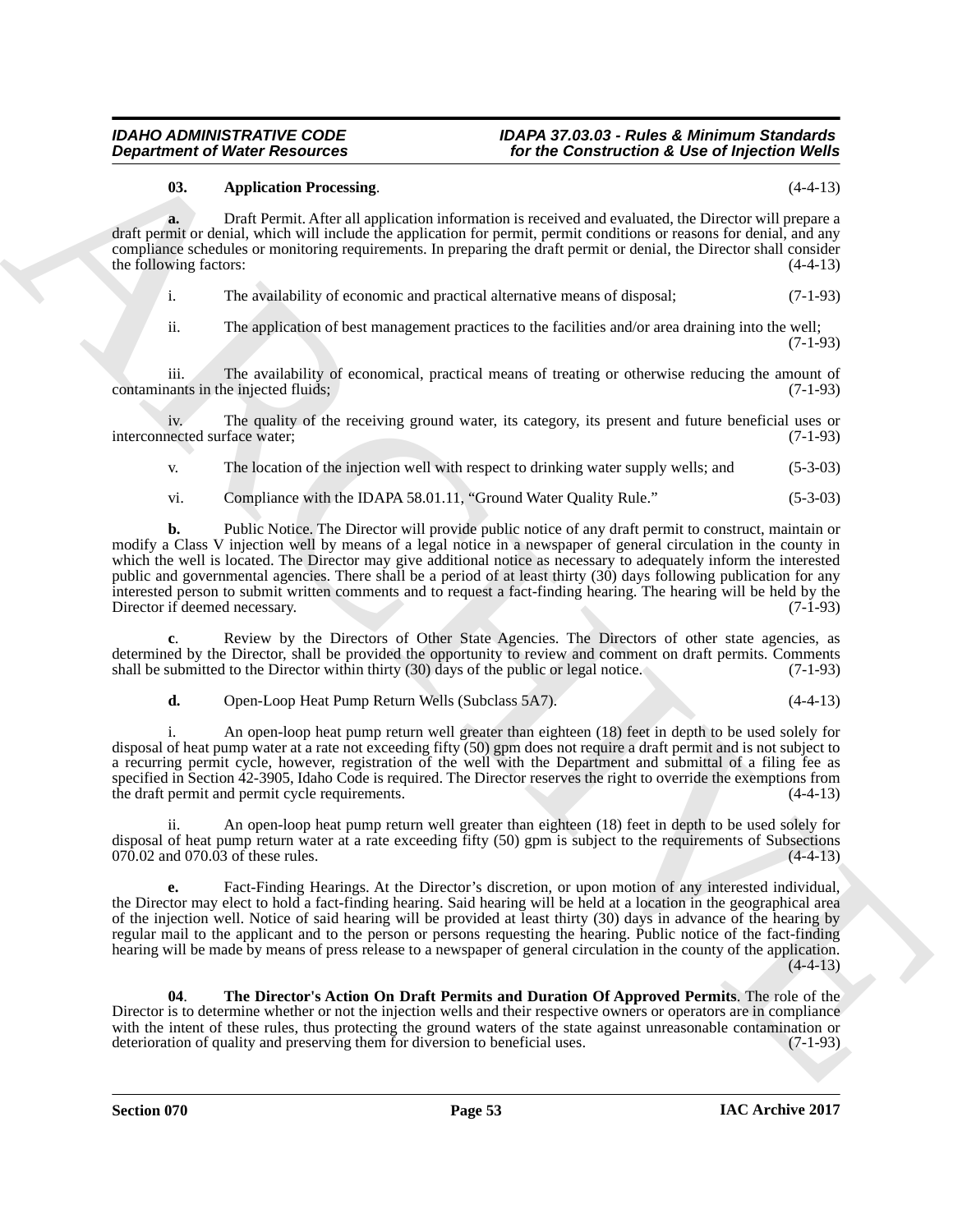<span id="page-53-3"></span><span id="page-53-2"></span><span id="page-53-1"></span><span id="page-53-0"></span>

|                                  | <b>Department of Water Resources</b>                                          | for the Construction & Use of Injection Wells                                                                                                                                                                                                                                                                                                                                                                                                                                                                                                                                                                                                                                                                                                                                                                                |            |
|----------------------------------|-------------------------------------------------------------------------------|------------------------------------------------------------------------------------------------------------------------------------------------------------------------------------------------------------------------------------------------------------------------------------------------------------------------------------------------------------------------------------------------------------------------------------------------------------------------------------------------------------------------------------------------------------------------------------------------------------------------------------------------------------------------------------------------------------------------------------------------------------------------------------------------------------------------------|------------|
| a.<br>permits:                   |                                                                               | Consideration. The Director will consider the following factors in taking final action on draft                                                                                                                                                                                                                                                                                                                                                                                                                                                                                                                                                                                                                                                                                                                              | $(7-1-93)$ |
| i.                               | The likelihood and consequences of the injection well system failing;         |                                                                                                                                                                                                                                                                                                                                                                                                                                                                                                                                                                                                                                                                                                                                                                                                                              | $(7-1-93)$ |
| ii.                              | The long term effects of such disposal or storage;                            |                                                                                                                                                                                                                                                                                                                                                                                                                                                                                                                                                                                                                                                                                                                                                                                                                              | $(7-1-93)$ |
| iii.<br>public;                  |                                                                               | The recommendations and related justifications of the Directors of other state agencies and the                                                                                                                                                                                                                                                                                                                                                                                                                                                                                                                                                                                                                                                                                                                              | $(5-3-03)$ |
| iv.<br>beneficial use; and       |                                                                               | The potential for violation of ground water quality standards at the point of injection or the point of                                                                                                                                                                                                                                                                                                                                                                                                                                                                                                                                                                                                                                                                                                                      | $(5-3-03)$ |
| V.                               | Compliance with the Idaho Ground Water Quality Plan.                          |                                                                                                                                                                                                                                                                                                                                                                                                                                                                                                                                                                                                                                                                                                                                                                                                                              | $(5-3-03)$ |
| b.<br>consider the draft permit. |                                                                               | Issuance of Permit. After considering the draft permit for construction, modification, or<br>maintenance, and all matters relating thereto, the Director shall issue a permit if the standards and criteria of<br>Subsection 070.05 will be met and USDW's will not otherwise be unreasonably affected. If the Director finds that the<br>standards and criteria cannot be met or that ground water sources cannot otherwise be protected from unreasonable<br>contamination at all times, the draft permit may be denied or a permit may be issued with conditions designed to<br>protect ground water sources. The Director's decision shall be in writing and a copy shall be mailed by regular mail to<br>the applicant and to all persons who commented in writing on the draft permit or appeared at a hearing held to | $(4-4-13)$ |
| c.                               | be subject to the standard conditions and requirements of this rule.          | Permit Conditions and Requirements. Any permit issued by the Director shall contain conditions to<br>insure that ground water sources will be protected from waste, unreasonable contamination, or deterioration of<br>ground water quality that could result in violations of the ground water quality standards. In addition to specific<br>construction, operation, maintenance and monitoring requirements that the Director finds necessary, each permit shall                                                                                                                                                                                                                                                                                                                                                          | $(5-3-03)$ |
| d.                               | <b>Construction Requirements.</b>                                             |                                                                                                                                                                                                                                                                                                                                                                                                                                                                                                                                                                                                                                                                                                                                                                                                                              | $(7-1-93)$ |
| 1.<br>the Director.              |                                                                               | Well drillers or other persons involved with the construction of any injection well requiring a<br>permit shall not commence construction on the facility until a certified copy of the approved permit is obtained from                                                                                                                                                                                                                                                                                                                                                                                                                                                                                                                                                                                                     | $(7-1-93)$ |
| ii.                              | required for the construction of a driven mine shaft or a dug hole.           | Deep injection wells shall be constructed by a licensed water well driller to conform with the<br>current Minimum Well Construction Standards and the conditions of the permit, except that a driller's license is not                                                                                                                                                                                                                                                                                                                                                                                                                                                                                                                                                                                                       | $(7-1-93)$ |
| <i>iii.</i><br>submittal.        |                                                                               | Shallow injection wells authorized by permit shall be constructed in accordance with the conditions<br>of the permit. Rule-authorized shallow injection wells shall be constructed as shown or described in the inventory                                                                                                                                                                                                                                                                                                                                                                                                                                                                                                                                                                                                    | $(5-3-03)$ |
| iv.<br>permit.                   |                                                                               | Injection wells shall be constructed to prevent the entrance of any fluids other than specified in the                                                                                                                                                                                                                                                                                                                                                                                                                                                                                                                                                                                                                                                                                                                       | $(7-1-93)$ |
| V.<br>one aquifer into another.  |                                                                               | Injection wells shall be constructed to prevent waste of artesian fluids or movement of fluids from                                                                                                                                                                                                                                                                                                                                                                                                                                                                                                                                                                                                                                                                                                                          | $(7-1-93)$ |
| vi.                              | shall inform the Director of completion on a form provided by the Department. | When construction or modification of an injection well has been completed, the owner or operator                                                                                                                                                                                                                                                                                                                                                                                                                                                                                                                                                                                                                                                                                                                             | $(7-1-93)$ |
| vii.                             |                                                                               | A sampling port shall be provided if the injection well system is enclosed.                                                                                                                                                                                                                                                                                                                                                                                                                                                                                                                                                                                                                                                                                                                                                  | $(5-3-03)$ |
|                                  |                                                                               |                                                                                                                                                                                                                                                                                                                                                                                                                                                                                                                                                                                                                                                                                                                                                                                                                              |            |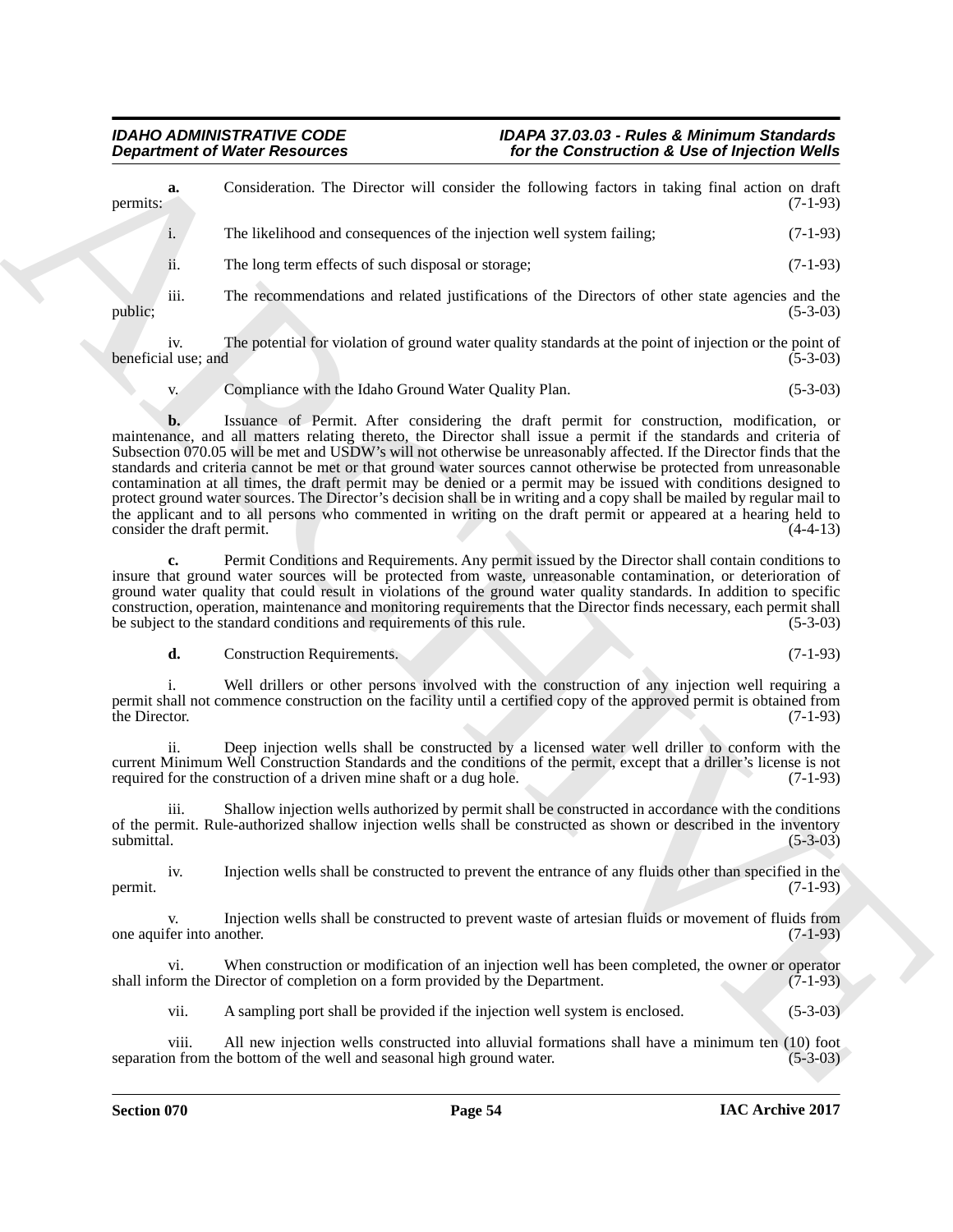<span id="page-54-1"></span><span id="page-54-0"></span>

| <b>Department of Water Resources</b> |                                                                                                          | for the Construction & Use of Injection Wells                                                                                                                                                                               |            |
|--------------------------------------|----------------------------------------------------------------------------------------------------------|-----------------------------------------------------------------------------------------------------------------------------------------------------------------------------------------------------------------------------|------------|
| (1)                                  | Injection wells installed into fractured basalt are exempt from separation distances.                    |                                                                                                                                                                                                                             | $(5-3-03)$ |
| (2)                                  | improved through additional treatment or BMPs.                                                           | The Director may reduce separation distance requirements if the quality of injected fluids are                                                                                                                              | $(5-3-03)$ |
| (3)<br>this section.                 |                                                                                                          | Heat pump return wells (sub-class 5A7) are exempt from the separation distance requirement of                                                                                                                               | $(4-4-13)$ |
| е.                                   | Operational Conditions.                                                                                  |                                                                                                                                                                                                                             | $(7-1-93)$ |
| i.                                   |                                                                                                          | The injection well shall not be used until the construction, operation and maintenance requirements<br>of the permit are met and provisions are made for any required inspection, monitoring and record keeping. (7-1-93)   |            |
| ii.                                  | designated and protected use is prohibited.                                                              | Injection of any contaminant at concentrations exceeding the standards set in Paragraph 070.05.c.<br>into a present or future drinking or other ground water source that may cause a health hazard or adversely affect a    | $(4-4-13)$ |
| iii.                                 | operational failure in a timely fashion, and shall have contingency plans to cope with the well failure. | The injection well owner or operator shall develop approved procedures to detect constructional or                                                                                                                          | $(7-1-93)$ |
| iv.                                  |                                                                                                          | Authorized representatives of the Department shall be allowed to enter, inspect and/or sample:                                                                                                                              | $(7-1-93)$ |
| (1)                                  | The injection well and related facilities;                                                               |                                                                                                                                                                                                                             | $(7-1-93)$ |
| (2)                                  | The owner or operator's records of the injection operation;                                              |                                                                                                                                                                                                                             | $(7-1-93)$ |
| (3)                                  | Monitoring instrumentation associated with the injection operation; and                                  |                                                                                                                                                                                                                             | $(7-1-93)$ |
| (4)                                  | The injected fluids.                                                                                     |                                                                                                                                                                                                                             | $(7-1-93)$ |
| V.<br>conditions of this permit.     |                                                                                                          | The injection facilities shall be operated and maintained to achieve compliance with all terms and                                                                                                                          | $(7-1-93)$ |
| (1)<br>procedures;                   |                                                                                                          | Proper operation and maintenance includes effective performance, adequate funding, operator<br>staffing and training, and adequate laboratory and process controls, including appropriate quality assurance                 | $(7-1-93)$ |
| (2)<br>or terminate injection.       |                                                                                                          | If compliance cannot be met, the owner shall take corrective action as determined by the Director                                                                                                                           | $(4-4-13)$ |
| vi.<br>conditions of the permit.     |                                                                                                          | The owner shall mitigate any adverse effects resulting from non-compliance with the terms and                                                                                                                               | $(7-1-93)$ |
| vii.<br>Director.                    |                                                                                                          | If the injection well was constructed prior to issuance of the permit, the well shall be brought into<br>compliance with the terms and conditions of the permit in accordance with the schedule of compliance issued by the | $(7-1-93)$ |
| viii.                                | The permit shall not convey any property rights.                                                         |                                                                                                                                                                                                                             | $(7-1-93)$ |
| f.                                   | Conditions of Permanent Decommissioning.                                                                 |                                                                                                                                                                                                                             | $(4-4-13)$ |
| 1.                                   | than thirty (30) days prior to commencement of the decommissioning activity.                             | Notice of intent to permanently decommission a well shall be submitted to the Director not less                                                                                                                             | $(4-4-13)$ |
| ii.                                  |                                                                                                          | The method of permanent decommissioning for all injection wells shall be approved by the                                                                                                                                    |            |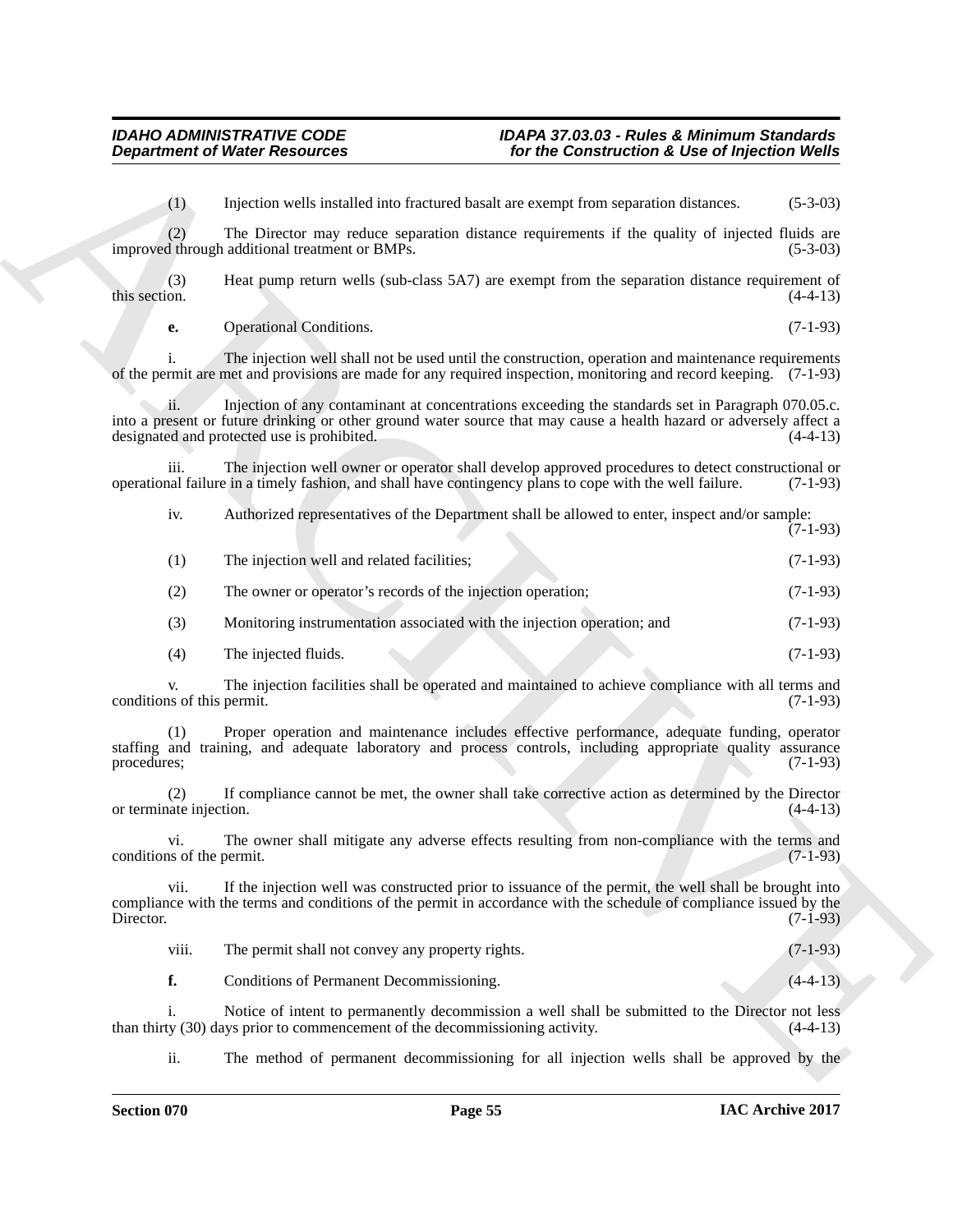Director prior to commencement of the decommissioning activity. (4-4-13)

iii. Notice of completion of permanent decommission shall be submitted to the Director within thirty  $(30)$  days of completion.  $(4-4-13)$ 

iv. All deep injection wells that are to be permanently decommissioned shall be plugged in accordance with current Well Construction Standards.

v. Following permanent cessation of use, or where an injection well is not completed, the Director shall be notified. Decommissioning procedures or other action, as prescribed by the Director, shall be conducted.

 $(4-4-13)$ 

vi. The injection well owner or operator has the responsibility to insure that the injection operation is decommissioned as prescribed. (4-4-13)

**g.** Duration of Approved Permits. The length of time that a permit may be in effect for Class V wells requiring permits shall not exceed ten (10) years.

### <span id="page-55-2"></span><span id="page-55-0"></span>**05. Standards For The Quality of Injected Fluids and Criteria For Location and Use**. (4-4-13)

**Department of Niese Resources**<br>
Distribute the theoretical interactions and the Communication & Use of the Communication & Use of the Communication<br>
Distribute the state of terms in the second decreases and the material **a.** General. These standards, which are minimum standards that are to be adhered to for all deep injection wells and shallow injection wells requiring permits and rule-authorized wells not requiring permits, are based on the premise that if the injected fluids meet ground water quality standards for physical, chemical and radiological contaminants, and if ground water produced from adjacent points of diversion for beneficial use meets the water quality standards as defined in Section 010 of these rules, then that aquifer will be protected from unreasonable contamination and will be preserved for diversion to beneficial uses. The Director may, however, when it is deemed necessary, require specific injection wells to be constructed and operated in compliance with additional requirements, such as best management practices (BMPs), so as to protect the ground water resource from deterioration and preserve it for diversion to beneficial use. (4-4-13) deterioration and preserve it for diversion to beneficial use.

**b.** Waivers. A waiver of one (1) or more standards may be granted by the Director if it can be demonstrated by the applicant that the contaminants in injected fluid will not endanger a ground water source for any present or future beneficial use. (5-3-03)

<span id="page-55-1"></span>**c.** Standards for Quality of Fluids Injected into Class V Wells. (4-4-13)

i. Ground water quality standards for chemical and radiological contaminants in injected fluids. After the effective date of these standards, the following limits shall not be exceeded in injected fluids from a well when such fluids will or are likely to reach a USDW: (4-4-13)

(1) Chemical contaminants. The concentration of each chemical contaminant in the injected fluids shall not exceed the ground water quality standard for that chemical contaminant, or the concentration of each contaminant in the receiving water, whichever requirement is less stringent; and (5-3-03)

(2) Radiological contaminants. Radiological levels of the injected fluids shall not exceed those levels specified by the ground water quality standards.

Restrictions on injection of fluids containing biological contaminants. The following restrictions apply to biological contaminants included in the ground water quality standard in injected fluids. Coliform bacteria:<br>injected fluids containing coliform bacteria are subject to the following restrictions: (5-3-03) injected fluids containing coliform bacteria are subject to the following restrictions:

(1) Contamination of ground water produced at any existing point of diversion for beneficial use, or any point of diversion for beneficial use developed in the future, by injected fluids is prohibited; (4-4-13)

(2) The Director may require the use of best management practices (BMPs) to reduce the concentration rm bacteria in the injected fluids; (5-3-03) of coliform bacteria in the injected fluids;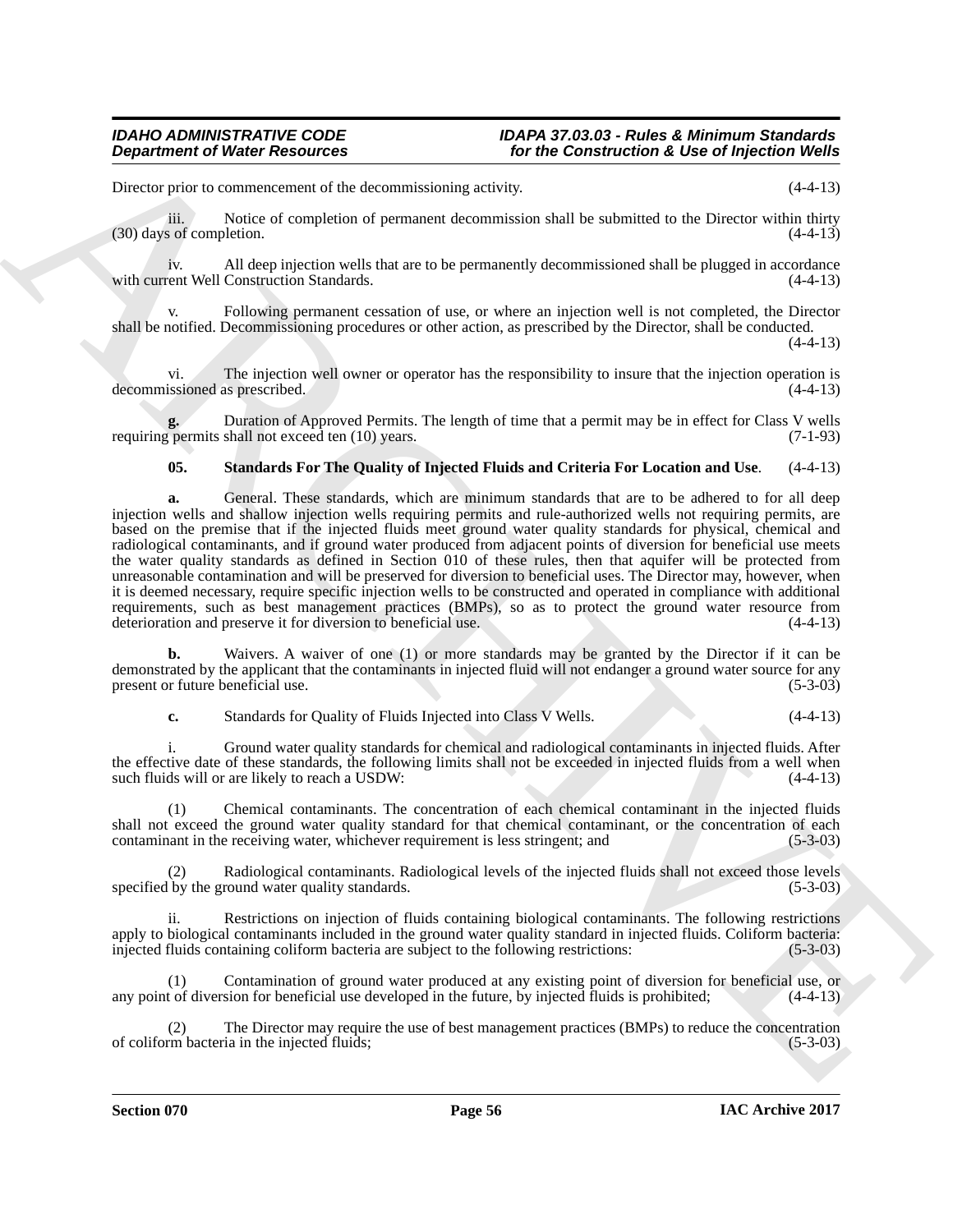<span id="page-56-0"></span>

|                         | <b>Department of Water Resources</b>                               |                                                                                                                                                                                                                                                                                                                                                                                                                                                                                                                                                                                                                                                                                                                                                                                                                                                                                                                                                                                                                                                                                                                                                                                                    | for the Construction & Use of Injection Wells |
|-------------------------|--------------------------------------------------------------------|----------------------------------------------------------------------------------------------------------------------------------------------------------------------------------------------------------------------------------------------------------------------------------------------------------------------------------------------------------------------------------------------------------------------------------------------------------------------------------------------------------------------------------------------------------------------------------------------------------------------------------------------------------------------------------------------------------------------------------------------------------------------------------------------------------------------------------------------------------------------------------------------------------------------------------------------------------------------------------------------------------------------------------------------------------------------------------------------------------------------------------------------------------------------------------------------------|-----------------------------------------------|
| (3)<br>injected fluids; |                                                                    | The Director may require the use of water treatment technology, including ozonation and<br>chlorination devices, sand filters, and settling pond specifications to reduce the concentration of coliform bacteria in                                                                                                                                                                                                                                                                                                                                                                                                                                                                                                                                                                                                                                                                                                                                                                                                                                                                                                                                                                                | $(5-3-03)$                                    |
| (4)                     | contamination of ground water produced from these adjacent points; | Ground water produced from points of diversion for beneficial use adjacent to injection wells that<br>dispose of fluids containing coliform bacteria in concentrations greater than the current ground water quality standard<br>shall be subject to monitoring for bacteria by the owner/operator of the injection well. A waiver of the monitoring<br>requirement may be granted by the Director when it can be demonstrated that injection will not result in unreasonable                                                                                                                                                                                                                                                                                                                                                                                                                                                                                                                                                                                                                                                                                                                      | $(5-3-03)$                                    |
| (5)                     | the point of beneficial use is prohibited; and                     | Construction of new Subclass 5F1 injection wells, and other shallow and deep injection wells, as<br>specified by the Director, that are likely to exceed the current ground water quality standard for coliform bacteria at                                                                                                                                                                                                                                                                                                                                                                                                                                                                                                                                                                                                                                                                                                                                                                                                                                                                                                                                                                        | $(5-3-03)$                                    |
| (6)                     |                                                                    | At no time shall any fluid containing or suspected of containing fecal contaminants of human origin<br>be injected into any Class V injection well authorized under these rules.                                                                                                                                                                                                                                                                                                                                                                                                                                                                                                                                                                                                                                                                                                                                                                                                                                                                                                                                                                                                                   | $(7-1-93)$                                    |
| iii.                    |                                                                    | Physical, visual and olfactory characteristics. The following restrictions apply to physical, visual<br>and olfactory characteristics of injected fluids. Temperature, color, odor, turbidity, conductivity and pH: the<br>temperature, color, odor, conductivity, turbidity, pH or other characteristics of the injected fluid may not result in the<br>receiving ground water becoming less suitable for diversion to beneficial uses, as determined by the Director.                                                                                                                                                                                                                                                                                                                                                                                                                                                                                                                                                                                                                                                                                                                            | $(7-1-93)$                                    |
| 1V <sub>1</sub>         | standards defined in Section 010 of these rules.                   | Contamination by an injection well of ground water produced at an existing point of diversion for<br>beneficial use, or a point of diversion for beneficial use developed in the future, shall not exceed water quality                                                                                                                                                                                                                                                                                                                                                                                                                                                                                                                                                                                                                                                                                                                                                                                                                                                                                                                                                                            | $(4-4-13)$                                    |
| d.                      |                                                                    | Criteria for Location and Use of Class V Wells Requiring Permits.                                                                                                                                                                                                                                                                                                                                                                                                                                                                                                                                                                                                                                                                                                                                                                                                                                                                                                                                                                                                                                                                                                                                  | $(7-1-93)$                                    |
| ii.                     |                                                                    | A Class V well requiring a permit may be required to be located a minimum distance, as<br>determined from Table 1, from any point of diversion for beneficial use that could be harmed by bacterial<br>contaminants. This requirement is not applicable to injection wells injecting wastes of quality equal to or better than<br>adopted ground water quality standards in all respects. In addition, Class V wells may be required to be located at<br>such a distance from a point of diversion for beneficial use as to minimize or prevent ground water contamination<br>resulting from unauthorized or accidental injection, as determined by the Director.<br>These location requirements in Table 1 may be waived, as per Paragraph 070.05.b., when the<br>applicant can demonstrate that any springs or wells within the calculated perimeter of the generated perched water<br>zone will not be contaminated by the applicant's waste disposal or injection well. Monitoring by the applicant of the<br>production wells or springs in question may be required to demonstrate that they are not being contaminated.<br>Determined Radii of Perched Water Zones Based on Maximum Average | $(5-3-03)$                                    |
|                         |                                                                    | Weekly Injection Rates (cfs) of Class V Injection Wells *                                                                                                                                                                                                                                                                                                                                                                                                                                                                                                                                                                                                                                                                                                                                                                                                                                                                                                                                                                                                                                                                                                                                          |                                               |
|                         | Injection (cfs)                                                    | Radius of Generated Perched Water Zone (ft)                                                                                                                                                                                                                                                                                                                                                                                                                                                                                                                                                                                                                                                                                                                                                                                                                                                                                                                                                                                                                                                                                                                                                        |                                               |
|                         | $0 - 0.20$                                                         | 800                                                                                                                                                                                                                                                                                                                                                                                                                                                                                                                                                                                                                                                                                                                                                                                                                                                                                                                                                                                                                                                                                                                                                                                                |                                               |
|                         | $0.20 - 0.60$                                                      | 1,400                                                                                                                                                                                                                                                                                                                                                                                                                                                                                                                                                                                                                                                                                                                                                                                                                                                                                                                                                                                                                                                                                                                                                                                              |                                               |
|                         | $0.61 - 1.00$                                                      | 1,800                                                                                                                                                                                                                                                                                                                                                                                                                                                                                                                                                                                                                                                                                                                                                                                                                                                                                                                                                                                                                                                                                                                                                                                              |                                               |
|                         | $1.01 - 2.00$                                                      | 2,500                                                                                                                                                                                                                                                                                                                                                                                                                                                                                                                                                                                                                                                                                                                                                                                                                                                                                                                                                                                                                                                                                                                                                                                              |                                               |
|                         | $2.01 - 3.00$                                                      | 3,000                                                                                                                                                                                                                                                                                                                                                                                                                                                                                                                                                                                                                                                                                                                                                                                                                                                                                                                                                                                                                                                                                                                                                                                              |                                               |
|                         |                                                                    |                                                                                                                                                                                                                                                                                                                                                                                                                                                                                                                                                                                                                                                                                                                                                                                                                                                                                                                                                                                                                                                                                                                                                                                                    |                                               |
|                         | $3.01 - 4.00$                                                      | 3,500                                                                                                                                                                                                                                                                                                                                                                                                                                                                                                                                                                                                                                                                                                                                                                                                                                                                                                                                                                                                                                                                                                                                                                                              |                                               |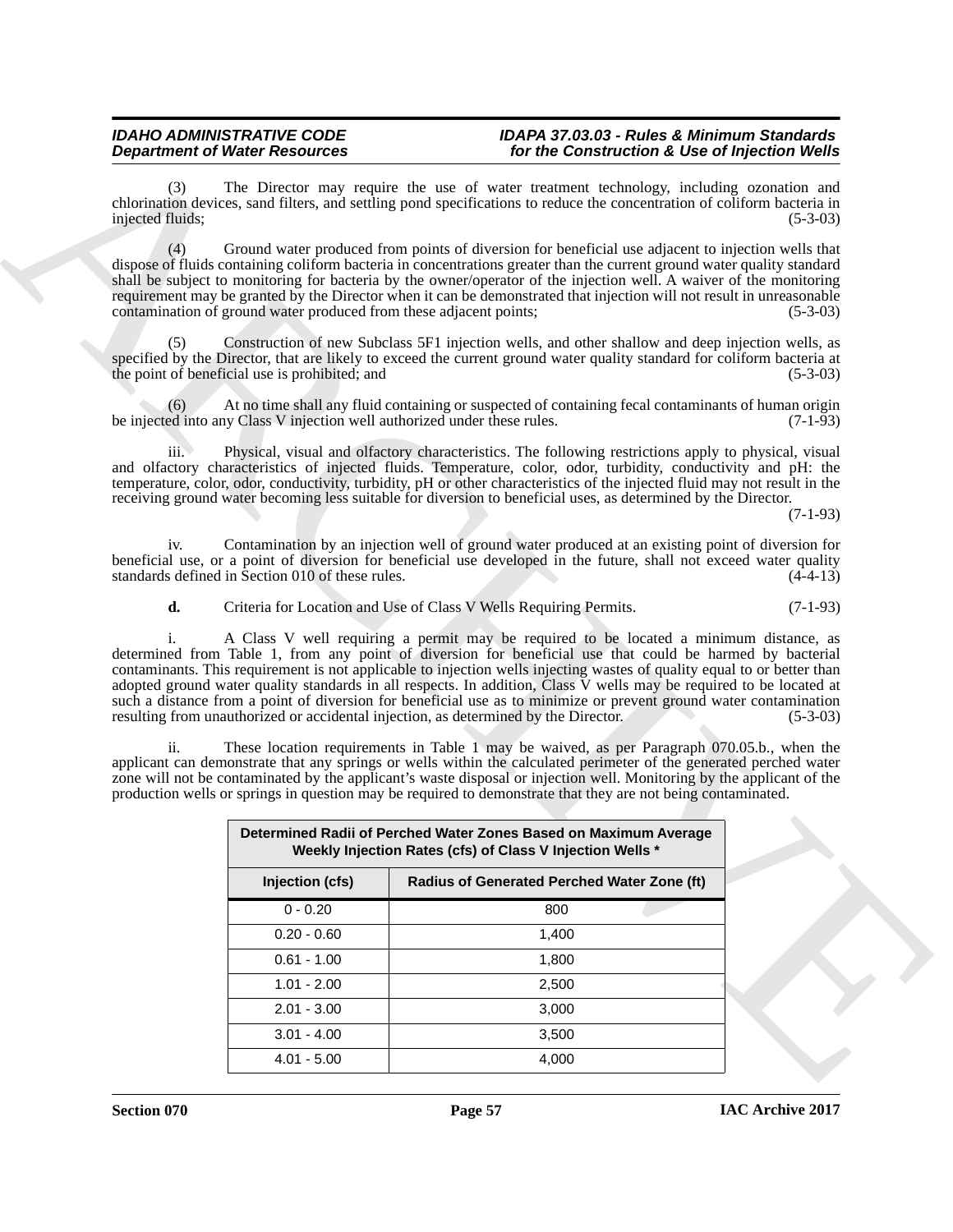<span id="page-57-1"></span>

|                                        |                        | Determined Radii of Perched Water Zones Based on Maximum Average<br>Weekly Injection Rates (cfs) of Class V Injection Wells *                                                                                                                                                                                                                                |            |
|----------------------------------------|------------------------|--------------------------------------------------------------------------------------------------------------------------------------------------------------------------------------------------------------------------------------------------------------------------------------------------------------------------------------------------------------|------------|
|                                        | Injection (cfs)        | Radius of Generated Perched Water Zone (ft)                                                                                                                                                                                                                                                                                                                  |            |
|                                        | Greater than 5.00      | As determined by the Director                                                                                                                                                                                                                                                                                                                                |            |
| injection in an average water year.    |                        | * Injection rates shall be based on the average volume of wastes injected by the well during the week of greatest                                                                                                                                                                                                                                            | $(4-4-13)$ |
| e.<br>Return).                         |                        | Standards for the Quality of Fluids Injected by Subclass 5A7 Wells (Open-Loop Heat Pump                                                                                                                                                                                                                                                                      | $(4-4-13)$ |
| stringent.                             |                        | The quality of fluids injected by a Subclass 5A7 injection well shall comply with ground water<br>quality standards or shall be equal to the quality of the ground water source to the heat pump, whichever is less                                                                                                                                          | $(4-4-13)$ |
| ii.                                    |                        | If the quality of the ground water source does not meet ground water quality standards, the injected<br>fluids must be returned to the formation containing the ground water source.                                                                                                                                                                         | $(5-3-03)$ |
| iii.<br>receiving ground water.        |                        | The temperature of the injected fluids shall not impair the designated beneficial uses of the                                                                                                                                                                                                                                                                | $(7-1-93)$ |
| 1V <sub>1</sub>                        |                        | All Rule-authorized Injection Wells shall conform to the ground water quality standards at the point<br>of injection and not cause any water quality standards to be violated at any point of beneficial use.                                                                                                                                                | $(5-3-03)$ |
| 06.<br>the ground waters of the state. |                        | Monitoring, Record Keeping and Reporting Requirements. The Director may require<br>monitoring, record keeping and reporting by any owner or operator if the Director finds that the well may adversely<br>affect a ground water source or is injecting a contaminant that could have an unacceptable effect upon the quality of                              | $(5-3-03)$ |
| a.                                     | Monitoring.            |                                                                                                                                                                                                                                                                                                                                                              | $(7-1-93)$ |
|                                        |                        | Any injection authorized by the Director shall be subject to monitoring and record keeping<br>requirements as conditions of the permit. Such conditions may require the installation, use and maintenance of<br>monitoring equipment or methods. The Director may require where appropriate, but is not limited to, the following:                           | $(7-1-93)$ |
| (1)                                    |                        | Monitoring of injection pressures and pressures in the annular space between casings;                                                                                                                                                                                                                                                                        | $(7-1-93)$ |
| (2)                                    | Flow rate and volumes; |                                                                                                                                                                                                                                                                                                                                                              | $(7-1-93)$ |
| (3)                                    |                        | Analysis of quality of the injected fluids for contaminants that are subject to limitation or reduction<br>under the conditions of the permit; or contaminants which the Director determines could have an unacceptable effect<br>on the quality of the ground waters of the state, and which the Director has reason to believe are in the injected fluids; | $(7-1-93)$ |
| (4)                                    |                        | Monitoring of ground water through special monitoring wells or existing points of diversion for<br>beneficial use in the zone of influence as determined by the Director;                                                                                                                                                                                    | $(7-1-93)$ |
| (5)                                    |                        | A demonstration of the integrity of the casing, tubing or seal of the injection well.                                                                                                                                                                                                                                                                        | $(7-1-93)$ |
| ii.                                    |                        | The frequency of required monitoring shall be specified in the permit when issued, except that the                                                                                                                                                                                                                                                           |            |

#### <span id="page-57-0"></span>**a.** Monitoring. (7-1-93)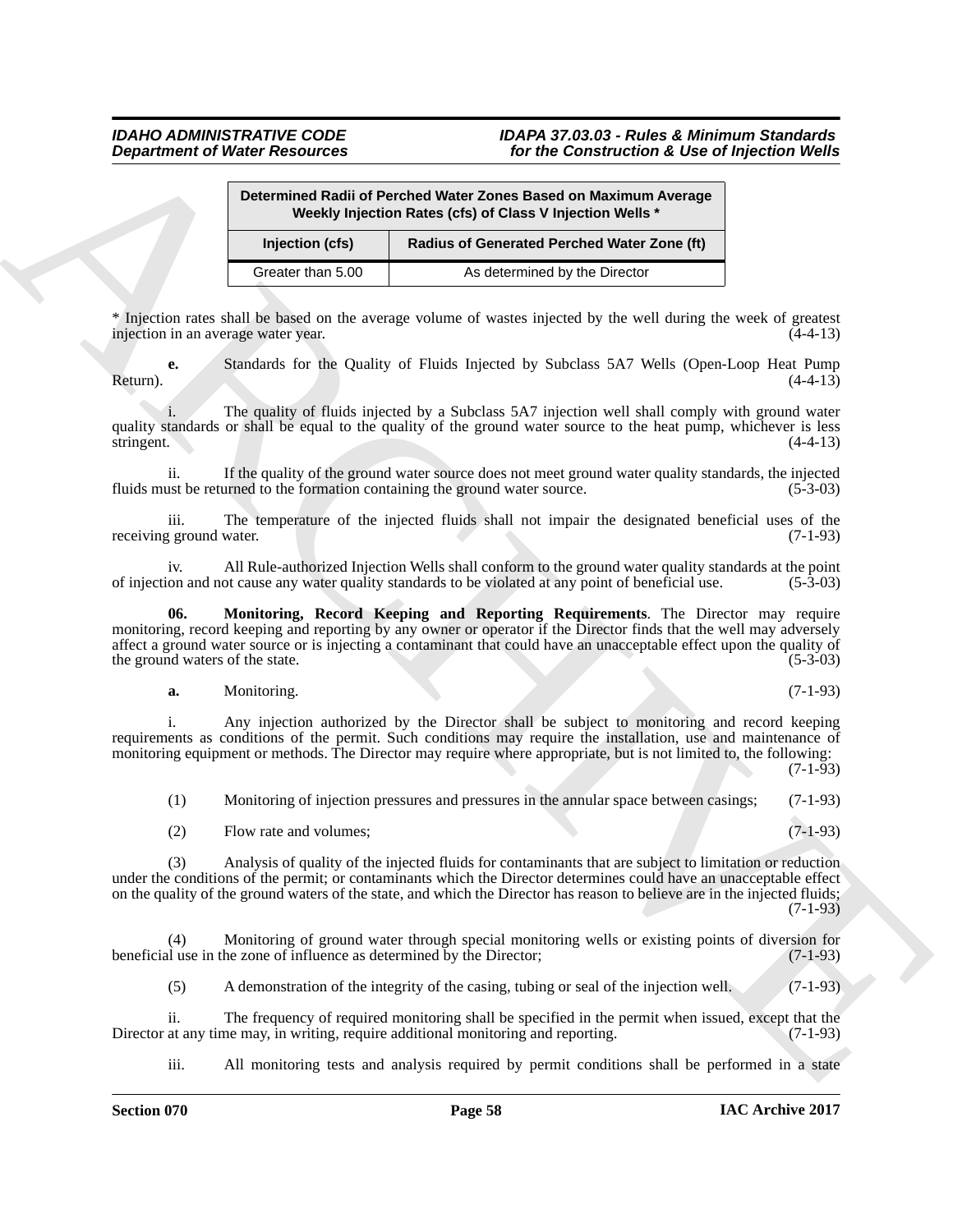**Department of Weiler Resolution**<br>
Yor the Commute Construction & Use of Injection Weiler<br>
constitute the computer of the computer of the computer of the principal<br>
Section 1980 of the computer of the computer of the comp iv. Any field instrumentation used to gather data, when specified as a condition of the permit, shall be required by the Director to be tested and maintained in such a manner as to ensure the accuracy of the data. (7-1-93) v. All samples and measurements taken for the purpose of monitoring shall be representative of the ng activity and fluids injected. (7-1-93) monitoring activity and fluids injected. **b.** Record Keeping. The permittee shall maintain records of all monitoring activities to include: (7-1-93) i. Date, time and exact place of sampling; (7-1-93) ii. Person or firm performing analysis; (7-1-93) iii. Date of analysis, analytical methods used and results of analysis; (7-1-93) iv. Calibration and maintenance of all monitoring instruments; and (7-1-93) v. All original tapes, strip charts or other data from continuous or automated monitoring instruments. (7-1-93) **c.** Reporting. (7-1-93) i. Monitoring results obtained by the permittee pursuant to the monitoring requirements prescribed by tor shall be reported to the Director as required by permit conditions. (7-1-93) the Director shall be reported to the Director as required by permit conditions. ii. The Director shall be notified in writing by the permittee within five (5) days after the discovery of violation of the terms and conditions of the permit. If the injection activity endangers human health or a public or domestic water supply, use of the injection well shall be immediately discontinued and the owner or operator shall<br>immediately notify the Director. Notification shall contain the following information: (7-1-93) immediately notify the Director. Notification shall contain the following information: (1) A description of the violation and its cause; (7-1-93) (2) The duration of the violation, including dates and times; if not corrected or use of the well discontinued, the anticipated time of correction; and (3) Steps being taken to reduce, eliminate and prevent recurrence of the injection. (7-1-93) iii. Where the owner or operator becomes aware of failure to submit any relevant facts in any permit<br>on or report to the Director, that person shall promptly submit such facts or information. (7-1-93) application or report to the Director, that person shall promptly submit such facts or information. iv. The permittee shall furnish the Director, within a time specified by the Director, any information e Director may request to determine compliance with the permit. (7-1-93) which the Director may request to determine compliance with the permit. v. All applications for permits, notices and reports submitted to the Director shall be signed and certified. (7-1-93) certified. (7-1-93) vi. The Director shall be notified in writing of planned physical alterations or additions to any facility of the permitted injection well operation. related to the permitted injection well operation. vii. Additional information to be reported to the Director in writing: (7-1-93) (1) Transfer of ownership; (7-1-93) (2) Any change in operational status not previously reported; (7-1-93)

certified laboratory or other laboratory approved by the Director. (4-4-13)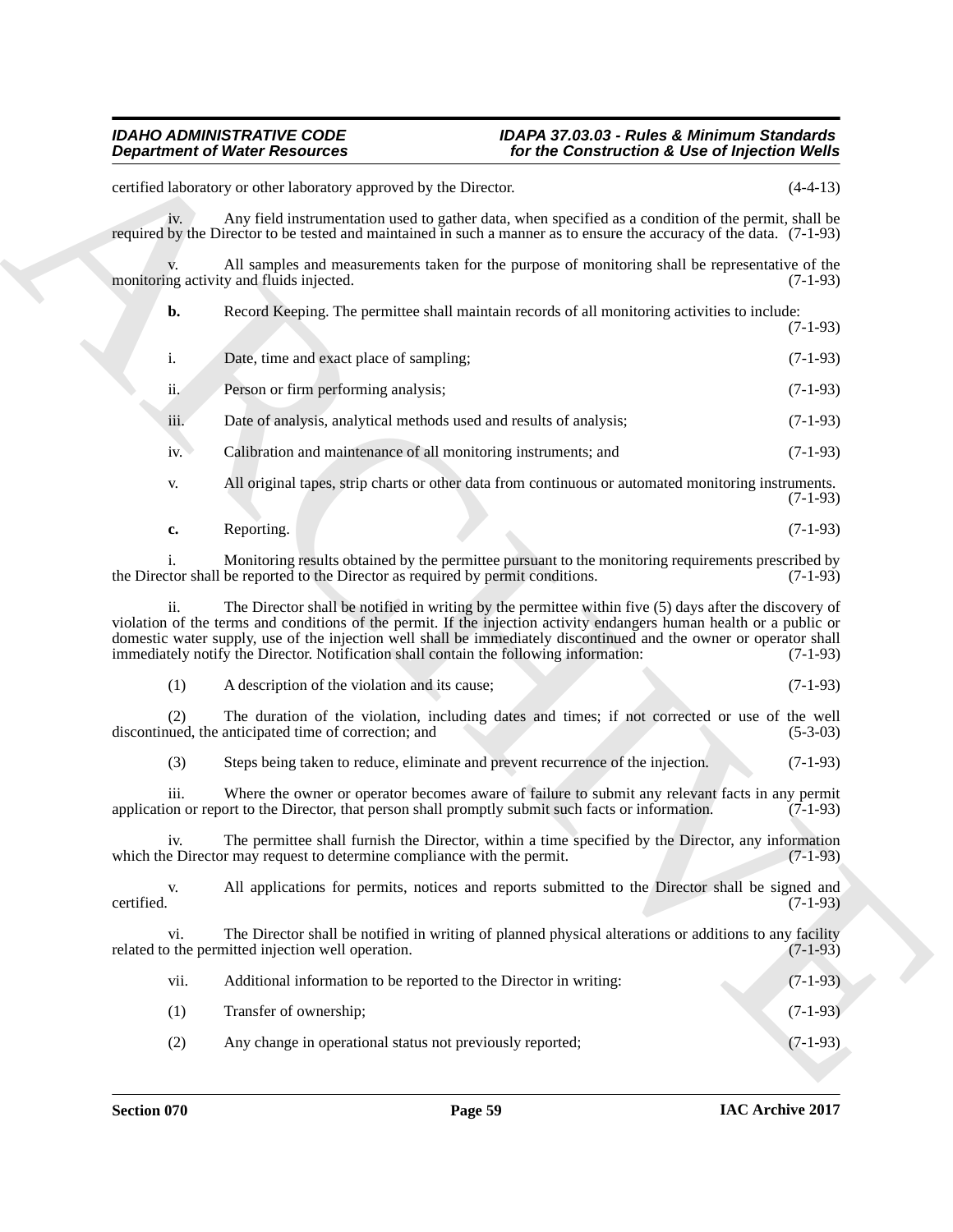#### *IDAHO ADMINISTRATIVE CODE IDAPA 37.03.03 - Rules & Minimum Standards Department of Water Resources for the Construction & Use of Injection Wells*

<span id="page-59-1"></span>(3) Any anticipated noncompliance; and (5-3-03)

(4) Reports of progress toward meeting the requirements of any compliance schedule attached or assigned to this permit.

 $\frac{A}{2}$ <br>  $\frac{A}{2}$ <br>  $\frac{A}{2}$ <br>  $\frac{A}{2}$ <br>  $\frac{A}{2}$ <br>  $\frac{A}{2}$ <br>  $\frac{A}{2}$ <br>  $\frac{A}{2}$ <br>  $\frac{A}{2}$ <br>  $\frac{A}{2}$ <br>  $\frac{A}{2}$ <br>  $\frac{A}{2}$ <br>  $\frac{A}{2}$ <br>  $\frac{A}{2}$ <br>  $\frac{A}{2}$ <br>  $\frac{A}{2}$ <br>  $\frac{A}{2}$ <br>  $\frac{A}{2}$ <br>  $\frac{A}{2}$ <br>  $\frac{A}{2}$ <br> **07. Permit Assignable**. Permits may be assignable to a new owner or operator of an injection well if the new owner or operator, within thirty (30) days of the change, notifies the Director of such change. The new owner or operator shall be responsible for complying with the terms and conditions of the permit from the time that such change takes place. (4-4-13) change takes place.

<span id="page-59-0"></span>**071. -- 999. (RESERVED)**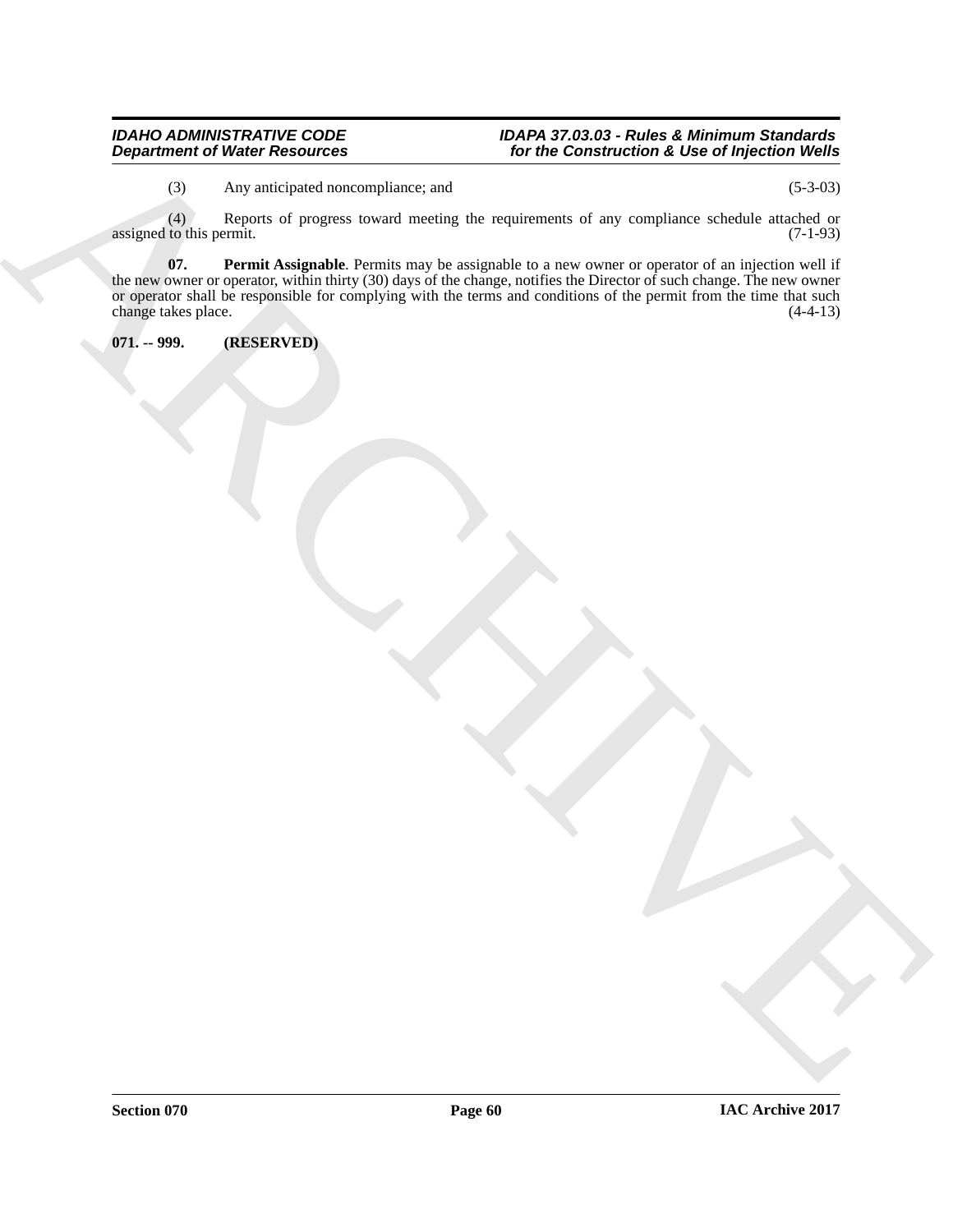## *Subject Index*

### **A**

**C**

Authorization By Permit 20 Authorizations, Prohibitions & Exemptions 17 Authorizations 17 Exemptions 19 Prohibitions 18

#### Class II

Actions On Approved Permits 43 Causes for Modification or Revocation & Reissuance of Permits 44 Causes For Termination of Permits 45 Continuation of Expiring Permits 45 Minor Modifications of Permits 45 Modification, Revocation & Reissuance, or Termination of Permits 43 Records 46 Transfer of Permits 46 Application Information 19 Application For A Permit 19, 20 Area of Review 26 Bonding 22 Construction Requirements 24 Contingency Plan 29 Corrective Action 27 Emergency Permits 28 Information to Be Considered By The Director 22 Request for Variance 28 Signatories to Permit Applications & Reports 21 Application Processing 29 Administrative Record for Draft Permits 30 Administrative Record for Final Permit 33 Criteria for Establishing Permitting Priorities 34 Draft Permits 29 Duration of Permits 34 Fact Sheet 29 Issuance & Effective Date Of Permit 33 Public Comments & Requests For Public Hearings 32 Public Hearings 32 Public Notice of Permit

Analogist Sp<sup>2</sup>, and 21 Action 2 Agents A Maleix [C](#page-40-3)ountries in the spin of the priori Countries of the spin of the spin of the spin of the spin of the spin of the spin of the spin of the spin of the spin of the spin of the Actions & Public Comment Period 30 Response to Comments 33 General Provisions 47 Effect of A Permit 47 Noncompliance & Program Reporting By The Director 48 Obligation to Raise Issues & Provide Information During The Public Comment Period 47 Stays of Contested Permit Conditions 47 Operating Requirements 41 Mechanical Integrity 42 Operating, Monitoring, & Reporting Requirements 41 Plugging & Abandoning Class II Wells 43 Permit Conditions 34 Conditions Applicable to All Permits 35 Establishing Permit Conditions 38 Requirements for Recording & Reporting of Monitoring Results 41 Schedule of Compliance 40 Class V Criteria & Standards 49 Additional Information 51 Application Information Required 50 Application Processing 53 Application Requirements 50 Class V Deep Injection Well Requirements 50 Class V Shallow Injection Well Requirements 49 Conditions of Permanent Decommissioning 55 Consideration 54 Construction Requirements 54 Criteria for Location & Use of Class V Wells Requiring Permits 57 Draft Permit 53 Duration of Approved Permits 56 Fact-Finding Hearings 53 Inter-Agency Cooperation 50 Issuance of Permit 54

Monitoring, Record Keeping & Reporting Requirements 58 Open-Loop Heat Pump Return Wells (Subclass 5A7) 53 Operational Conditions 55 Other Information 52 Permanent Decommission 50 Permit Assignable 60 Permit Conditions & Requirements 54 Permit Requirements 50 Public Notice 53 Review by the Directors of Other State Agencies 53 Standards for Quality of Fluids Injected into Class V Wells 56 Standards for the Quality of Fluids Injected by Subclass 5A7 Wells (Open-Loop Heat Pump Return) 58 Standards For The Quality of Injected Fluids & Criteria For Location & Use 56 The Director's Action On Draft Permits & Duration Of Approved Permits 53 Classification Of Injection Wells 15 Subclassification 16

### **D**

Definitions, IDAPA 37.03.03 3 Abandoned Well 3 Abandonment 3 Agricultural Runoff Waste 3 Applicant 3 Application 3 Aquifer 3 Area of Review 3 Beneficial Use 3 Best Management Practice (BMP) 3 Casing 3 Cementing 3 Cesspool 4 Coliform Bacteria 4 Confining Bed 4 Confining Zone 4 Construct 4 Contaminant 4 Contamination 4 Conventional Mine 4 Decommission 4 Deep Injection Well 4 Department 4